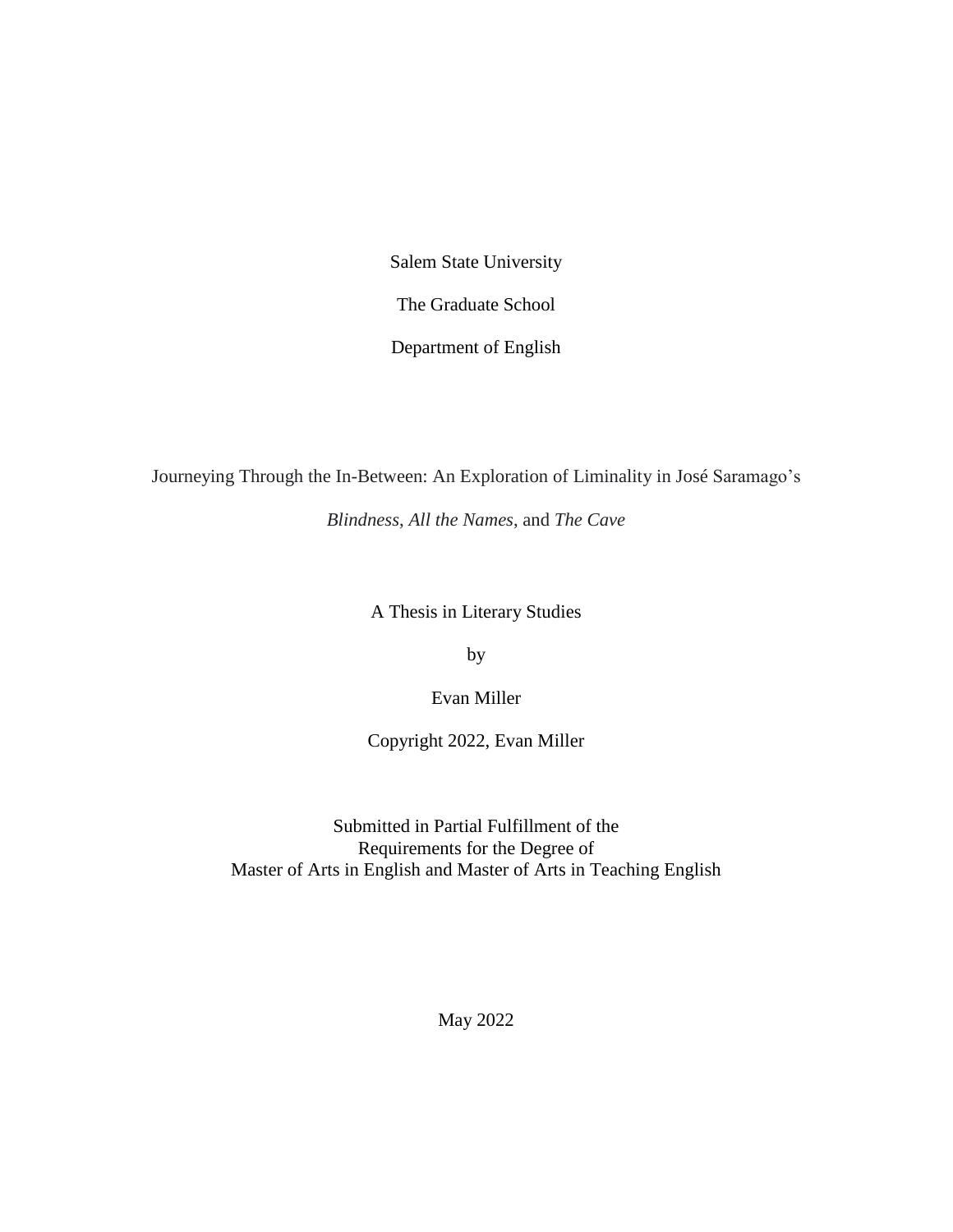Miller ii

## **Abstract**

<span id="page-1-0"></span>This thesis focuses on the concept of liminality and the presence of liminal states in José Saramago's trilogy of novels, *Blindness, All the Names,* and *The Cave.* Defined by qualities of disorientation and ambiguity, liminality speaks to being in a state of "in-between," which, I argue, is applicable to the central characters in each of these texts. Specifically, I examine how Saramago's characters experience these liminal states, as well the qualities of the liminal states themselves, which share many - though not all - of the same characteristics as labyrinths and caves. To that end, I trace the liminal journeys of the central characters in each novel, the actions required to successfully complete their journeys, and how the culmination of these journeys manifest as an achievement of change engendered by realization, epiphany, and clarity of consciousness.

This thesis is divided into three chapters, bookended by introduction and conclusion. In the first chapter, I detail the history of liminality and define the "liminal state" and "liminal subject." I also discuss how Saramago's characters can be considered liminal subjects, and the events that precipitate the characters' entrances into their respective liminal states. The second chapter features the analysis of the beginning stages of the characters' liminal journeys - the "descents into darkness and the "confrontations with death" - and introduces the concept of "concentric liminality," as well as the parallels between liminality and symbolic existence. The third chapter explores the final stage of the liminal journey, the "ascension to light," and the processes by which the characters can achieve their transformations and exit their liminal states.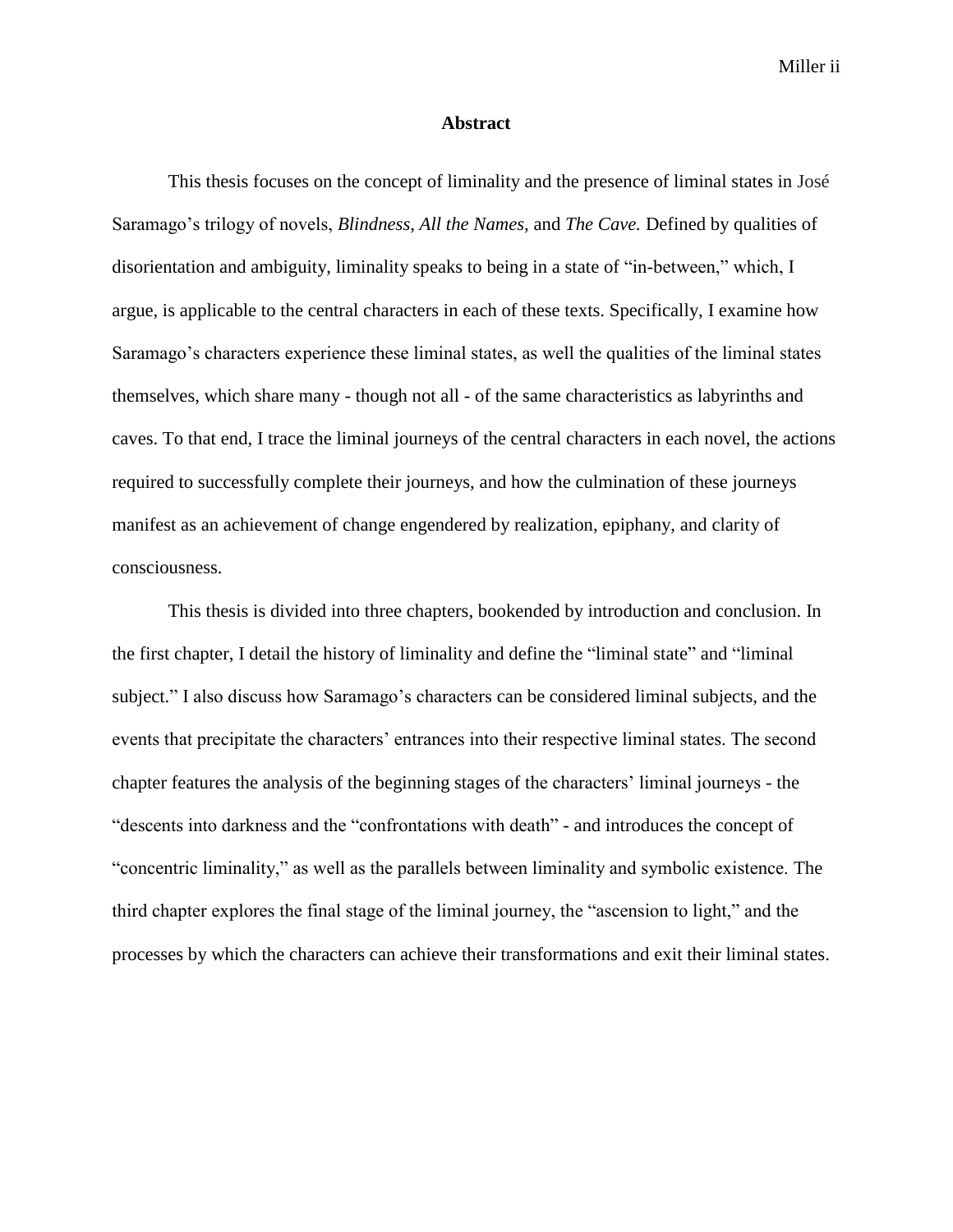# Contents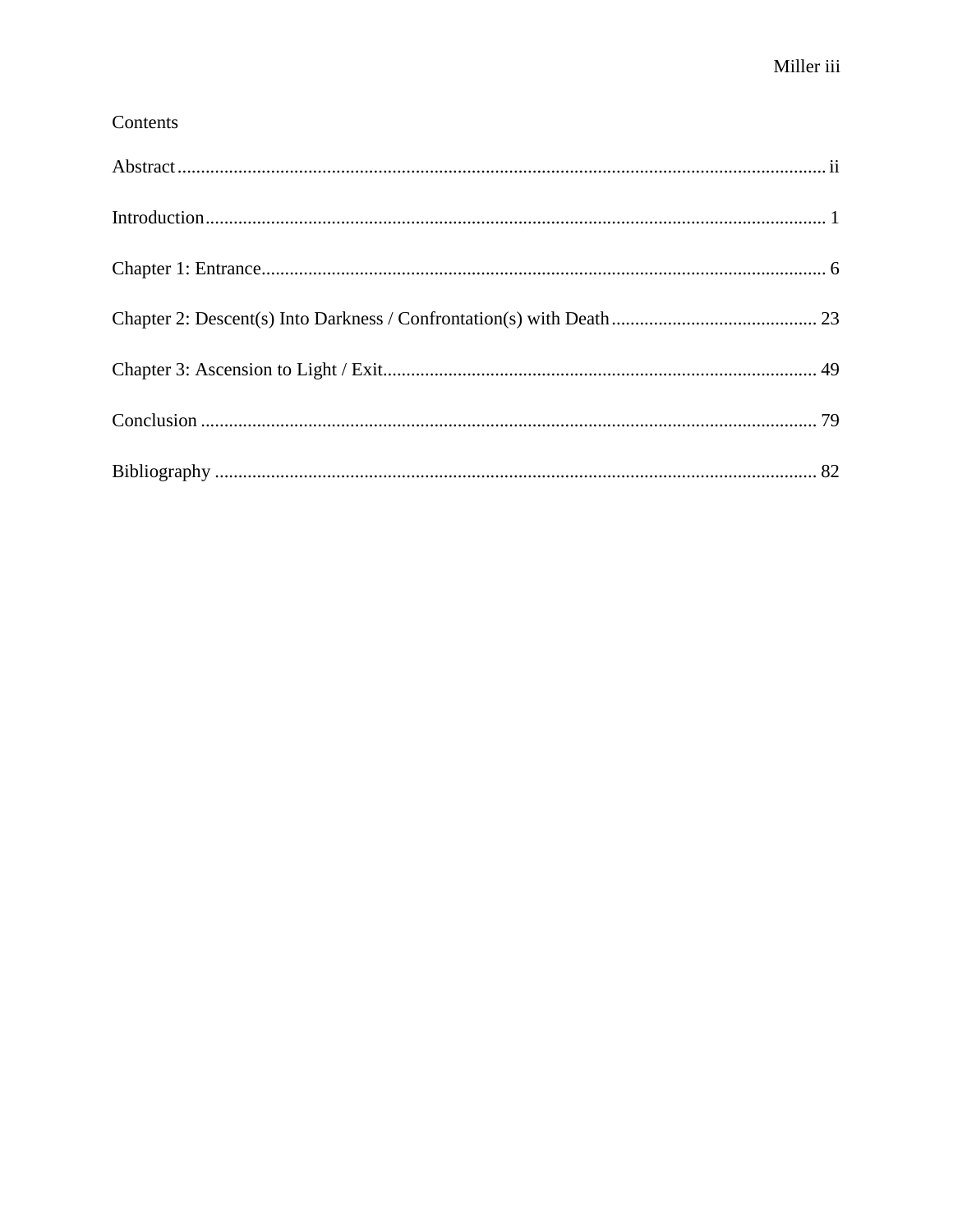# **Introduction**

<span id="page-3-0"></span>In 1995, Portuguese author José Saramago published his book *Ensaio sobre a Cegueira*, which translates in English to *Blindness*. Two years later, Saramago published *Todos os Nomes*, or *All the Names*, and four years after that, he published *A Caverna - The Cave.* What is striking about these three novels - apart from the closeness of their releases, which is impressive in and of itself - is that each, while different in character, setting, and plot, possesses similarities that are impossible to ignore. Indeed, even Saramago himself referred to these three works as an "'involuntary trilogy"" (Atkin 30). $<sup>1</sup>$ </sup>

In his essay, "Some Remarks on a Phenomenological Interpretation of Saramago's *Cave*," Giuseppe Menditto offers a further description of the similarities between what he calls the "triptych":

In each of these three novels, an imaginary element breaking into real circumstances highlights the dehumanization of reality itself. This takes place in a mental hospital, an archive and a city described as they were forms of a *panopticon*. The crisis of social, cultural, and economic identities manifests itself through a symptomatic paradigm: its visibility is made possible by a temporary lack of material vision such as that caused by an epidemic of blindness, by the discovery of an invisible biographical index card or by the darkness in a cave. (110-111)

In each novel, the settings - what Menditto calls the *realities* - are never named, nor are we ever given the exact moment in time. Through this anonymity, Saramago unmoors his narratives and thus implies that these cities could be anywhere, or perhaps, *are everywhere*. But this also

<sup>&</sup>lt;sup>1</sup> In her book, *Saramago's Labyrinths*, Rhian Atkin notes that Saramago himself referred to these three texts in this manner on several occasions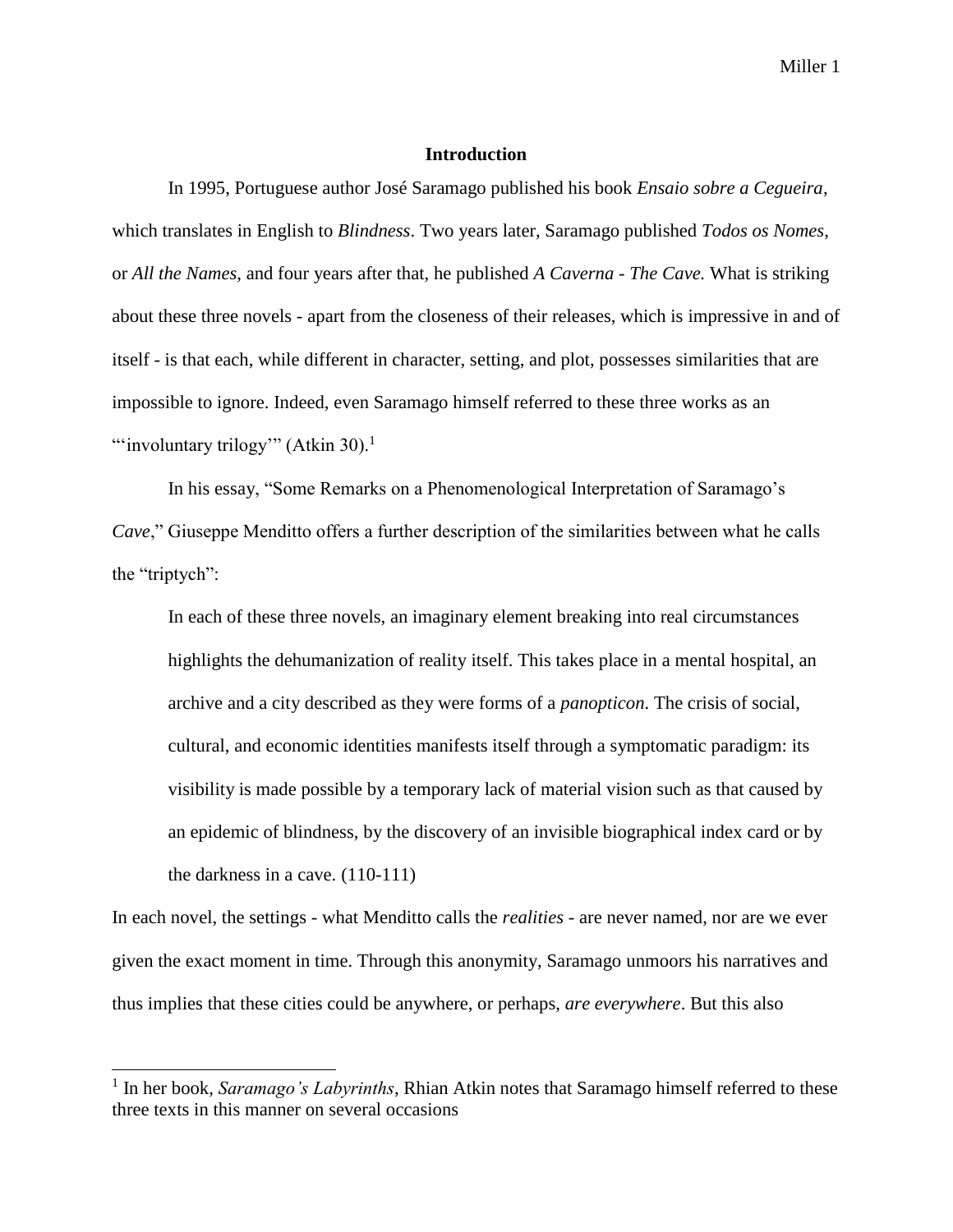detaches these societies from the rest of the world. Though the trilogy was written in the 1990's, and there are offhand mentions of modern technology throughout, what we are never given is any hint of what is happening outside of the cities and their outskirts. Moreover, in each novel, the characters are in many ways generic. In *Blindness,* they are literally nameless, referred to only by their most surface-level characteristics: "the doctor," "the doctor's wife," "the first blind man," "the girl with the dark glasses," etc.; in *All the Names*, the protagonist is only called Senhor José (we are never given a surname); and in *The Cave*, the primary players *are* named (Cipriano Algor, Marçal, Marta), but the names are, again, common and indistinctive.

However, it is another throughline in these three texts that is of most interest to me. In each novel, the protagonists - and to an extent, secondary characters - seem to be lost, seem to find themselves in some personal or psychological limbo from/through which there is no clear path or exit. Menditto underscores this idea with his mention of that "temporary lack of material vision." The characters are at once blind (symbolically, literally) and blinded; at once unable to see and unable to be seen. This dual notion of disorientation led me to the central theme of this analysis, the lens through which I chose to examine these novels, and the concept I argue is present in each: that the central characters exist in states of *liminality*, and moreover, are journeying *through* these liminal states.

I had always intended to write this thesis about these three novels, though I had not originally considered liminality as a lens. Originally, I was considering the idea of "potentiality," and how Saramago's societies – especially that of *Blindness*, in which they are facing a global pandemic - reflect a possible state of existence for our world. *Blindness*, it seemed, prophesized the potential chaos we might face should things truly devolve. Though I still believe there are some possible parallels (and dire ones, at that), I came to realize this topic might be challenging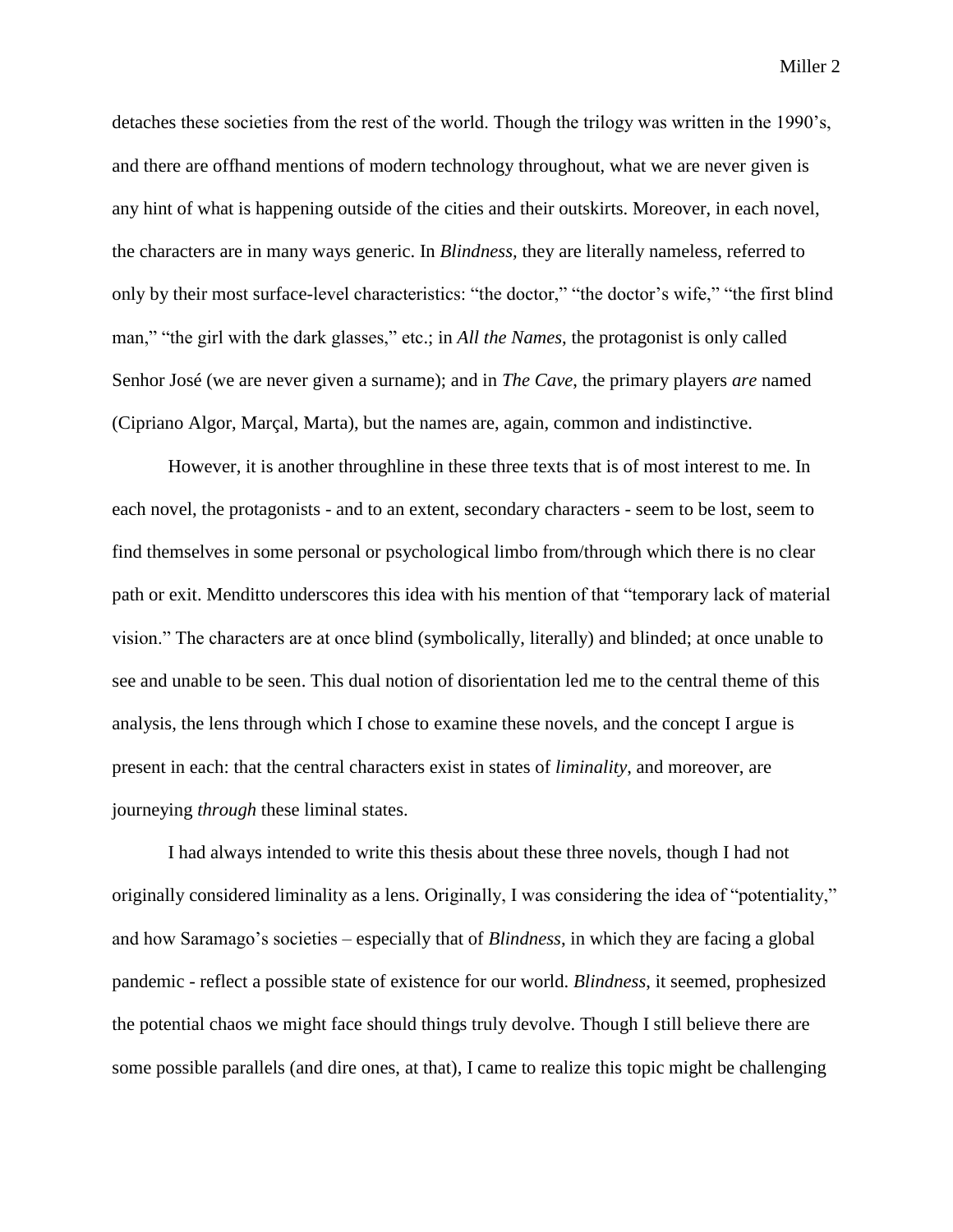to fully flesh out. How, exactly, do I analyze the *possibility* of bedlam? Still, I could not shake the feeling that there was something about Saramago's nameless cities and characters that portended a dystopian version of our *real* existence. Maybe, I thought, the answer lies in the characters, their journeys. In each novel, the central characters are not only lost, but are searching for something, are pushing back against oppressive societal forces that seek to smother them into subservience and anonymity. If, then, the characters are representative of the average citizen, of quotidian existence, of society, then *this* must be the link between Saramago's texts and liminality, the possible explanation for those vertiginous states of limbo: in each novel, the characters are *between*, between a world with sight and without; between the knowledge and ignorance of an unknown, unnamed woman; between life in a cave and the sunlight above.<sup>2</sup>

When the idea struck me, I only had a cursory understanding of liminality as a concept. First introduced by Arnold Van Gennep in 1909, and taken up by Victor Turner and others, liminality speaks to existing in a place and time of "transition." It is a space defined by qualities of disorientation and ambiguity in which the "liminal subject" is, to quote Victor Turner, "betwixt and between" (93). As I continued my research, what began to pique my interest was that to be "betwixt and between"– to be "between" stable states of existence – is to be in some way "invisible." But this only led to more questions: to what extent, I wondered, could a person be "invisible"? How does one experience this liminal state of invisibility? In reading Turner and Bjorn Thomassen, I realized that these limbos were not infinite; rather, they were distinctly *finite.* As Turner notes, liminality is not only spatial, but temporal: it is a "period" of time, not an everlasting state of ambiguity. It is, I learned, a journey.

 $2$  The plot of each novel will be more thoroughly detailed in the following Chapter.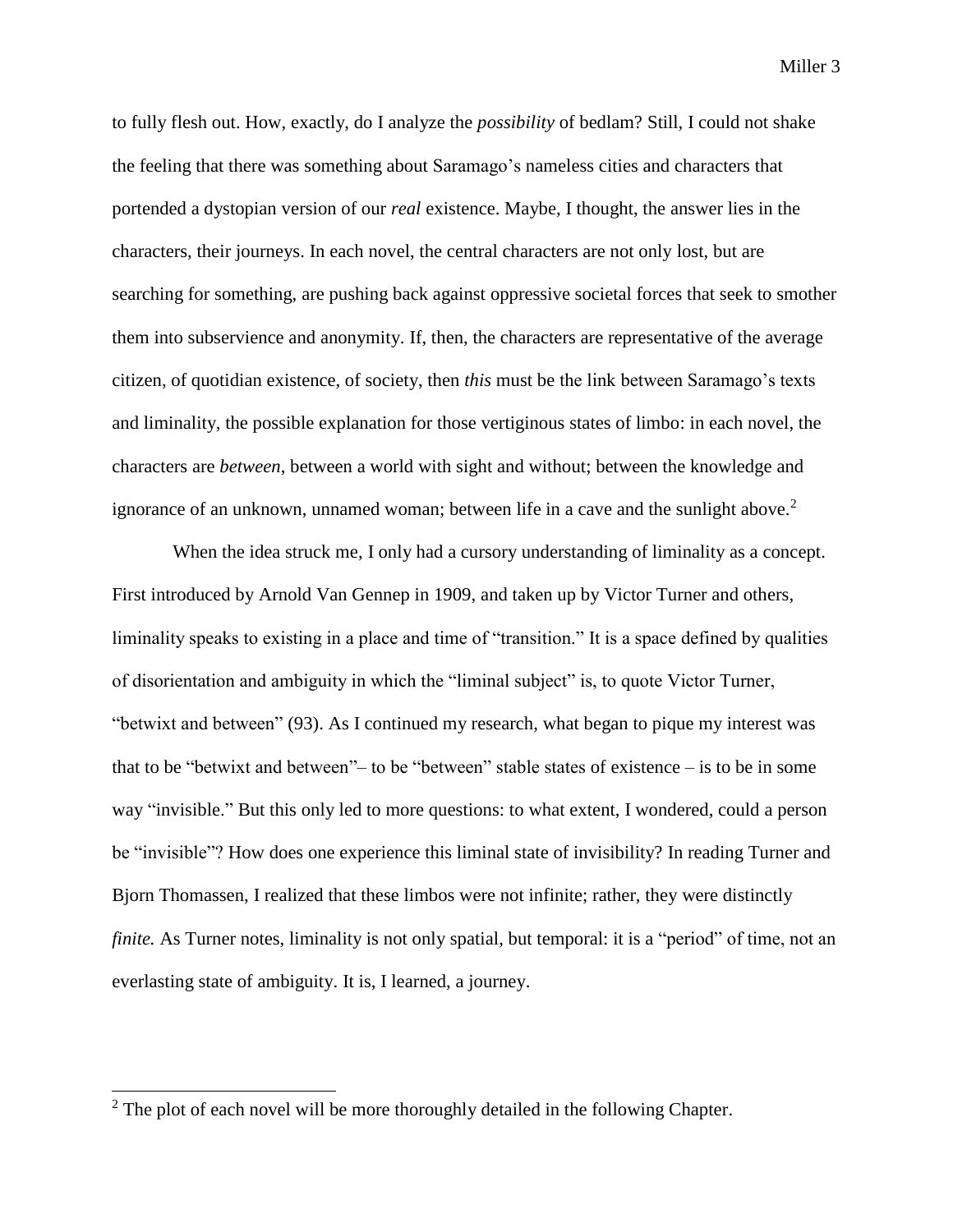Therefore, not only do I think that liminality can help us understand Saramago's texts, but, reciprocally, an examination of these texts can elucidate certain aspects of liminality as a concept and the experiences of those who find themselves in liminal states. Specifically, this can be done by analyzing Saramago characters, who, throughout these narratives, attempt to navigate these states of disorientation and ambiguity en route to a new status of being. To complete the liminal journey is to experience a transformation, one achieved through agency and action, and characterized by epiphany, realization, and enlightenment. And, by scrutinizing these transformations, this new clarity, we can perhaps divine Saramago's own acute observations of life and existence, his own portentions for what we will face as a society should we succumb to those very forces which seek to subvert, oppress, chain, and blind.

In this thesis, I contend that each of the central characters in Saramago's "involuntary trilogy" are on their own liminal journeys, and it is only through their successful navigation through the liminal space that they can achieve apotheosis, their ultimate moments of clarity of consciousness, a new understanding of the world, of life, of their very existence. In each novel, the characters in some way, "disappear." For assorted reasons (that will be explicated subsequently), they find themselves lurched from states of relative stability to states of distinct instability. The people they once were have vanished, and there is no reclaiming those previous identities. All that is left is to venture through the liminal space before them, to seek and embrace the *newness* waiting on the other side.

What is a remarkable of Saramago's characters is that, though they find themselves in untenable states, they are resilient. Though symbolically (or literally) blind, though unsure, even, of what they are heading towards, these characters soldier on. Saramago's characters do not choose their liminality, their ambiguity; nevertheless, the characteristics of the liminal subjects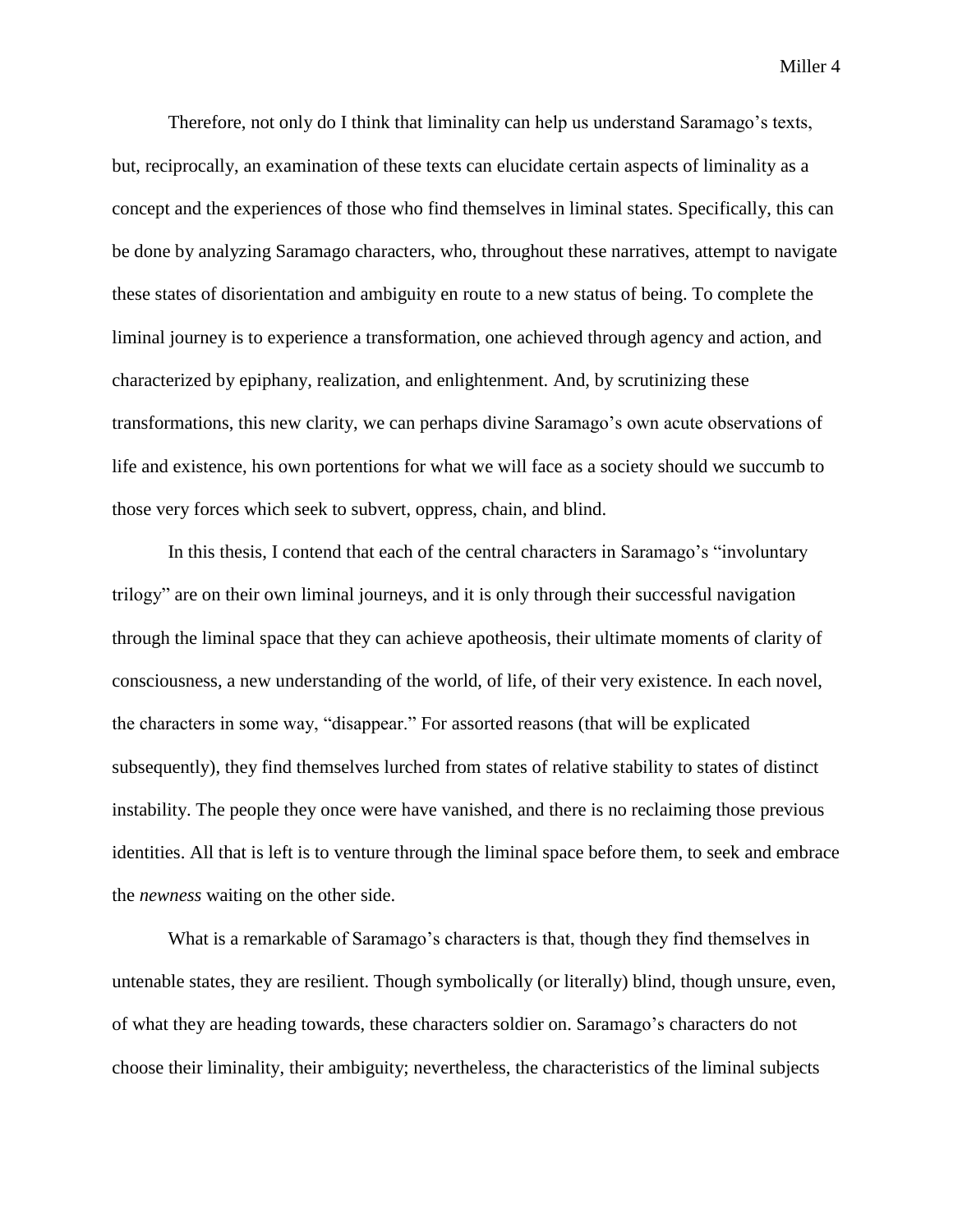are, I believe, pivotal to their ability to succeed in their journeys. Notably, this does not necessarily imply uniqueness; rather, it is the relative normalcy of the characters that is important. Indeed, I might suggest that, insofar as these characters are representative of society, Saramago would rather see if a "normal person," as opposed to an exceptional one, can survive these journeys. To that end, I posit that a crucial aspect of successfully traversing the liminal space – of completing the liminal journey – is *choosing action*: it is not necessarily *how* or *why*  these subjects are chosen, but how *and* why they react to the situations in which they find themselves. In addition, I argue that the liminal journey consists of three distinct sections: a descent into darkness, a confrontation with death, and a subsequent ascension to light which marks the successful achievement of the liminal journey and exit *out of* liminality into a new, stable state of existence. I also suggest that these liminal journeys are not singular; rather, they are comprised of "concentric" liminal journeys whose routes feature, in miniature, all the same characteristics of the greater liminal journey.

In the pages that follow, I will trace the liminal journeys of the characters in each of these novels. I will describe the liminal states, and by doing so, enumerate the challenges Saramago poses to his liminal subjects, the ones they must overcome to achieve their newfound stations in life. Further, I will not only describe the physical journeys, but the emotional and psychological ones. In short, I will attempt to define the liminal state, trace the liminal journey, and by sketching the topology of each, locate the liminal subject within this heretofore indescribable place of "betwixt and between."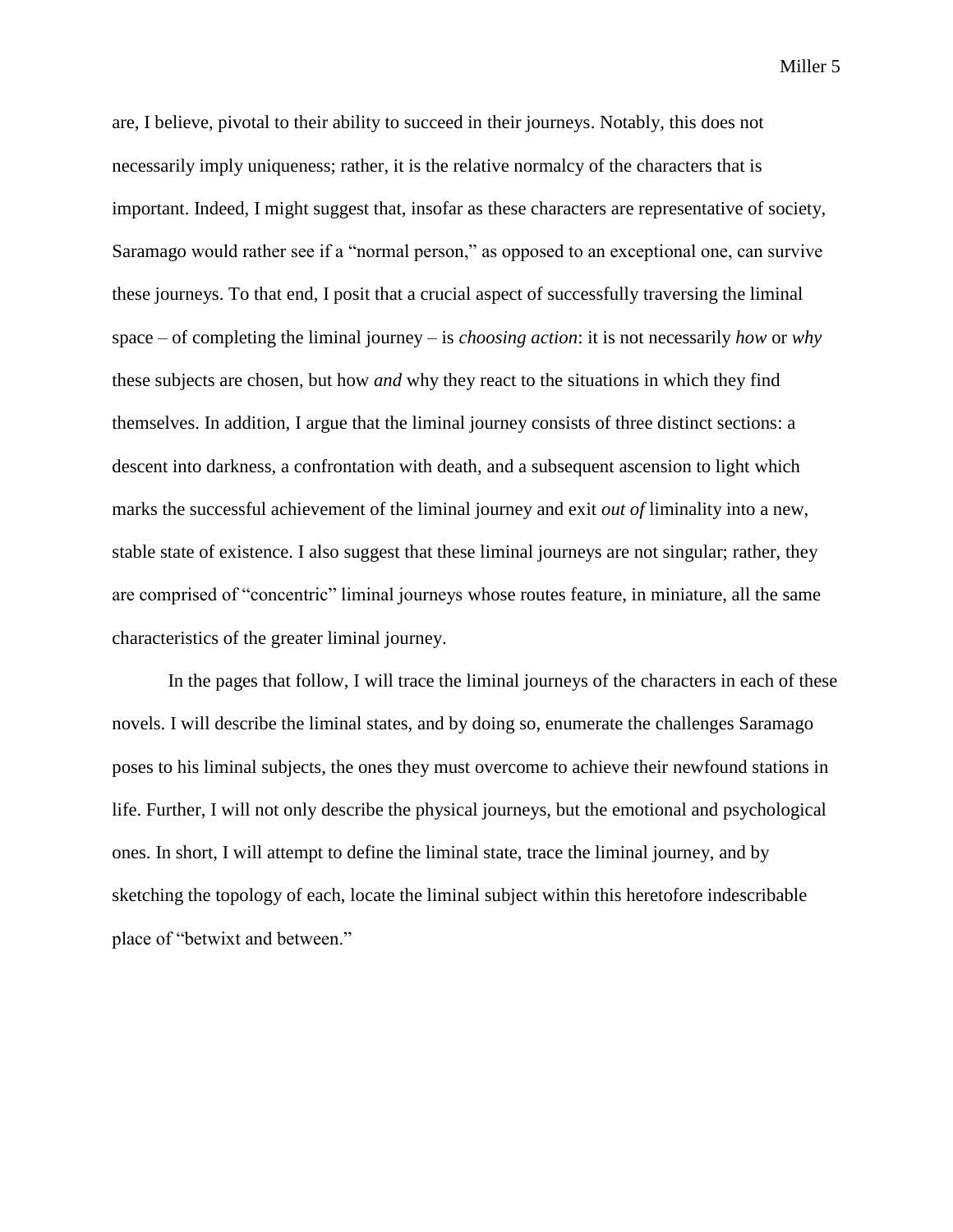# **Chapter 1: Entrance**

## **Liminality**

<span id="page-8-0"></span>To assess the liminal states in each of Saramago's novels and the liminal journeys of the liminal subjects within them, we must first define these terms. Of "states" in general, in his essay, "Betwixt and Between: The Liminal Period in *Rites de Passage,"* Victor Turner writes the following:

By "state" I mean here "a relatively fixed or stable condition" and would include in its meaning such social constancies as legal status, profession, office or calling, rank or degree. I hold it to designate also the condition of a person as determined by his culturally recognized degree of maturation as when one speaks of "the married or single state" or the "state of infancy." The term "state" may also be applied to ecological conditions, or to the physical, mental, or emotional condition in which a person or group may be found at a particular time…State, in short, is a more inclusive concept that status or office and refers to any type of stable or recurrent condition that is culturally recognized. (91)

A comprehensive understanding of Turner's interpretation of states is crucial to understanding the liminal state. Turner's essay deals primarily with *rites de passage*, the liminal rituals first laid out by Arnold Van Gennep, of which Turner claims "[such rites] indicate and constitute transitions between states" (90). Though there are ritualistic elements at play in Saramago's narratives, the liminal state is not solely linked to rituals; however, all liminal states, by definition, must be in some way transitory. As such, in nearly all cases, the time spent in a liminal state is finite. Eventually, the journey must end, otherwise, can it be considered a journey at all? As the liminal state is defined by both spatial and temporal elements, in "The Uses and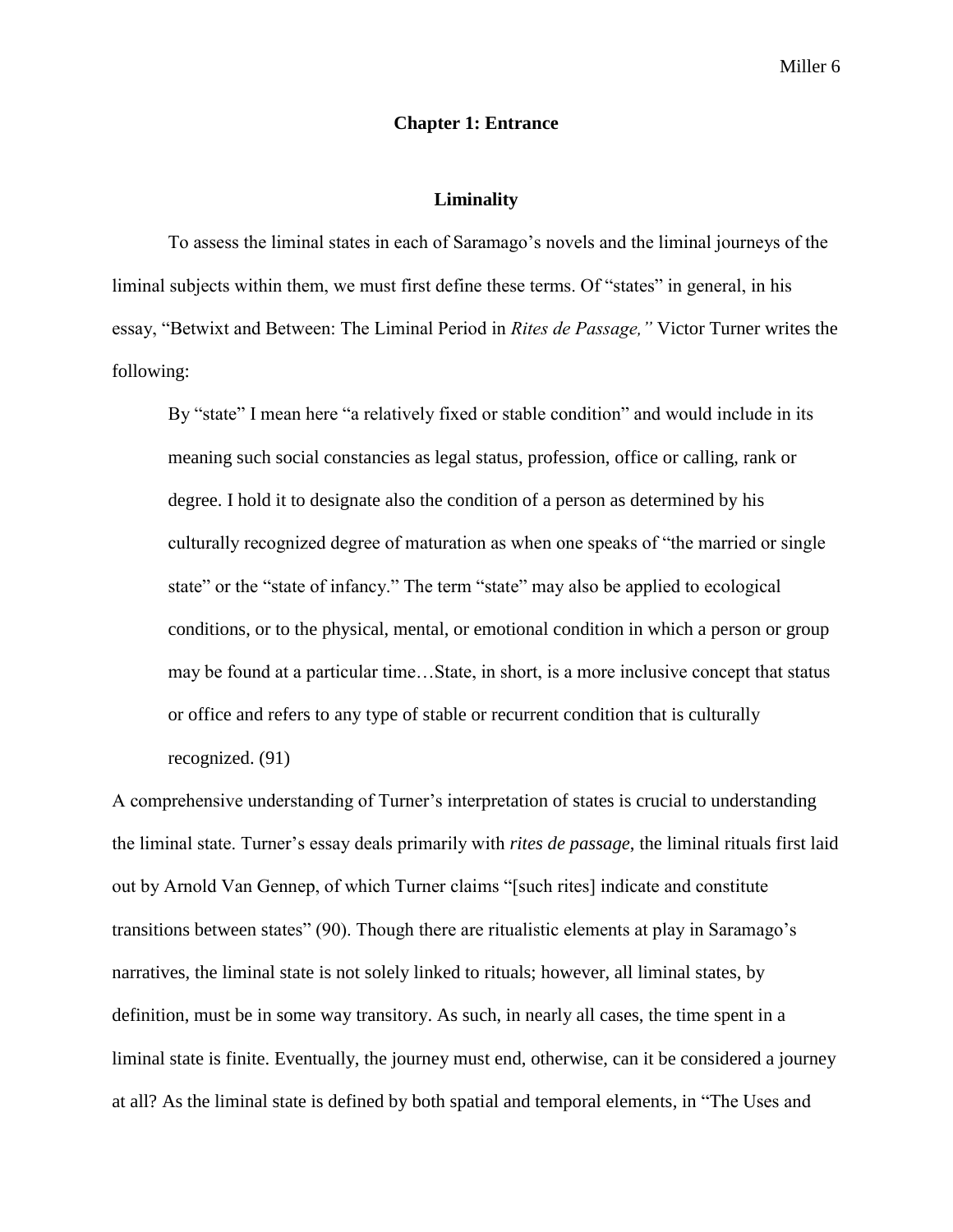Meanings of Liminality," Bjorn Thomassen lays out the different combinations of subject, space, and time in this helpful model:

| Subject<br>Time                     | Individual                                                                                                                                                                                                                                               | Group                                                                                                                                                                                                                                                                                        | Society                                                                                                                                                                                                             |
|-------------------------------------|----------------------------------------------------------------------------------------------------------------------------------------------------------------------------------------------------------------------------------------------------------|----------------------------------------------------------------------------------------------------------------------------------------------------------------------------------------------------------------------------------------------------------------------------------------------|---------------------------------------------------------------------------------------------------------------------------------------------------------------------------------------------------------------------|
| Moment                              | Sudden event affecting<br>one's life (death,<br>divorce, illness) or<br>individualized ritual<br>passage (baptism, ritual<br>passage to<br>womanhood, as fx.<br>Among Ndembu)                                                                            | Ritual passage to<br>manhood (almost<br>always in cohorts);<br>graduation<br>ceremonies, etc.                                                                                                                                                                                                | A whole society facing a sudden<br>event (sudden invasion, natural<br>disaster, a plague)<br>where social<br>distinctions and normal<br>hierarchy disappear. Carnivals.<br>Revolutions.                             |
| Period                              | Critical life-stages<br>Puberty or teenage                                                                                                                                                                                                               | Ritual passage to<br>manhood, which may<br>extend into weeks or<br>months in some<br>societies:<br>Group travels.                                                                                                                                                                            | Wars.<br>Revolutionary periods.                                                                                                                                                                                     |
| Epoch<br>(or life-span<br>duration) | Individuals standing<br>"outside society", by<br>choice or designated.<br>Monkhood.<br>In some tribal<br>societies, individuals<br>remain "dangerous"<br>because of a failed<br>ritual passage.<br>Twins are permanently<br>liminal in some<br>societies | Religious Fraternities,<br>Ethnic minorities, Social<br>minorities,<br>Transgender<br>Immigrant groups<br>betwixt and between old<br>and new culture<br>Groups that live at the<br>edge of "normal<br>structures",<br>often<br>perceived<br><b>both</b><br><b>as</b><br>dangerous and "holy" | Prolonged wars,<br>enduring political<br>instability, prolonged<br>intellectual confusion;<br>Incorporation and<br>reproduction of<br>liminality into<br>"structures"<br>Modernity as<br>"permanent<br>liminality"? |

As shown above, Thomassen divides the temporal dimensions of liminality into three categories: 1) moments (sudden events); 2) periods – weeks, months, or possibly years; and 3) epochs decades, generations, maybe even centuries (ibid). In the "Epoch" section, one notices examples of "permanent liminality."<sup>4</sup> In his essay, Thomassen addresses some of the questions surrounding

<sup>&</sup>lt;sup>4</sup> There are myriad analysis and ascriptions of liminality as a permanent state, which include those in the "Epoch" category of Thomassen's graphic (pictured above); the archetypal figure of the trickster (Robert Pelton in Young-Eisendrath and Dawson); the psychology of Carl Jung (Homans); and, in some contemporary societies, those who identify as bisexual, intersex, transgender, or those of mixed ethnicities. There is certainly merit to these arguments, and the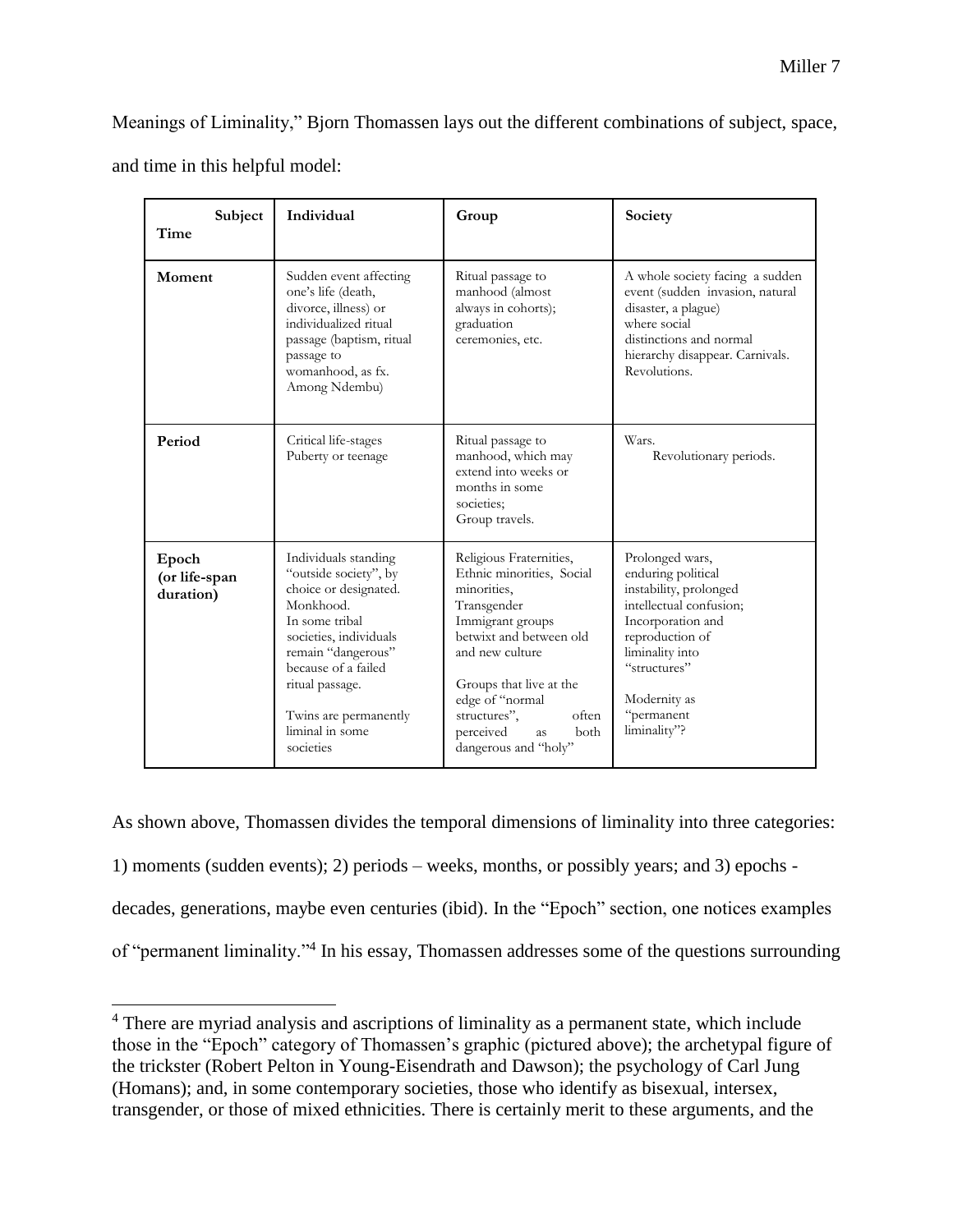this idea. He suggests that these applications of the concept have "become applied as a position from which to think without recognizing what van Gennep has indeed made clear: that liminality needs to end somehow" (18). Indeed, he writes that "without reintegration liminality is pure danger" (22). Moreover, he cites Árpád Szakolczai, who suggests that "'Liminality becomes a permanent condition when any of the phases in this sequence [of separation, liminality, reaggregation] becomes frozen, as if a film stopped at a particular frame'" (23). Thomassen also notes Szakolczai's three types of permanent liminality, which include "monasticism (with monks endless preparing the separation) …Bolshevism (as exemplifying a society stuck in the final stage of a ritual passage)…and communism…a regime in which the Second World War never ended" (ibid.).

However, while I agree that liminality can indeed be permanent for societal *concepts*, for the individual, it must end. An individual *cannot* exist in permanent liminality. An individual *can* be wayward or lost. They can be "stuck" in a personal limbo - "between" jobs, relationships, stages of life, etc. But eventually, this "between-ness" must end, resolve, and only when it does, can the previous "in-between" state be considered *liminal*. Should it not end, then that person who thought themselves "between" jobs, relationships, etc., is simply jobless or single. They are not "between": they just *are.* 

purpose of my analysis is not to disprove these; however, I would suggest that insofar as liminality can be ascribed to the individual, it cannot be permanent. To identify as bi- or transexual is only "between" as it is between the nodes of an artificially constructed binary, which implies a parentheticality, bookends *between* which all others exist. However, if one considers identity to exit on a continuum and to be indissoluble (unless one chooses to themselves change it), then I believe it should not be considered a state of "in-between." At any moment, a person is what they say they are. I do concede that an exception might be someone who considers themselves to be "transitioning." As a cisgender person, I will not attempt to relay the feelings of a person who identifies as such; my argument is simply that no person/individual should be considering "between" anything, for that implies a parenthetical superfluity that no individual deserves.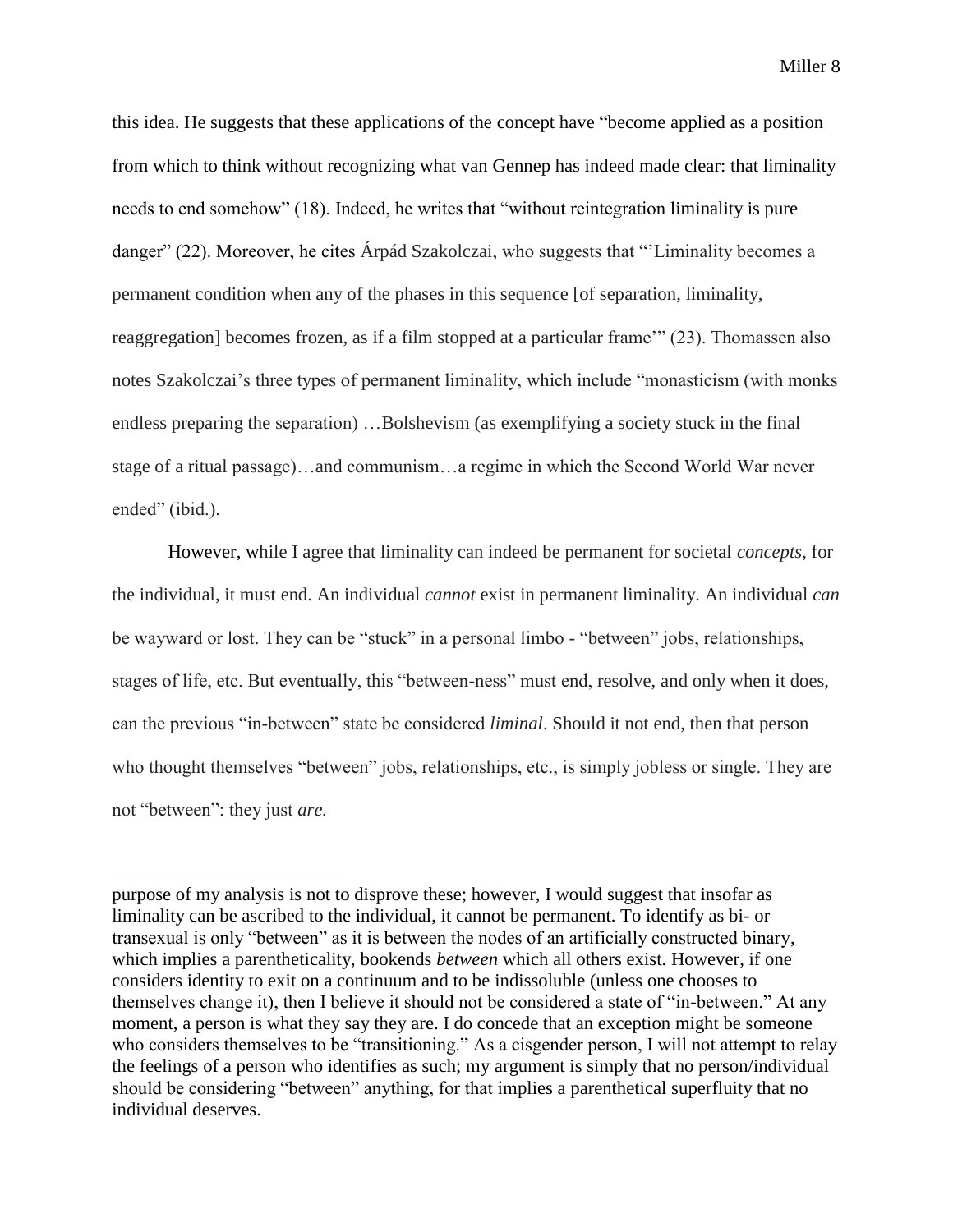In *Blindness, All the Names*, and *The Cave*, Saramago recognizes the "danger"

Thomassen suggests, and that danger is not becoming "stuck" in liminality, but failing to become "reintegrated," failing to recognize one's new place in society, failing to achieve that moment of clarity – the new definition and recognition of self. But for Saramago, the realization of purpose is more than just exiting out of a liminal state, it is the navigation of the liminal state and all its perils that *allows* one to achieve this new state. For Saramago, one may enter a liminal state by chance, but to exit requires bravery, will, agency, action.

But what, then, is the spatial-temporal nature of these liminal states? For the temporal element, one might consider Turner's description of the "liminal period": "during the intervening liminal period, the state of the ritual subject (the passenger) is ambiguous; he passes through a realm that has a few or none of the attributes of the past or coming state" (91). These states then are marked by that quality of "transition," which implies a measure of progress, of "forwardness." This forwardness follows the straight path of time insofar as we consider time to be always moving inexorably forward; however, the liminal period is timeless, or perhaps, *atemporal* - without time. In other words, there is no temporal delineation of the liminal state: it will last as long as the subject needs to complete the transition. For our discussion, however, as we are analyzing liminality in the context of literature, the liminal state does indeed have temporal delineations: the beginning and end of the narrative.

But though Thomassen clearly charts the dimensions of the liminal space, what remain undefined are the conditions within these liminal spaces: within the confines of these borders, whatever, wherever, and whenever they might be, what are the actual spaces like? What are their physical natures, their obstacles, their temperature and luminosity, their atmospheres and terrains, their pitfalls and boons? Are they wastelands, inhabited by none other than the liminal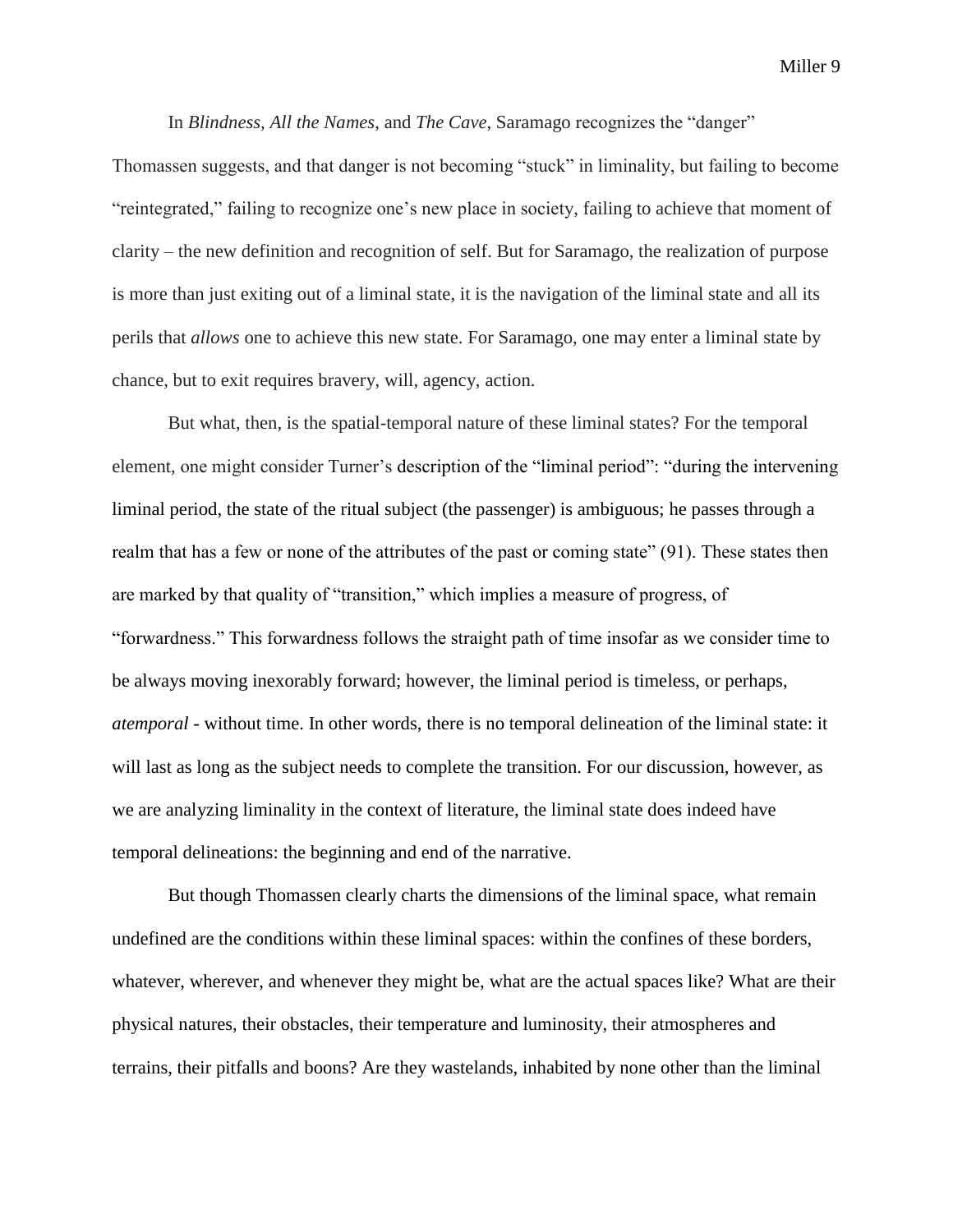persona, or can there be life, others? Are there shepherds or Charonic ferryman? Beasts of an unknown origin and nature? And of the journey through these liminal spaces, what is the nature of the progress? Can one simply pass through, or must one navigate, overcome, vanquish? What are the conditions, if there are any at all, necessary for one to take that step across? Is it mere agency, or are there demons to conquer? And finally, do these liminal spaces, these thresholds, areas, zones, regions, only exist in the corporeal world, or can they also exist in the psyche? The subconscious? The mind?

# **Saramago's Liminality**

Considering the constructs and definitions above, it is indisputable that the characters and societies in Saramago's trilogy exist in states of liminality. Before delving into their liminal journeys, we will first examine how Saramago's characters can be considered "liminal subjects." In *Blindness*, we encounter a society rendered blind. Crucially the affliction - which is characterized as "white blindness," and thus different from the true medical condition - does not befall all society at once; rather, it is first "caught" by an otherwise nameless man. From here, it spreads, and the contagion is slow but indiscriminate. All, save for one person - who we shall return to shortly - are rendered blind by this malady. As the nature of this blindness is unknown except that it is highly contagious - all those who are initially infected are rounded up and shipped to a now-defunct mental institution, which becomes the setting of the first half of the novel, and through its disorienting, *labyrinthine* qualities<sup>5</sup>, the first liminal space the subjects inhabit. Eventually, these detainees will escape the carceral asylum, though this will not mark an exit from liminality; rather, they will instead find themselves wandering through the husk of their now squalid and disordered city, its excrement covered streets, ransacked homes, and looted

<sup>&</sup>lt;sup>5</sup> The labyrinthine qualities of liminal spaces will be discussed in much greater detail in the coming pages.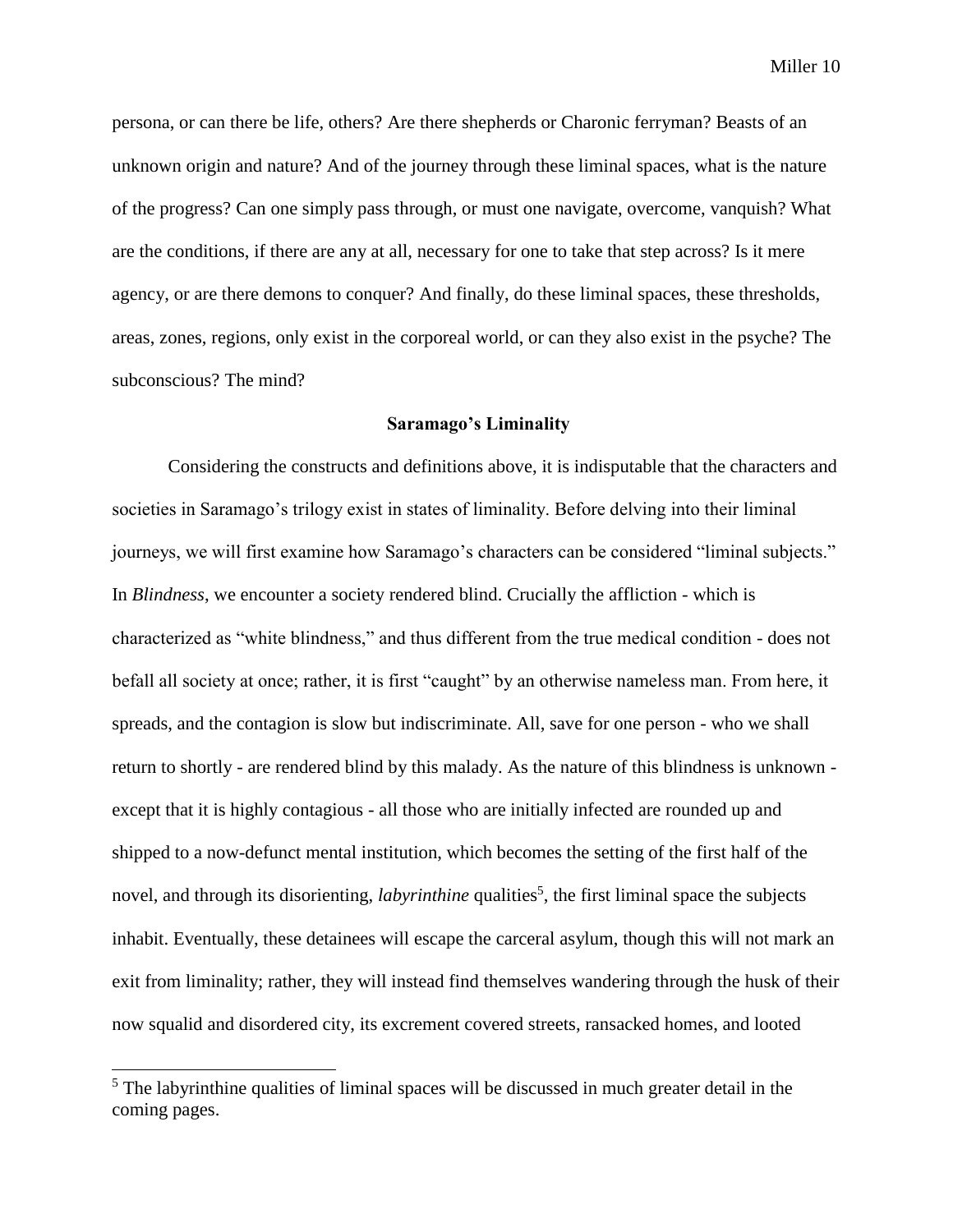businesses. It is an equally - if not more - "disorienting" space, both caused and exacerbated by the blindness. However, one need not be blind to be affected by the lawlessness and disorder, and this is elucidated through the experience of the only exception to the incipient disease, the one person in the novel who does not become blind. This character is known only as "the doctor's wife."

While "the blind" certainly can be analyzed as liminal subjects, so too can the doctor's wife. The irony of her liminal status is that, though she does not become blind herself, the plague of the white blindness surrounding her has an analogous effect. Not only is she also affected by the societal decline - the pandemonium, the descent of humanity - but she is rendered obtuse to the phenomenology of the sightless. To their experience, she herself is blind: all except she experience the world one way; she experiences it another. The effect of this, for our heroine, is that very same disorientation and ambiguity that defines the liminal experience. Though she can see, she is alone in her lucidity, and, because of her oaken morality and will, accepts the task of the shepherd and leads her party across the liminal landscape. To this end, the doctor's wife will be the primary focus of this study, whose experience will come to represent the entire society's liminal transition.

The protagonist of *All the Names,* Senhor José, works in an (other) unnamed city's Central Registry of Births, Marriages, and Deaths, a place tasked with recording and preserving records of the aforementioned events of every person, living and dead. Reminiscent of Nikolai Gogol's Akaky Akakievich from "The Overcoat," Senhor José is an unimportant man whose existence is marked by duty, regiment, routine, and relative insignificance. Senhor José lives alone and is getting on in age. His home is connected to the Central Registry, and is the last of the "simple, rustic dwellings built outside, along the side walls, like defenceless chapels clinging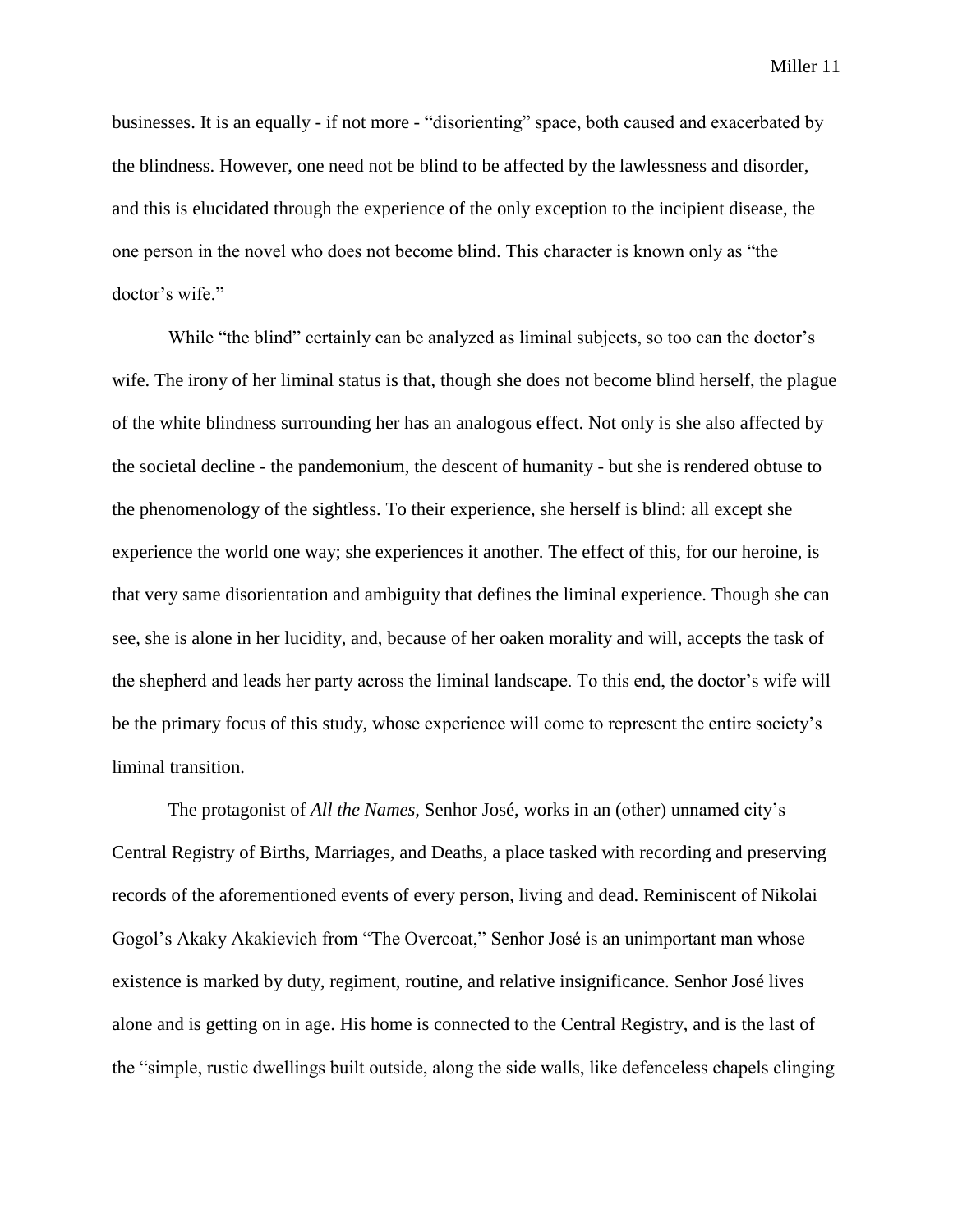to the robust body of the cathedral" (8). It is the last of these adjacent homes, which, save for Senhor José's, were all torn down due to "a change in municipal thinking" (8). His remaining in the house was "neither punishment nor prize, for Senhor José deserved neither one nor the other, he was simply allowed to continue living in the house" (9). There is, though, a final significant feature of the house, which is that the house has two doors: "a normal door that opened onto the street and an additional door, discreet, almost invisible, that opened onto the great nave of the archives" (8).

The relevance of this proximity lies in the circumstances concerning Senhor José's entrance into liminality. Senhor José has a hobby, which is to track, collect, and organize news items pertaining to famous people in his country. One day, Senhor José realizes that no collection of salient information pertaining to these celebrities would be complete without copies of their birth certificates, which reside in the proximal Central Registry. Now, though his collection is not untoward, he desires to keep it a secret; he cannot, therefore, be caught obtaining the information on these birth certificates during working hours. Instead, he decides, in the dead of night, to venture through the dividing door and seek out these records. It is on one such expedition that the main thrust of the narrative begins. Upon returning one evening, Senhor José discovers that there was a record card stuck to one of the other cards he liberated, that of a person only called "the unknown woman."<sup>6</sup> It is Senhor José's obsession with this unknown woman that drives the plot and narrative of this novel, but, unbeknownst to our protagonist, it also denotes his becoming a liminal subject and the beginning of his liminal journey.

<sup>&</sup>lt;sup>6</sup> This is another example of Saramago leaving his characters nameless, which here, as in *Blindness*, de-emphasizes the individual, making it easier for this person's aura and persona to be ascribed to "the many" as opposed to "the few."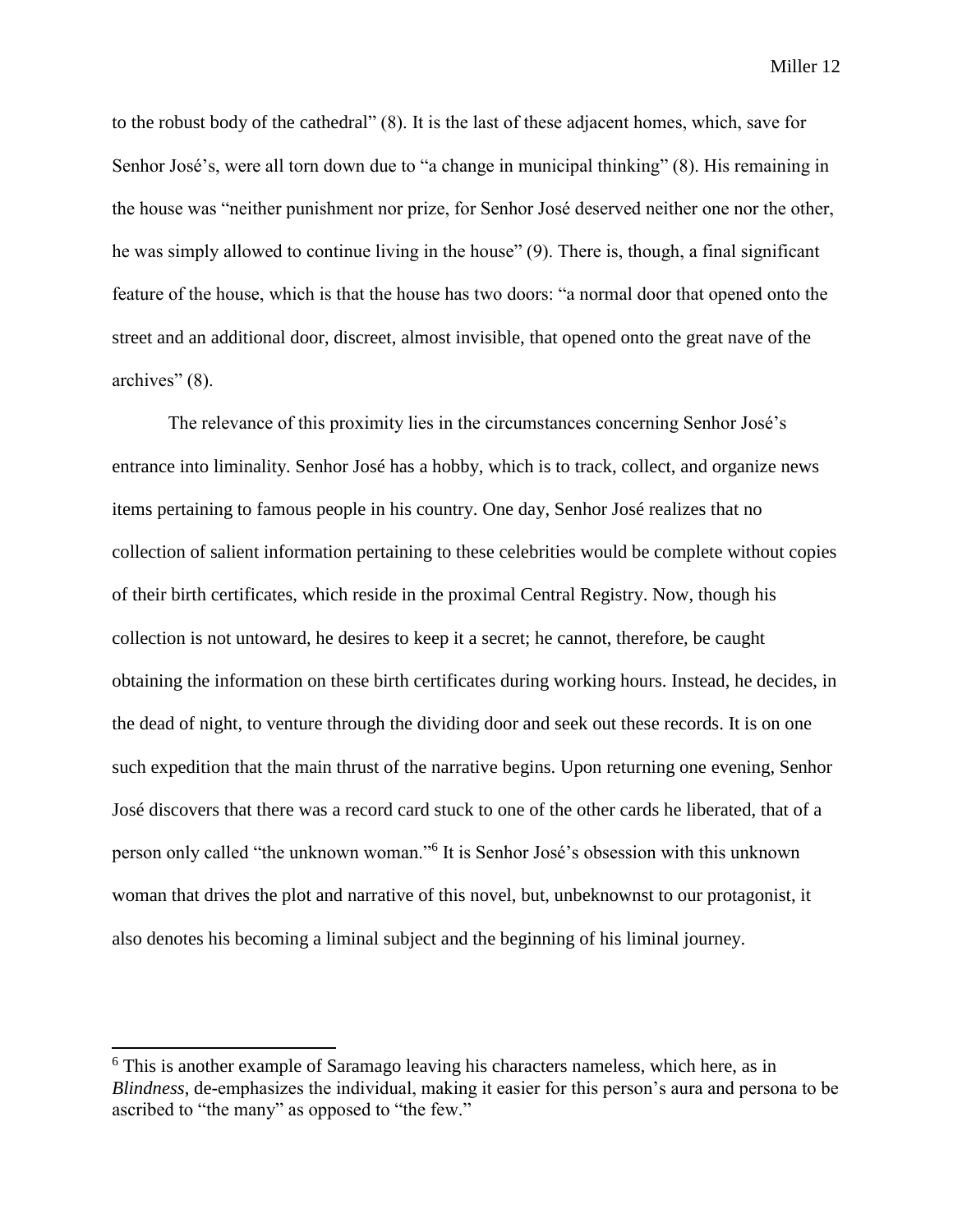Senhor José's liminal journey might be the most complex. In the following pages, I will elaborate on the nature of this liminal journey - and those of the other novels - but here, it is worth noting *how* he enters this liminal state and how becomes this liminal subject. As previously stated, the liminal space can be something as simple and defined as a threshold, which, once crossed, represents a full transition from the aforementioned pre- and post-liminal states. In *All the Names,* Senhor José does indeed cross a threshold himself, the one dividing his home from the Central Registry. Importantly though, the Central Registry is not itself the liminal space of the story (although it will constitute an important part of the liminal landscape that Senhor José traverses). The threshold Senhor José crosses when he steps from his home is more than a simple doorway into the Central Registry: it is a doorway into the transitional space separating his past from his future that he will have to navigate.

Interestingly, this "entrance" is both similar and different from the "entrance" in *Blindness*: the difference lies in agency, the similarity, in chance. Like the poor souls in *Blindness* upon whom the affliction falls, Senhor José's life changes by accident. Should the record card of the unknown woman never have become stuck to the card he retrieved, Senhor José's life *might have* continued its otherwise flaccid trajectory. However, there is, between the two tales, an important distinction, and that is that Senhor José's entrance into liminality is precipitated by action. In *Blindness*, society is struck blind at random, by a stroke of exceedingly bad luck.<sup>7</sup> In *Names,* Senhor José, by choosing to skirt convention and sneak into the darkness, initiates his own transformation. As the story progresses, few of Senhor José's actions are reactive, but are instead the proactive choices of a person determined to see a journey to its end.

 $<sup>7</sup>$  There is an argument to be made that Saramago is implying that this blindness was a symptom</sup> of society's scant morality, and was thus less a product of luck than the ill effects of its own immoral actions. However, for the sake of this argument, we will suggest that, at the very least, their entrance into liminality was passive.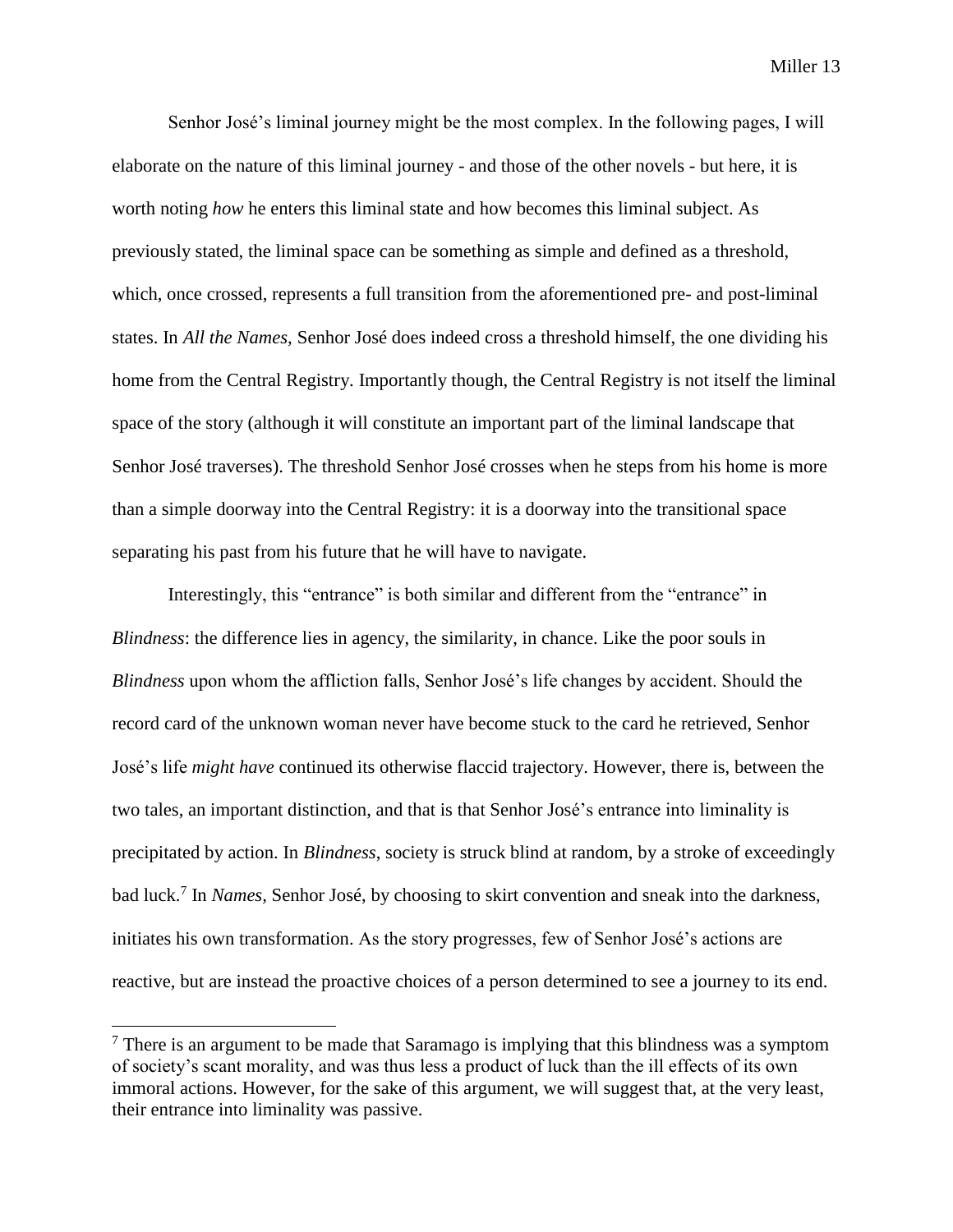More than anything, Senhor José's venture is one of agency, that very agency necessary for a successful transition through the liminal state.

The final novel in the "trilogy" is entitled *The Cave*. In this text, nearly all of the characters we meet are in some sort of transitionary stage of life. The focus of this argument, though, will be on the story's protagonist, Cipriano Algor. A man approaching retirement age, at the story's onset, Cipriano Algor is continuing to run his business of producing crockery, but with the cancellation of his contract with The Centre - the physical, economic, and social monolith that seeks (and by and large achieves) ubiquitous control over society and its citizens he is lurched into a state of helplessness, confusion, and instability, embodying the disorientation and ambiguity central to liminality. Cipriano is, as the colloquialism goes, "between jobs." And, as he is a man of old standards and pride, considers his job - his ability to earn a living inseparable from his self-esteem, self-worth, and masculinity. In other words, his professional and personal selves are inextricable. He must, therefore, find a new way to provide for his family. What he does not realize, of course, is that it is only through his failure to transition professionally that he is able to achieve the personal growth necessary to lead his family out of their collective liminal state towards salvation. Incidentally, in addition to his professional liminality, he is - though he does not realize it - in a state of romantic liminality: Cipriano Algor is a widower, who is bound, over the course of the narrative, to fall in love. And of course, as is often the case with the stubborn and proud - characteristics often marked by staunch individuality - it is through the relationship with others that insight is achieved. Indeed, though the internal and external realizations of Cipriano's journey - his final steps through the liminal state - are experienced alone, his desire for escape, exit, and epiphany are driven by his love for others, as well as, perhaps more importantly, the love he receives in return.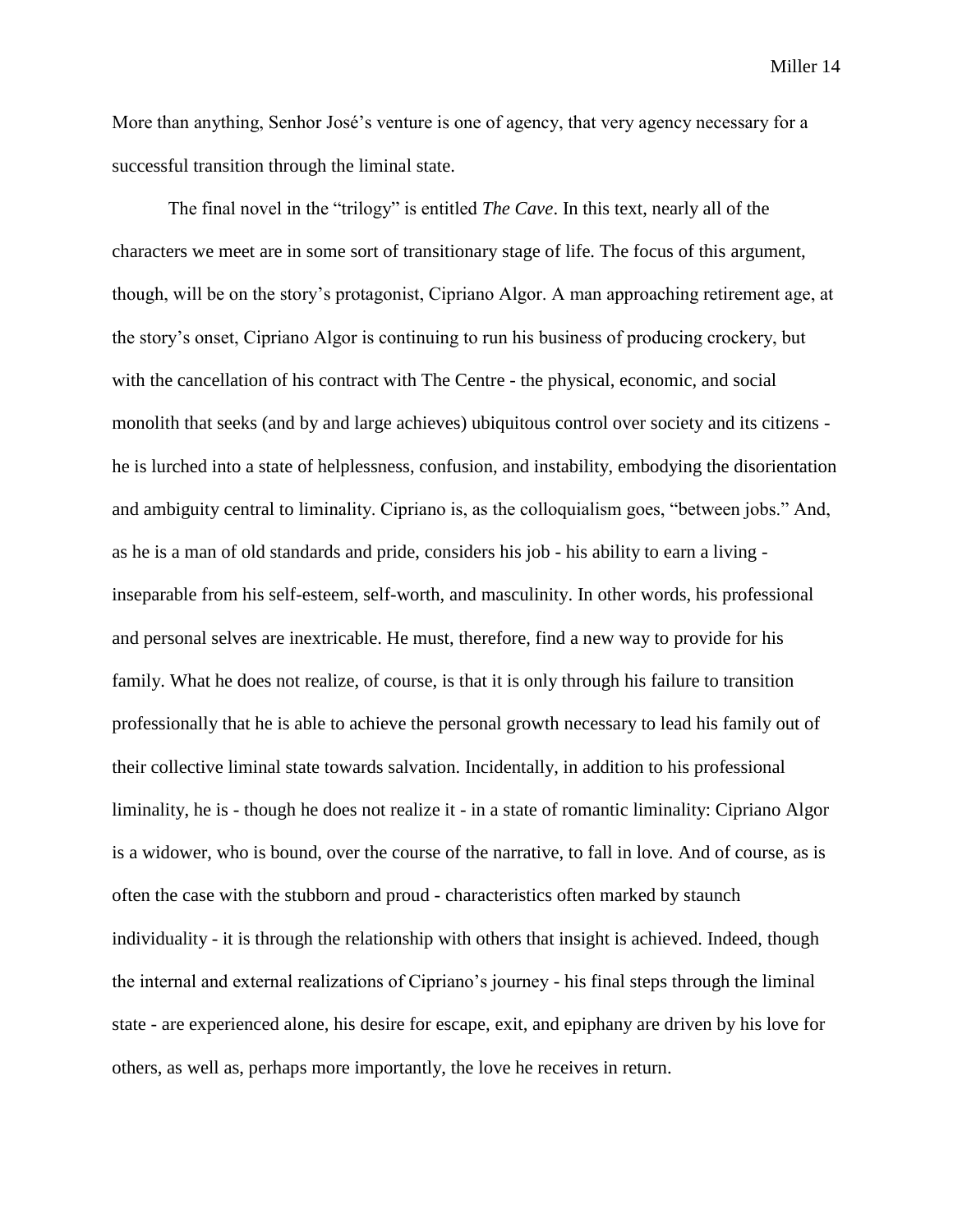However, Cipriano Algor is not the only liminal subject of this story. Early on in the story, his daughter, Marta, becomes pregnant, and so exists in the state between being childless and giving birth. Marta's husband, Marçal Gacho - who, by the same event, enters into a state of parental liminality, though without the physical transformation undergone by his wife/women is, like Cipriano, in a state of professional liminality. Marçal works for The Centre as a security guard; however, he believes himself to be on the precipice of a promotion to resident guard. This promotion would not only come with a raise in status and pay but would mean that he could bring Marta, the baby, and his father-in-law to live with him at the Centre. Importantly to the narrative - and the ultimate achievement of Cipriano's liminal journey - Cipriano does not want to live at the Centre, nor does he want to leave their family home in the village on the outskirts of the city (again unnamed) of which the Centre presides. Cipriano's recent unemployment, however, makes staying untenable, as he will be without income whereas at the Centre they would lack for nothing, or so Marçal believes. The confluence of these impending events - Cipriano's penury, Marçal's prosperity - adds to the family's ambiguity, blurs the future, and by doing so, further disorients.

Though these are the three primary characters, there are two ancillary characters who deserve mentioning. The first is Cipriano's love interest, Isaura Madruga, who is a widow herself, and thus in the same romantically liminal state as Cipriano.<sup>9</sup> The second is the dog Found, who, through his ardent companionship and understanding of the human emotional state, becomes an essential guide to all members of the family as they navigate this new terrain. Incidentally, Found - when Cipriano meets (finds) him on his property, ragged and vagabond -

 $9<sup>9</sup>$  There is a fascinating and touching aspect to the notion of a romantic liminal state, the entrance to which - whether by death or disavowment - may be marked by grief, and the exit, by love. Unfortunately, we do not have time to further explore this concept here.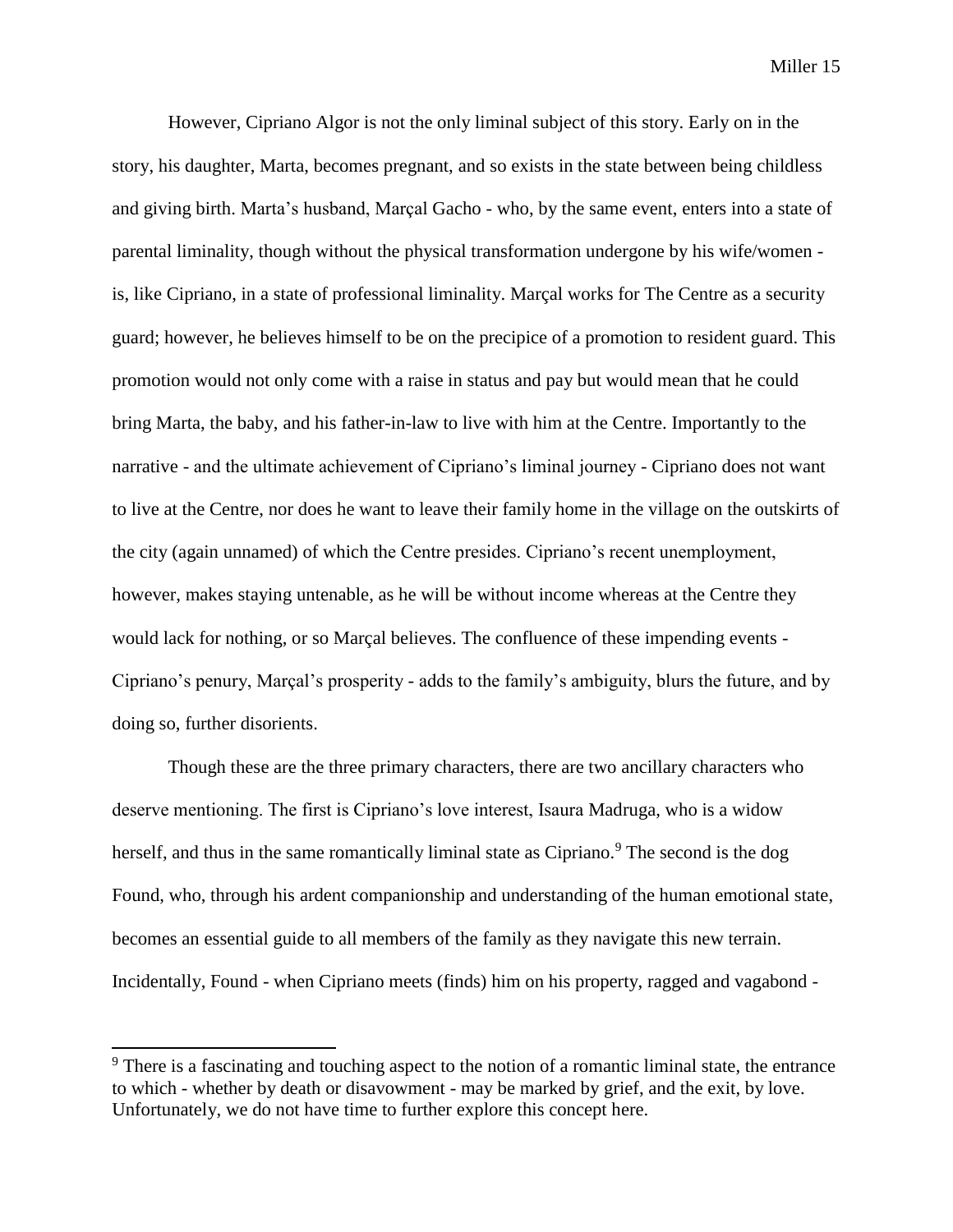may be, by this meeting, *exiting* his own liminal state, one in which he is between two owners, families (the first of which is never discovered). However, as he becomes an integral part of the family, it seems only right to consider him alongside the central players in their individual - and collective - liminal journey.

What is perhaps unique to *Cave* as opposed to *Blindness* and *Names* is that, while the individual characters' liminality is, in almost all cases, *chosen,* there is an obscured liminality into which this group of characters is unknowingly thrust, whose beginning is much harder to define, if it can be defined at all. These characters - these people - exist in a society dominated by a nearly-omniscient structure, whose presence and influence is so vast and far-reaching that it almost assumes the identity of a sentient being rather than an object, the *icon* symbolizing its controlling forces. Though we are not privy to the beginnings of the Centre's domination, we understand - through his constant repudiations of the Centre and his wistfulness for his Pre-Centre existence - that Cipriano Algor once experienced a time before the Centre. Moreover, though we cannot pinpoint the moment the Centre fully monopolized society, that moment - that period - marks an entrance, for the denizens of this society, into a liminal state. In Thomassen's terms, it is not that "whole society facing a sudden event" (17), and cannot therefore be categorized as a "momentary" liminal experience. No, this liminal period is more prolonged. In analyzing the liminal state of the society in *Cave*, underscored by social and economic upheaval, it becomes clear that Thomassen's grid begins to somewhat break down, and indeed, Thomassen himself acknowledges this phenomenon: "sometimes, however, liminal experiences become intensified as the personal, group, and societal levels converge in liminality, over extended periods of time, and even within several spatial 'coordinates'" (17). This is undoubtedly the case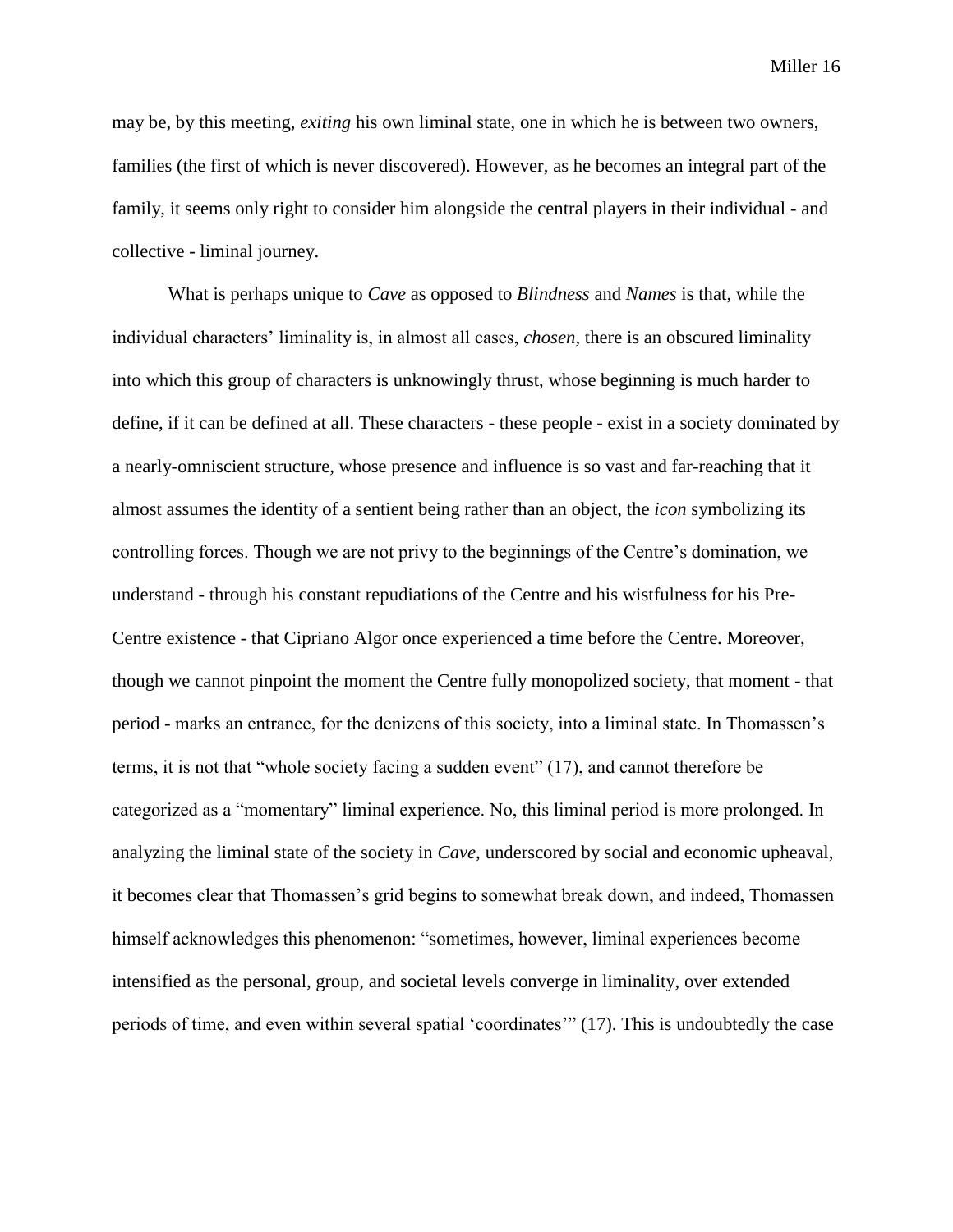in *Cave*: while Cipriano Algor is the "protagonist," and the central liminal subject, his experience comes to represent and symbolize that of *everyone*.

Though there are myriad complexities present in examining and identifying the liminal subjects and periods of Saramago's three novels, what has yet to be addressed is the actual *experience* of the subjects *within* these liminal states. How, exactly, do these subjects exist within their respective liminalities, and what is the nature of the liminal *space*? In the following chapters, I will argue that the liminal spaces in these novels possess many of the same characteristics of two corporeal structures that are defined, like liminality, by their abilities to disorient those within them: the labyrinth and the cave.

Rhian Atkin, in her book, *Saramago's Labyrinths*: *A Journey through Form and Content in* Blindness *and* All the Names, presents a compelling and comprehensive analysis of the labyrinthine qualities of these narratives, both for the characters within the novels and for the readers themselves. Within these novels, Atkin posits, there are myriad examples, references, and allusions to the original Cretan myth; some are quite bald, like Senhor José's use of an actual Ariadne's thread in *Names*, while some are more subtle, such as the maze-like bowels of the asylum in which the blind refugees find themselves in *Blindness* (which becomes all the more difficult to navigate in the literal and metaphorical dark). In keeping with the original myth, Atkin also notes the presence of the "Minotaur," the beast said to have been contained at the labyrinth's center, which, for Atkin, represents the symbolic beast of Saramago's stories.

Atkin's analysis, however, departs from the myth in the "escaping" of the labyrinth. She claims that, in *Names*, "it is only by following the various paths to their natural end that he [Senhor José] is able to discover that he will never arrive at the Centre of the labyrinth" (Atkin 56); and "the characters of *Ceguira* (*Blindness)* must look insides themselves and re-evaluate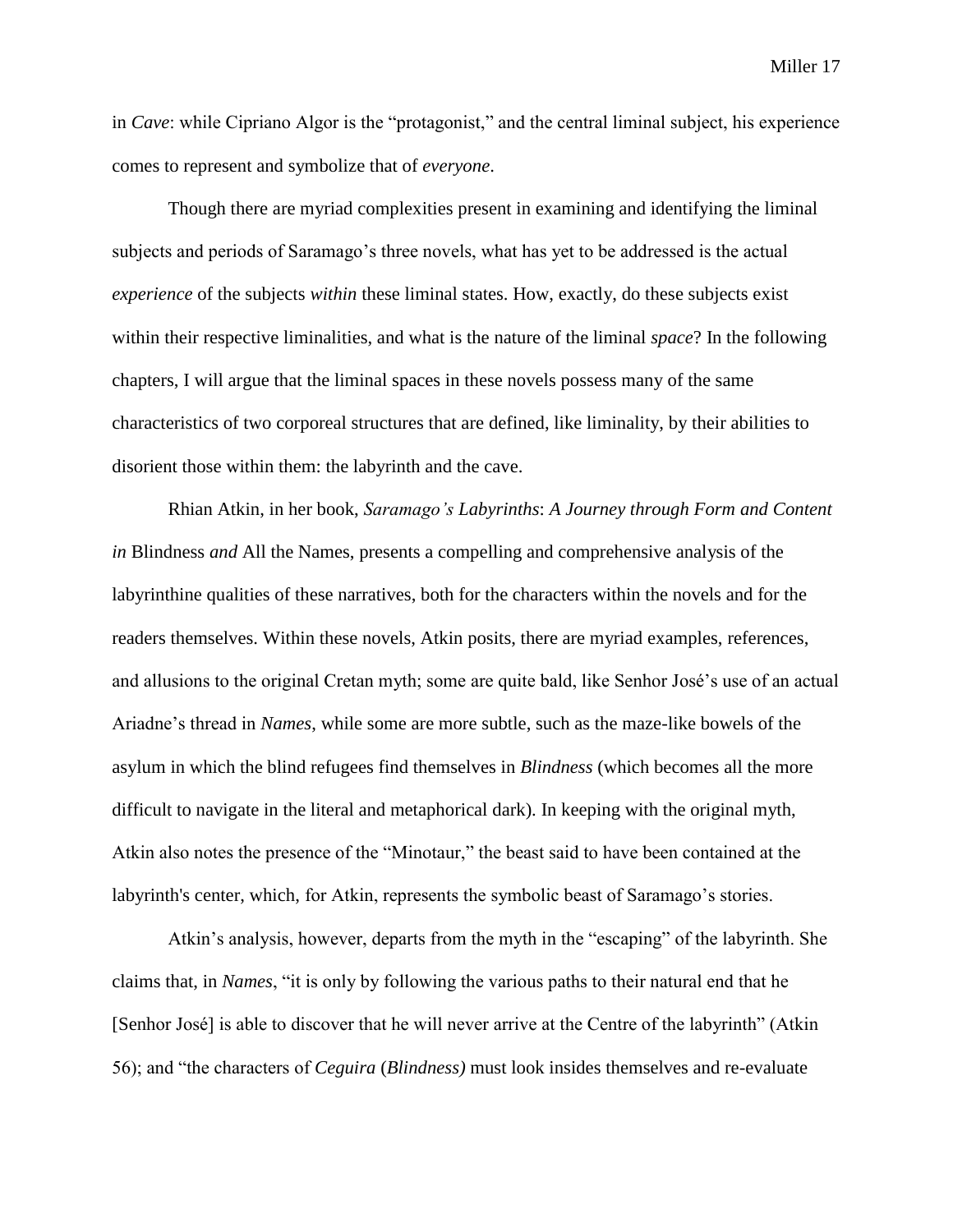their perception of the world in order to find a way of the labyrinthine blindness" (56). Indeed, Atkin insists that the journeys of these characters is representative of a search for truth, but that this truth is "usurped in favour of a demonstration of the multiple possibilities of knowledge" (57), and, that what Saramago's characters learn on these journeys is that "the enhanced knowledge that no knowledge can ever be the full knowledge; only by accepting and embracing this can we reach satisfaction in ourselves and in our relationships with others" (58). Ultimately, Atkin posits that the labyrinth serves to elucidate for those traversing it the meaning of the journey rather than the destination, a maxim which, despite its relative banality, is undoubtedly accurate.

It was in reading this text that my analysis of Saramago's liminal spaces began to take shape. Atkin does wonders in describing and analyzing the labyrinthine qualities of the texts, the settings within them, and the experiences of the characters navigating these settings. However, though the following sections will draw heavily on Atkin's analysis of these labyrinthe qualities, in considering the idea of the liminal space - defined by that "betwixt and between"-ness - I will argue that Saramago's characters do in fact complete the entire journey through the labyrinth: an initial entrance, a navigation of darkness, an encounter with and conquering of the metaphorical Minotaur, and a successfully achieved exit. Moreover, I will argue that this *exit* marks the subjects' individual and collective transitions out of liminality into their post-liminal states. However, despite the departure in my analysis from Atkin's regarding the *physical* navigation, I will concur with her suggestion of the internal and psychological discoveries of truth, and will maintain that this internal enlightenment exists symbiotically with the external escaping: the success of the liminal transition is inextricable from, and indeed reliant upon, enlightenment.

#### **Liminality as Labyrinth and Cave**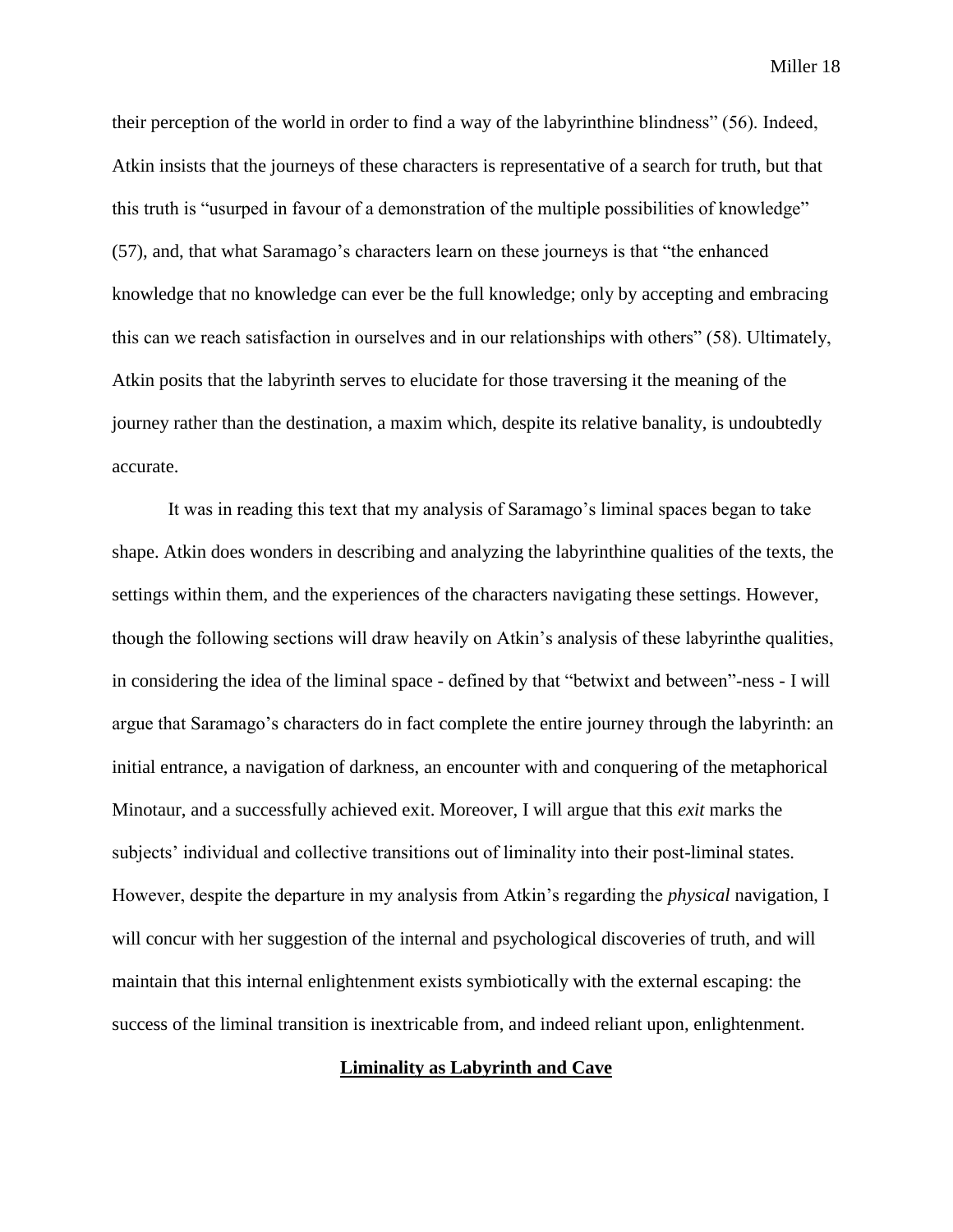To be able to effectively examine the labyrinthine quality of Saramago's liminal states, it is important to first note that labyrinths and liminal states bear a number of striking similarities. In *Saramago's Labyrinths*, Atkin describes labyrinths thusly: "traditionally a place designed and constructed by humans, and with definable limits; its structure causes confusion and disorientation for the explorer trapped within it" (2). The resemblance in definitions is immediately noticeable: the labyrinth, like the liminal state, inflicts upon its "explorers" a measure of "disorientation," which is a key characteristic of liminality. Moreover, while the phrase "designed and constructed by humans" may call to mind a physical structure, it is perhaps only a syntactic byproduct of the word "construct," which evokes a physicality that can, but need not necessarily, apply. Indeed, in addition to a physical space, both the labyrinth and liminal state can also exist as a mental maze, a "construction" not of the physical world, but of the mind. Importantly, though, when considering this mental labyrinthine liminality, it is worth noting that these spaces are usually "designed and constructed" by others, as is often the case with rituals; however, as Thomassen writes, "they (liminal experiences) can simply happen, without anyone planning for it, as in natural disasters or the sudden disappearance of beloved persons" (18). As explored in the previous section, randomness and chance are endemic to the liminal states present in Saramago's works, both in the entrances of the subjects into liminality and to their journeys through.

There are examples of labyrinths from myriad histories, cultures, and regions. The most salient to Saramago's work and our conversation here is the one derived from Greek mythology concerning the story of Theseus. Joshua Mark describes the legend succinctly: "(the) labyrinth was designed by Daedalus<sup>10</sup> for King Minos of Knossos on Crete to contain the ferocious half-

 $10$  After the completion of the labyrinth, it is said that King Minos imprisoned Daedalus and his son, Icarus, in a tower to prevent them from revealing the secret of the design. This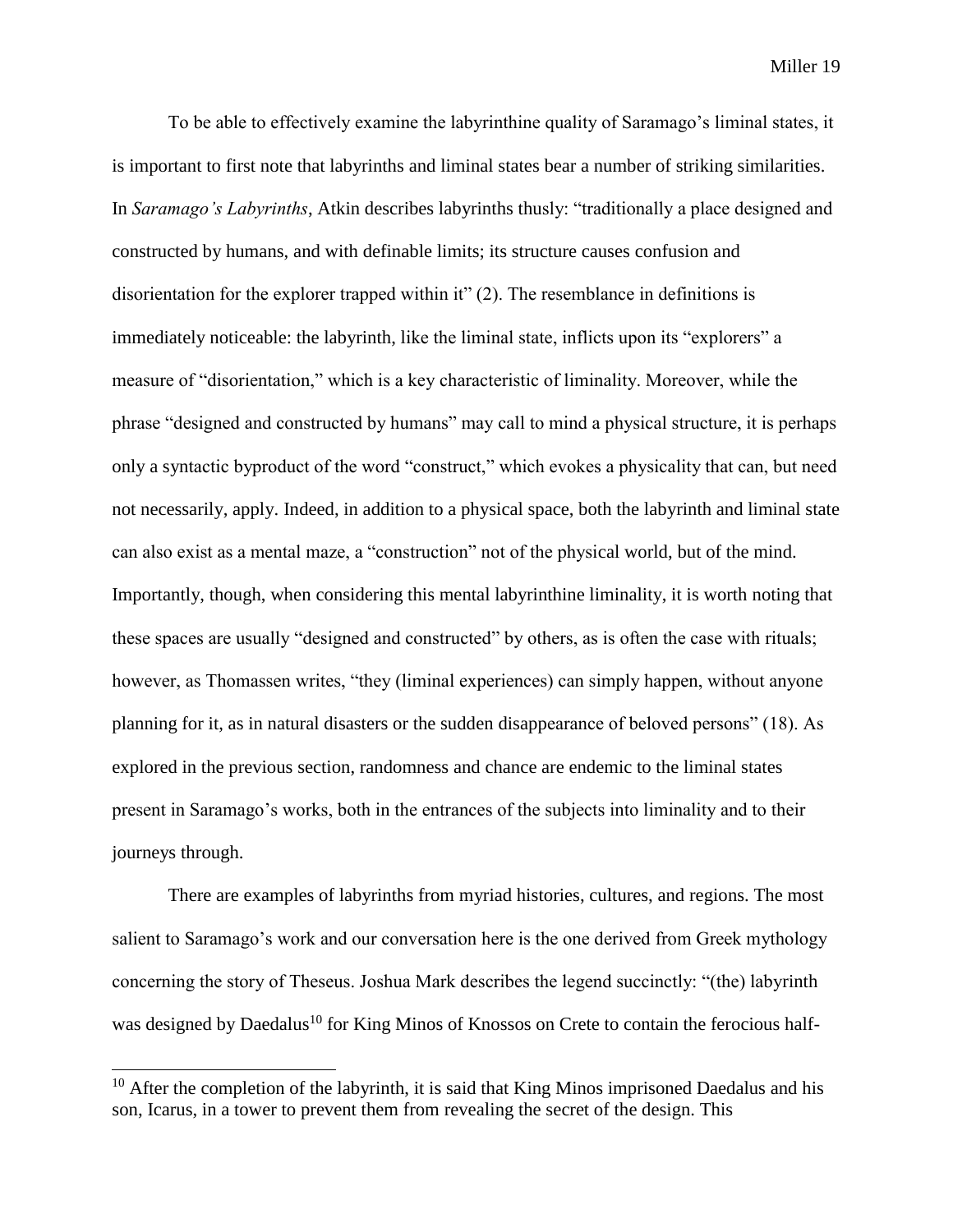man/half-bull known as the Minotaur." King Minos, reticent to send his own people to the Minotaur – who fed only on human flesh – taxed the city of Athens, by forcing into "sending seven young men and maidens to Crete every year who were then released into the labyrinth and eaten by the Minotaur" (ibid.). Naturally, these sacrifices were deplored by Athens, and thus Theseus, son of King Aegeus, vowed to end this suffering and sailed to Crete to kill the Minotaur. Upon arriving, he met Ariadne, the King's daughter, who subsequently fell in love with him. Ariadne also despised the Minotaur and her father's sacrificial practices. To assist Theseus in his quest, she provided him with a sword to slay the beast and a ball of thread that Theseus could attach to the entrance to the labyrinth and could, after killing the Minotaur, follow to find his way back out. In the myth, Theseus succeeds in his quest: he finds the beast at the labyrinth's center, slays it, follows Ariadne's thread back out, and sails off with Ariadne by his side. $11$ 

The idea of labyrinth as liminal state strengthens when considering Theseus himself to be a liminal subject. One does not need to know every detail of his story to appreciate the metaphor. Theseus – and, by extension, society – is one way before he enters the labyrinth, and another when he leaves it. His journey is marked by challenges, from the maze itself to the monster in its depths, and it is only through conquering these obstacles that he can achieve his transition. Indeed, Mark, in his article, references the labyrinth as a symbol of change: "The labyrinth in the story serves as the vehicle of Theseus' transformation from a youth to a king. He must enter a maze no one knows how to navigate, slay a monster, and return to the world he knows." In the

imprisonment is what led to the famed attempted escape by father and son, during which Icarus flew too close to the sun, which melted the wax holding together his makeshift wings, causing him to fall into the sea and drown.

 $11$  The tale ends sadly, as Theseus abandons Ariadne on an island called Naxos and proceeds to sail home without her.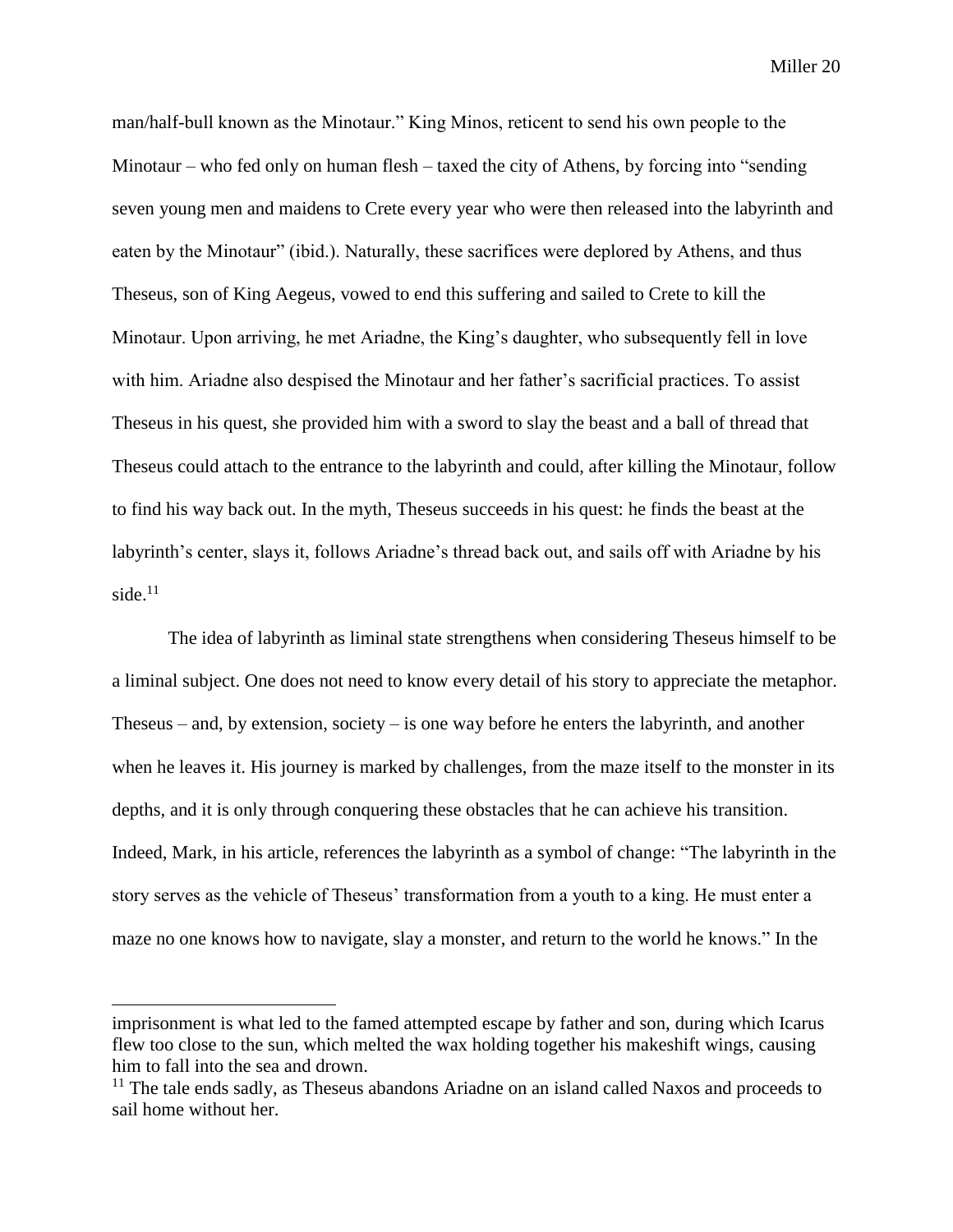context of the Cretan myth, the labyrinth becomes the liminal space, that transitional area through which the subject (Theseus) must traverse in order to achieve the change Victor Turner suggests. However, Mark also notes the following: "He [Theseus] accomplishes this but still retains his youthful flaws until he is changed by the loss of his father and must grow up and assume adult responsibility. The labyrinth presented him with the opportunity to change and grow but, like many people, Theseus resisted that opportunity until change was forced upon him" (Mark). Here, we notice the same departure from the liminal experience as in Atkin's analysis: while Theseus does achieve a physical escape, it is no guarantee of psychological enlightenment.

While the liminal state and the labyrinth share similar characteristics, there is also a strong connection between labyrinths and caves. Rhian Atkin refers to these as "complementary symbols" (30), and the link can be observed in both the common understanding of their symbolism as well as their presence in Saramago's texts. Just as the literalness of the "descent into darkness" manifests itself in the plot of *Blindness*, so does the concept of the cave become salient in the eponymous novel. Nevertheless, it is the intersection of liminality, labyrinth, and cave that is most striking: through the analysis of this intersection, we begin to understand the way the qualities of the liminal journey and the way the liminal subject experiences this journey.

Liminality, then, is not simply the point of subtension between cave and labyrinth; nor, really, is it a triangulation. It is more so a superimposition of the three concepts, a nesting of ideas with one another. Just as with labyrinths, the cave represents a place of transition, a journey into the unknown signified by a confrontation with some chthonic nadir and a reemergence into the well-lit world above<sup>12</sup>. It is, in many ways, the longitudinal equivalent to the labyrinth's

 $12$  There is also, of course, a further connection between the symbols of labyrinth and cave. The labyrinth derives from the Cretan myth, and the cave is best known symbolically from Plato. However, the symbolism shares more than just their Grecian backgrounds: both involve a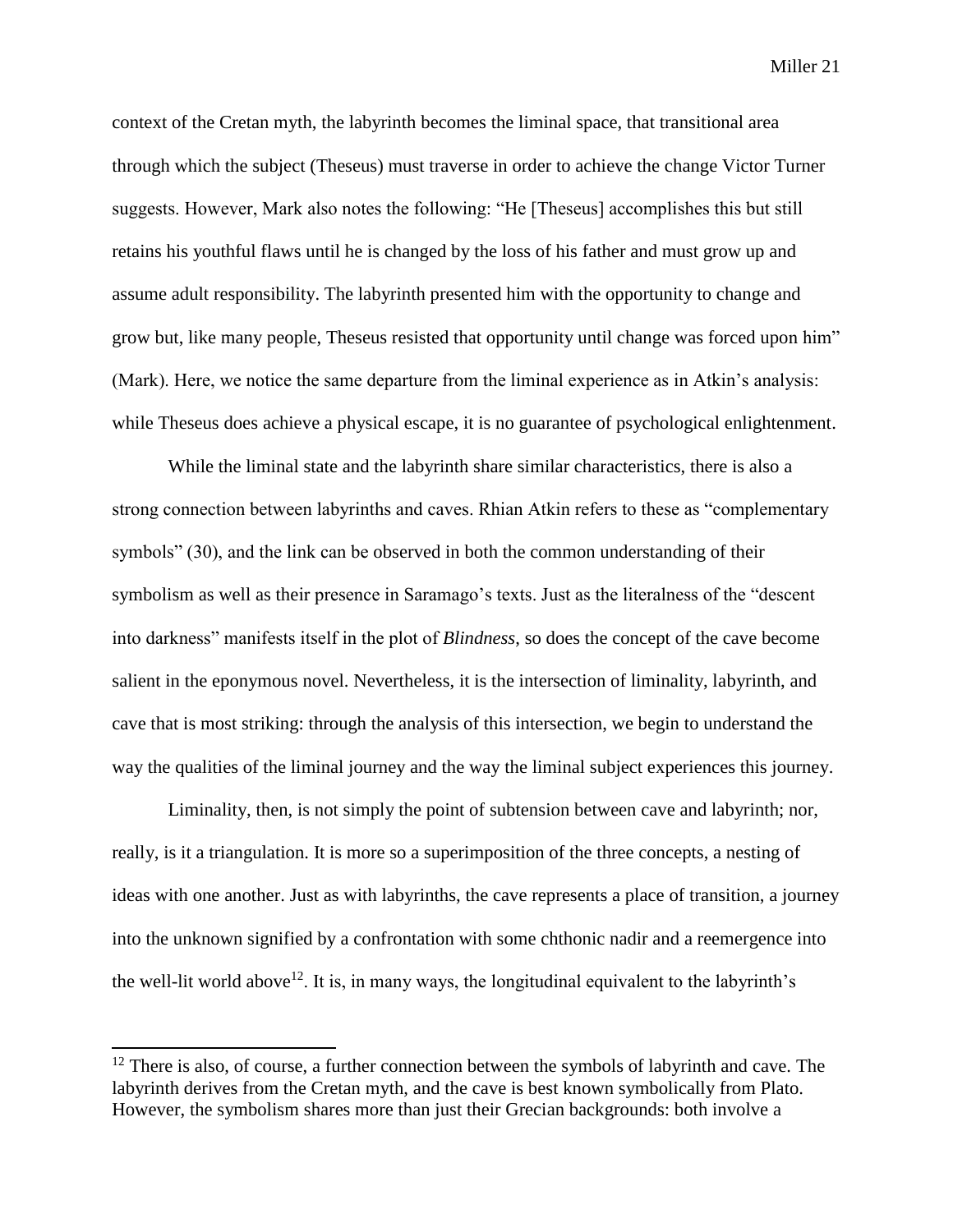procumbence, a y-axis to the labyrinth's x. Together, I argue, cave and labyrinth form the topology of the liminal state. A disorientating darkness, a descent to some waiting evil (or perhaps, simply, the unknown, which is often the root cause of fear), and should that evil be overcome, an ascension back to light. These are the characteristics of a successful transition through liminality

However, as mentioned above, this is where Saramago's texts – his subjects – transcend the solely physical achievement of labyrinthine and/or speleological escapism. The goal for Saramago of his subjects is not to simply "get out" of the labyrinth, to climb up from the depths of the cave; rather, to achieve some form of enlightenment, to gain clarity of purpose. Indeed, as it is the successful navigation of these *spaces* that engenders change, it is the *realization* of the change, of the new state of being, that allows the liminal subject to complete their liminal journey and exit into their new, post-liminal state.

reemergence, a movement from darkness to light, which parallels a moment of internal realization. I will further explore this link to Plato in the "Ascension to Light" chapter.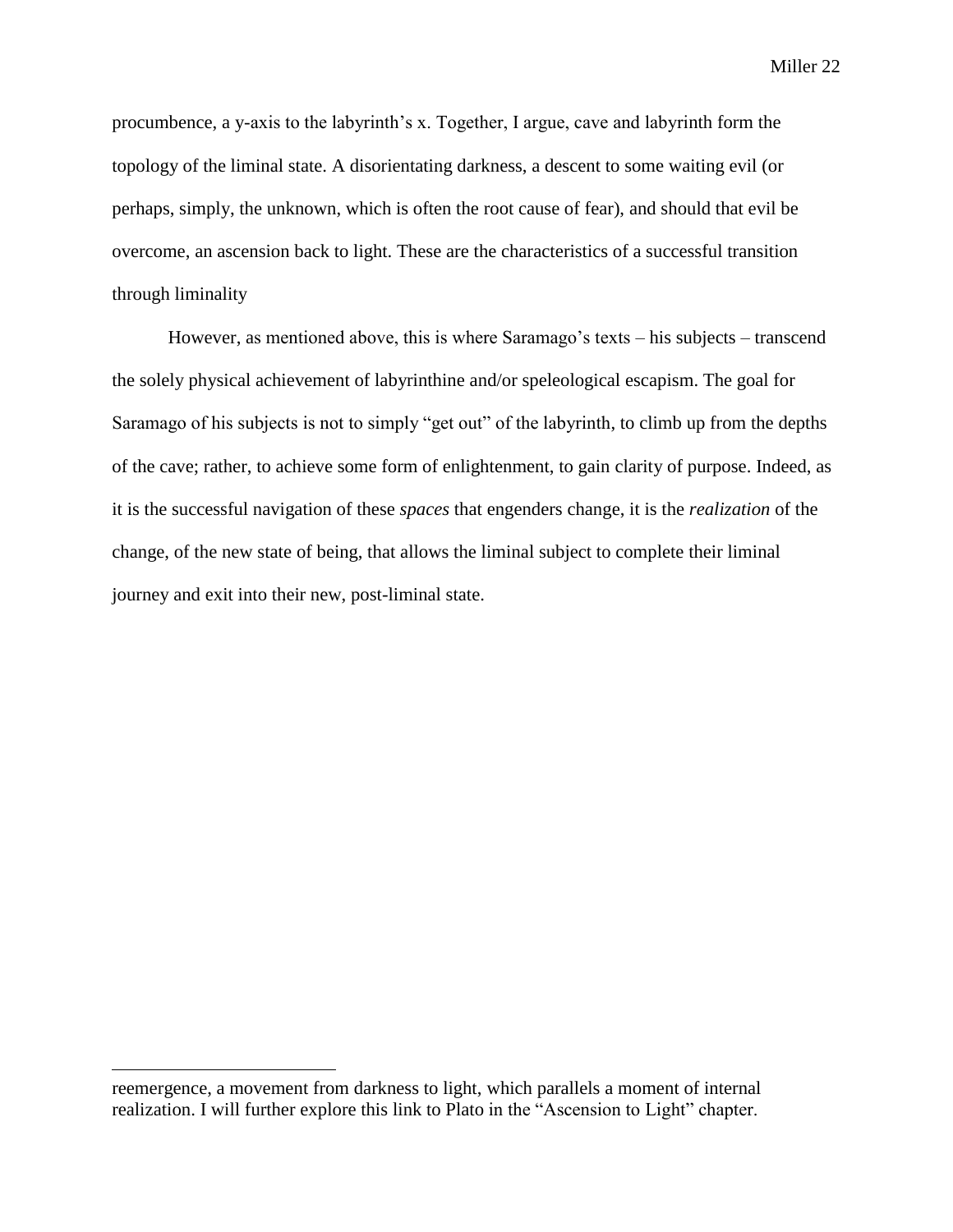## **Chapter 2: Descent(s) Into Darkness / Confrontation(s) with Death**

<span id="page-25-0"></span>In Chapter 1, I describe the liminal characteristics of Saramago's characters and the novels themselves, as well as how the characters become liminal subjects. This chapter is devoted to defining the liminal spaces present within *Blindness*, *All the Names*, and *The Cave*, and will explore how the liminal subjects in these novels navigate these liminal spaces. Specifically, I will examine the "middle" stages of the journey: the descent(s) into darkness and the confrontation(s) with death.

Moreover, I will introduce the idea of "concentric liminality," which I believe to be crucial to the understanding of the liminal journey. Like a narrative, though the liminal journey may have a "climax," – a *pivotal* moment where the baddest beast must be conquered and the journeyer may begin venturing outward, upward, back –in analyzing Saramago's texts, it is evident is that there is not a singular beast. Instead, they are multiple. And to that end, there is no one way down and back; instead, there are myriad checkpoints, smaller – though often still deadly – obstacles to be overcome en route to the "big bad."<sup>13</sup> Therefore, though there is an "overarching" liminal journey, often, embedded within, are tighter, more compact liminal journeys, which are defined by the same qualities, though somewhat less potent and extreme. These "mini" liminal journeys are what comprise "concentric liminality," and will be central to the analysis of liminality in Saramago's texts.

#### **(Descending Into)** *The Cave*

Endemic to all liminal states is that quality of "disorienting darkness," and to that end, there is perhaps no better symbolic metaphor for an entrance/descent into darkness than a cave.

 $13$  I cannot help but comparing this to the story/quest of so many video games, in which there are "levels" one must pass to proceed. Indeed, each of these "levels" often has an obstacle or "bad guy" that must be defeated before "moving on." It is perhaps a reductive metaphor, though I feel an apt one.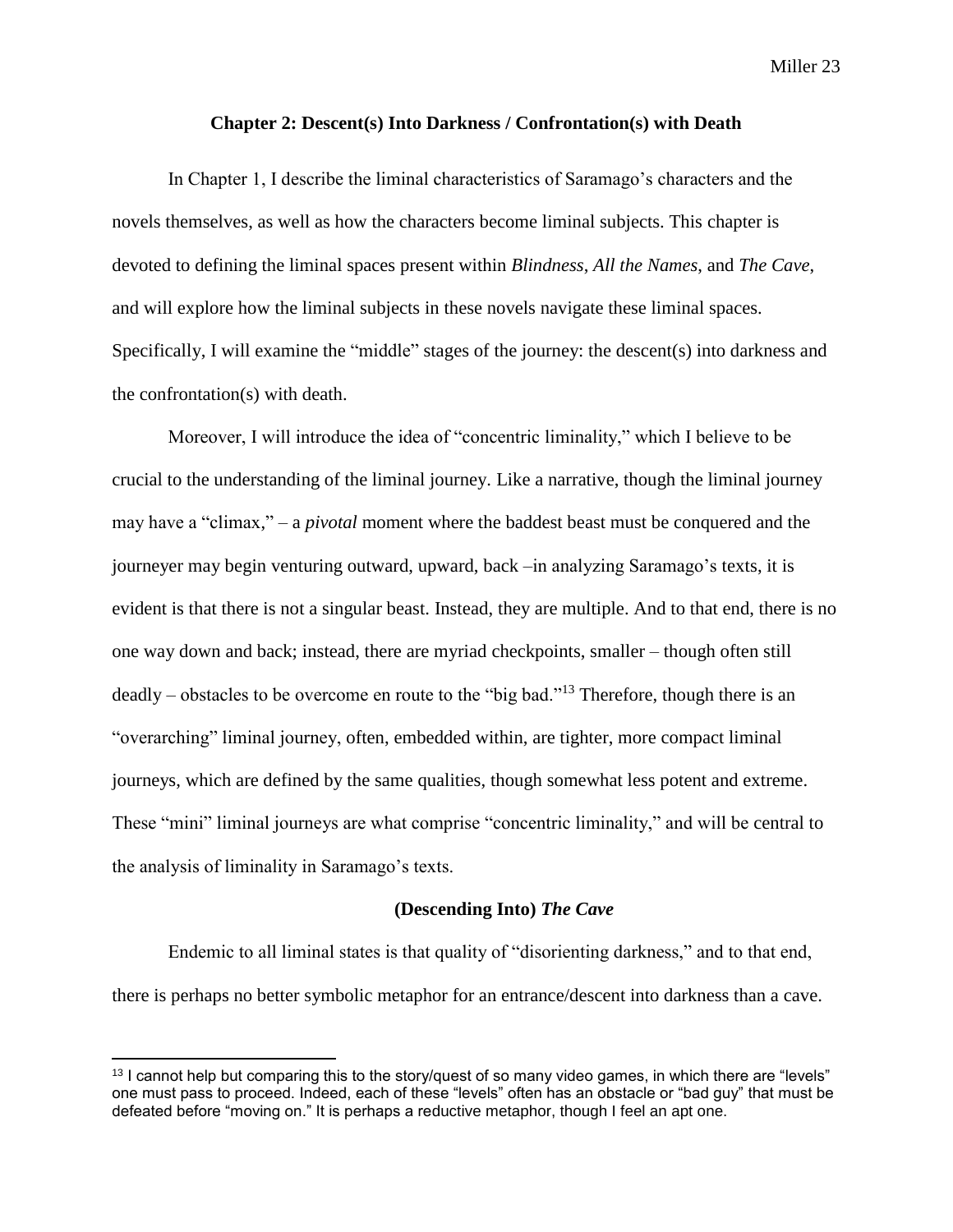Though *The Cave* is chronologically the third text in Saramago's "trilogy," I begin with it here, as it best represents the speleological aspects of the three works. In the following pages, I will explore the connection between liminality and cave in *The Cave*, and how its protagonist, Cipriano Algor, is a liminal subject spelunking through his own liminal journey.<sup>14</sup> Moreover, I will begin my analysis of the connection between *The Cave* and Plato's *Allegory of the Cave* (of which there is a clear relationship), as well as the parallel between Plato's allegory and liminality. This parallel extends beyond the physical – the speleological elements of the liminal space that will be delineated thusly; it also applies to the prisoners within Plato's cave, how they exist and can be considered liminal subjects themselves. Furthermore, I will explore how the experience of these "subjects" – their imprisonment, their eventual emergence into the light – mirrors the journey of the liminal subject, the voyage from darkness and disorientation to enlightenment and understanding.

Throughout the course of the novel, Cipriano Algor exists in a state of liminality. Moreover, like the protagonists/liminal subjects in *Blindness* and *Names*, he is thrust into this state unwillingly. After his final attempt to salvage his business is rejected, Cipriano succumbs to his daughter's wishes, and agrees to live with her and Marçal at the Centre. It is a painful choice: not only does Cipriano loathe the idea of leaving his comfortable, country home, but he is loath to live at Centre, the very place that has come to symbolize, for Cipriano, the decompensation of society as he once knew it

But though the Centre – its ideologies, its presence, its influence – represents the Minotaur in Cipriano Algor's labyrinthine/liminal journey, the *physical* Centre represents the labyrinth itself. Atkin notes that the Centre is "a building which is disorienting and complicated

 $14$  These pages will be discussing the climax of the novel, as a warning to any who might not have read it.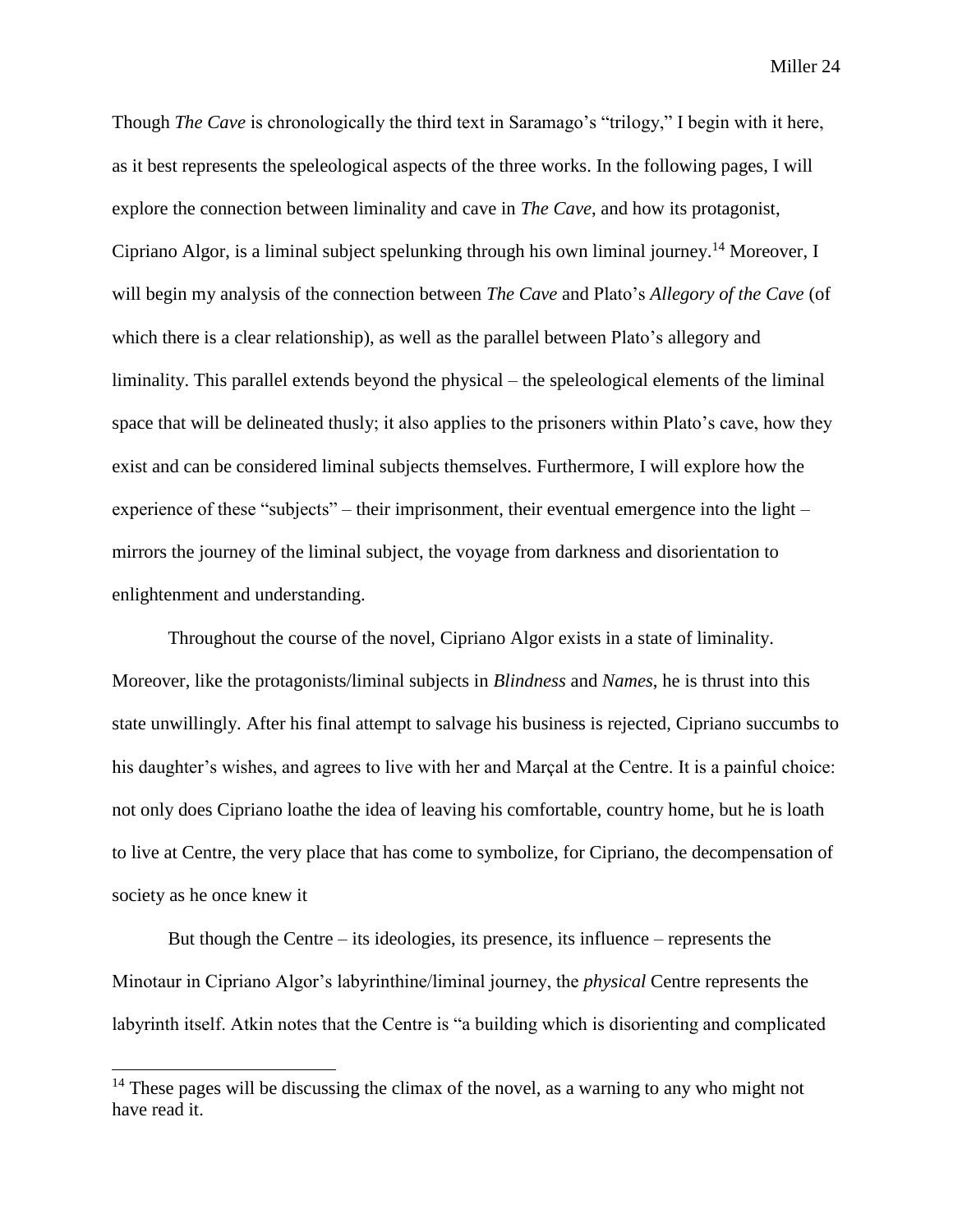in its structure" (131). Though it is, to borrow from Hemingway, a "clean, well-lighted place," its light is artificial (as Marta notes, "these people never see the light of day" [241]). The state of ambiguity and disorientation that Cipriano Algor finds himself in is only exacerbated by his new residence within the Centre itself. The many apartments – one of which Cipriano and his family will be living in – are described in the text as being "arranged like cells in a storage battery or honeycombs in a beehive" (Saramago 241). The beehive metaphor is apt, as what could be more symbolic of ambiguity than a bee in a hive, an unidentifiable being within the countless masses?<sup>15</sup> In the text, Marta describes living at the Centre as "taking off one set of clothes and putting on another, a sort of masked ball," to which her father responds, "Yes…it's a bit like that, but contrary to what people have generally believed and unthinkably affirmed, the cowl really does make the monk and clothes do make the man, you might not notice at first, but it's only a matter of time (244). Here, Cipriano is acknowledging that, by taking up residence in the Centre, they have, no matter their intentions, begun a transformation into a new identity, have begun a transition, have entered into a liminal state.

But what of the cave? To this point in the novel, the only cave is ancillary – the one Cipriano hides the then unwanted crockery in. However, there is also – perhaps more significantly – the cave of Cipriano's dream. This dream, which comes on the heels of a frank conversation with his daughter about joining them to live at the Centre, is both allusory and augurous. That it is foreshadowing will become presently clear, but as an allusion, to those

 $15$  I acknowledge that apiologists might disagree with the metaphor; in the hive, they contend, every bee, no matter the role, is essential. Here, however, I believe Saramago is not questioning the importance of the singular bee, but is implying that, to the Centre, the individual does not matter. To the Centre, each person is like a bee to those ignorant of the beautiful synergy of a beehive: they are just one in the countless masses, insignificant and easily replaced.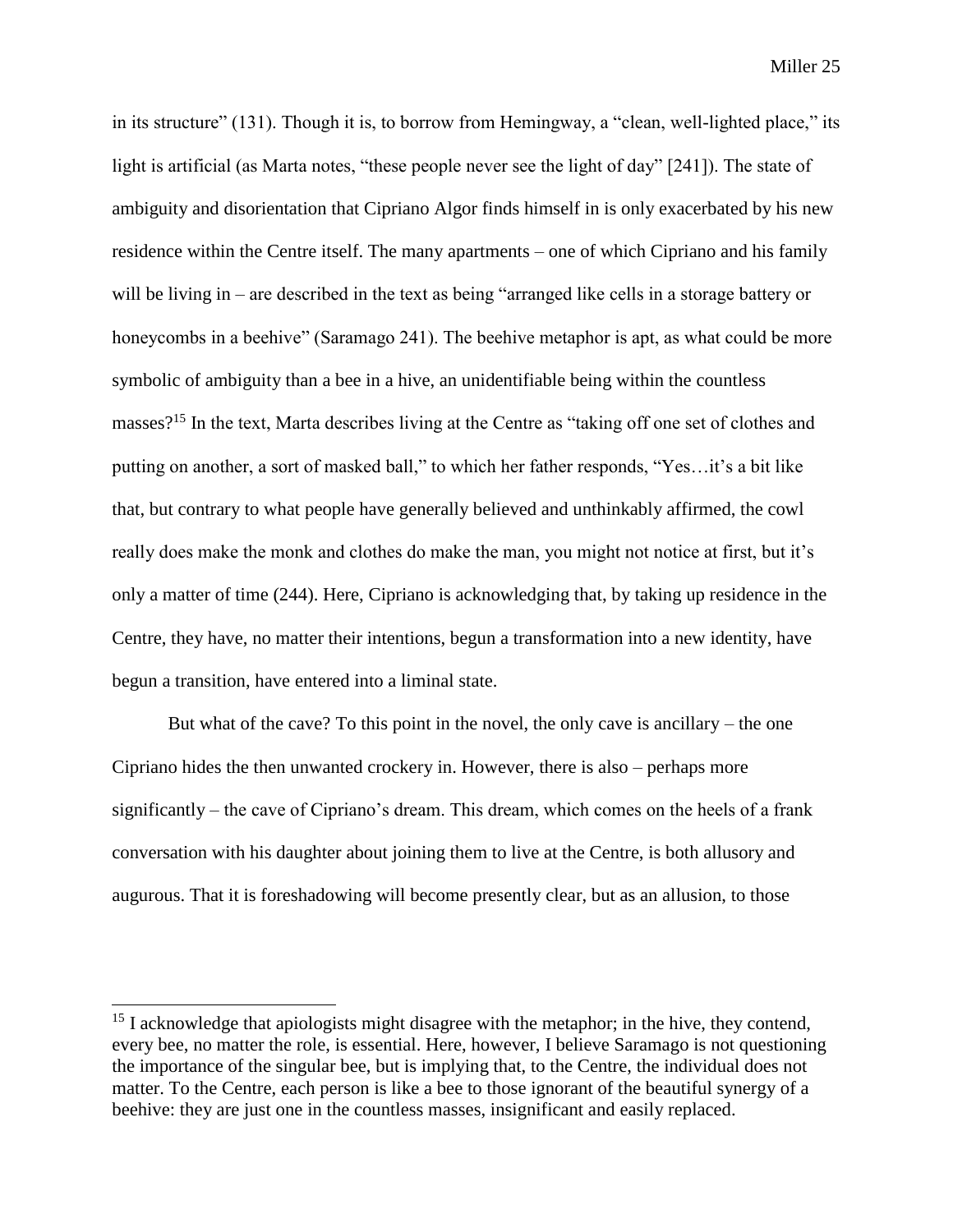familiar with Plato's allegory – which might be top of one's mind throughout the novel given its title – the dream is a clear reference to the Plato's cave:

Cipriano Algor dreamed that he was inside his new kiln…What is odd…is the presence of a stone bench…turned to face the rear wall and is positioned barely five spans away from it…anyone sitting there would have their nose almost pressed against the wall…A voice from outside…his shadow [*sic*] cast briefly on the back wall…[Cipriano] started to turn around…but he could not turn his head…his body felt like a lead weight…so heavy that it could never be lifted…tied to the back of the bench, tied without ropes and chains, but tied nevertheless. (163-165)

By describing Cipriano as one of the prisoners in Plato's allegory, Saramago positions his protagonist to represent the greater society surrounding him. And additionally, through this connection, we begin to understand the link between the liminal journey and Plato's cave.

Just as in Cipriano's dream, in Plato's allegory, prisoners are chained in front the wall of a cave, unable to turn their heads. Behind them is a fire (perhaps as in a kiln), in front of which puppeteers enact puppet shows, the shadows of which appear upon the wall that the prisoners face. For Plato, the shadows – which are the only thing the prisoners can see – represent a shade of reality, and illusion of real truth and knowledge, which, for the detained, will only be realized should they be dragged from their place of ignorance to the daylight (knowledge, truth) above. Cipriano's fear of becoming one of these prisoners is represented in his dream, and this fear will be central to his decision at the novel's climax to *act*, to break free of these metaphorical chains. We know already that the Centre symbolizes both the labyrinth and the Minotaur, but in this analysis, the Centre's influence – the way it seeks to and largely succeeds in controlling society -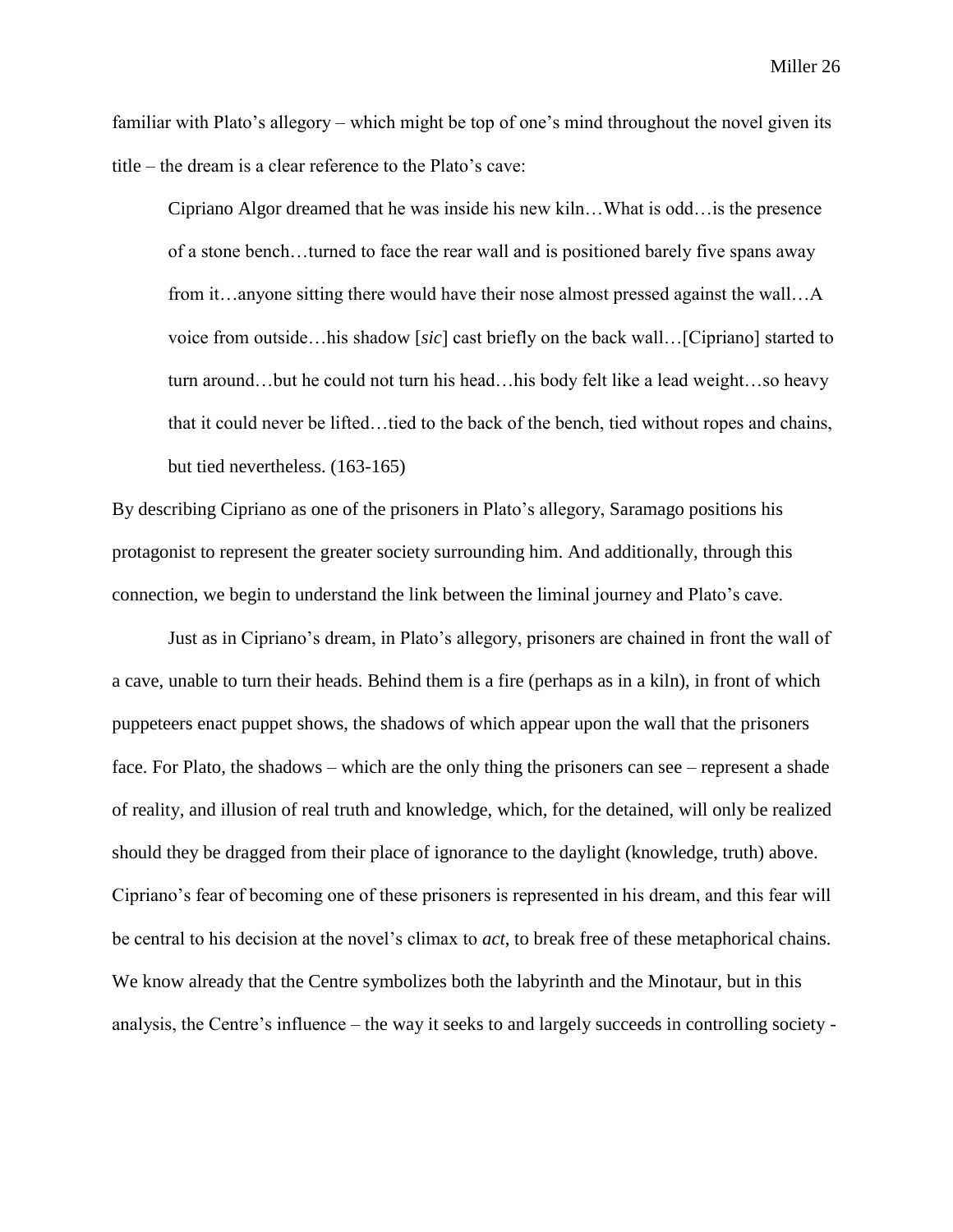represents those very puppeteers, the agents who intentionally deceive the detained, who in this case, are society, its inhabitants.

Giuseppe Menditto cites an interview in which Saramago acknowledges the connection between Plato's cave and the real world:

a kind of virtual cave where we gather willingly (Borelli 2014).

I think the most disturbing similarity... is the confusion between reality and appearance. Today we are not faced with shadows anymore; instead, we are surrounded by images. True, images are there in order to show us reality, but they end up hiding it from us. Virtual reality is a contradiction in terms: if reality is real, it cannot be virtual. We live in

It is this "virtual reality," embodied by the Centre, that Cipriano is fighting so ardently against, and it is this desire to escape the suppression of the Centre that precipitates the novel's climax and Cipriano's paramount moment as liminal subject. Soon after their arrival at the Centre, Cipriano notices something odd beneath him: "it feels as if the ground was vibrating beneath my feet" (243). Marçal claims that these are most likely normal goings-on: "they're going to install some new cold-storage units…they're always building something here," a comment that is at once dismissive yet portentous (243). However, we as readers learn soon after that the diggers who were (allegedly) installing these subterranean cold-units, have found something – which we learn is a cave – whose contents are to remain unknown to Marçal and the others tasked to guard it. Noticing a change in his demeanor, Cipriano presses his son-in-law for details, and soon wheedles out of Marçal the knowledge of how to reach the entrance to this newly discovered cave, unearthed "down below, thirty or forty meters underground, (where) you would not notice the difference between night and day, (and) there would be nothing but darkness" (278).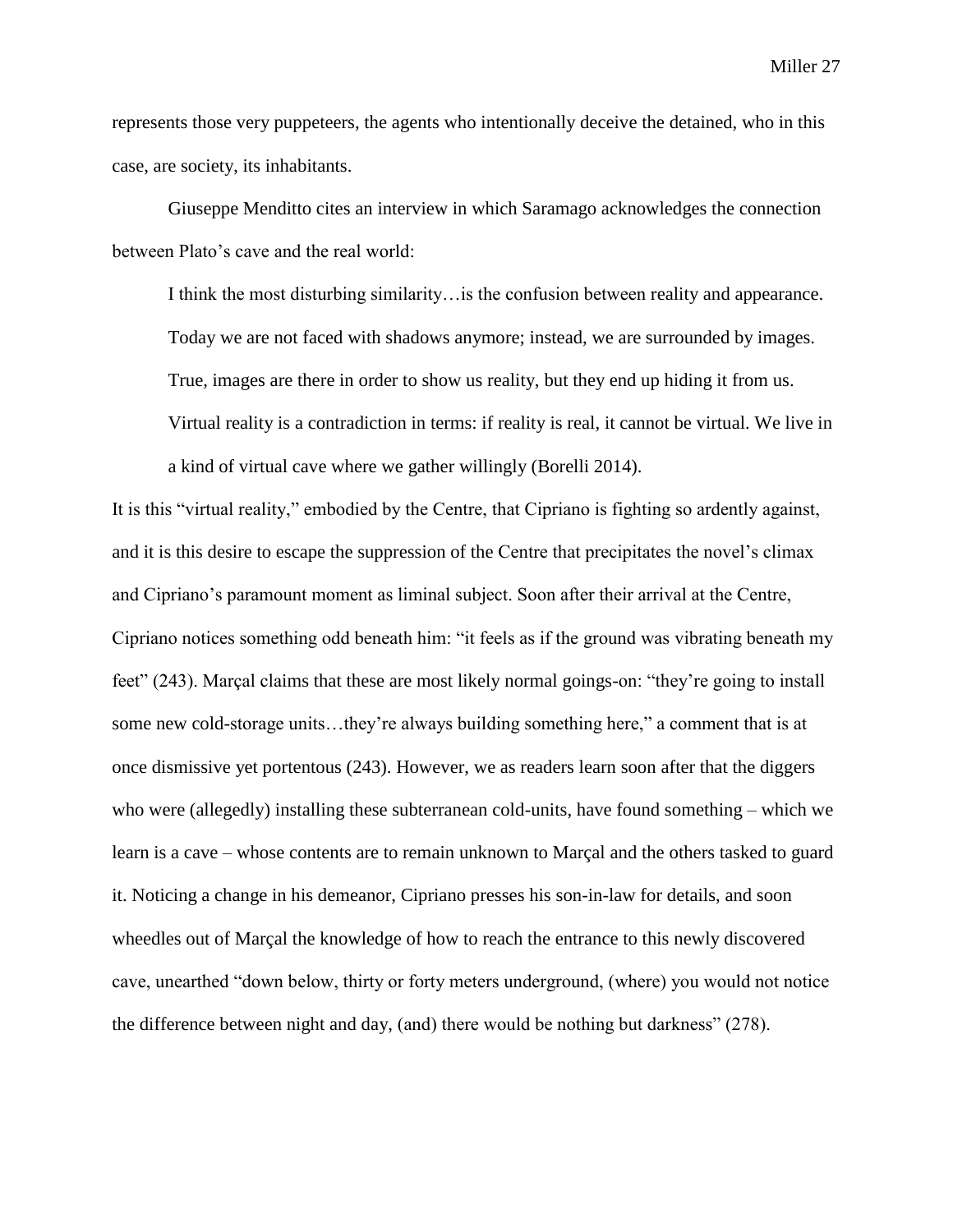This discovery represents, for Cipriano, an essential crossroads of his liminal journey. To act or not to act? His choice here – his decision *to act* – will signify his agency as a liminal subject, his decision to pursue truth as opposed to submitting to suppression. Moreover, this agency is what ultimately separates and detaches him from Plato's prisoners, a notion explored by Menditto, which he describes as a "reversal of Plato's account" (Menditto 113). Menditto continues by arguing that "whereas Plato's prisoner is obliged to live in an immediate relationship to the world, Saramago's character is capable from the very beginning to imagine otherness" (114). Here, we observe that very distinction between Saramago's liminal subjects – who journey through liminality and eventually achieve transition and transformation – and those trapped in liminal states, described by Saramago above as those who "gather willingly," are connected to Plato by the idea that his prisoners, though indeed chained, know life only to be what they see of the shadows, and are thus reticent to be exposed to true *reality*.

Furthermore, if Cipriano is already, at this point, in a state of labyrinthine liminality, his imminent foray into the cave is representative of what I call "concentric liminality." In all three novels, the characters find themselves in overarching liminal states, delineated by their first entrance into liminality and their ultimate exit/transition/apotheosis; but within this journey, the liminal subjects also experience smaller liminal journeys, nested within the larger one, and defined by many of the same labyrinthine and speleological characteristics. However, these "smaller" journeys, though shorter in duration, are often denser and more dramatic and emotionally charged for character and reader alike.

Of this concentric liminal journey into the cave, Saramago writes, "Cipriano Algor's plan could not have been simpler. He would go down in a service elevator as far as floor zero five and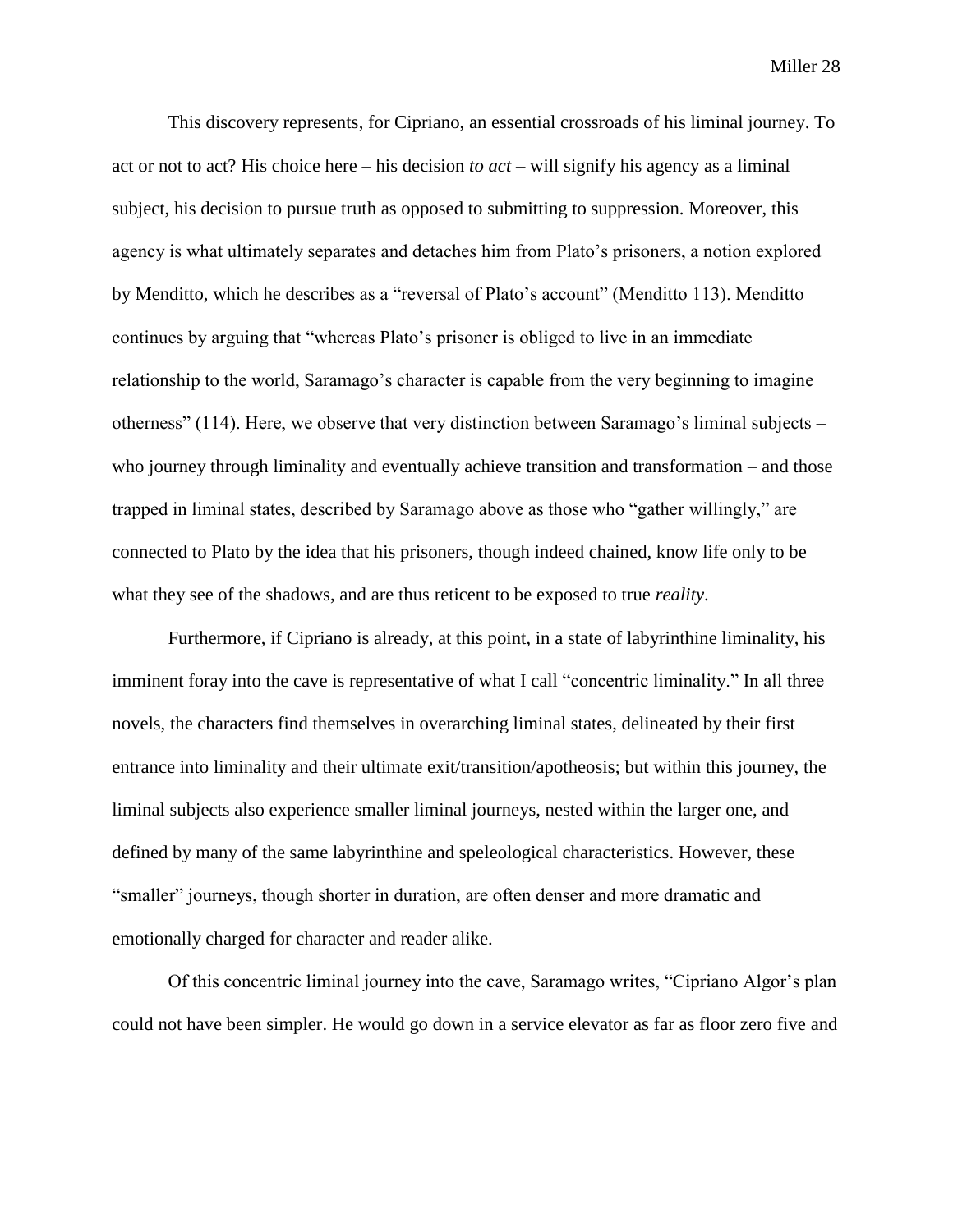then abandon himself to fate and to chance"  $(289)$ <sup>16</sup> He rides the service elevator to the excavation site, the entrance to the newly discovered cave.<sup>17</sup> Here, he finds Marçal, on guard alone, who allows Cipriano to proceed. What follows is paradigmatic of the inextricable analogy between liminality, labyrinth, and cave. "Very cautiously, touching the wall with his left hand, Cipriano began to descend" (291). We see here in this one sentence the characteristics of all of the above: the agency of the liminal subject choosing to descend into the speleological and labyrinthine unknown. He could stop, turn back, succumb to fear; but he does not – and this is an important distinction of the liminal journey as it relates to the metaphors of labyrinth and cave. The explorer of the labyrinth/earthly cave (as opposed to Plato's allegorical one) need not proceed. They could simply follow Ariadne's thread back up and out of the darkness (though Theseus, in the myth does not), and choose safety and complacency rather than risking<sup>18</sup> selfdestruction. It is as Marçal explains of life at the Centre: "(it) is not like living in exile, people aren't imprisoned there, they're free to leave whenever they want" (246). But it is this very distinction that severs liminality from labyrinths and caves. The liminal subject does not have the luxury of turning back: once entered into liminality, they can no longer retreat, can no longer choose not to transition. Their only options are to proceed, to act, to continue navigating the liminal space in hopes of coming out alive – of achieving the transition they have been ushered into; or, to become trapped in a state of permanent liminality, of endless disorientation and

<sup>&</sup>lt;sup>16</sup> Notable here is a slight departure from the Labyrinth myth, in which Theseus is aware of the quality of the beast waiting for him. Cipriano, on the other hand, recognizes only that there is a beast that must be conquered, though he does not yet know what that beast is.

 $17$  One might argue another concentric liminality here. The cave itself that Cipriano is about to enter is nested within the Centre, which, as we have already seen, is labyrinthine. Cipriano must first "descend into darkness" to reach this cave; thus, the cave becomes, in this new liminality, the Minotaur, the beast sought after; and the journey beneath the Centre, the labyrinthine descent.

 $18$  I will further explore the concept of "risk" in Chapter 3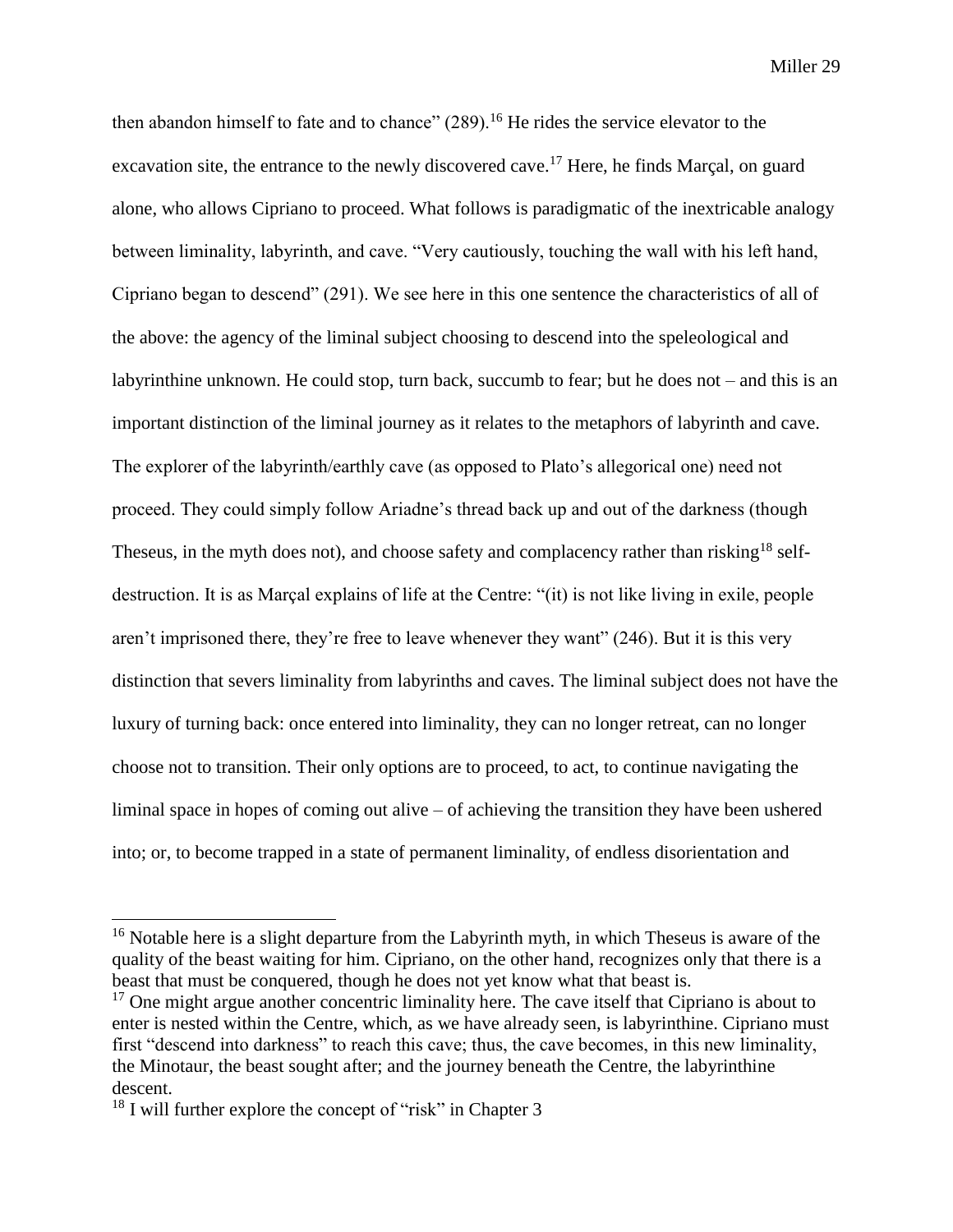ambiguity. This decision – this crossroads – is engendered by the spatial-temporal nature of liminality: within the liminal space, one can move *physically* in any direction, but the arrow of time only points one way. One cannot retrace their temporal steps; once in a liminal state, one cannot return to their pre-liminal existence. Thus, no matter how labyrinthine the route down/up/through/across, there is only one direction to the liminal journey: forward. And should a liminal subject choose not to proceed, they will be conscripted to exile. This is the fate that would await Cipriano Algor should he yield to the paralysis of fear; but fortunately, he presses on.

What Cipriano finds at the nadir of the cave signifies his confrontation with death. It is described in the text thusly:

There appeared before his eyes what seemed to be a stone bench…the tremulous light from the torch…moved upward to reveal a human body sitting there. Beside it, covered in the same dark fabric, were five other bodies, all sitting as erect as if a metal spike had been put through their skulls to keep them fixed to the stone…three men and three women, he saw the remnants of the ropes that had been used to keep their necks from moving…identical ropes were around their legs…the ground was scorched, as if a fire had burned there for a long time. (291-293)

It is Plato's very cave, but much more viscerally terrible, and much more terribly real. Saramago's characters, who live in a world where Plato once existed, go so far as to acknowledge that this is what they have found without directly alluding to it: "Do you know what it is, Yes, I remember reading about it once" (293); but they equivocate as to what the cave and its contents *really* are: "And do you know that, since that's what it is, what we saw there has no reality, cannot be real…It wasn't an illusion, it wasn't a dream" (293).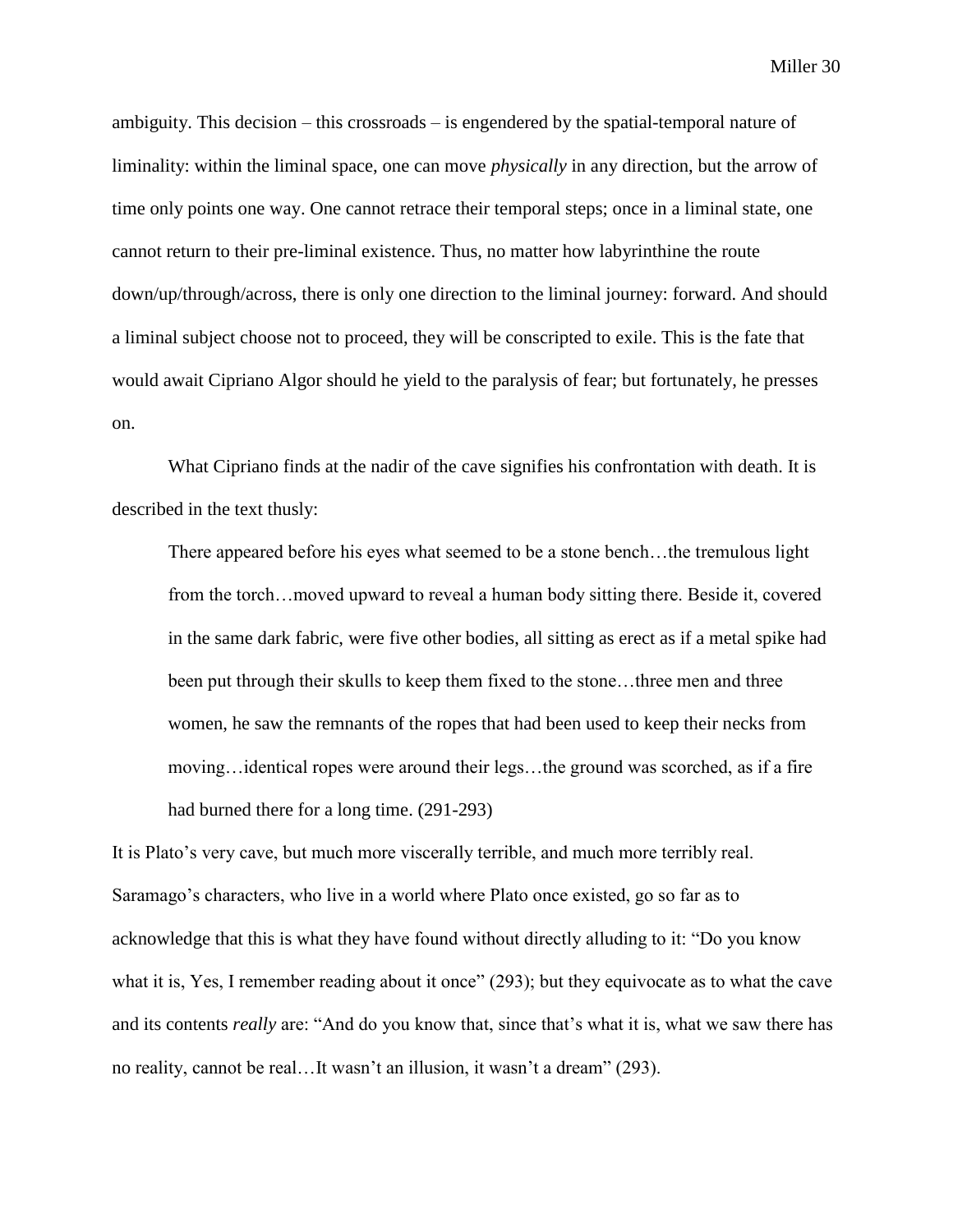What was it then? The final words of the novel, an advertisement by the Centre to buy tickets for "Plato's Cave, An Exclusive Attraction," (307) suggest two options: either this really is Plato's cave, and the Centre, in all its manifest centrality, ubiquity, and omnipotence, presciently constructed itself upon–- what turns out to be–- the real, actual Plato's cave; or, it is a giant ruse, and the cave, so real to Cipriano and Marçal, is nothing more than a well-constructed exhibit, paradigmatic of that very concept of "virtual reality." But for Cipriano, what this cave *actually* is does not matter; all that matters is what he perceives it to be, and as such, how it allows him to understand the truths pertaining to the world and himself, both. Turner asserts that "liminality may be partly described as a stage of reflection" (97); indeed, he writes that "during the liminal period, neophytes are alternately forced and encouraged to think about their society, their cosmos, and the powers that generate and sustain them" (97). For Cipriano, observing these corpses and reflecting upon them–- what they are, what they symbolize–- is essential to his journey.

Menditto describes this journey as "descending from the lights of the real world into the dark depths of the Centre…There he catches a glimpse of the truth of the human condition, where the only certainty is man's ceaseless questioning regarding his own limitations and ability to act" (109). Further, of this "condition," Menditto posits that "acknowledging that part and parcel of the human condition is a similarity between the dead and living" (117). For Cipriano, seeing the dead prisoners ignites in him an understanding of his dream. "Cipriano Algor saw himself going into the kiln again" (Saramago 292), and by doing so, he is able to distinguish the difference between reality and dreams; namely, that the *real* person always has the option of agency, of action. Cipriano's confrontation with death, then, is marked by a recognition of himself in the corpses before him: he acknowledges himself as "dead," discerning that his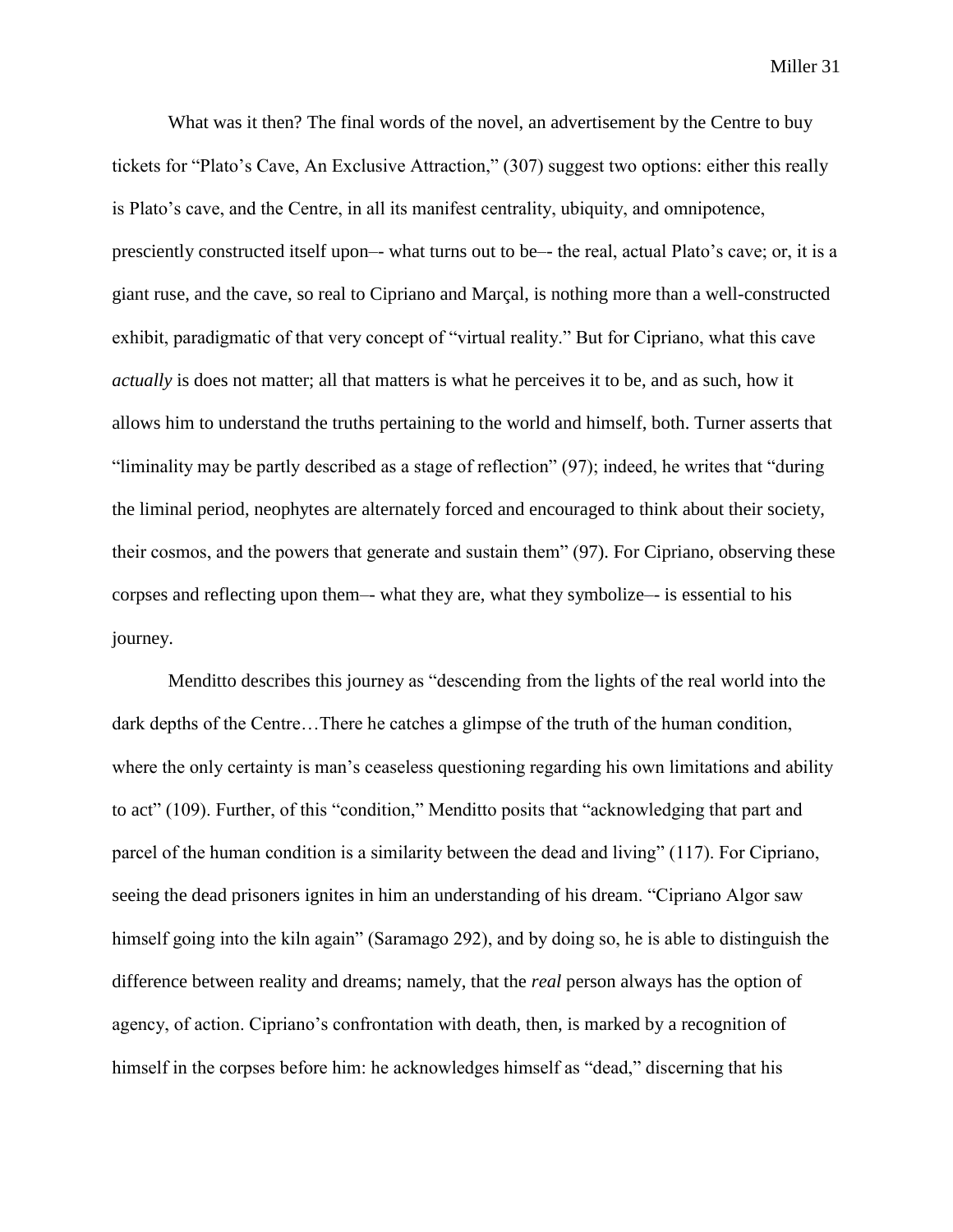passive acceptance of the Centre's ideologies (had up until this point) paralyzed him into a state of "blind obedience to 'the Corporate'" (Menditto 109)<sup>19</sup>; however, by acknowledging the cave and prisoner's "unreality,"–- their "nonexistence" (Saramago 293)–- he *chooses* life, and by doing so, becomes riven from the masses of the dead.

## *Blindness –* **The Disorientation of Sight**

For the characters in *Blindness*, the "descent into darkness" is both literal and swift. On the very first page of the novel, the nameless first character goes blind: "he is clearly shouting something, to judge by the appearance of his mouth he appears to be repeating some words, not one word but three…I am blind" (1). From here, the expeditiously virulent disease spreads rapidly. It infects the good Samaritan-cum-criminal who helps the blind man home (and then proceeds to steal his car), the man's wife, all the waiting patients at the local ophthalmologist office, and, naturally, the doctor himself. Eventually, it infects everyone, all except for one: the doctor's wife. As readers, we are not given the reason for this. Moreover, there seems to be nothing extraordinary about the doctor's wife. Though she is - and will prove to be - laudably kind and morally admirable, she possesses no specific quality that would suggest immunity.

Incidentally, her new uniqueness leads to experiencing a darkness of her own, one which, though she would never admit it because of her unblemished character, has a similar psychological effect as the "white blindness" that befalls society around her. The phenomenological effect of this optic disparity is analogous to someone who is blind existing amongst those who can see insofar as it is a simple matter of the anthropological necessity for inclusion. After being for only a short time at the mental institution where the blind (and exposed) are forced to quarantine, the narrator - who, though does not follow the doctor's wife

<sup>&</sup>lt;sup>19</sup> As Menditto notes, "The Corporate" was Saramago's first choice for this novel (109-110).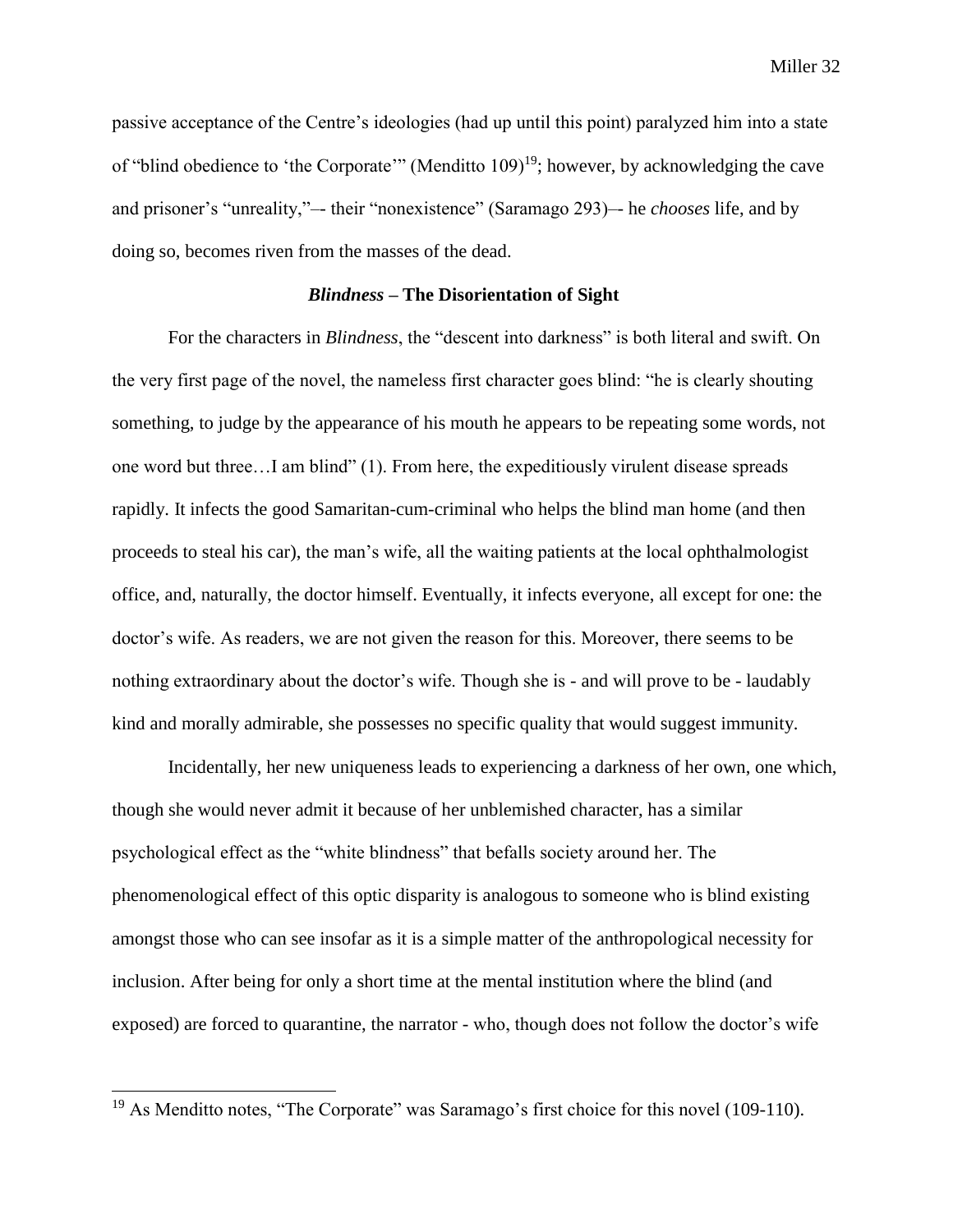omnisciently, does narrate mostly *through her eyes* - gives us an insight into her exclusion: "and she serenely wished that she, too, could turn blind, penetrate the visible skin of things and pass to their inner side, to their dazzling and irremediable blindness" (58).

Though the entire society, as mentioned previously, can be considered to be in a state of liminality, it is the doctor's wife who we will scrutinize. It is a testament to Saramago's immense skill and brilliance as a writer that, in an analysis of the phenomenology of blindness, we would consider only the one person with sight. Though Saramago gives us plenty of examples of the challenges of the blind in the novel, it is through the eyes of the doctor's wife that we see the dystopia and chaos of a society rendered sightless. Saramago could have penned a novel in which *every* person was blind, but to allow us to see through the doctor's wife's eyes, forces us, with her, to experience that engulfing darkness much more viscerally. However, it is not just that we "see through her eyes"; by allowing her to remain sighted, Saramago manifests, for the doctor's wife, manifold moments of choice. Similarly to Cipriano Algor, the doctor's wife can notice, unlike her blind companions in their waywardness, the many crossroads they are set upon, the many times they must *choose* to persevere rather than willingly succumb. By remaining sighted, the doctor's wife is *forced* to choose. As such, she comes to exists as more than just a vessel for understanding: as society becomes blind, as the doctor's wife does not, she enters into her own liminal state, one which she does indeed *choose* to traverse, for escaping this hell - despite its bleakness, despite the paucity of hope - is her/their only chance at survival.

If the sudden blindness - and her maintained sight - marks the doctor's wife's "entrance" into the labyrinth of liminality, the novel's early pages suggest the disorientation of this new setting. Early in the novel, the doctor's wife is attempting to lead her party through the halls of the asylum in an attempt to find the lavatories. Surrounded by darkness and unfamiliarity, the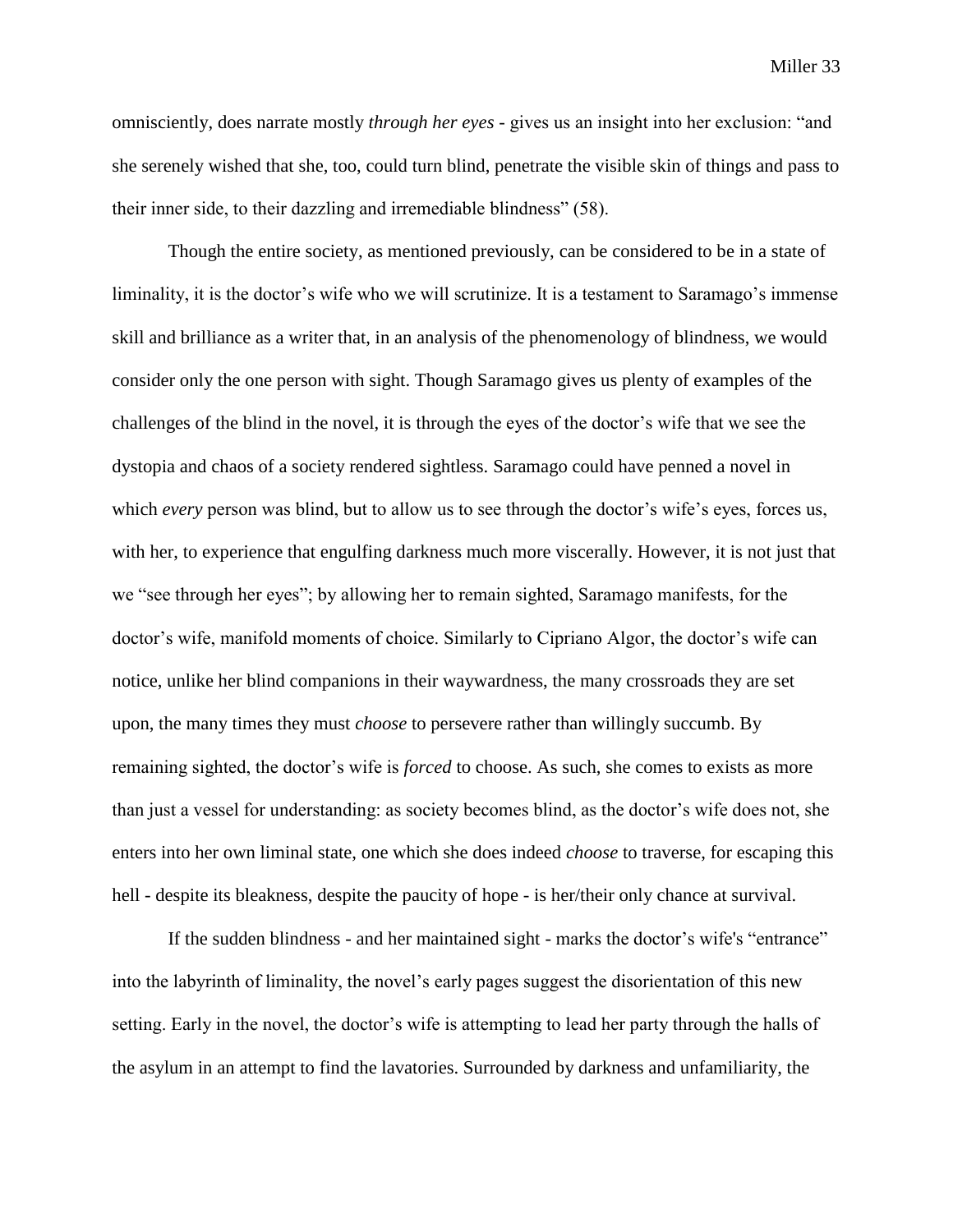group struggles to navigate their new home: "they could scarcely move in the narrow aisle, all the more since the doctor's wife had to proceed as if she were blind…they advanced very slowly…groping in vain with their free hand, searching for the support of something solid" (49). This struggle is exacerbated by the fact that the doctor's wife must pretend to be blind as well, as she does not want to risk revealing her sightedness for fear of the responsibility that would be heaped upon her shoulders, which, ironically, she will nevertheless assume. With this description, one can easily superimpose the image onto the story of Theseus as he begins his journey into the labyrinth. The slow advance, the feeling hand - these are the actions of the unsure, the "disoriented." In addition, there is a further link to the myth, lying in the multiple presences of Ariadne's thread(s). In *Saramago's Labyrinths*, Rhian Atkin notes these allusions: "the rope that guides the blind into the asylum…and the homemade rope with which the doctor's wife binds her group together in the hope that they will be able to lead each other to safety (24). But Atkin also notes that "the physical cord is of little use if it is not backed up by the requisite emotions and cannot, on its own, lead the blind to renewed sight" (24). This analysis suggests that the drive to persevere through the labyrinth is fueled by more than a desire for personal safety. For Theseus and/or the liminal subject, it is not only the comfort of the thread, but the *person* at its other end that proves to be the ultimate guiding light.

However, to achieve redemption for herself and the society she has found herself queen of,<sup>20</sup> the doctor's wife, like Cipriano in *The Cave*, must first face death. Though unlike her literary counterpart, who only "faces death" upon finding the chained corpses in the cave, the

 $20$  The proverb itself is alluded to in the text: "If only we had someone here who could see just a little, Well, he'd try coming up with some ruse in order to make sure he got the lion's share, As the saying goes, in the country of the blind, the one-eyed man is king" (Saramago 98). The irony here, of course, is not only that there is one among them who can see, but that that person is a woman, and someone who has already proven that she will not abuse her newfound power.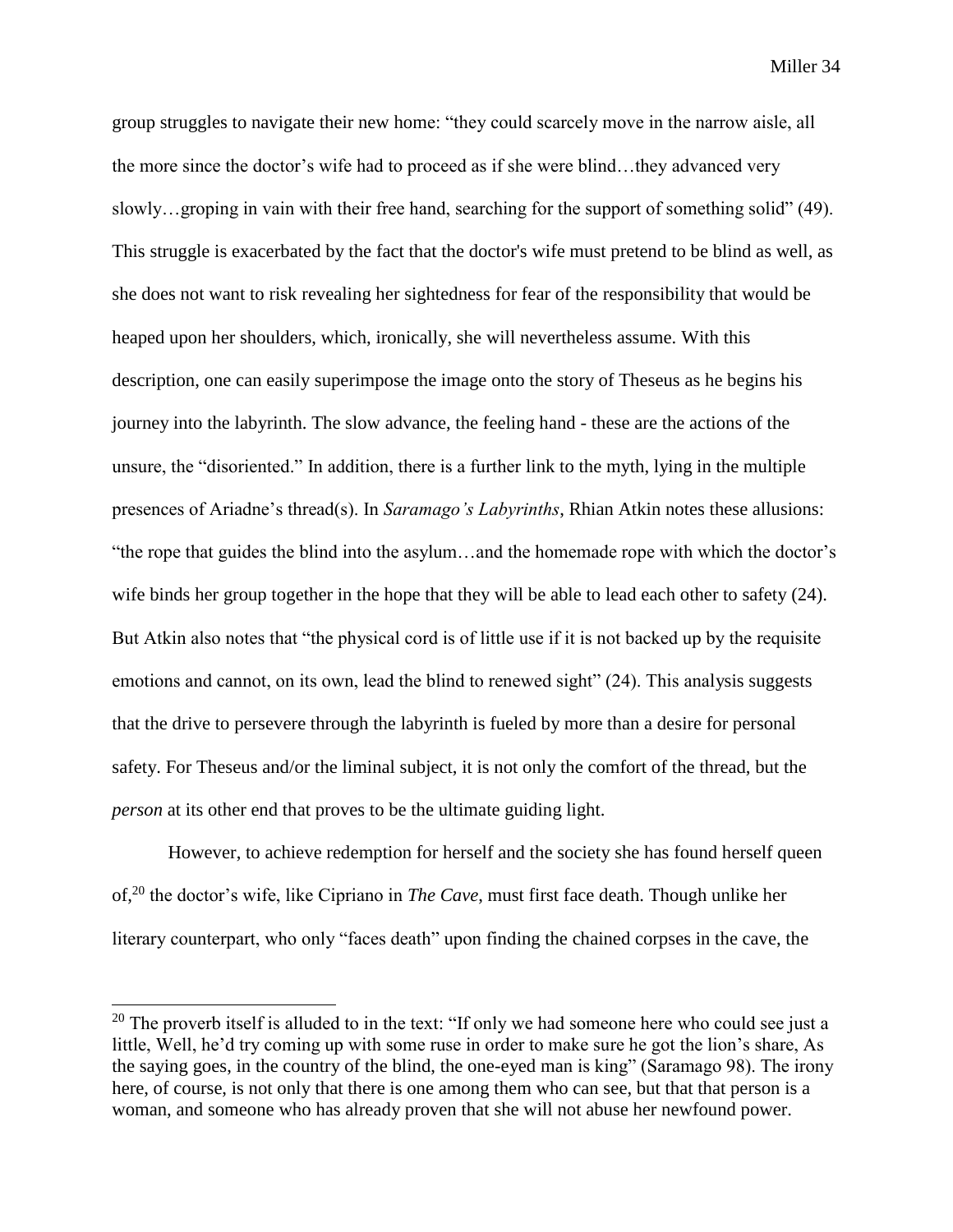doctor's wife must do so more than once. Here, we see this same concept of "concentric liminality," a multiplicity of liminal/labyrinthine/speleological journeys confined within the greater liminal journey. In *Blindness*, there are multiple descents to darkness and confrontations with death. It is as if these otherwise concentric descents - smaller and shorter, though with beasts no less savage - were stretched into a third dimension, a downward spiral plunging towards some ultimate, cumulative nadir.

In her analysis, Atkin refers to these as "false centres" (35), which she attributes to Saramago's authorial desire for narrative tension. She suggests that he "often leads both his characters and his readers to believe that the story is about to come to a close, causing further disorientation through the creation of 'false centres' to his labyrinths"  $(35)$ ;<sup>21</sup> indeed, she notes the possibility - and does much to explore this - that "the centre of the labyrinth is often revealed to be only a temporary respite from the trials of the journey" (34). Nevertheless, in the journeys of Saramago's liminal subjects, these false centres offer no respite or break; rather, they serve as checkpoints, hurdles. Atkin also argues that "the characters continue to journey through the labyrinth without finding the centre they expect or hope for, and all while meeting dead ends and obstacles. The actual reward from their journey is to be found somewhere else: within themselves" (58). Though there is an element of personal change that will be discussed in Chapter 3, I will disagree with Atkin here. In keeping with the labyrinthine myth, Atkin posits that the characters are cognizant of the beast they seek to slay; however, I believe that the liminal journey is suggestive of a greater level of disorientation, one where the liminal subjects are not only confounded as to the journey itself, but of what they must do in order to successfully

 $21$  The use of the word "disorientation" in regard to the reader as well as the character suggests an ascription of reader as liminal subject. There is certainly a meta-analysis that could be done of this concept, but we do not have time to explore this concept here.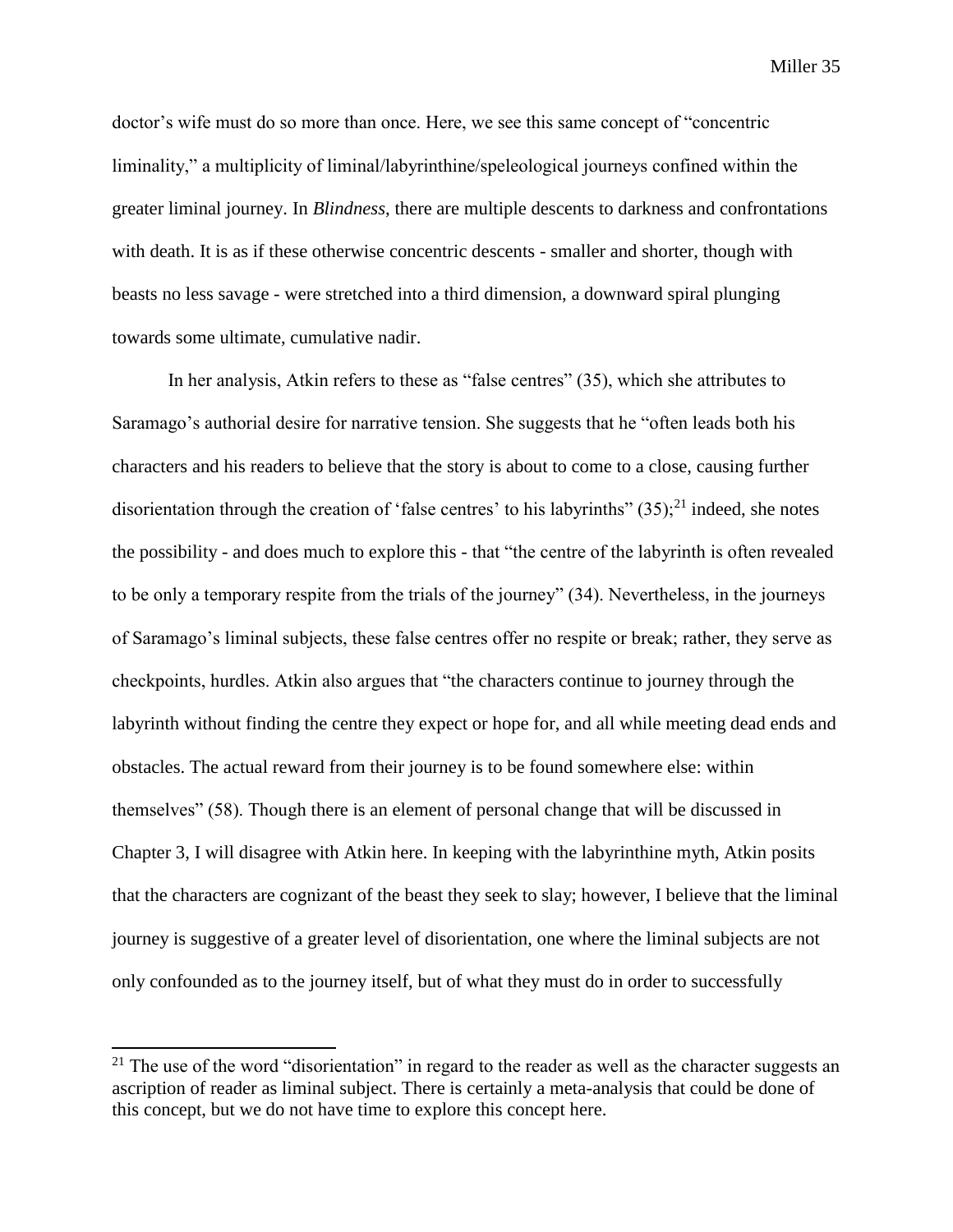achieve their transformation. This is apparent in *Cave*, when Cipriano *chooses* to not ask Marçal what lies in the depths of (what he learns to be) the cave. Here, he does not know what beasts lie before him, what he must eventually face and conquer. All he knows is that, to change, he must proceed. In *Blindness*, the doctor's wife similarly understands her predicament, and recognizes that continuing forward, no matter what lies ahead, is their own hope to survive.

The first descent and confrontation the doctor's wife must face is perhaps the most devastating. As the asylum fills with the blind, control is taken by a group of ruthless, morally vacant men, who demand the women of each ward report to them in turns to satisfy their licentiousness. The other choice in the ultimatum is a withholding of food, which has been seized by these hoodlums. Given this horrible choice, the women choose the former, for no matter how terrible the options, selecting agency is perhaps always preferable to passivity.

Seven women make the journey, led by the doctor's wife, "a grotesque line-up of foulsmelling women" (176), a detail included for the narrator to comment on the pure animalism of the hoodlums. This description also serves to confirm Atkin's analysis of the doctor's wife as "the key figure in the quest" (Atkin 33). And so they begin their descent into another level of darkness, "guided by the doctor's wife, each of them with her hand on the shoulder of the one in front" (177), an image that again evokes the navigation through both labyrinth and cave. The process is slow; the doctor's wife is in no rush. In fact, she delays them slightly: "the doctor's wife headed for the outer door, no doubt anxious to know if the world still existed" (177). Here, we notice that element of invisibility, of the liminal subject's acknowledgment of their entrenchment in liminality. There is a rivening here of subject and society, another symbolic crossroads. The doctor's wife could choose (real) death for her party - a choice that one of women suggests as potentially preferable than what they are about to endure ("that is how we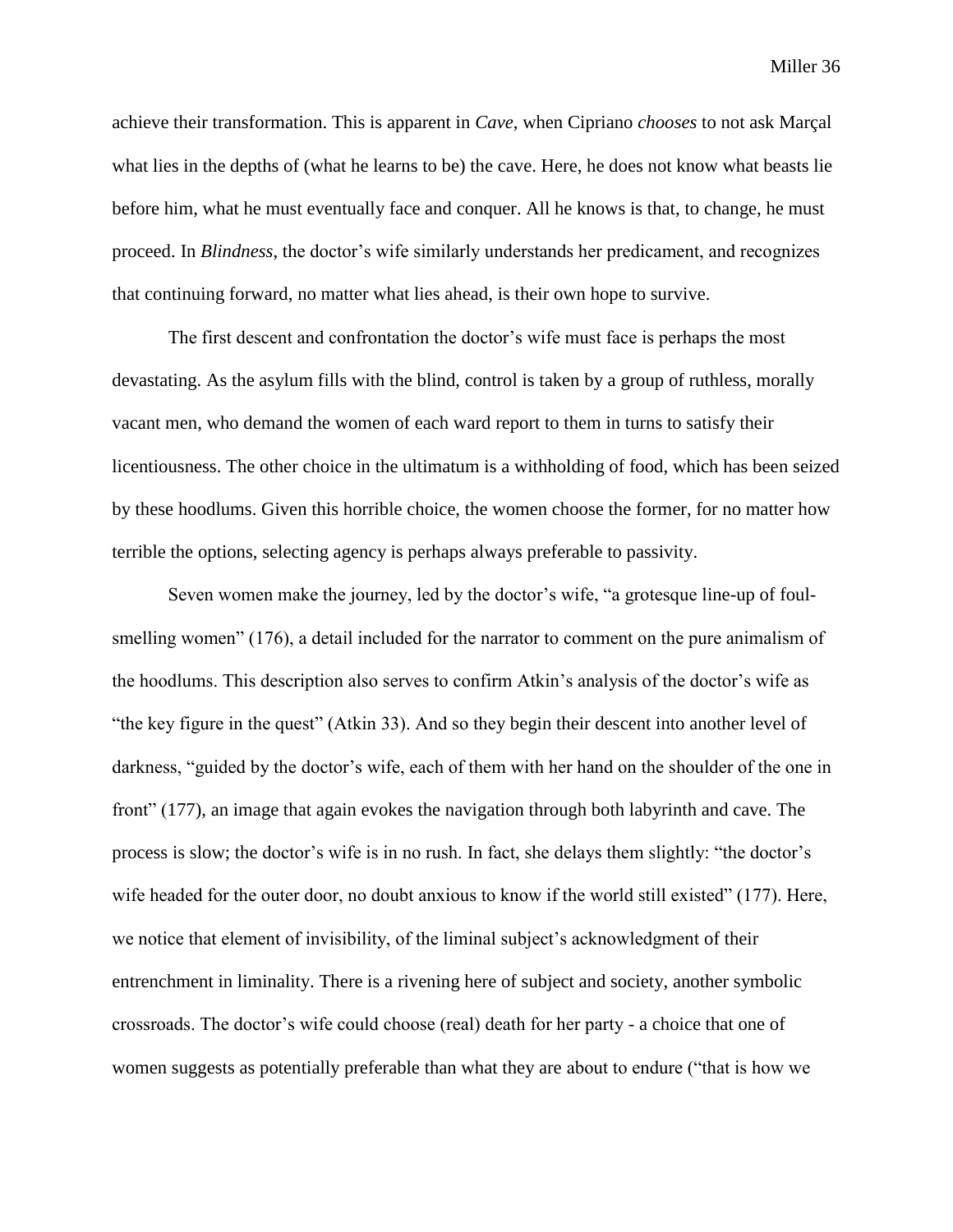ought to be, all dead [177]); but the doctor's wife makes a choice, selects agency, though it's an agency that is aware of its limitations and that does not shirk risk: "Let's go," she says, "only those who have to die will die" (177). She does not know the exact nature of the beast she and her party are about to face, but she understands the imminent horror, and, despite this, still chooses this fate, for she knows that, in order to achieve eventual salvation, one must always continue forward.

What follows for the doctor's wife and her party is an experience of atrocious, savage rape and abuse.<sup>22</sup> It is a level of trauma from which surely no one could ever fully recover; indeed it is an event that fully changes one. As a result of the trauma, one of the women dies. But of course she is not abandoned; the other women, broken and frail, still carry the corpse back to their ward, intent on burying her. It is a pivotal moment: observing the dead woman's body described by Saramago as having "legs covered in blood, her abdomen bruised, her poor breasts uncovered, brutally scarred" (182) - the doctor's wife has the realization that "this is the image of my body…the image of the body of all the women here, between these outrages and our sorrows there is only one difference, we, for the present, are still alive" (ibid.). This acknowledgement of the self is more than just existential; for the doctor's wife, it is a realization that, despite the atrocities faced, her own decency, morality, and inherent goodness is indelible, and more than that, should they attempt to maintain themselves, they *must* maintain these qualities. The conquering of the beast, in this case, is not a physical one, nor is it even psychological - for these scars will surely be permanent - it is instead an achievement of realized consciousness. When asked by another women what they will do with the dead woman, the doctor's wife replies, "we

 $^{22}$  Though the reader will undoubtedly appreciate Saramago's attempts to portray the brutality of the scene, one might argue that the graphic nature of the scene is unnecessary to the narrative and in literature in general.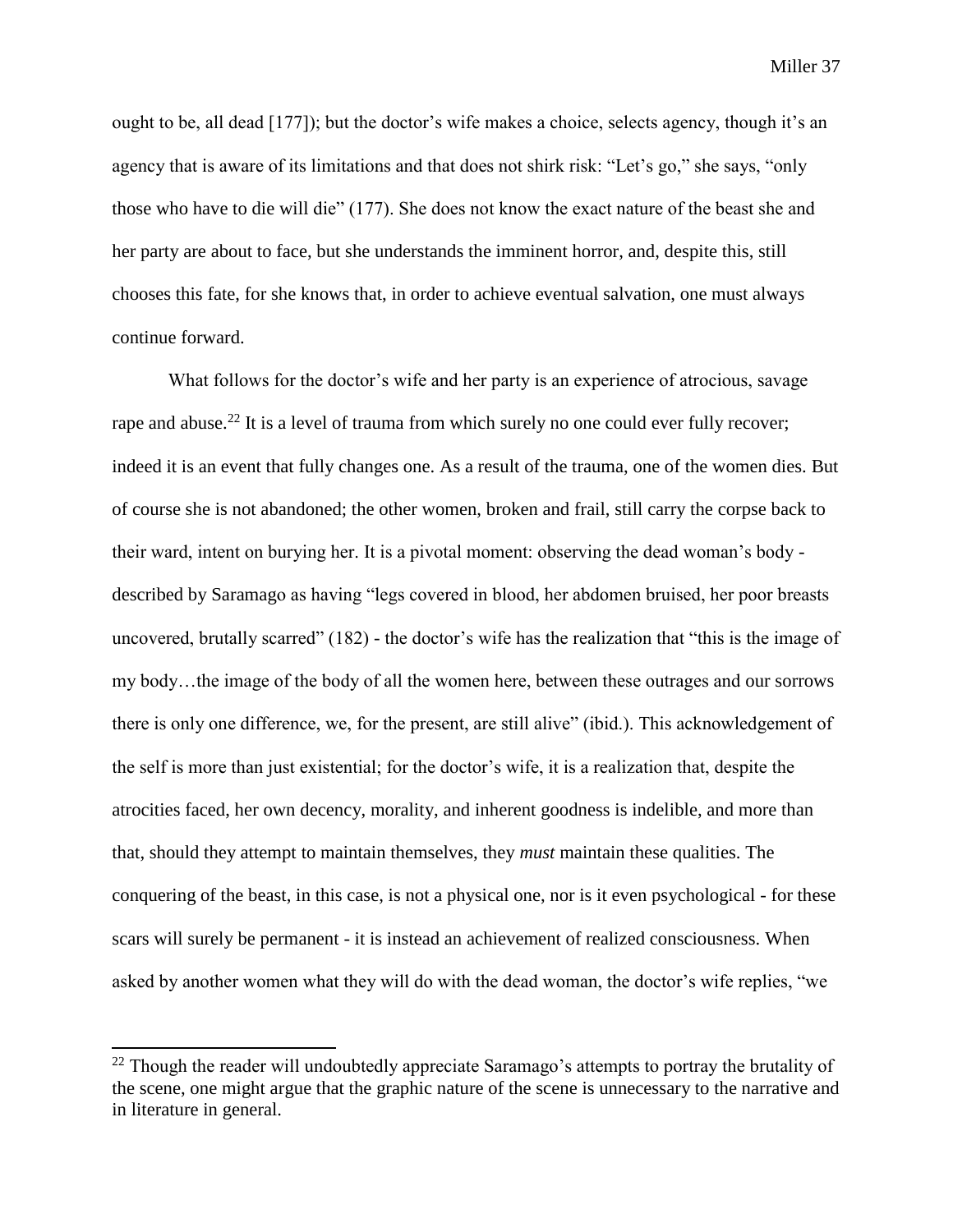shall bury her" (182). To complete the ritual of burial - in spite of the manner of death, their condition, and the challenges of digging a grave while blind - is to prove one's maintained compassion, and this understanding is paramount for the doctor's wife as she chooses to continue her journey through this liminal state, as she knows now that nothing, not even the vilest evil, can efface her humanity.

To that end, the doctor's wife feels no remorse in killing the leader of the blind hoodlums, in slaying the beast, and she only feels guilt when she realizes, in a bout of overlyrational decency, that, after disrupting the "deal" between hoodlums and the rest of the blind, should anyone die of hunger, it would be her fault (194). However, she does acknowledge that, after committing this act, though it is for the good of the innocent and decent, her sin may lay in the shallows of the morally blind (read: corrupt): "Perhaps I'm the blindest of all, I've already killed, and I'll kill again if I have to" (191). But this is another example of her assumed leadership, and of her agency in her liminal journey. Despite the moral and internal threshold crossed in committing murder - no matter the cause - the doctor's wife does not fold into her own self-pity; rather, she uses this event as impetus for her continued perseverance, for her willingness to confront and conquer whatever may lay ahead.

In her text, Atkin notes that the men in the asylum represent the beasts - the Minotaur - at the labyrinth's center. She cites both Michael Ayrton and Robert Rawdon Wilson in writing "the Minotaur comes 'to stand for the animal element in humanity. Its dual nature (the Minotaur is both man and beast) represents 'the symbolic fusion of bestial appetite and reason'" (Atkin 32). Furthermore, that these man-beasts represent "death" or "the dead" is spelled out by the doctor's wife herself: "And when is it necessary to kill, she asked herself…When what is still alive is already dead" (192).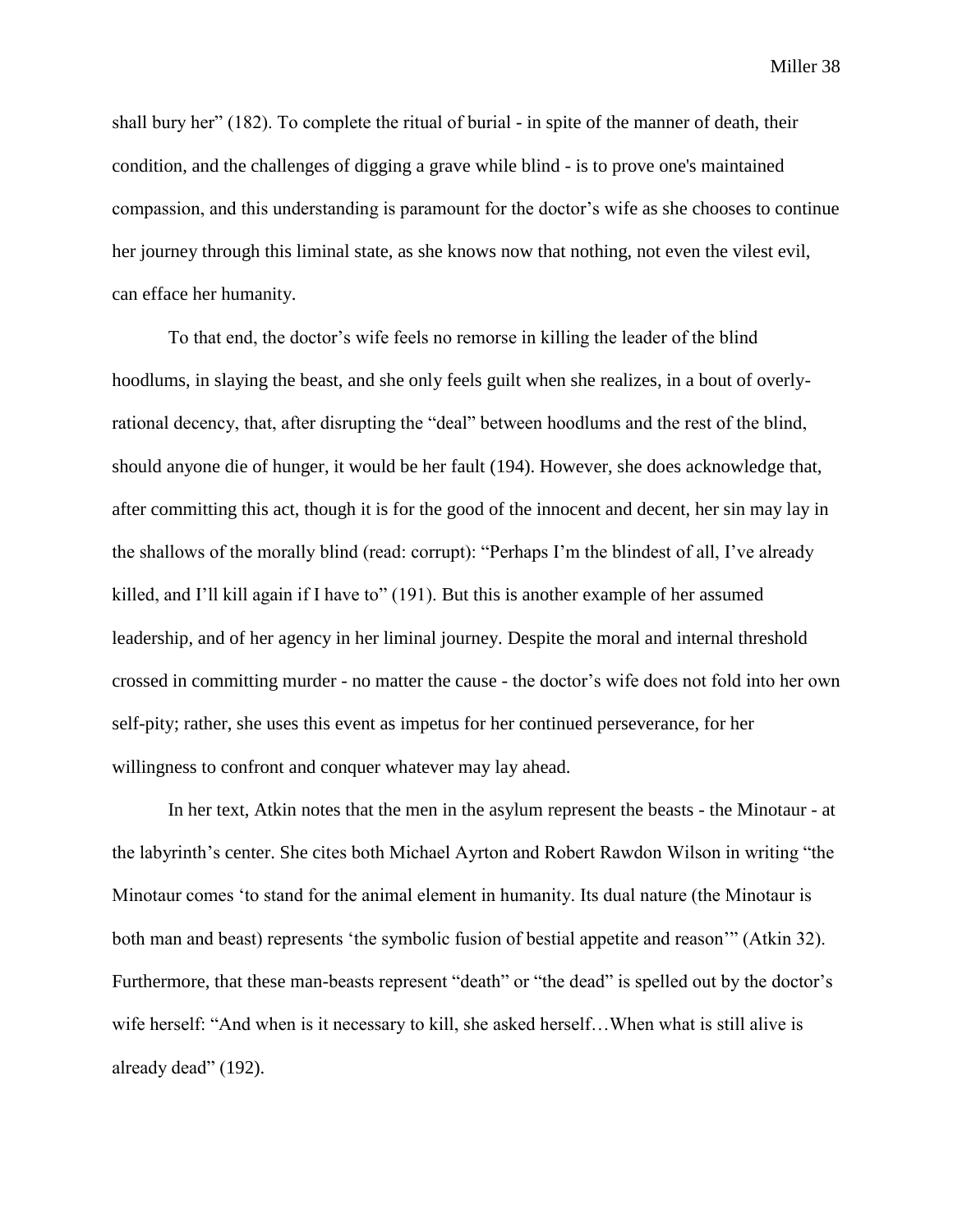Atkin also acknowledges the second "Minotaur" the doctor's wife will face, that of the darkness of the supermarket basement (31). After escaping the asylum, the doctor's wife and her blind companions trudge through the devastation of the city and take refuge in an abandoned shop. With her party enervated and otherwise indisposed, the doctor's wife resolves to find them sustenance, which leads her to a supermarket whose basement has remained to this point unraided. Of these two experiences - the encounter with the hoodlums and the sojourn into the supermarket basement - if the former is closer to a labyrinthine experience, the latter is closer to a speleological one; moreover, if the journey towards the prurient hoodlums was that of a metaphorical darkness, this one is much more literal. In fact, the doctor's wife makes the comparison herself: "I'm going mad, she thought…making this descent into a dark pit, without light or any hope of seeing any" (229). There is, of course, a none-too-subtle parallel here between this description and the surrounding white blindness of the rest of society (which the doctor's wife also acknowledges, when she thinks "now I know what it means to be blind" [229]). Again, this experience is narrated to us through the doctor's wife's internal thoughts: "I'm going to scream…the darkness is like a thick paste that sticks to her face, her eyes transformed into balls of pitch" (229). This constricting, gelatinous darkness is even more excruciating than the snap-sudden blindness that befell the others, the pain of which comes, undoubtedly, from fear, but also from the choice to face it. It is akin to experiencing random pain as opposed to inflicting it on oneself: the latter is nearly always worse.

Of the three "beasts" that the doctor's wife faces, this is perhaps the most harmless, and the easiest to defeat. Though the darkness is impenetrable, once she reaches the bottom of the stairs and her feet find solid ground, her rationality is potent enough to eclipse her fear. "Then her hand touched something, not the ghost's viscous fingers, nor the fiery tongue and fangs of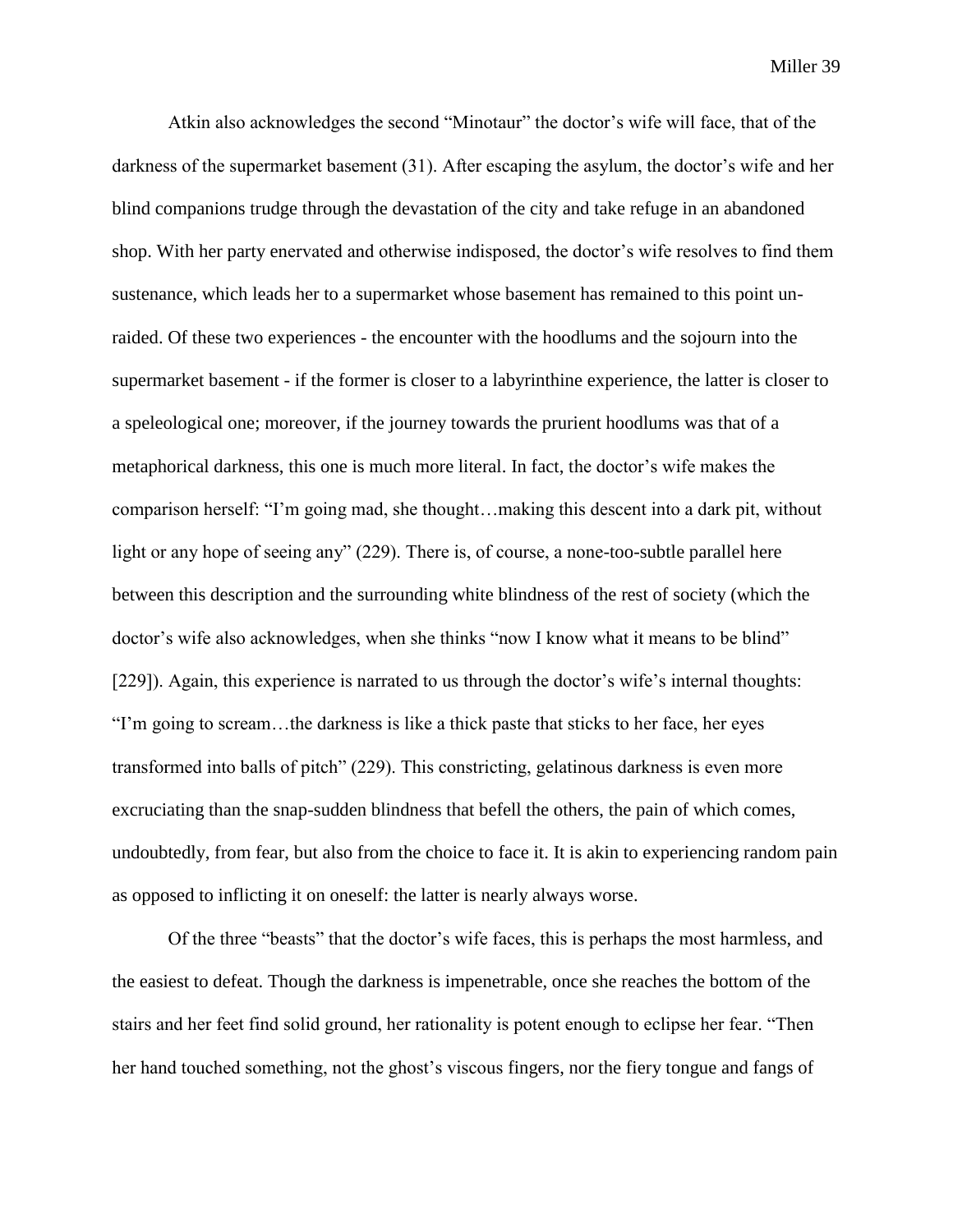the dragon, what she felt was the contact of cold metal…a set of shelves" (230). Here, Saramago contrasts the sturdiness of the corporeal world with the ephemeral beasts of the irrational mind, ones which the doctor's wife, who has faced threats and violence in the real, has little trouble conquering. She has the realization that "here there is nothing but darkness, and darkness neither bites nor offends" (229). It is an important epiphany, not only for herself, but for the truths she will seek to impart to her companions. In fact, implied here may be one of Saramago's overarching themes: it is not the darkness (the blindness) that causes the devolution of humanity, it is merely a symptom of our inherent evil; but that evil cannot be conjured out of darkness alone Just as agency is crucial in the defeat of evil, so too is evil the product of action.

However, as Saramago contrasts here the difference between rationality and irrationality between the real and the unreal - he also foreshadows the doctor's wife's third and final confrontation with death. The doctor's wife has returned to the same supermarket, this time accompanied by her husband and their new companion, the (wonderful) dog of tears. At this point in the narrative, they are at the true center of the maze, the bottom of the cave, the final hurdle of their liminal journeys. The confrontation with death begins with the smell. "There's a bad smell in here…it's another smell, of rotting. There must be a dead body somewhere" (312). The doctor's wife, with the dog of tears (who can also see), proceeds towards the very same basement stairs, and here we have the final descent to darkness: "she went down the corridor, it became darker with every step" (312). The description that follows is another of Saramago's more skillful portrayals of horror:

Filled with the stench of putrefaction, the air seemed thick…Confused by the nausea, she had not noticed that there was a tenuous shimmer of light down there. Now she knew what it was. Small flames flickered around the edges of the two doors, that of the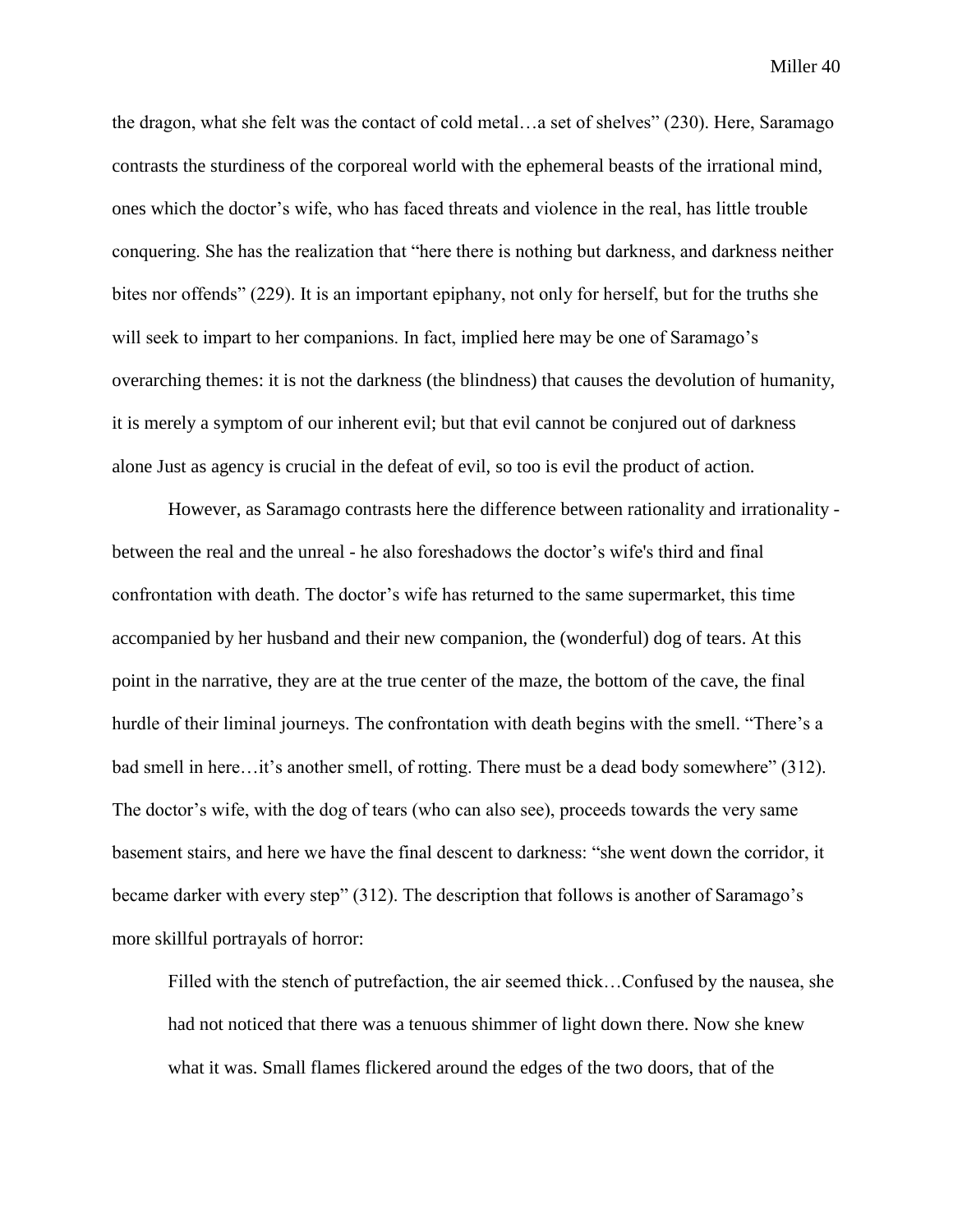staircase and that of the goods lift…They are dead…I only saw the will-o'-wisps around the doors, they clung there and danced around and did not let go…I think it must have been the phosphorized hydrogen as a result of the decomposition of the bodies…They must have found the basement, rushed down the stairs looking for food, I remember how easy it was to slip and fall on those steps, and if one fell, they would all fall…the door was closed, Most likely other blind people closed it, converting the basement into an enormous tomb. (313)

The unfortunate reality of Saramago's liminal journeys - of the descent to darkness, the confrontation with death - is that these steps are necessary to achieve this transition. There can be no achievement of ultimate enlightenment without facing abject horror. The doctor's wife observes, at one point, ironically and astutely, that "It's a time-honored custom to pass by the dead without seeing them" (298), but should one hope to achieve apotheosis in Saramago's world, the dead must be reckoned with. And here, distraught - much more so than following the atrocities done to her by the hoodlums in the asylum - she blames herself for these deaths: "I am to blame for what happened," she says baldly (313). She begins to spiral, crushed beneath the weight of guilt, precipitated by perceived selfishness: "In a way, everything we eat has been stolen from the mouths of others and if we rob them of too much we are responsible for their death" (313). For the doctor's wife, this confrontation with death is the hardest to conquer, to overcome - but not because of weakness, because of her own humanity. The other beasts - the hoodlums, the darkness - were external, but this beast is internal. The dead, blameless, here, are dead by her doing, and her self-dispersions are the result of a searing, scarring guilt that she feels may never recede. As I will elucidate in the following chapter, the doctor's wife will indeed conquer this demon, and achieve (her version) of transformation and transition through her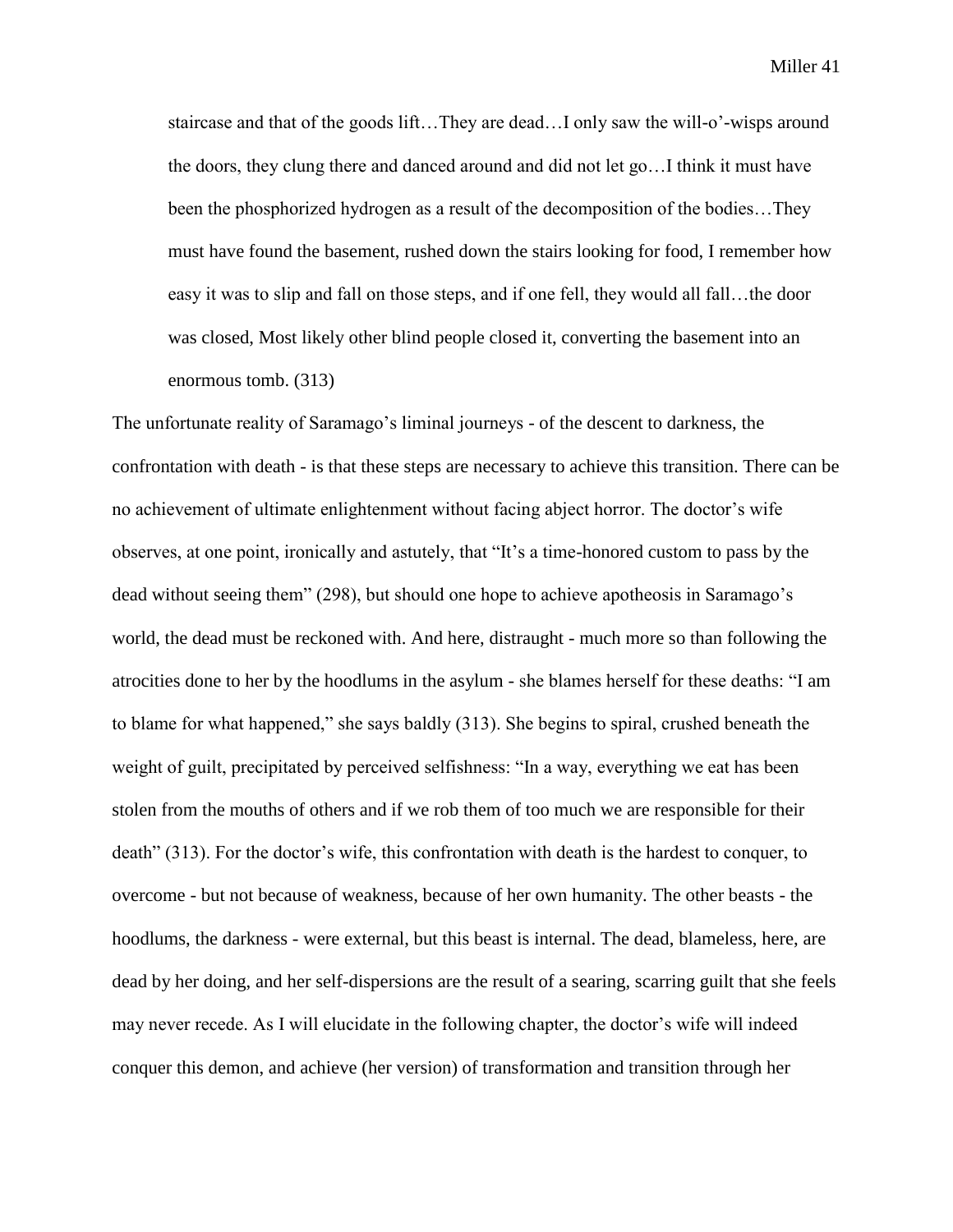liminal state; however, this achievement will not necessarily assume the form one might expect: like all the greatest heroes, success is not measured by personal gain, but by the well-being of others.

## *All the Names* **– Symbolic Destruction**

As is the case with the protagonists in *The Cave* and *Blindness*, in *All the Names*, Senhor José finds himself a liminal subject by chance. However, it is chance precipitated by illicit action. Only when the record card of the unknown woman becomes stuck to a file does Senhor José begin his liminal journey, and as such, it was ultimately Senhor José's own *choice* to venture outside the confines of social norms that sparked the events that follow. Unlike Cipriano Algor and the doctor's wife, Senhor José's journey is very much a solitary one; however, little does he know that his achievement at the end of his journey will have a much greater impact on the rest of society than the protagonists from the other two novels.

In *Names*, present again is the concept of "concentric liminality." Senhor José's overarching liminal journey can be considered his search to find the unknown woman (and ultimately, discover himself). Within this greater journey, though, are several distinct ones, each marked by the same qualities this thesis has previously established: the descent to darkness, the confrontation with death, and the ascension to light. Rhian Atkin notes that there are in fact four labyrinths: "the archive of the dead in the Central Registry; the school; the General Cemetery; and the city" (20). Moreover, she argues the following:

The story as a whole constitutes a fifth, macro-labyrinth, as it encompasses these four Micro-labyrinths (along with several other challenges) through which Sr José must pass in order to reach what we are led to believe will be the Centre of the labyrinth - the unknown woman - but which actually becomes a search for himself. (ibid.)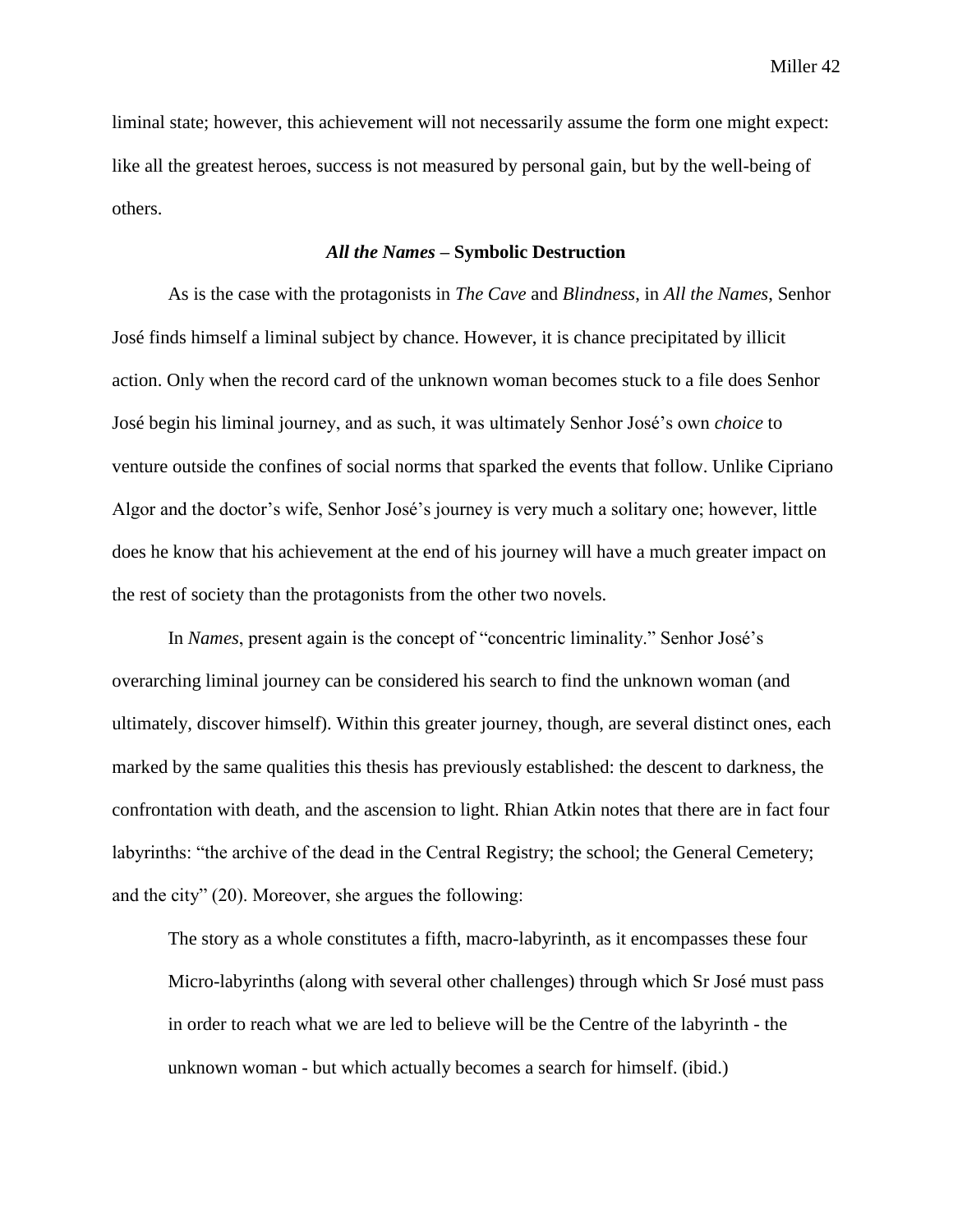This section will explore how Senhor José's navigation through these mini (concentric) labyrinths serve as his journey and transition through liminality. I will suggest that the "macrolabyrinth" Atkin refers to can be considered the overarching liminal journey, comprised of the concentric liminal journeys within it. Senhor José's journeys through each of the four labyrinths mentioned above mirror the original Cretan myth, as does the entire narrative. In each, there are distinct forays into darkness and clashes with various "Minotaurs" at the centers, which I will argue signify Senhor José's confrontations with death. The presence of the Minotaur - a beast to conquer - is foreshadowed in *All the Names*, according to Atkin, by the myriad direct references to Greek myth early in the novel. The labyrinth that is the novel, she writes, will "have a centre, which may house a 'Minotaur' or some other challenge that must be overcome before the explorer can find a way out" (25).

Moreover, the paths that Senhor José navigate towards these beasts - these "minilabyrinths" - all share a similar, salient characteristic: darkness. In the city, Senhor José is often wandering at night. His break-in and burglary of the school also takes place at night.<sup>23</sup> While looking for the death certificate of the unknown woman in the Central Registry's archive of the dead - what Senhor José refers to here as the "kingdom of the dead '' (Saramago 138) - he narrates that "the darkness here is absolute" (144). Finally, there is the General Cemetery,  $^{24}$ where Senhor José goes to visit the grave of the unknown woman. Here, it is also dark, though tempered, at least, by nature's various lights: "The shadow of trees covered him immediately, as

 $23$  Atkin references this illicit foray in her analysis of the Minotaur. "Back luck is not always waiting just behind the door…there must be a treasure, even if , in order to reach it, it might still be necessary to fight the dragon. This one does not have furious, drooling jaws, it does not snort smoke and fire through its nostrils, it does not roar as loud as any earthquake, it is simply a waiting, stagnant darkness, thick and silent as the ocean deep" (Saramago 87). And in fact, she even posits here that "In this case, the beast is darkness" (26).

 $24$  A place referred to as "All the Names."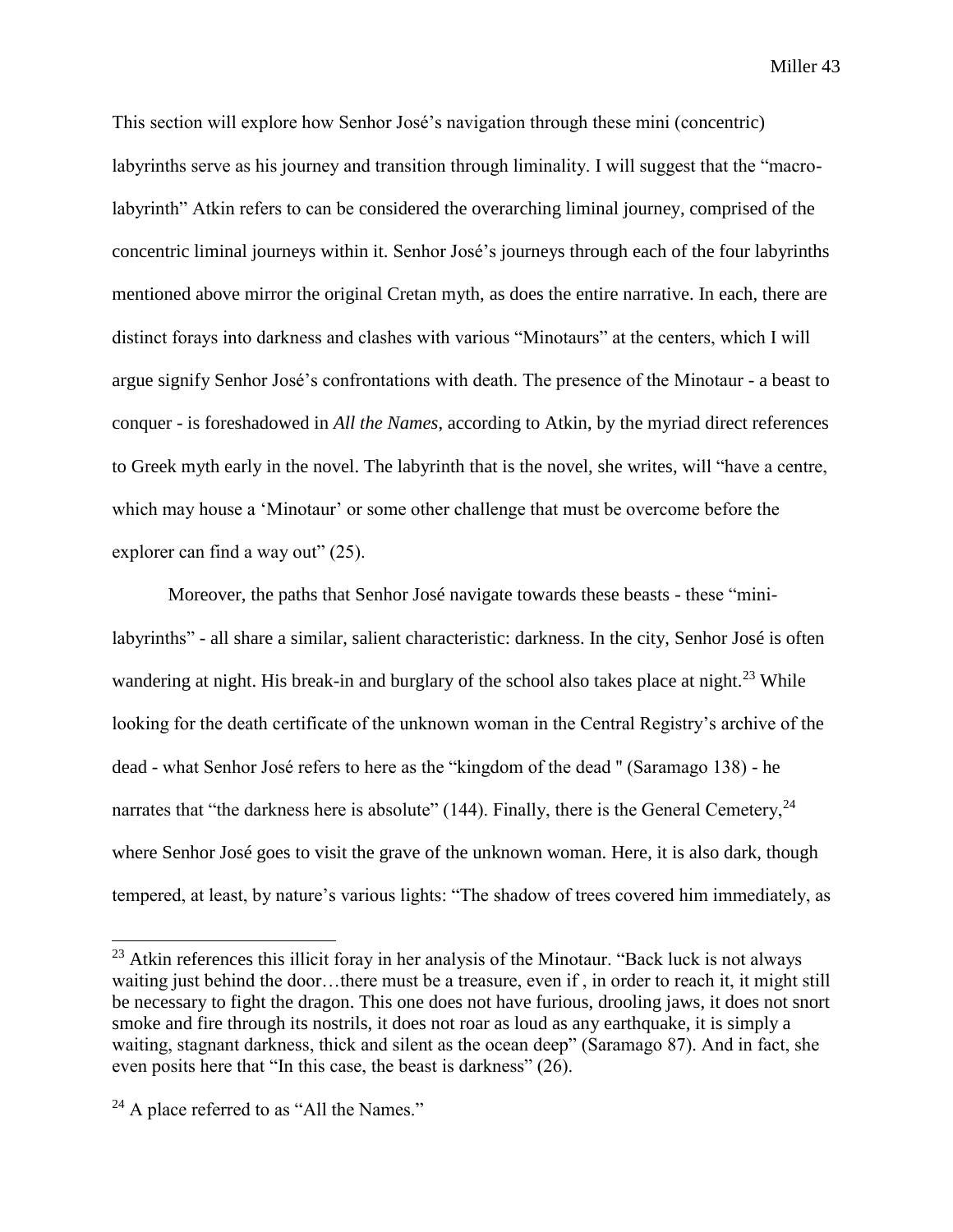if night had suddenly fallen…The moonlight gradually spread over the field, slipped slowly through the trees like a habitual, benevolent ghost" (196-197).

But these darknesses alone, their oppressive palls, do not beasts make. Darkness, after all, is always prey to light, and can always thus be conquered, should light be available. And for Senhor José, in these cases, it is. In both the school and the Central Registry, Senhor José is armed with a flashlight; in the cemetery, at night, though he enters "despite knowing that he will often feel afraid during the night, despite knowing that the sigh of the wind will terrify him" (199), he "huddle(s) up in the shelter of providential hollow trunk...and prepares to wait for day" (200). For the liminal subject, darkness alone *cannot* be the beast. Darkness is only frightening as it disorients, and thus elicits fear of the unknown. Darkness alone cannot be the beast insofar as it is *only* darkness (and whatever fears one associates with it) that must be conquered; however, darkness *can* be the beast, if it is symbolic of something greater. For Cipriano Algor, the darkness of the cave within the Centre is the obscured vision of the future, society, and his role within it; for the doctor's wife, the dark basement is an immersion in to the same blindness afflicting the rest of humanity; and for Senhor José, symbolized in and by the darkness is the concept of death itself.

What Senhor José does not know, as he traverses the manifold labyrinths in his search for the unknown woman, is that he is on a constant and inexorable march towards death. Indeed, just as he encounters darkness in each of his "mini labyrinths," so too does he often encounter death in some form, and it is these confrontations that he must physically and psychologically overcome to successfully achieve the transformation waiting for him at the end of his liminal journey. Nowhere is this meeting more glaring than in the aforementioned foray into the archive of the dead. Here, Senhor José finds himself immersed amongst the dead. This confrontation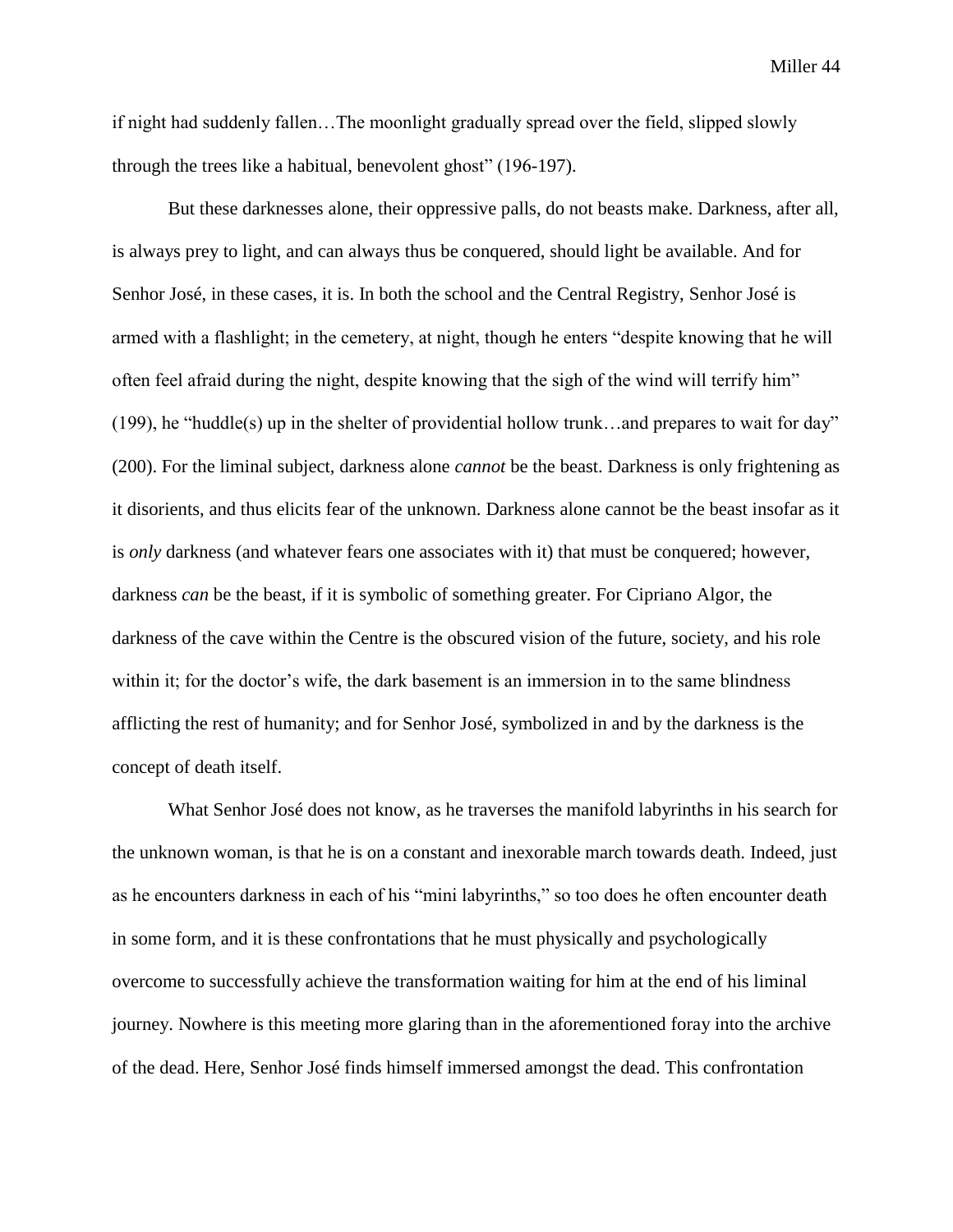with death - exacerbated, here, by the darkness - flares in him panicked visions of selfdestruction: "what paralyses him with fear is the thought that he might die in this place, just as, all that time ago, he imagined that he might fall from that other ladder and lie dead here, undocumented in the midst of all the documents of the dead, crushed by the darkness" (148). In this moment, Senhor José recognizes himself not only as amongst the dead, but potentially dead himself. It is analogous to Cipriano Algor's dream within the kiln, as well as his experience in the cave. In both cases, the men must confront death, not only the demise of others, but their own deaths as well: only through the encounter with one's own death can the liminal subject successfully achieve their transformation.

In his essay, Victor Turner discusses that the ambiguity of the liminal subject can engender a symbolic ascription of death. Describing the symbols surrounding the liminal persona as "complex and bizarre," he suggests that the liminal persona is structurally "invisible" and that this "invisibility" has a "twofold character: They are at once no longer classified and not yet classified." Moreover, he writes that "In so far as they are not yet classified, the symbols that represent them are, in many societies, drawn from the biology of death" (92). Turner also suggests that an "essential feature of these symbolizations is that the neophytes are neither living nor dead from one aspect, and both living and dead from another. Their condition is one of ambiguity and paradox" (ibid.). The entrance into - and the existing within - a state of liminality, is signified then by a confusion of life and death. At once, these liminal subjects are alive and dead, visible and invisible. However, these ideas do not apply to biological life and death; rather, they are suggestive of a symbolic order.

Turner's discussion of liminality here evokes Jacques Lacan's symbolic order. Lacan's orders can be discussed as states in which we exist in the world, and lenses through which we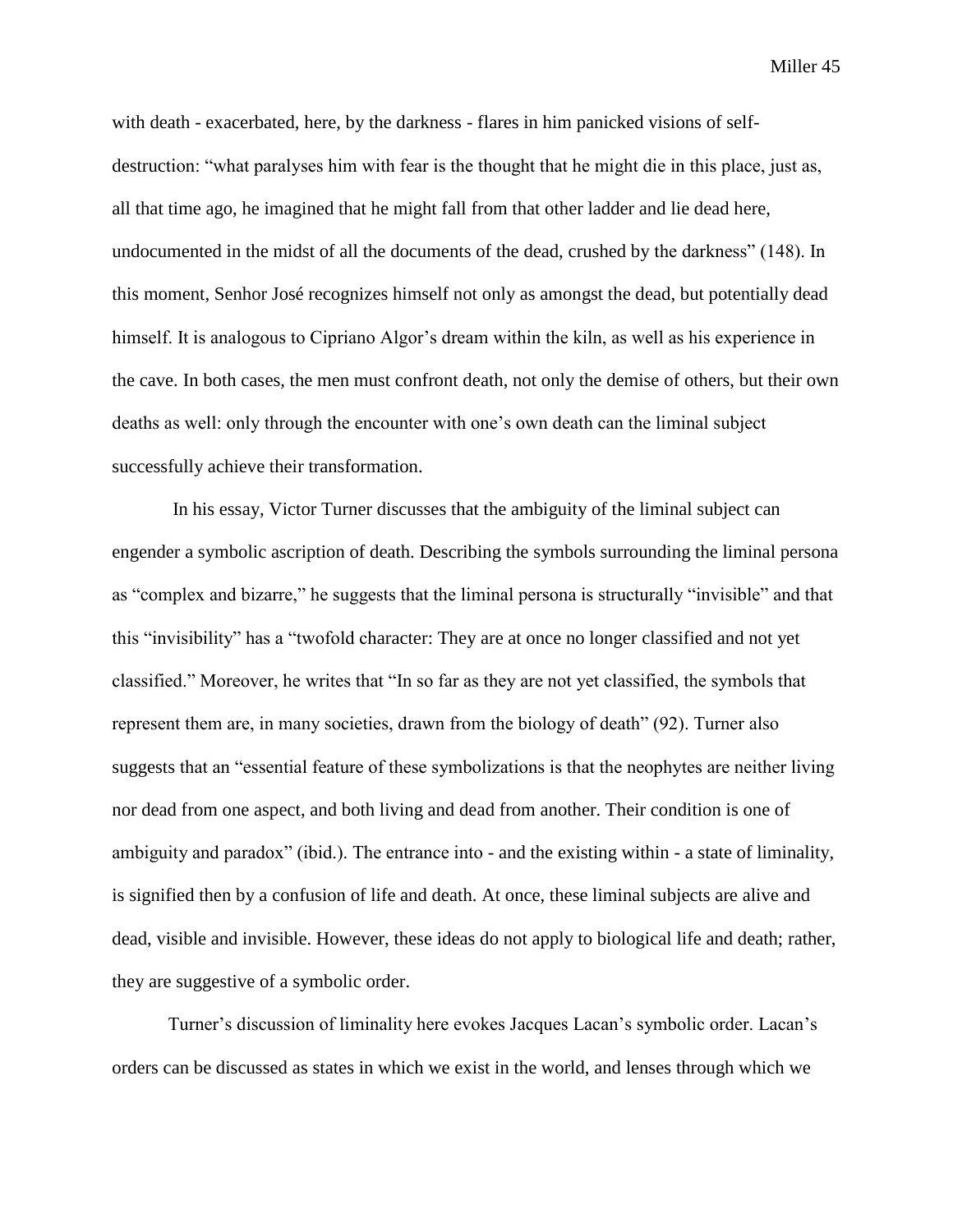understand it: the "real" is defined by our tangibility and physicality, by our most base desires, our *needs*; the "imaginary," by our conception of our "ideal self" as constructed by our ideal perception of ourselves, conflated with how we believe ourselves to be perceived by others - by *want*; and the "symbolic" by our entrance into language - or, simply, how we are identified by, and understand the world through, symbols and words. In applying Lacan's orders to liminality, especially to Turner's contention of the liminal subject as symbolically dead, one could identify two distinct analyses.<sup>25</sup> The first is, as Turner contends, that the liminal subject is "symbolically dead" (though obviously biologically alive).

Slavoj Žižek examines the concept of symbolic death in his book, *The Ticklish Subject*. To be symbolically dead is to inhabit a space conceived by Lacan as being "between two deaths," which Žižek describes as the "pre-ontological domain of monstrous apparitions" (154). To elaborate, he references Lacan's reading of *Antigone*: "Antigone effectively risks her entire social existence, defying the socio-symbolic power of the City embodied in the ruler (Creon), thereby 'falling into some kind of death' (i.e., sustaining a symbolic death, exclusion from the socio-symbolic space)" (263). In this instance, for Lacan and Žižek, is Antigone - or any other "symbolically dead" figure<sup>26</sup>- not, by Turner's assertion, a liminal subject? The ambiguous nature of the liminal subject is easily comparable to that of the symbolically dead, as are the states of "exile," - that state of being "at once no longer classified and not yet classified."

As soon as Senhor José enters into his liminal state, he symbolically dies. No longer is he the dutiful clerk, no longer is he a man resigned to his life's station; instead, his search for the unknown woman leads him outside of that very same "socio-symbolic" space, characterized by what Žižek calls a "forced choice: in order to exist at all (within the socio-symbolic space) one

 $25$  One of which I will discuss in Chapter 3.

<sup>&</sup>lt;sup>26</sup> Žižek also references Oedipus, King Lear, and Poe's Mr. Valdemar (264).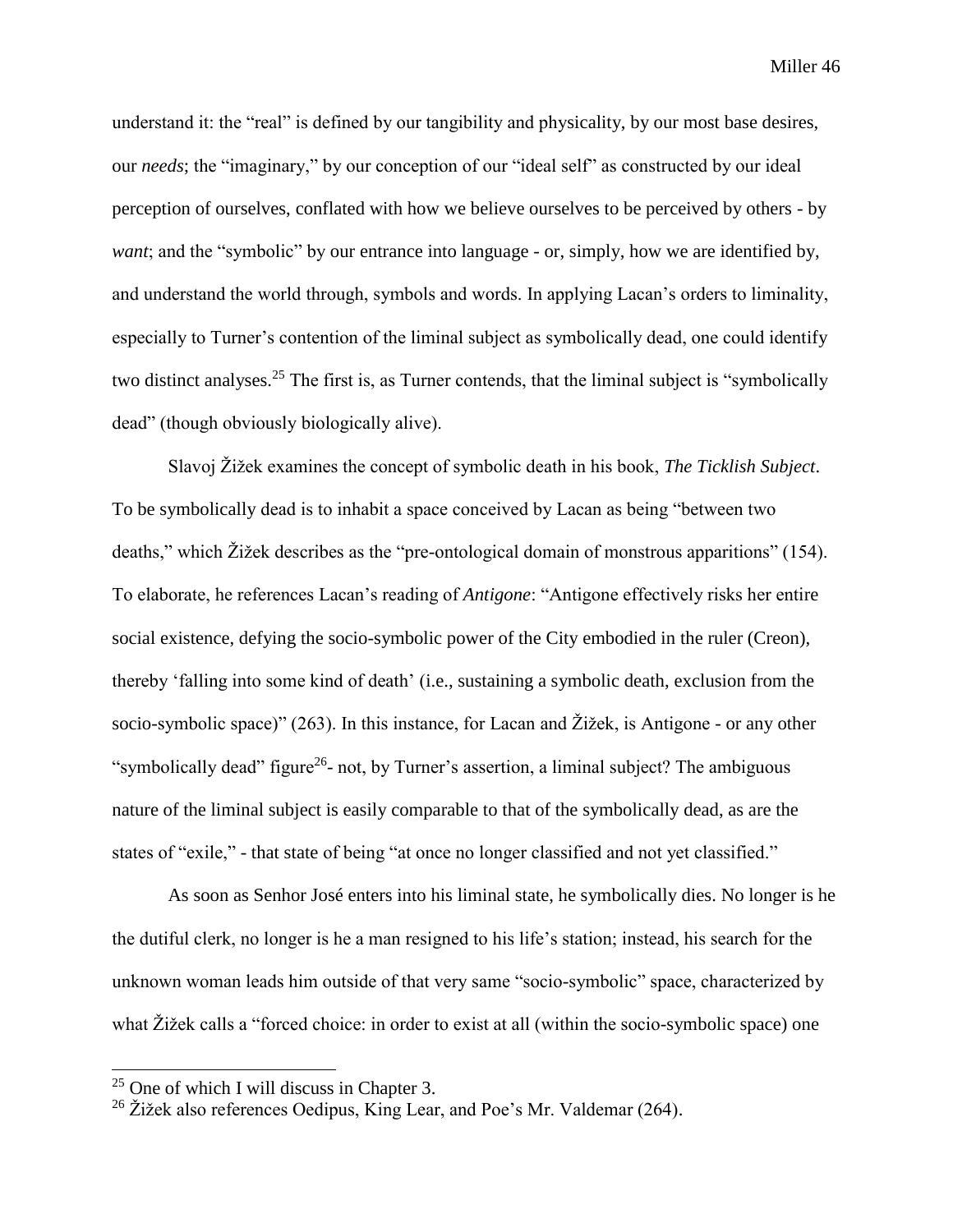has to accept the fundamental alienation, the definition of one's existence in the terms of the 'big Other,' the predominant structure of the socio-symbolic space" (262). However, for the liminal subject, it is not enough to simply symbolically die: the successful transition through the liminal state is signified by a final transformation - a "new achieved status (Turner 91) - and this transformation might be considered a symbolic resurrection.

But before we explore this concept of symbolic resurrection (which will be done presently in Chapter 3), we must first complete our analysis of Senhor José, and how his confrontations with death underscore his liminal journey. As we have noted, Senhor José's journey consists of multiple liminalities within a larger one, and to this end, the now-wayward clerk has found himself symbolically dead. But Senhor José's liminal journey is unique in that, unbeknownst to him for most of the novel, the woman he is searching for, is (biologically) dead.<sup>27</sup> Senhor José realizes this when he discovers that the unknown woman's record card no longer resides in the archive of the living, and, as there exists a (biological) binary of life and death, Senhor José reasons, and then confirms, that the subject of his pursuit has died. This realization denotes the "confrontation" most important to Senhor José's journey. Of this moment, Maria Aristodemou contends the following: "Shocked and devastated, Senhor José nevertheless does not abandon his search: his search continues, only from the opposite direction this time, instead of from life into death, 'from death into life'" (143). This moment will indeed prove pivotal. From this point forward, instead of descending through darkness towards death, Senhor José will be ascending the spiral circles of liminality towards his ultimate apotheosis, transformation, and exit from his liminal state.

<sup>27</sup> We do not know precisely when she dies, only that it is indeed *after* Senhor José begins his search for her. If she were dead from the onset of his journey, his infatuation/obsession with the unknown woman might be colored somewhat differently.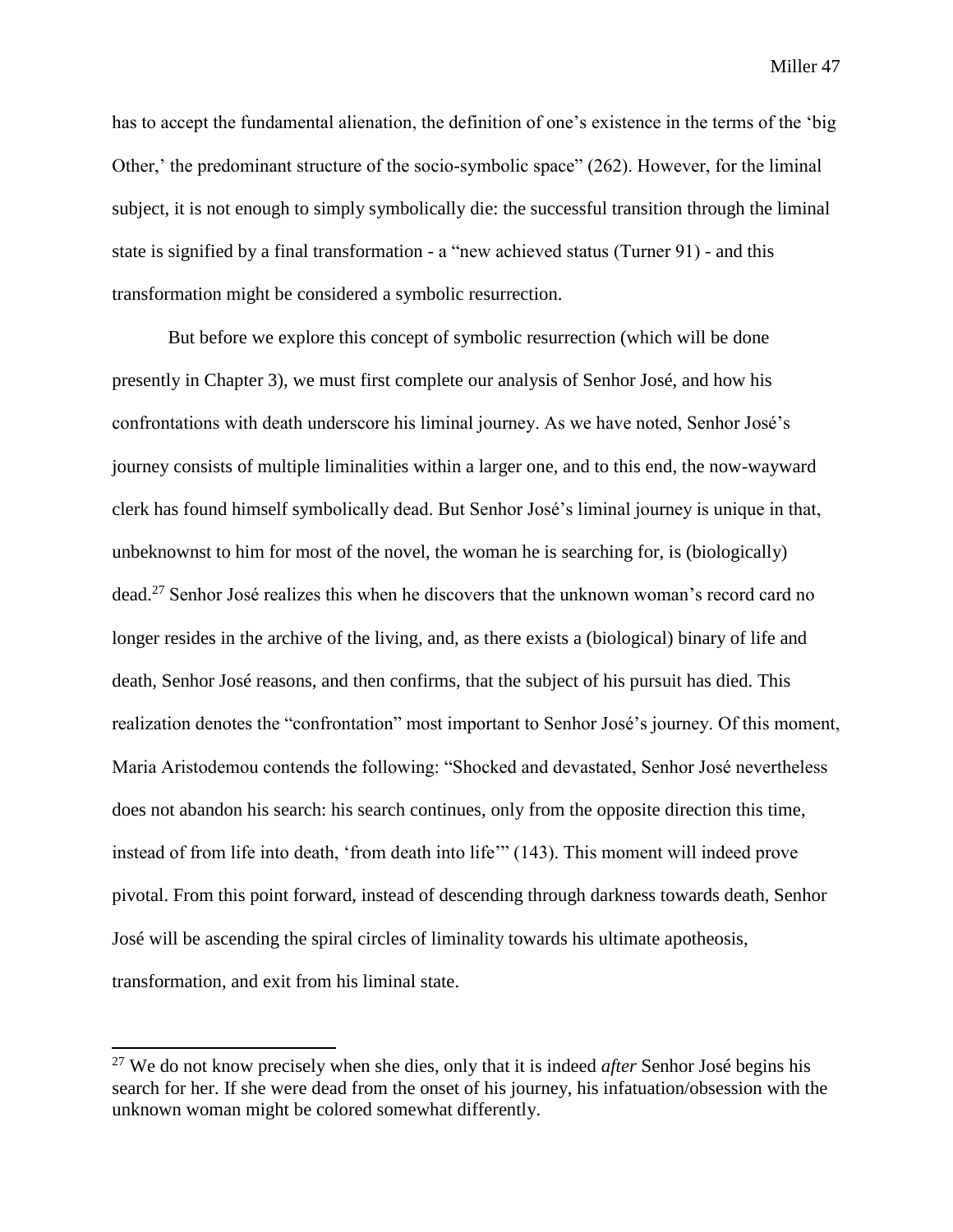Senhor José's success, like that of his counterparts in *Blindness* and *Cave*, is defined by action. The final stages of these liminal journeys as written by Saramago include what I call an "ascension to light." It is the antithesis of the descent into darkness: the climbing out of the cave, the following of Ariadne's thread back out of the labyrinth, and, ultimately, the exit from the liminal state, the eclosion of the liminal subject into the new, transformed self. This final stage, I will suggest, is signified by realization, epiphany, and an understanding of some knowledge or truth.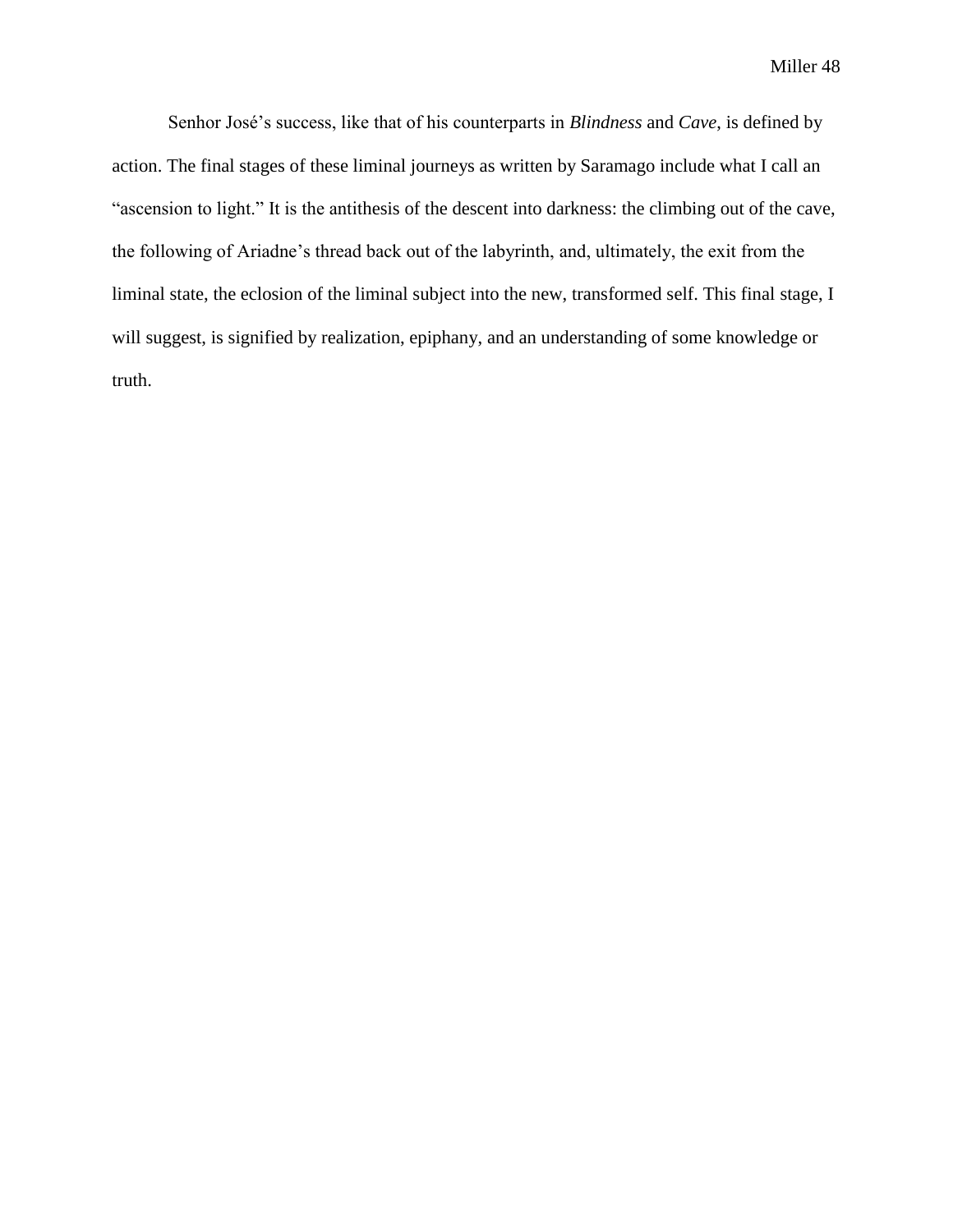## **Chapter 3: Ascension to Light / Exit**

This Chapter will analyze the final stage of the liminal journey, the "ascension to light." For each of Saramago's three novels, I will not only discuss the events that symbolize the closing moments of the characters' liminal journeys but will explore the processes by which they are able to complete these journeys. Specifically, I argue that these "completions" are defined by some form of epiphany or realization. Though there exist countless physical, philosophical, and psychological analyses of this process of "enlightenment," here, I keep my analysis focused on those most salient to the novels in question. In *All the Names,* I continue my analysis of Lacan and Žižek, and how Senhor José (with a little help from his friends), is able to exit that "space between two deaths." In *Blindness*, I will introduce Carl Jung's process of "Individuation," and how it can serve as a lens through which we observe one's *potential* for individual uniqueness. And finally, in *The Cave*, I will return to Plato's allegory, and trace how the knowledge Cipriano Algor gains through his discovery leads to his ability to unshackle himself from the Centre's ideological binds. Lastly, I will offer a thought on Saramago's intent for his liminal subjects, and an essential attribute of their actions, one which Saramago considers paramount for any character who wishes to transition out of liminality into a new state of being.

## *All the Names* **– Symbolic Resurrection**

It is evident that, for Saramago and his characters, agency is essential. While there are elements of randomness and chance that insert the characters into their conflicts, once there, there are few, if any, moments of authorial intervention or Deus ex machina.<sup>28</sup> No, in this triad of novels, *acting* is crucial. The central figures we have discussed thus far – Cipriano Algor, the

 $28$  There are, however, several moments of narrative philosophical reflection, though these moments do not seem to affect the plot of the actions/choices of the characters.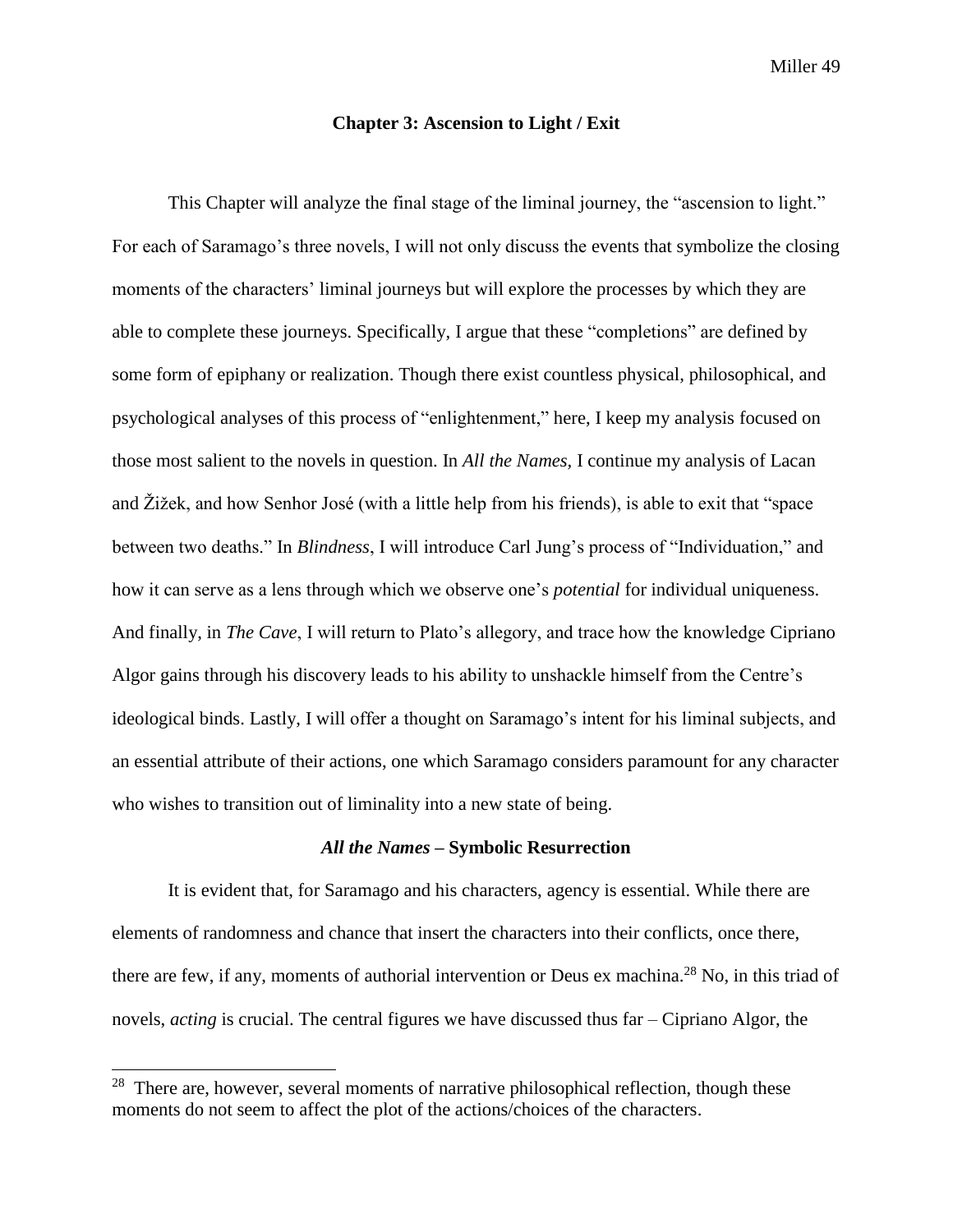doctor's wife, Senhor José – are indeed thrust into their liminal states. For each, situations of routine and relative comfort are disrupted by misfortune and chance – the loss of industry, a pandemic of blindness, a record card stuck. It is through these happenstance events that Saramago ushers his characters into liminality, but from there, they are on their own. They are spelunkers peering into a cavernous darkness, Theseus at the threshold of the labyrinth. What evils lie ahead (beneath) are unknown, save that they must exist. Cipriano Algor *chooses* to descend into the cave; the doctor's wife *chooses* to persevere in spite of the horrific trauma enacted upon her; and Senhor José, though he could very easily replace the record card of the unknown woman and return to his comfortable state of anonymity, *chooses* to continue searching. But, as these brave protagonists are liminal subjects, to what end does this agency matter? How does action – *acting* – affect the outcome, the successful transition?

Victor Turner contends that the liminal persona is a passive one. Let us for a moment reconsider the following quote: "The arcane knowledge of "*gnosis*" obtained in the liminal period is felt to change the inmost nature of the neophyte, impressing him, as a seal impresses wax, with the characteristics of his new state. It is not a mere acquisition of knowledge, but a change in being" (95). Turner follows this assertion with the claim that the neophyte's "apparent passivity is revealed as an absorption of powers which will become active after his social status has been redefined" (95). Saramago's characters, however, while they obtain knowledge "passively" throughout their journeys, are no mere sponges; rather, they are the agents of this epistemological acquisition. With that first step into the labyrinth, the first belay into the cave, the liminal subject is no longer a passenger; instead, they become the catalyst, and with each subsequent step or movement forward, they precipitate the events that lead to newfound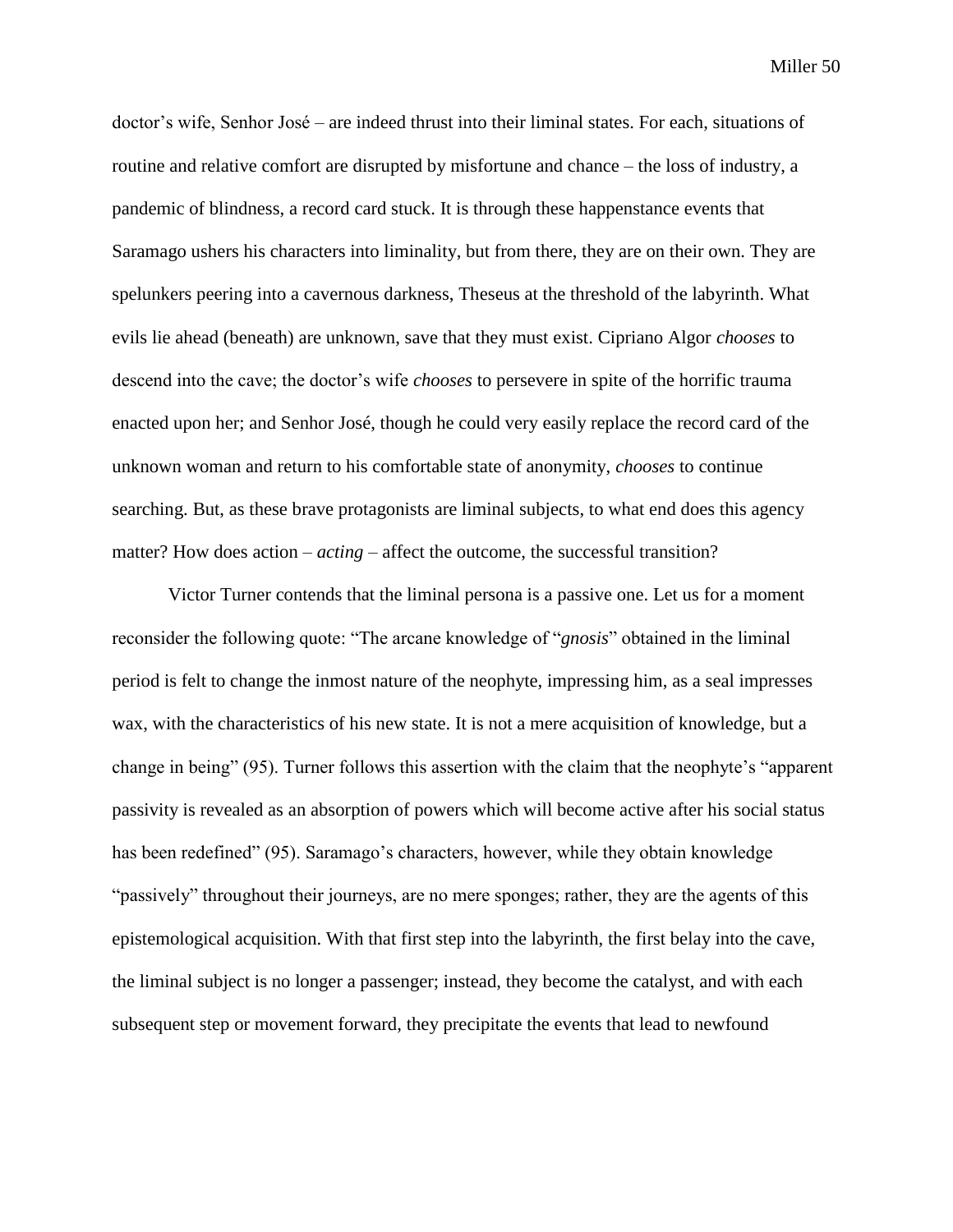understanding and engender the change that will eventually befall them: Turner's "change in being."

To continue this examination of the role of action in the liminal journey, it is worth returning to Jacques Lacan and Slavoj Žižek. As I posit in Chapter 2, upon entering into the liminal state, the subject symbolically dies. Rent from what  $\ddot{Z}$  izek – citing Judith Butler – refers to as the "matrix of social existence" (262), the liminal subject occupies, throughout their liminal journey, that "domain 'between two deaths'" (154), the symbolic and the real. Lacan, however, offers a solution to this predicament – an exit, a way out, or through. As Žižek notes, "Lacan leaves open the possibility of a radical rearticulation of the entire symbolic field by means of an *act* proper, a passage through 'symbolic death'" (262). With Lacan, Žižek is suggesting that residence in this liminal domain need not be permanent but can in fact be successfully navigated and traversed. And the success of this transit, once again, resides in action, the "*act* proper."

When Saramago plunges his characters into their liminal states – when he commits these acts of symbolic literary filicide – he is not only examining *how* they successfully navigate these states, but *why*. Why venture on these moribund journeys at all? Why face death and destruction? When given a choice, asks Saramago, what makes us choose that dangerous path of perseverance? No character's journey better epitomizes these questions – this quest – than that of Senhor José's in *All the Names*. A paragon of the acceptance of one's station in life, of his place in this socio-symbolic space,  $^{29}$  Senhor José, upon discovering the unknown woman's record card, finds himself at a crossroads, and we know what choice he makes. But to answer the

 $29$  What is interesting is that, while his experience - his lifetime of professional mediocrity suggests a dutiful characterization, given at the relative innocuity of the circumstance leading to his first illicit venture into the registry, one might assume that there has been, within the clerk, a percolating rebelliousness in need of only the simplest catalyst to spark it into existence.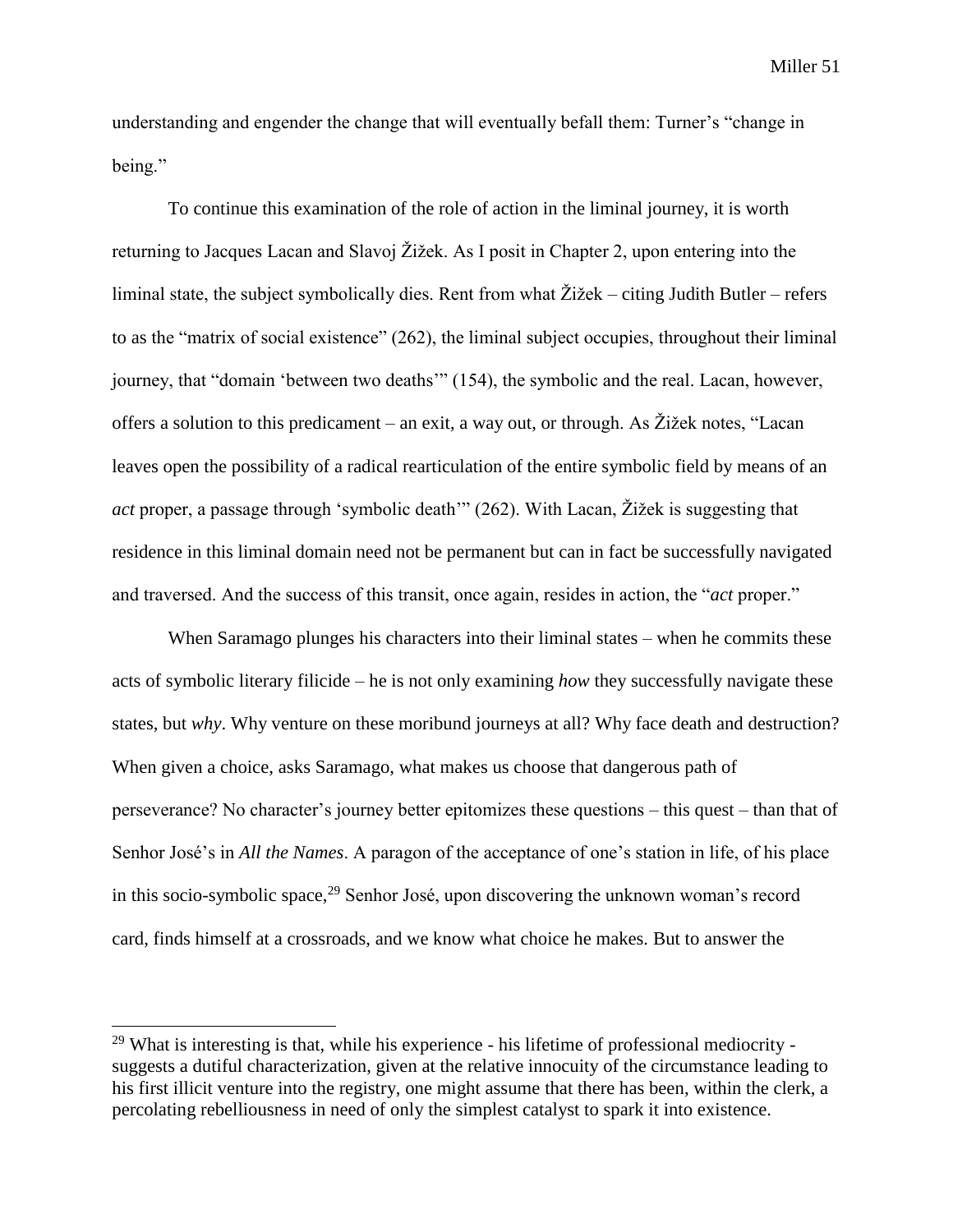question of "why," we can again turn back to Žižek's conversation with Lacan and Butler. Žižek cites the following questions posed by Butler:

What would it mean for the subject to desire something other than its continued 'social existence'? If such an existence cannot be undone without falling into some kind of death, can existence nevertheless be risked, death courted or pursued, in order to expose and open to transformation the hold of social power on the conditions of life's persistence? (Butler, cited in Žižek, 263)

For Senhor José, this "continued social existence" is the other choice, the choice to remain outside the labyrinth, to not voyage ahead. However, what each path of the crossroads shares is the concept of *risk.* To Butler, a continued and continual performing of the norms of one's "social existence" creates a "domain of risk" (ibid); if one, she insists, "fails to reinstate the norm 'in the right way,' one becomes subject to further sanction, one feels the prevailing conditions of existence threatened" (ibid). Yet Senhor José chooses to pursue the unknown woman, and by doing so, accepts the risks of socio-symbolic alienation. Saramago does not explicitly tell us *why*  Senhor José accepts this risk; at no moment does he offer any definitive reasoning. Perhaps his quotidian existence was that brittle: all it took was one chance event to break him from his routine. Or, maybe it was sheer curiosity. I, however, choose to subscribe to Maria Aristodemou's theory. She writes, "This chance encounter with an unknown woman of 36 (whose name we never find out) sets in motion one of the most touching love stories in contemporary fiction. As we know, and as countless poets have recorded, where there is love there is an insatiable thirst and a search for knowledge about the beloved." (143). It is a bold claim, yet a conceivable one, and frankly, what better reason could there be for "risking" our symbolic existence than attempting to slake the thirst of unquenchable love?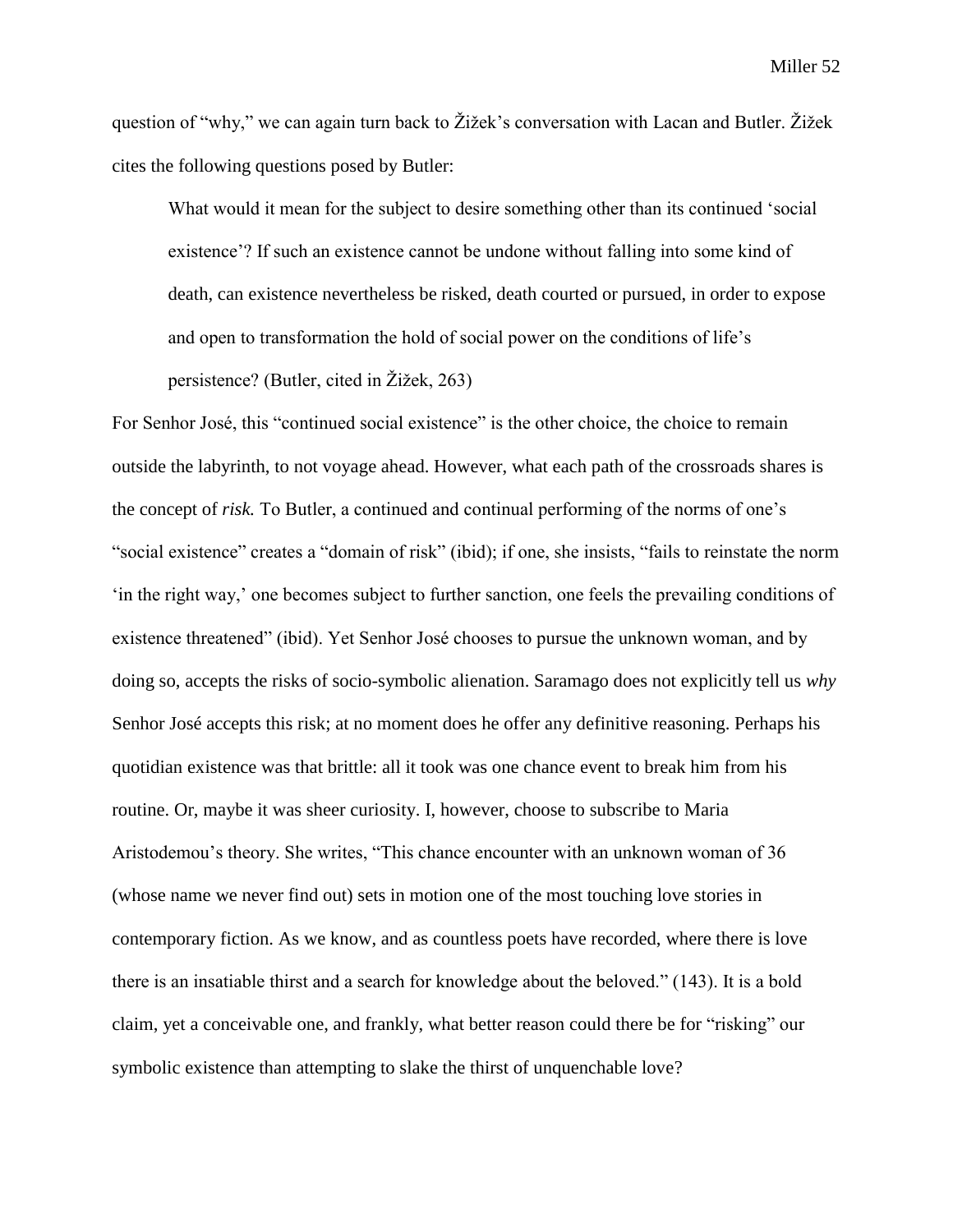Nevertheless, once Senhor José decides to choose this path, it is not as if he throws caution to the wind and ignores the potential professional and social consequences of his derelictions; rather, he still very much fears scrutiny and admonishment. Shackled for most of his life by these ideological impositions, Senhor José struggles throughout his journey to blunt the fear of eschewing social and professional norms. And this fear manifests itself in Senhor José's relationship with his boss, the Registrar: "something far more serious than a simple reprimand was about to take place, or so he judged from the severe expression of the Registrar's face, at least that was what a terrible fear was beginning to scream at him inside his head" (179).

However, Senhor José's drive for knowledge concerning the unknown woman supplants his fear of remonstration, which, as noted above, he is subject to on multiple occasions throughout his journey. This drive – his *active* navigation through his liminal state – is what Lacan, refers to as the "*act(s)* proper" that may allow him to pass through symbolic death, to achieve symbolic resurrection. Žižek asserts that, to Lacan, this space 'between to deaths' is the space of "pure death drive," (Žižek 263). Moreover, Žižek writes the following: "For Lacan, there is no…act proper without taking the risk of such a momentary 'suspension of the big Other', of the socio-symbolic network that guarantees the subject's identity: an authentic *act*  occurs only when the subject risks a gesture that is no longer 'covered up' by the big Other: (263-264). With every threshold crossed, every descent into darkness, every beast confronted, Senhor José assumes this risk. To pass through this "space between deaths" (read here as liminality), Senhor José must risk self-destruction, a permanent exile from the socio-symbolic order.

As I state in Chapter 2, Senhor José's journey through liminality includes several concentric, smaller liminal journeys, replete with the characteristic processes of descent,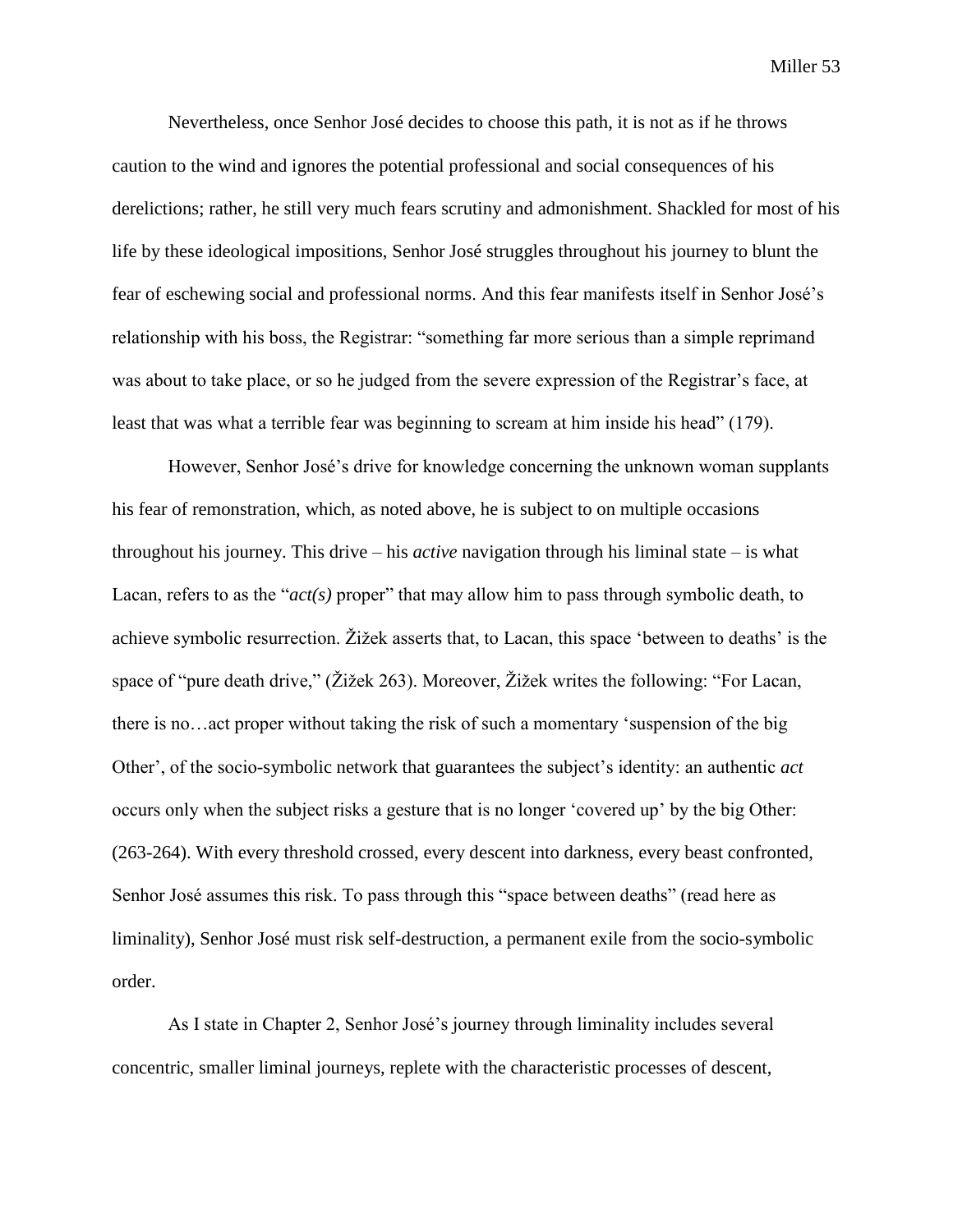confrontation, and conquering. However, what Senhor José – and perhaps the reader- does not realize is that there is a distinct pivot in his overarching journey, a moment where he is no longer descending, but has arrived at a nadir upon which his confrontation with, and conquering of, death delivers him back upwards towards the light. As I mention at the end of Chapter 2, this is the moment when he realizes that the unknown woman is dead. I return here to Aristodemou's analysis, which provides a perfect encapsulation of this turning point: "Shocked and devastated, Senhor José nevertheless does not abandon his search: his search continues, only from the opposite direction this time, instead of from life into death, 'from death into life'" (143). Here, Senhor José is no longer descending into the depths of the liminal space, but instead begins his ascension back through the labyrinth and up towards the light. Proof of this lies in his shift in mood and attitude when confronted with darkness and death. When searching for the unknown woman's grave in the General Cemetery towards the end of the novel, Senhor José sleeps overnight in said cemetery. Unlike the crippling fear and paralysis he felt in the archive of dead, here, he faces death much more stoically: "the normal response would be to feel afraid, fearful of the places, th hour, the rustling trees, the mysterious moonlight, and, in particular, of the strange cemetery surrounding him, an assembly of suicides, a gathering of silences that, from one moment to the next, might begin to scream" (198). This tranquil embrace of his surroundings suggests that Senhor José has come to understand something of death, some heretofore unknown aspect or quality.

Moreover, Senhor José demonstrates this newfound understanding in one of the novels final scenes, Senhor José enters the apartment of the unknown woman, which might be considered the final liminal space he passes through.<sup>30</sup> Here, he has his closest, most affectionate

 $30$  Indeed, it possesses many of the traits: "He slipped quickly into the apartment, very carefully closed the door, and found himself the midst of a dense, almost pitch-black darkness" (Saramago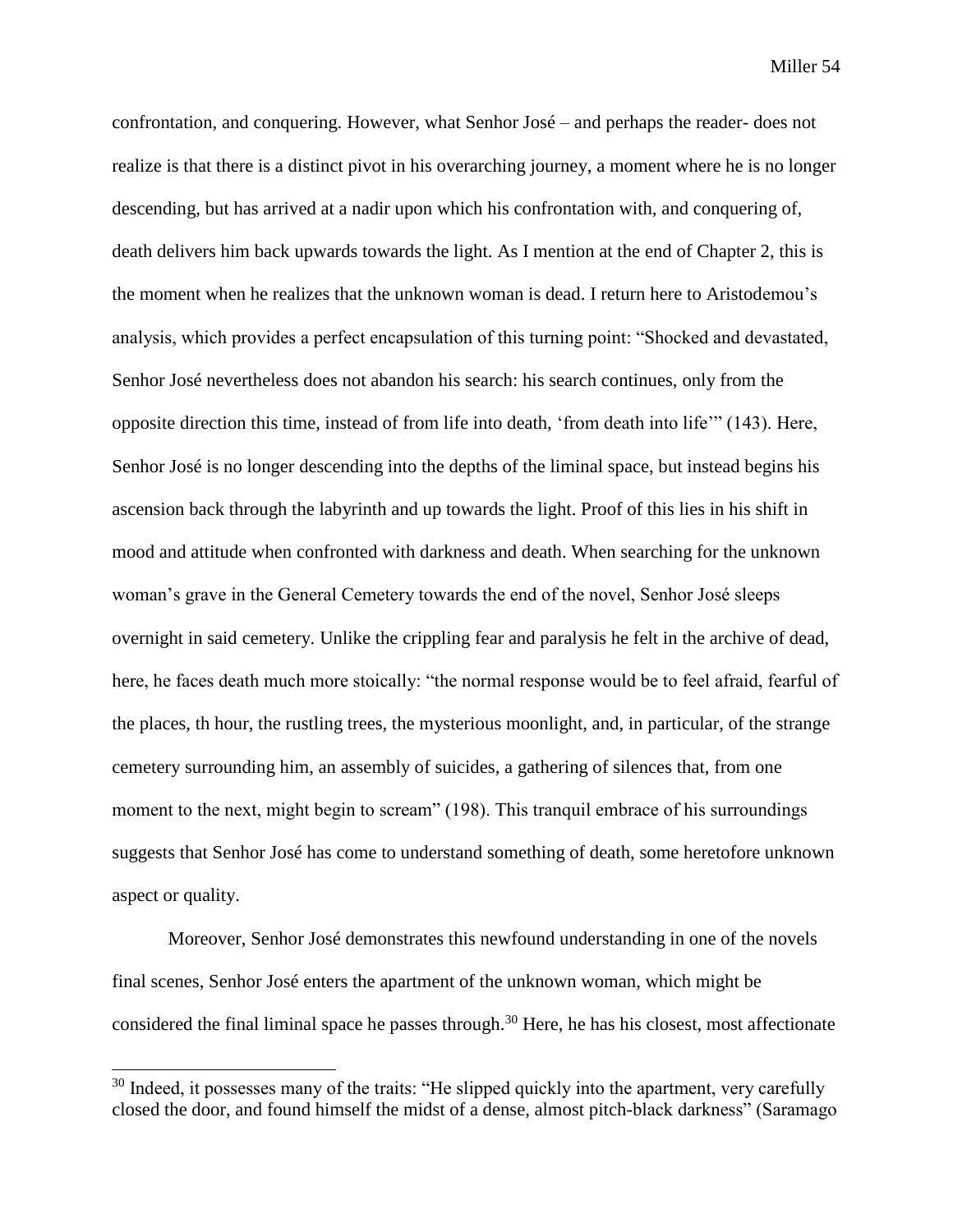interactions with the unknown woman: "he sat on one of the small sofas…felt his body sinking the soft concavity left by another body"; "the answering machine came on, a female voice said…'I'm not at home right now'"; "he bent towards (the dresses) until he touched them with his face, the smell they gave off could be described as absence" (231-233). The description of this scene, more than any other, is suggestive of the ultimate truth Senhor José has learned. In fact, the reason, perhaps, the he is not affected by the same fear and paralysis as earlier in the novel is that he has already begun the process of understanding this truth, this "acquisition of knowledge" that will be central to his enlightenment: that while the unknown woman may be dead in "the real," so long as she exists in his mind – in his heart – she lives. Here again, we allude to Lacan, whose orders seem to foreground both action and realization in this novel. But before we delve further into the Lacanian orders, it is worth considering the role of the Registrar in Senhor José's liminal journey.

Early in his search of the unknown woman, Senhor José speaks of his superior while conversing with a woman who turns out to be the unknown woman's godmother:

My boss, for example, knows by heart all the names that exist or ever have existed, all the names and all the surnames…the Registrar's brain is like a duplicate of the Central Registry…Since he's capable of making every possible combination of name and surname, my boss's brain knows not only the names of all the people who are now alive and all those who have died, he would also be able to tell you the names of all those who will be born from now until the end of the world.  $(46-47)$ 

The verity of the Registrar's suggested omnipotence is unconfirmed, but as there are no other fantastical elements in the novel, one might infer this reverence to be either true or a product of

<sup>230) (</sup>darkness); "Here lived a woman who committed suicide for unknown reasons" (231) (death).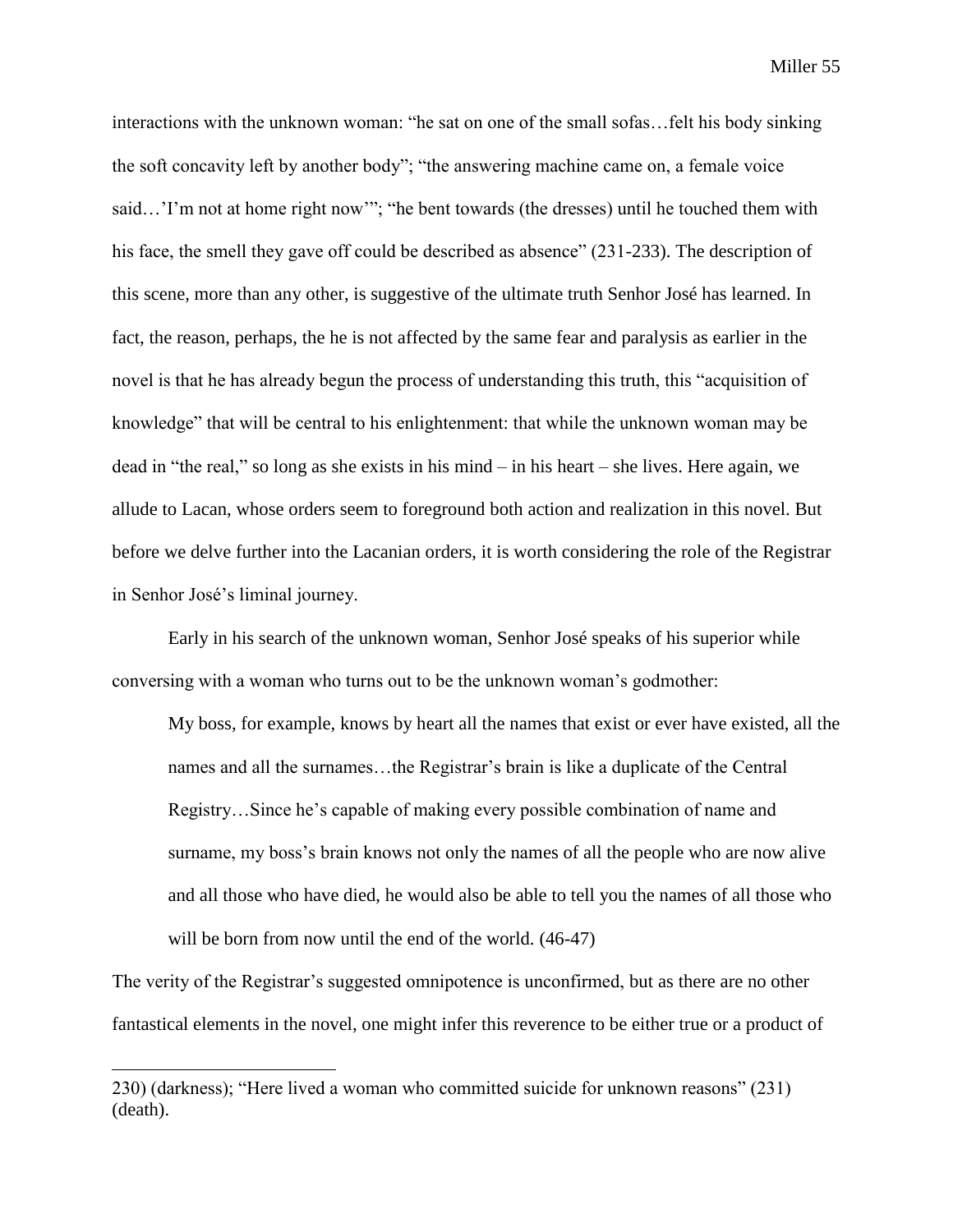Senhor José's indelible respect and fear for this figure, a man who he claims "knows all there is to know about the kingdoms of the visible and invisible" (107). With this ascription comes several readings of the Registrar's role in Senhor José's liminal journey. Rhian Atkin suggests that the Registrar represents another Minotaur for Senhor José to conquer (28). However, she also acknowledges that he is more complex than an obstacle to overcome. Atkin describes the Registrar as "a paradoxical figure who insists on the use of Ariadne's thread in the archive, but at the same time threatens to impede Sr. José's search" (ibId.). Further, she suggests that "Rather than see the Registrar as Sr. José's foe…we might also see him as a Daedalus figure, responsible for the labyrinth and able to view it from on high (and oversee activities within it)"  $(29)$ .<sup>31</sup> These descriptions/ascriptions of the Registrar- Minotaur, Ariadne, Daedalus–- suggest that, for Saramago, the Registrar exists as a conflation of these roles in the Greek myth. He is both omnipotent and omnipresent.

There is, however, another reading of the Registrar's role, one that more neatly fits into the analysis of Senhor José's liminal journey. Both Atkin and Aristodemou note this reading, and that is of the Registrar as God. In reference to his Daedalian role, Atkin calls him a "godlike figure" (30), and Aristodemou takes the symbolism further. She references the same quote I cite above and theorizes that "the implication is that you cannot keep secrets from such an infallible Being like the Registrar, any more than you can keep secrets from God" (137-138). How, then, does the Registrar's divinity factor into Senhor José's liminality? In his article, Victor Turner describes the role of the ritual elder, an "instructor" who takes on a divine presence: "and often

 $31$  This analysis of the Registrar as overseer alludes to Giuseppe Menditto's assertion of the "panopticism" present in this society, as well as those in *Blindness* and *The Cave*. This becomes all the more apparent when considering the links between the Registrar, the Centre, and the government in *Blindness* "overseeing" the blind detainees. Unfortunately, we will not be able to explore this concept further here.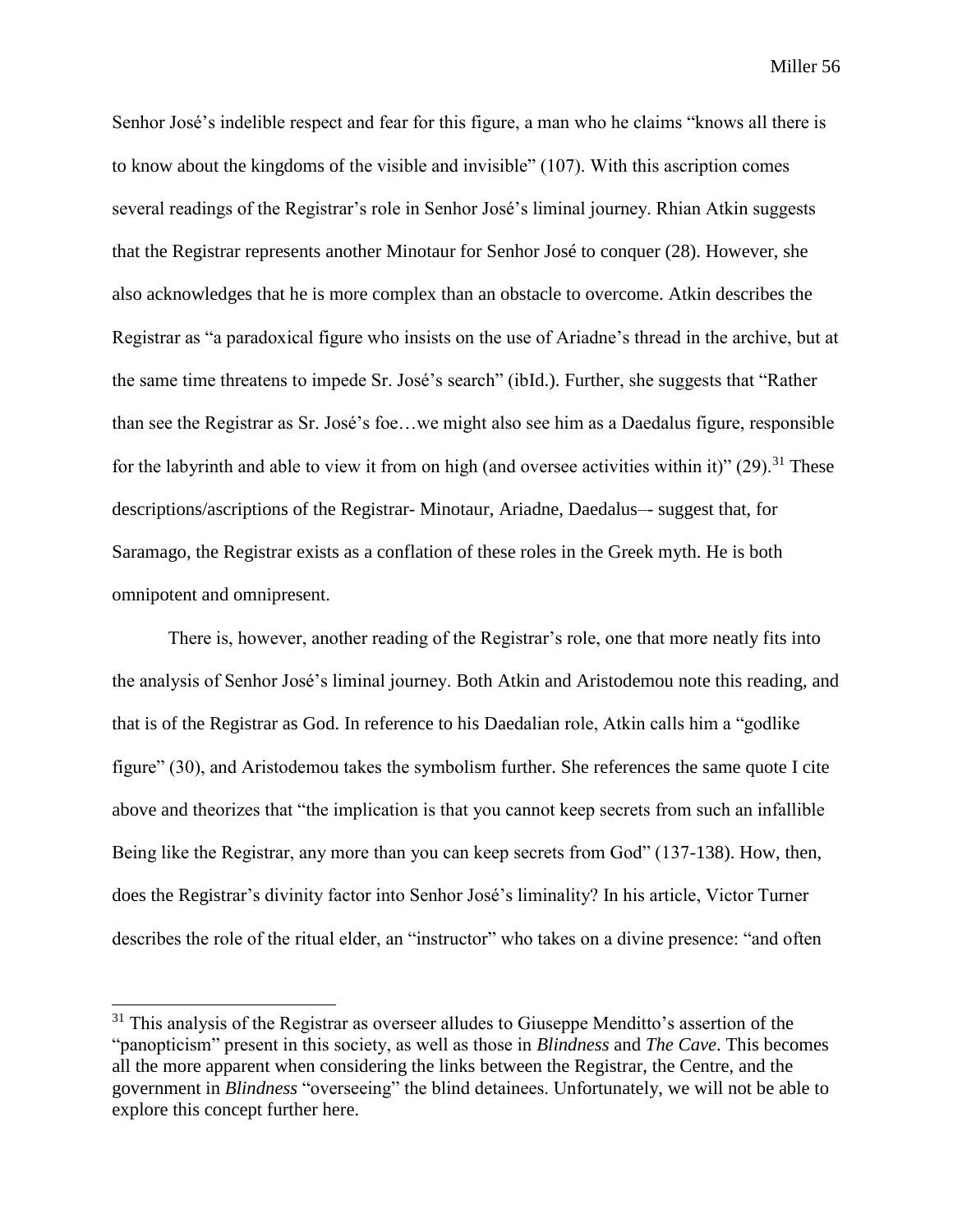the people themselves see this in terms of bringing neophytes into connection with deity or with superhuman power" (93). Moreover, "between instructors and neophytes," he writes, "there is often complete authority and complete submission" (94). This is the relationship between the Registrar and Senhor José: an unquestioning adherence to the infallibility of the authority figure– - a "complete submission." In the context of the liminal journey, that the Registrar perhaps "know(s) all there is to know about the kingdoms of the visible and invisible," suggests an ability to *see* Senhor José, even amidst his liminal "invisibility" (Turner 92); it is more than a Daedalian viewpoint, it is that very omnipotence that suggests that, despite Senhor José's agency, he would not have been able to complete his journey without the Registrar's allowance. The Registrar is not simply *allowing*, but *enabling*, Senhor José to complete his journey. And indeed there is a purpose to this enabling, one that I will elaborate upon shortly.

Though it is incumbent on the liminal subjects to navigate the space successfully, they are not necessarily charged nor expected to do so with complete, isolated independence. In fact, in that the Registrar has become here that ritual leader,  $32$  to achieve that successful transformation and exit, Senhor José *must* gain the Registrar's approval, must receive his blessing, his symbolic baptism. As much as the "godlike" Registrar is an overseer, he is also a guide. Throughout the narrative, there are clues that the Registrar is involved in Senhor José's journey, that he is watching, observing, interested. When Senhor José becomes ill, the Registrar takes an unprecedented interest in his health. During the search for the unknown woman, when Senhor José's work performance begins to suffer, the Registrar grants him (an again unprecedented) vacation. And when Senhor José returns from his journey into the darkness of the archive of the dead, upon leaving, "his excitement was such that he did not hear the door of

<sup>32</sup> While Cipriano Algor and the doctor's wife both have others who aid them at various points throughout their journeys, in the three novels, this is the only instance of a ritual leader.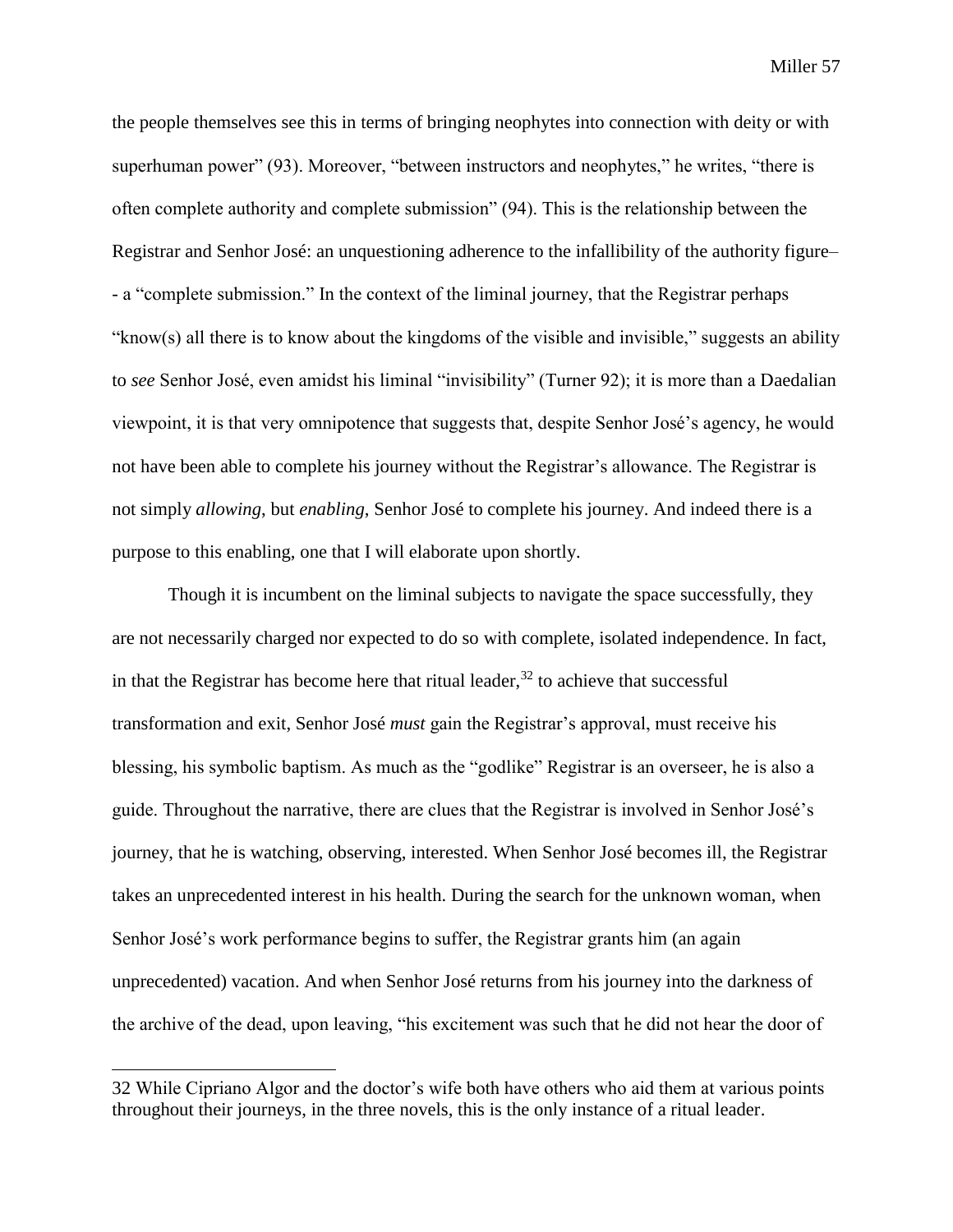the Central Registry closing, as if someone had just left the building" (150). These clues could be interpreted according to what Atkin proposes, that the Registrar may be trying to impede Sr. José's journey, but it soon becomes apparent that, instead, the Registrar is not only "enabling" Senhor José, but is *guiding* him towards a specific end.

This end is explained to Senhor José and his coworkers (though at the time, not entirely understood) when the Registrar dictates that, instead of continuing to separate the records of the living and the dead, the files will be integrated into one "historic archive" (177). The Registrar references a "double absurdity of separating the dead from the living…in the first place from the archivist point of view, when one considers that the easiest way of finding the dead would be to look for them among the living...but it is equally as absurd from the mnemonic point of view, for if the dead are not kept in the midst of the living, sooner or later they will be forgotten" (176- 177).

This final line is the one most central to our analysis, to the central objective of Senhor José's journey. It will take the remainder of the novel for Senhor José to understand that it was his actions that not only precipitated the Registrar's revolutionary ideas for reorganization, but sparked, for the Registrar, his newfound understanding of the nature of existence, of life and death. In the novel's final scene, Senhor José returns to his home to find the Registar waiting for him. Here, the Registrar suggests to Senhor José "the only logical conclusion to everything that has happened up until now...make up a new card for this woman...but without a date for her death…Then go put it in the archive of the living, as if she hadn't died" (238). They also converse about the unknown woman's death certificate, which Senhor José previously endeavored to find in the archive of the dead. Senhor José was not able locate the death certificate, and when he tells the Registrar this, the Registrar responds by saying, "As long as it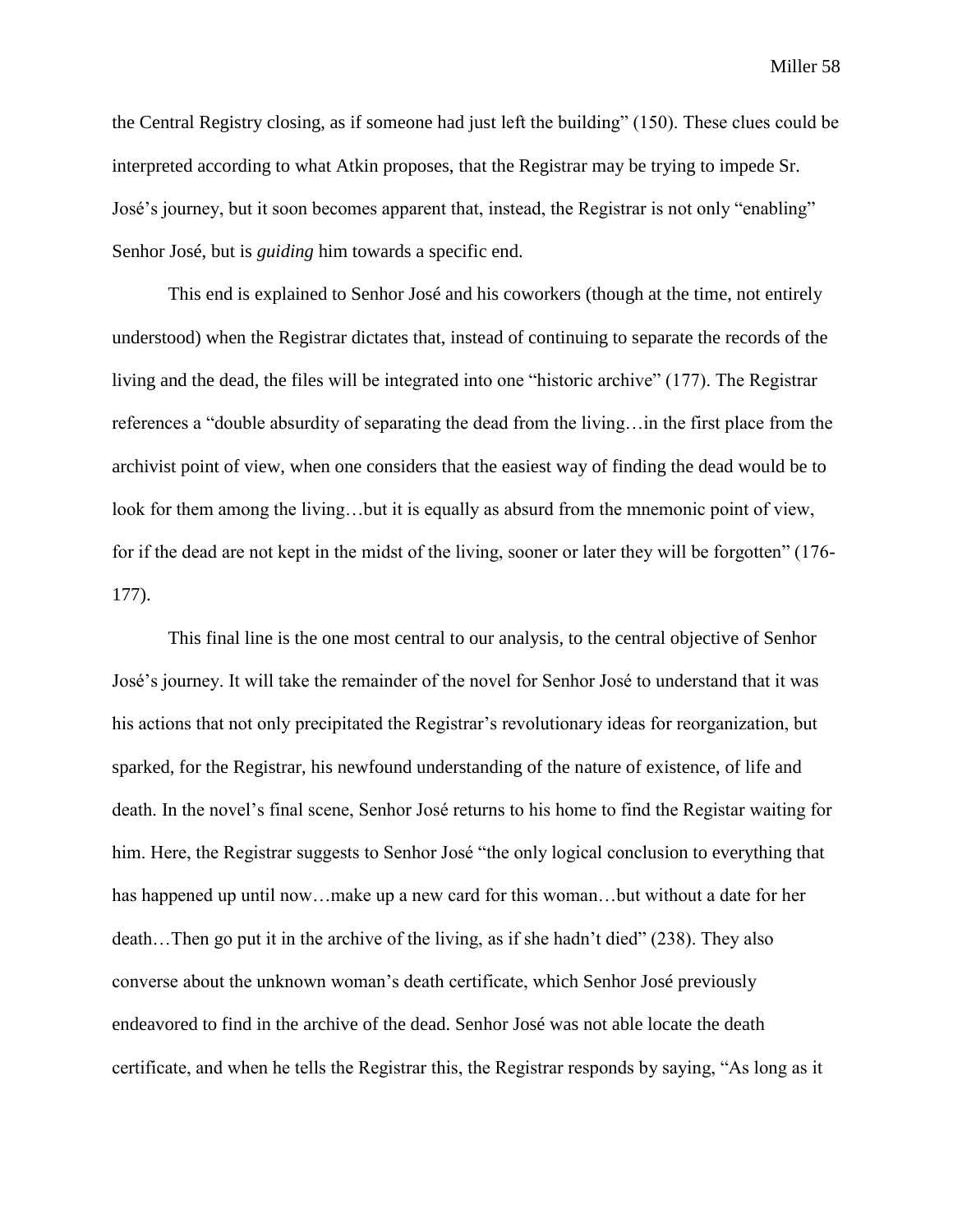remains lost, that woman will be dead." Senhor José responds with, "She'll be dead whether I find it or not," to which the Registrar says, "Unless you destroy it" (ibid.). In these words, we realize the Registrar's ultimate plan. Aristodemou analyzes this scene thusly: The effect of the Registrar's "daring archivistic plan" is to widen and perpetuate the gap between what Lacan calls the space between two deaths, between the real and the symbolic: although death in the real has unavoidably and irrevocably happened, symbolic death, thanks to the Registrar's intervention, is infinitely postponed." (144)

Here, the record card of the unknown woman becomes a corporeal manifestation of her symbolic existence. It is the apotheosis this novel has been working towards, the truth towards which Senhor José has been venturing. When in the bowels of the archive of the dead, Senhor José recognizes "the miracle worked by your Central Registry, transforming life and death into mere paper" (149). Moreover, this symbolism is elucidated in the conversation had between Senhor José and a mysterious shepherd he encounters in the Cemetery:<sup>33</sup> "The person lying here, said the shepherd, touching the mound of earth with the end of his crook, is not the person you think." Senhor José then asks, "Do you mean that the number is wrong," to which the shepherd replies, "a number is a number, a number is never wrong" (204). Senhor José does not immediately understand the shepherd's justification for this;<sup>34</sup> at the time, he only accuses the shepherd of "profaning the dead": "people come here to remember their relatives and friends, to meditate or pray, to place flowers or to weep before a beloved name…and now it seems the person lying there has another name entirely" (205). Paper, numbers, names–- when ascribed to

<sup>33</sup> Helpfully to our analysis of the labyrinthine nature of this novel, here, the shepherd and Senhor José have an explicit discussion of how the Cemetery is a labyrinth: "It's the General Cemetery, It's a Labyrinth" (204).

 $34$  "If I believe, it's true that people who commit suicide do so because they don't want to be found, these people here…are now free forever form importunate visitors" (205).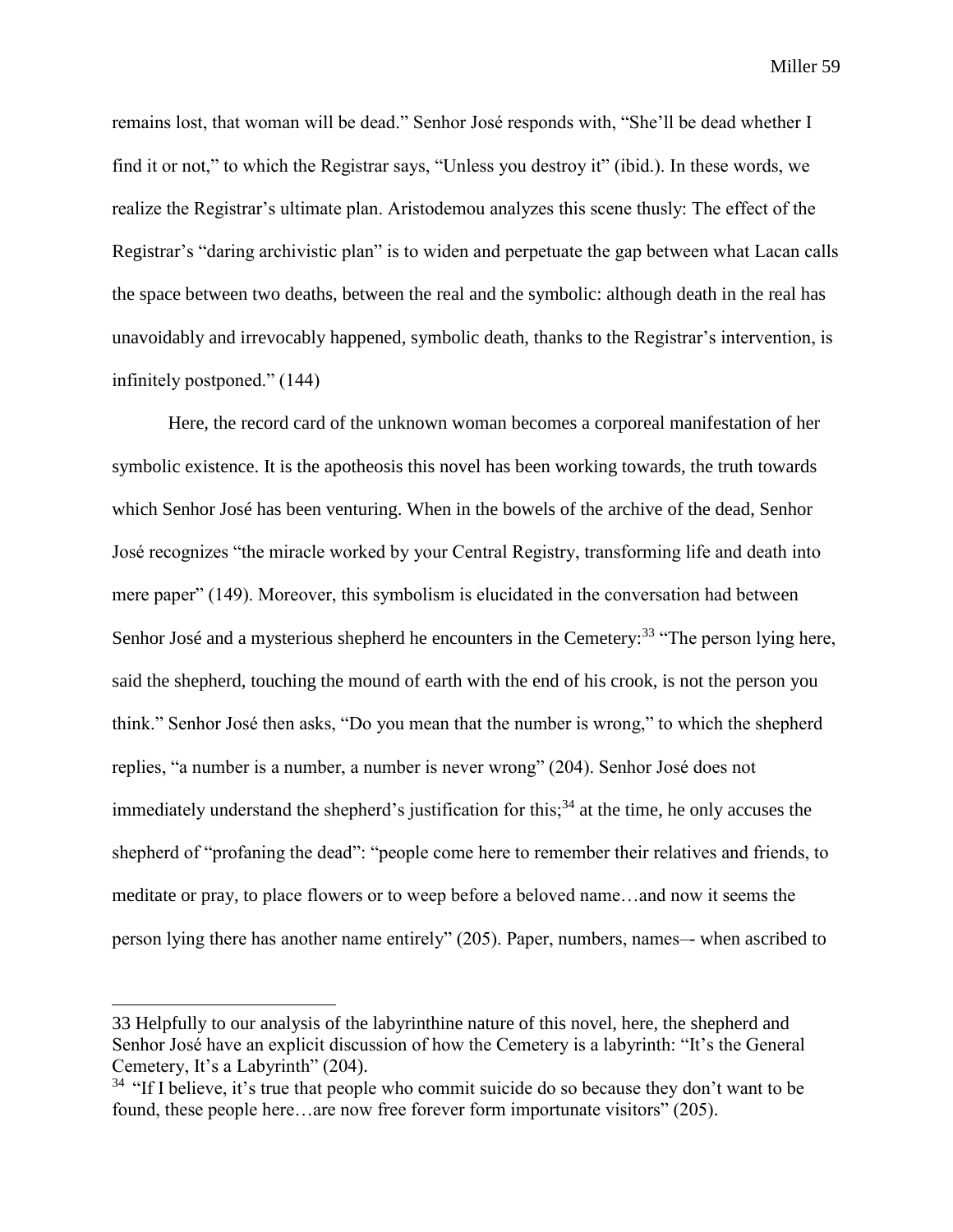people, these things, simply, are symbols. Thus, we finally understand the true function of places like the Central Registry and the Cemetery: they are places that house the symbolic signifiers of life and death. And yes, the Cemetery also contains the biological remains–- "imagine the work involved in disinterring all these people and identifying them," says the shepherd, "many of them are nothing more than dust now anyways"  $(206)^{35}$  - but what they do not contain are memories, remembrances, and reminiscences, that which remain in the hearts and minds of others, and what are, ultimately, the manna of symbolic existence.

Aristodemou, discussing the role of the Central Registry and the indelibility of things "on file," cites Lacan:

Lacan was clear that this is the determining effect of the signifier, whether it is on a file, in a library, or, more radically, on the subject's unconscious: only an 'imbecile realist,' as he puts it, would fall for the fact that just because something is not in its place, it must be missing. A book mislaid in a library, he illustrates, is no more 'hidden' or absent since the signifier 'by its very nature, is the symbol of but absence.' The signifier then, being part of the symbolic, can change places. The Real, by contrast, cannot shift or be shifted. (137)

This is the truth Saramago is suggesting in this novel, the truth that Senhor José arrives at, guided by the Registrar: so long as a being exists in the mind of the living, they remain, symbolically, alive. Unneeded for symbolic life is some ephemeral icon, such as a record card, gravestone, or even name; no, our symbolic existence is much more enduring.

 $35$  There seems to be a clear allusion here to Act V of Hamlet, when Hamlet is contemplating the role of our remains upon identifying the skull of his former caregiver, Yorick. Though the processes are nuanced, both Hamlet and the Shepherd ultimately suggest the same notion: our living bodies, and our dead remains, are different.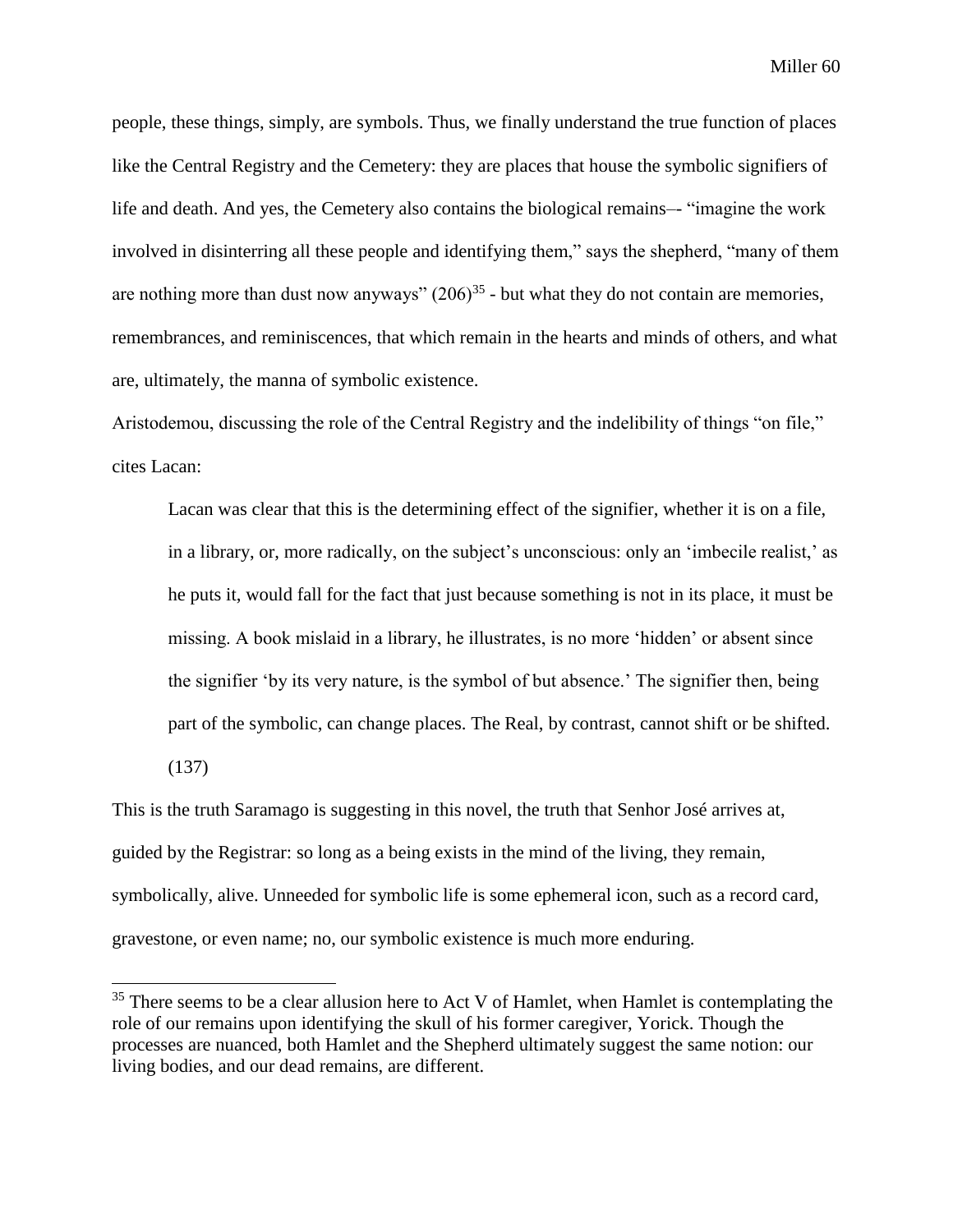And so, though she has (biologically) died, Senhor José does not only "find" the unknown woman but resurrects her. Atkin notes this as well, adding that the "resurrection" "gives meaning to a life that had so little significance that the woman committed suicide" (137). And so what does Senhor José and the Registrar–- and by extension, Saramago–- achieve here? Aristodemou asserts that "By cancelling death in the symbolic, the Registrar cannot cancel death in the Real, but does cancel the space between two deaths" (145). I might suggest, however, a slightly different interpretation: by this process, the space between two deaths–- the liminal space, as it were, between the symbolic and the real–- is not "cancelled"; rather, it is redressed, re-delineated, redefined as, to reference Lacan's original orders, *the imaginary.* 

While this imaginary space between two deaths might have been canceled for the biologically dead, for the biologically living, I maintain that it still very much exists as a liminal space inhabited by those "outside" or "in-between." But Senhor José does not remain in this space. As noted, when Senhor José is replaces the unknown woman's record card in the archives of the Central Registry, he is performing for the unknown woman a symbolic resurrection. By doing this, Atkin suggests, "Senhor José is able to find a sense of purpose for his own life" (137); indeed, she insists the following: "life, which is symbolised by the explorer's journey through the labyrinth, the death at its centre, and the subsequent rebirth which is symbolised by explorer's exit from the labyrinth, ultimately lead…to a more fulfilling life" (138). We have seen throughout our analysis of Senhor José's liminal journey–- and those concentric liminal journeys within it—this voyage from life to death to rebirth; but we have also noted the Registrar's roles as overseer and guide, as the liminal ritual elder. At the end of the novel, when Senhor José and the Registrar speak, Senhor José is still in a liminal s–ate, is still, himself, symbolically dead, outside of that "socio-symbolic" space theorized by Lacan and Žižek. But Senhor José's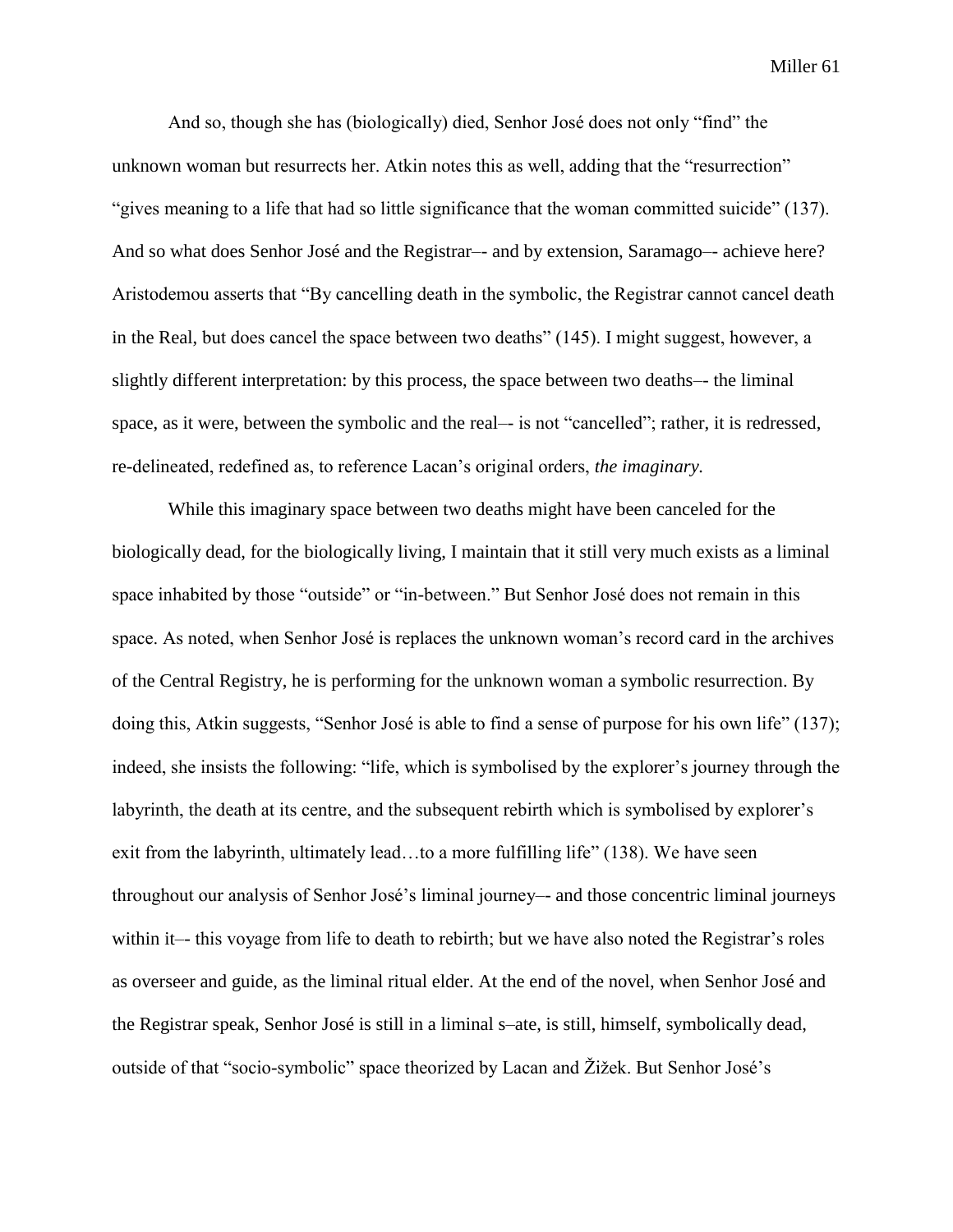epiphany about the nature of life and death creates a parallel between himself and the unknown woman: just as he is able to resurrect *her*, by doing so, he himself becomes symbolically resurrected. This moment when the Registrar allows–- *encourages–*- Senhor José to reenter the Central Registry and replaces the unknown woman's record card might then be considered Senhor José's baptism. The "risk"–- as suggested by Lacan–- has paid off: by granting Senhor José the ability–- the *power*–- to "resurrect" the unknown woman, he is granting Senhor José the achievement of the completion of his liminal journey and welcoming him back into sociosymbolic space, the "kingdom of the visible."

Turner posits that liminal journeys–- or *rites de passage*–- "are not restricted, sociologically speaking, to movements between ascribed statuses. They also concern entry into a new achieved status" (91). Though Senhor José attempts to resign, the Registrar will not accept his resignation, but our protagonist will no longer simply be a mere clerk. By granting him the power of resurrection, the Registrar has bestowed upon Senhor José the same "godlike" powers he himself possesses. This is Senhor José's "new achieved status," and by obtaining this, he has been "initiated," has found his purpose. Turner writes that "in the third phase of the "rites of transition" (the liminal journey), "the passage is consummated. The ritual subject…is in a stable state once more and, by virtue of this, has rights and obligations of a clearly defined 'structural' type, and is expected to behave in accordance with certain customary norms and ethical standards" (ibid.). In other words, Senhor José is expected to uphold the Registrar's vision going forward, to become an assistant to, and an embodiment of, the Registrar, tasked with shepherding the dead back into the land of the living. Symbolically speaking, that is.

## *Blindness* **– Seeing Our Potential**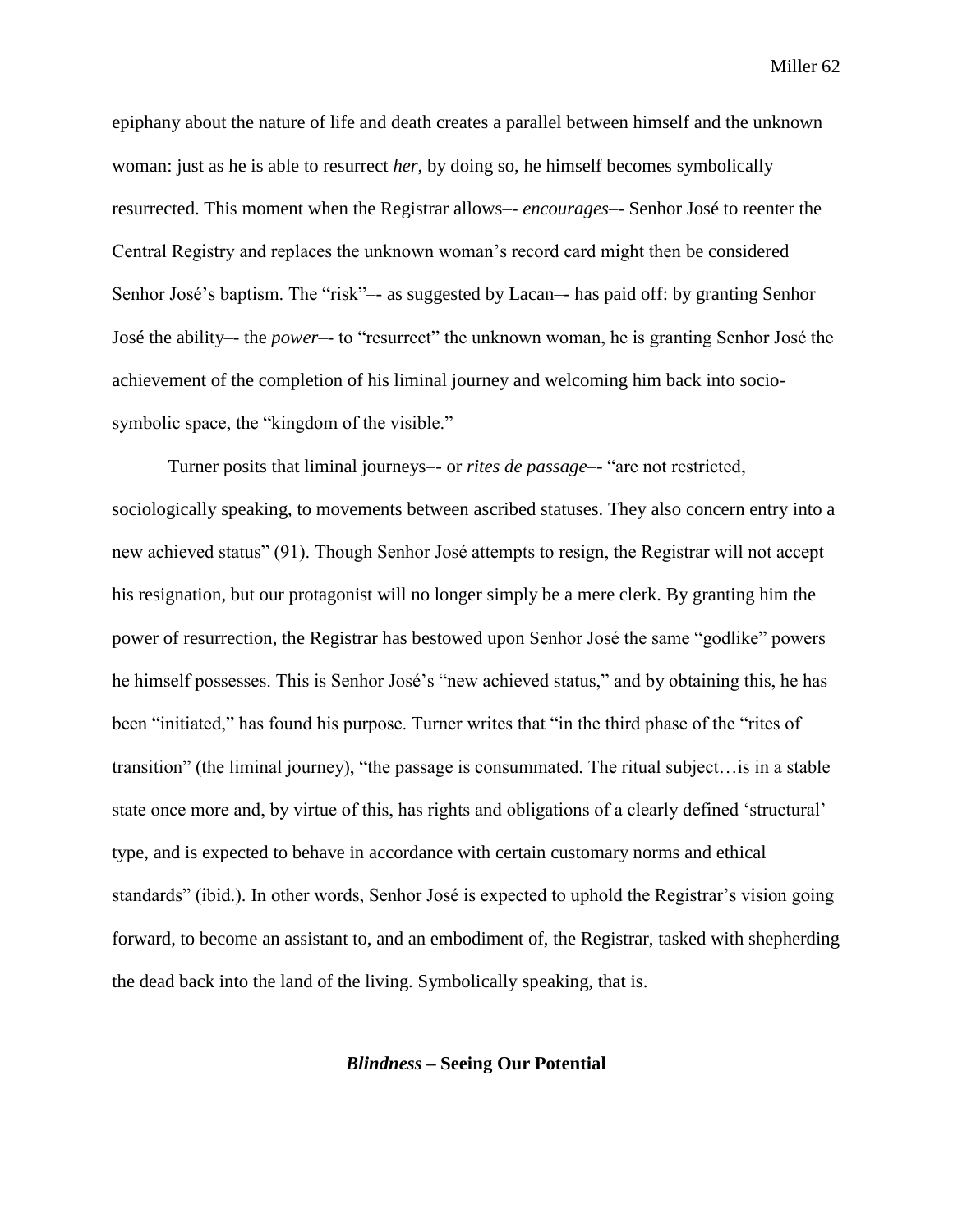In *All the Names*, Senhor José's exit from his liminal journey was ultimately determined by his new sense of self. For the doctor's wife in *Blindness*, the successful exit from her liminal state will be similarly defined, and can be understood through the lens of Carl Jung's process of "Individuation."<sup>36</sup> In his book, *Jung in Context: Modernity and the Making of a Psychology*, Peter Homans draws a comparison between liminality and the individuation process:

Jung's psychology portrays a form of liminality…This becomes clear if it is viewed as in essence describing the individuation process, and if that process is considered a cultural process…Individuation begins with a withdrawal from normal modes of social action, epitomized by the breakdown of the persona. Such a withdrawal activates the transference relationship, which is accompanied by the patient's intense desire to be encountered as a whole person. (207)

The individuation process is akin to liminality as both are marked by those same qualities of disorientation and ambiguity. Like the liminal subject, Homans describes those experiencing the individuation process as being "'betwixt and between" - in transition from one order of reality to another" (ibid.). But there is more than just a simple correlation between these ideas; rather, I believe that, for the doctor's wife in *Blindness*, we can ascribe the process of individuation to the final stage of the liminal journey - that *ascension to light* - and thus examine the process by which the liminal subject enters the new state of being.

To this end, this section will examine Jung's individuation process in relation to the liminal journey, regarding the doctor's wife as the Jungian/liminal subject. The narrative of *Blindness* ends with the rest of the party led by the doctor's wife regaining their sight. Though it is not clear exactly how sight is regained, I argue that it is more than a mere reversal of fortune.

<sup>&</sup>lt;sup>36</sup> While this process might apply to the liminal subjects in Saramago's other novels as well, it is, I argue, most applicable here.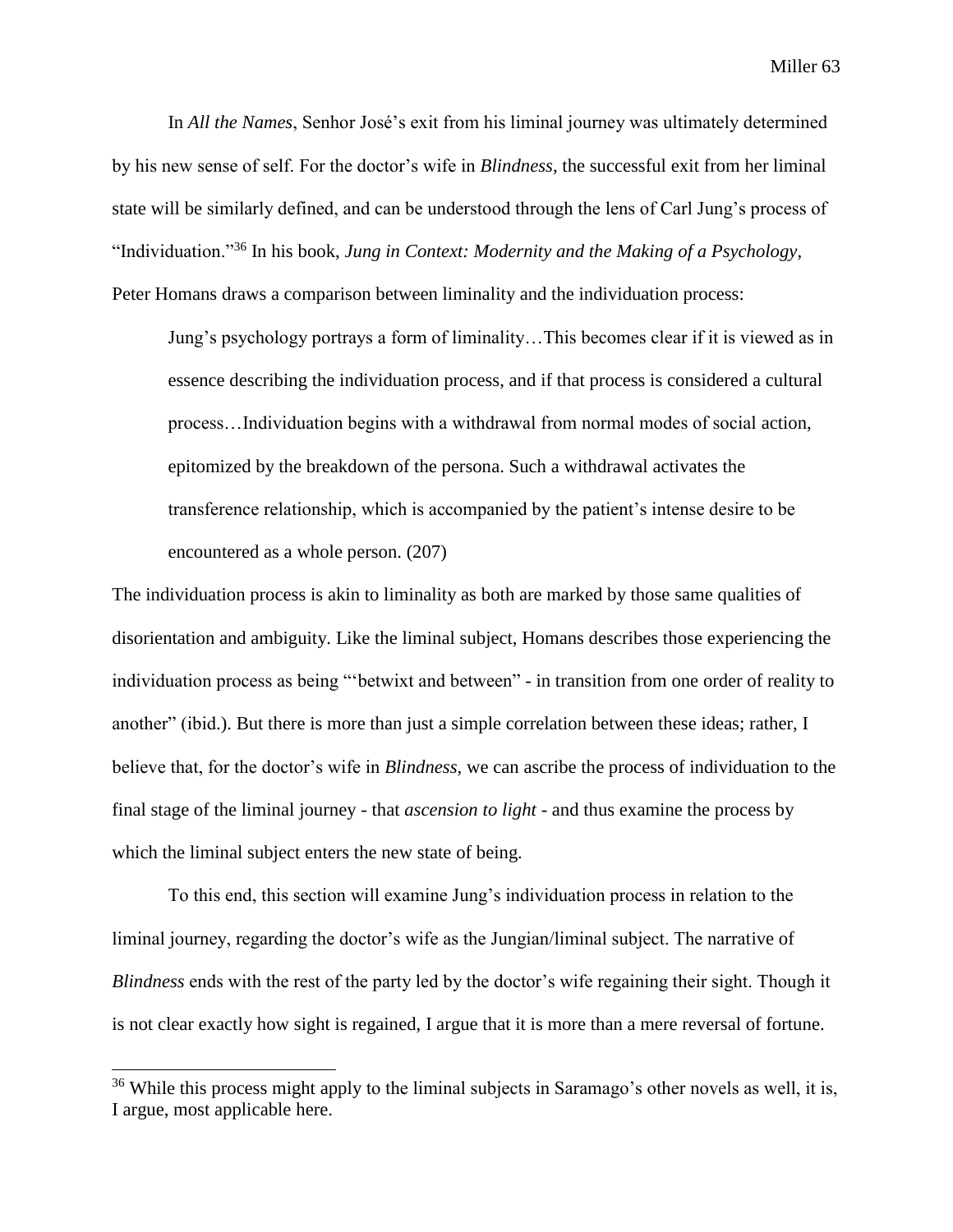The randomness of the onset of the white blindness - of the *entrance*, for the doctor's wife, into the liminal state - cannot apply to the *exit*, for too much of the later process, as has been discussed, is incumbent on the agency of the liminal subject. If, then, the end/exit of the liminal journey depends, for the blind in her party, on the return of sight, I will assert that this is a byproduct of the doctor's wife's own process of individuation. For Saramago, the doctor's wife is chosen, for one reason or another, to be the one who must achieve individuation in order to "save" the others. She must "pass the tests" - as it were - of the labyrinthine/liminal journey, and only through her success can the others regain sight; not necessarily because they too have achieved individuation, but because of the potential of anyone in humankind to do so, the very *possibility* of its achievement. In keeping with the theme of agency and action, we will focus on the events that take place within the narrative that represent the doctor's wife's individuation process. Indeed, insofar as the individuation process is comparable to the liminal journey (and, as such, the labyrinthine journey), we will investigate the parallels and conflation of exiting the labyrinth/liminal state with final stage of individuation, what the "formation of the self."

Homans defines Jung's process of individuation as the following: "a coming to self-hood or self-realization in which one achieved a definite sense of one's innermost, incomparable uniqueness" (103). But what makes the doctor's wife unique? How does she achieve this uniqueness? Or does she at all? Moreover, what, exactly, is the (otherwise obscured) goal for the doctor's wife? For liminal subjects, there must be a goal, an objective, a physical, emotional, and psychological end to the journey she finds herself on (and then, of course, *chooses*, to continue upon). Though survival often seems, for the doctor's wife and her party, untenable, survival alone cannot be her goal; if it were, the doctor's wife would not have experienced such psychological distress as when she discovered the inferno of blind bodies trapped in the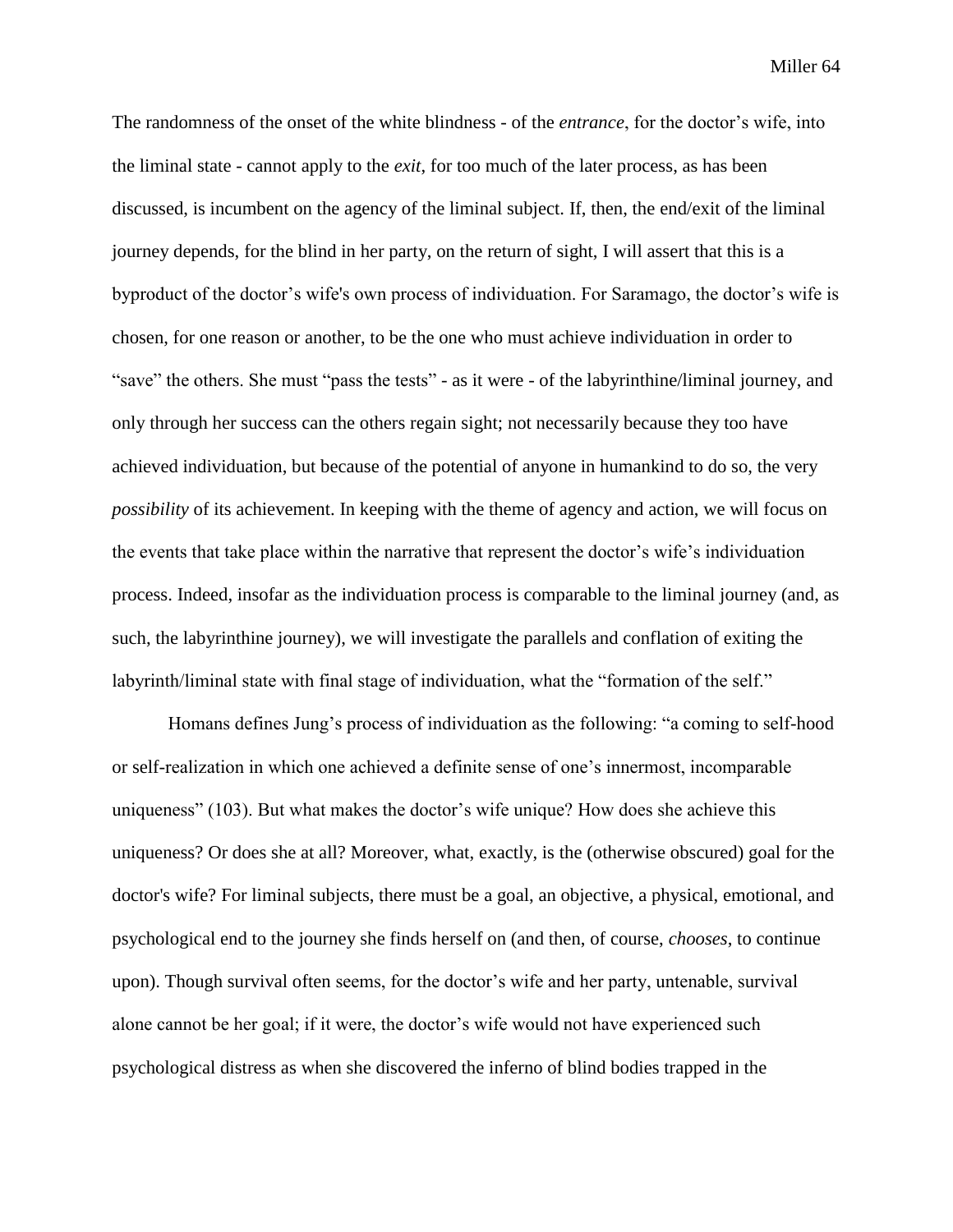basement. Were she concerned only with perpetuating physical existence, she would have felt no guilt here, no remorse. That she does suggests that there is a greater objective here, one that reaches beyond physiological life and death: as is noted by one of the blind detainees in the asylum: "To be blind is not the same as being dead" (108). For the doctor's wife, then, the goal is not only maintaining life, but a maintaining of morality, decency, and humanity, the ability to reconcile these traits in one's consciousness, even amidst the most terrible chaos.

Unlike in *All the Names*, there is no dynamic of "instructor" and "neophyte" in this liminal journey. Nowhere in *Blindness* is there some omniscient "elder" guiding the doctor's wife towards her apotheosis. Homans suggests that "the Jungian therapist serves the function of ritual elder" (206), but for the doctor's wife, there is no ritual elder nor therapist, and what is fascinating about the liminal journey of the doctor's wife is that her role as liminal subject is defined by her becoming this very "ritual leader." When the doctor's wife first joins her husband and the rest of the blind in the prison, she is content with being a passenger; in fact, she chooses to not divulge her sightedness for fear of the responsibilities that would accompany that burden. However, as living/surviving becomes more tenuous, in turn, the doctor's wife begins to assume this role of guide/leader/instructor/ritual elder that comes to define her liminal journey. Indeed, her superintendence is inversely proportional to the surrounding chaos: the more humanity devolves around them, the more of a leader she becomes.

The first instance we observe of the doctor's wife's newly defined role is when the women return from their devastating night with the blind hoodlums. As I discuss in Chapter 2, after their brutal encounter with the blind hoodlums, a woman dies; but the doctor's wife declares that they will bury her. Despite the manner in which she died and the challenges of completing a burial, the doctor's wife ensures that human decency is maintained: "even if fetid,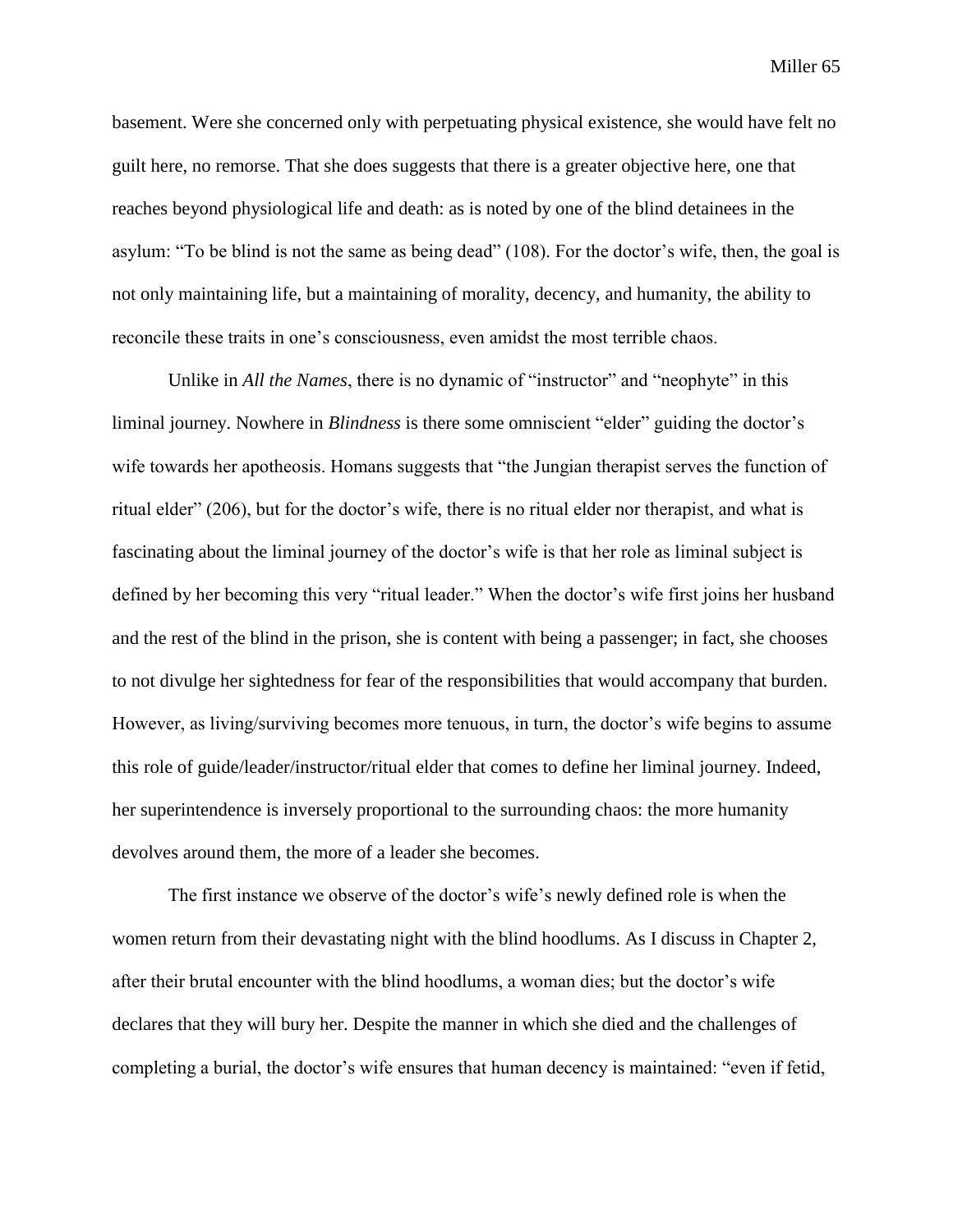even if polluted, she [the doctor's wife] wanted to wash the corpse of the woman…to deliver her purified to the earth" (183). It is a *ritual* cleansing, one that might be performed by a diener or nun in certain faiths, and that the doctor's wife assumes this role marks one of the first moments of her leadership.

The second instance of the doctor's wife performing the role of ritual elder is after she returns to her party following her first foray into the dark basement of the supermarket from which she brings food. Upon returning, she finds her party "lying on the ground, so still they might have been dead" (235). The doctor's wife resurrects her party, and her feeding of her meek companions is described thusly: "Holy water of the most efficacious variety, descended directly from heaven, the splashes helped the stones transform themselves into persons, while the doctor's wife participated in the process of metamorphosis by opening the plastic bags one after the other" (235-236). The biblical allusions here are plain: by feeding the hungry, the doctor's wife has restored their physical and emotional strength, has raised them back to life.

Finally, we get a moment of catharsis, for the doctor's wife, as well as for the two other women in their party. This is the moment where the three women wash one another on the balcony of the doctor's wife's apartment in the rain. They can, as the doctor's wife thinks, "clean a little, at least a little, of this unbearable filth of the soul. Of the body, she said, as if to correct this metaphysical thought, then she added, It's all the same" (279). And they do. "They soak their hair and wash each other's backs and they laugh as only little girls laugh when they play blind man's bluff in the garden before becoming blind" (282). Here again, action is crucial. These women eschew awkwardness and shame, forgo the insecurities of the body; to allude back to Lacan's orders, they embrace the ideal image of the self. It is indeed another ritual cleansing, a washing of both body *and* soul. However, essential here is not only achieving purity in the eyes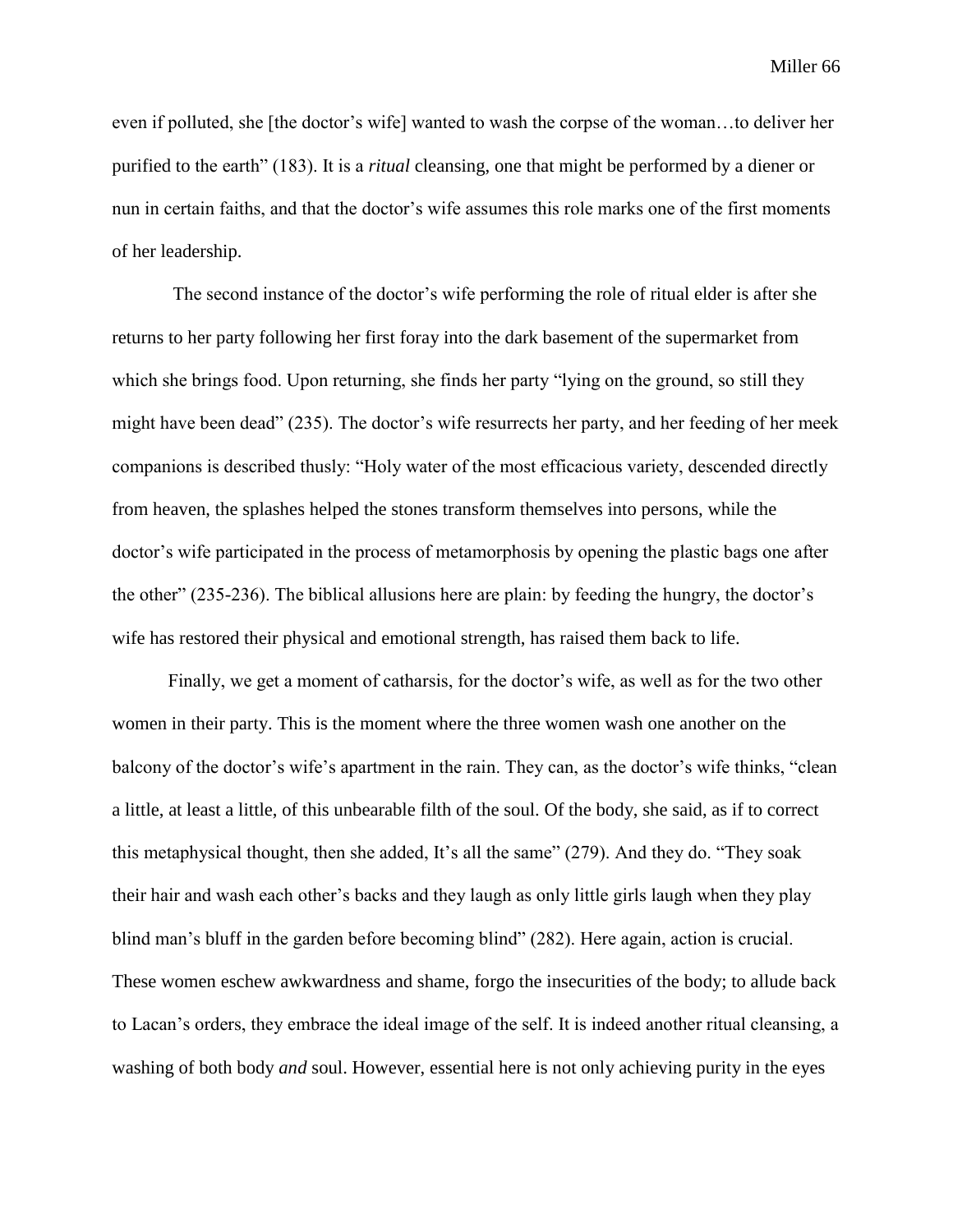of God, but in the eyes of one another. In this moment, the three women affirm each other's beauty, and by doing so, begin the process of healing, of scabbing over the atrocities they together faced. This moment marks a return to - or perhaps reclaiming of - innocence, of a time before blindness, and whatever sins of humanity this blindness represents. Though her liminal journey has come to be defined by her leadership and her guardianship of others, as the doctor's wife chooses to wash and be washed here repositions her as equal. Though she has become their leader - has become *unequal* - she never desired this power, which allows her, in this moment and throughout the rest of the narrative, to forswear her preeminence while not undermining her uniqueness.

Through a Jungian lens, this might be considered a first step in discovering the "self" in lieu of the "persona." For Jung, the "self" is the archetype of totality, the culmination of the individuation process, marked by a "totality of wholeness" (Carl Jung Resources). The "persona," meanwhile, is the "Mask of the Ego," the conflation of repressed archetypes of our collective unconscious, the way others see us, and thus how we see ourselves (ibid.). Through this cleansing, the women are ridding themselves of their "masks," and their ablutions serve to dissolve their personas in search of their true selves, and what makes this scene all the more powerful - and indeed touching - is that only one of the women can see. Beauty, here, is outside the limits and limitations of sight, and the limits and limitations of language:

You were never more beautiful…Words are like that…simple in themselves, a personal pronoun, an adverb, a verb, an adjective, we have the excitement of seeing them coming irresistibly to the surface through the skin and the eyes and upsetting the composure of our feelings. The doctor's wife has nerves of steel, and yet the doctor's wife is reduced to tears because of a personal pronoun, an adverb, a verb, an adjective, mere grammatical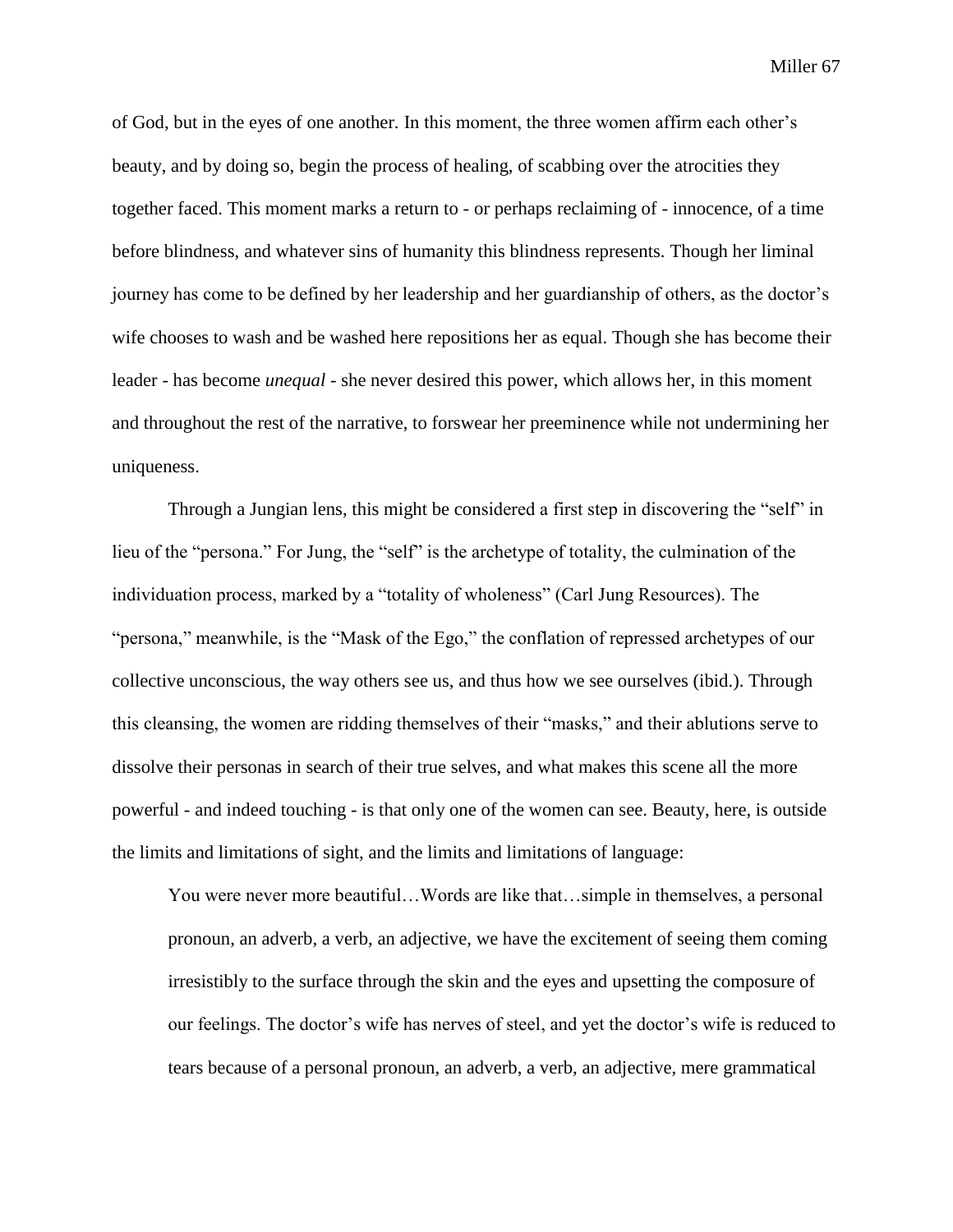categories, mere labels, just like the two women, the others indefinite pronouns, they too are crying, they embrace the woman of the whole sentence, three graces beneath the falling rain. (282)

At this point in the novel, these blind women (and in her own way, the doctor's wife) are symbolically dead. The response to the quote above - "To be blind is not the same as being dead" - is someone replying, "Yes, but to be dead is to be blind" (108). Here, then, in the falling rain, the women are baptized back into the land of the living, and it is again the doing of the doctor's wife. Just as she resurrected her party with food, here, she is the ritual leader who initiates them to a new existence. Atkin explains the significance of this scene in *Saramago's Labyrinths*: "In *Ceguira* (*Blindness)*, the characters pass through symbolic death (the blindness) in order to achieve the resurrection that is implied by the way they come together to form a community, most poignantly symbolised when they wash each other, and by the eventual restoration of their sight" (42). In this way, the doctor's wife has assumed the same position as Senhor José in *Names*, that of the resurrector.<sup>37</sup>

But what of the doctor's wife as the liminal subject? How does she, herself, achieve transformation? The answer lies, I believe, in her quest for wholeness, for the discovery of the "self." Though *Blindness* is a story about a society rendered sightless, it is just as much a story about one person's inward journey and transformation. In Jungian terms, this would be the division between the collective and personal unconscious (as well as collective and personal consciousness): the former is what Jung called "archetypes," the "universal forms of human experience," (Homans 98), whereas the latter builds over time. As the conscious ego forms,

 $37$  This baptismal scene - along with the bringing of food, that "holy water," - speak to the imagery suggested by Homans that link individuation and liminality, the "themes of birth and rebirth" (207). In each instance, those involved are indeed "reborn."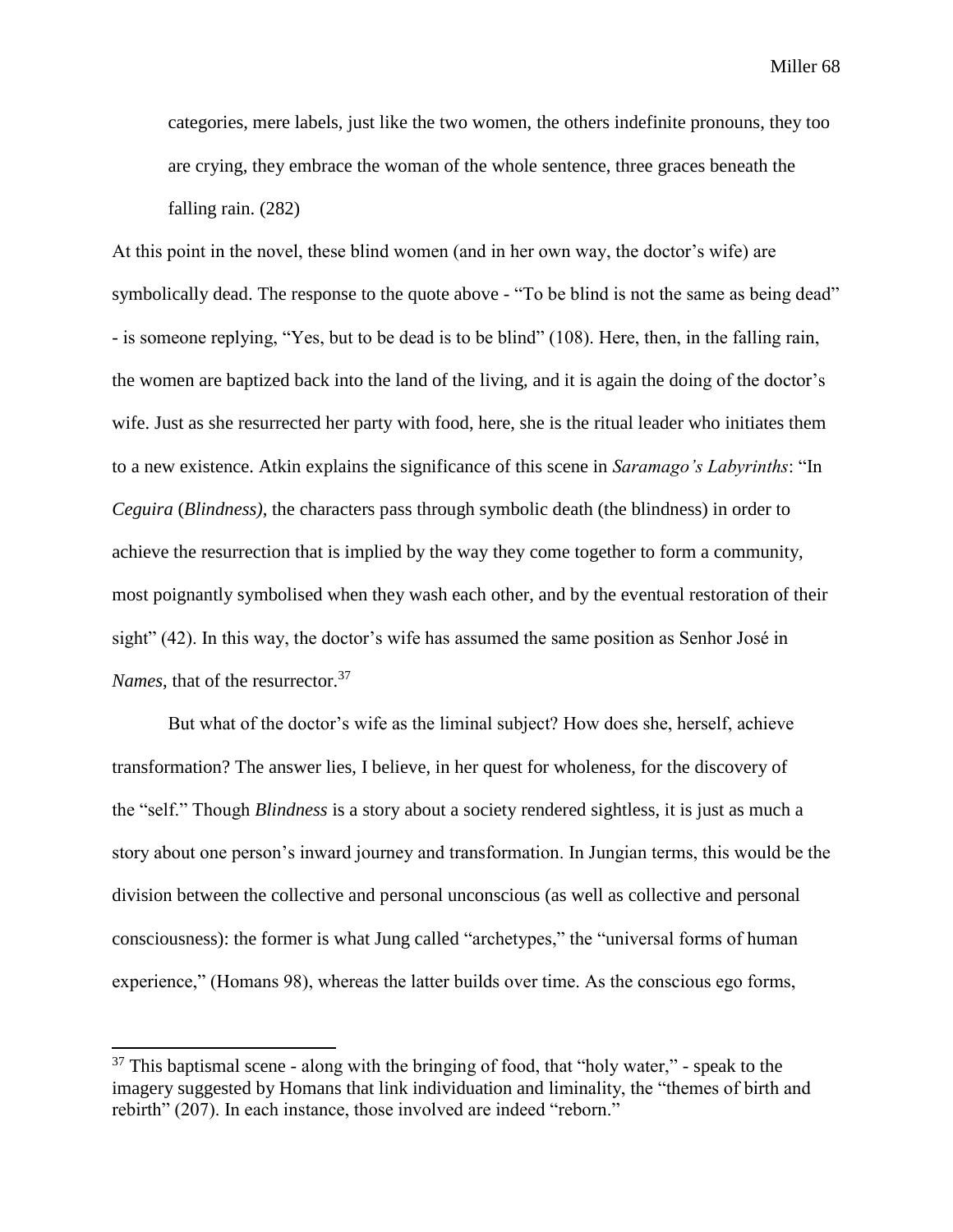personal consciousness becomes differentiated from collective consciousness, and a personal identity begins to form as well - the *persona*. This persona is created through an internalization of collective ideals, the "collective consciousness of the community" (100). However, as Homans notes, "the persona could never constitute, of itself, genuine individuality. It was, as Jung said, 'feigned' individuality" (ibid.). The process of individuation is, at its core, the eschewing of the *persona* for the *self*, for that "innermost, incomparable uniqueness" (103).

In *Blindness*, the journey of the doctor's wife traces this very individuation process. As readers, we are not privy to any background knowledge on this character; we know nothing of her life, her wants, her flaws. In the pages above, I discuss her uniqueness - but perhaps it would have been better put as *potential* uniqueness. Perhaps at the beginning of the story, the doctor's wife is not unique; rather, she is an embodiment of the "normal," the average, the unremarkable. In other words, perhaps Saramago is suggesting that - just as with the individuation process - her uniqueness can, and must, be *earned*, and must be done so through action. Perhaps the reason the doctor's wife is never named - and is indeed only referred in relation to her husband - is akin to why Saramago also does not name his cities: just as the cities could be anywhere, and thus *everywhere*, the doctor's wife could be anyone, and thus *everyone*. And what Saramago proves in his narrative is that, through action, effort, and agency, uniqueness - for anyone/everyone - *is*  achievable.

Importantly though, as Homans writes, "Jung's concept of individuation was not designed just as a psychotherapeutic strategy, isolated from social context. It was addressed with equal seriousness to the problem of modernity, understood as mass man in a mass society" (179). Homans also discusses Jung's analysis of "the plight of the individual in modern society" (179), noting that "the modern man has succumbed to what Jung called 'mass-mindedness'...'the blind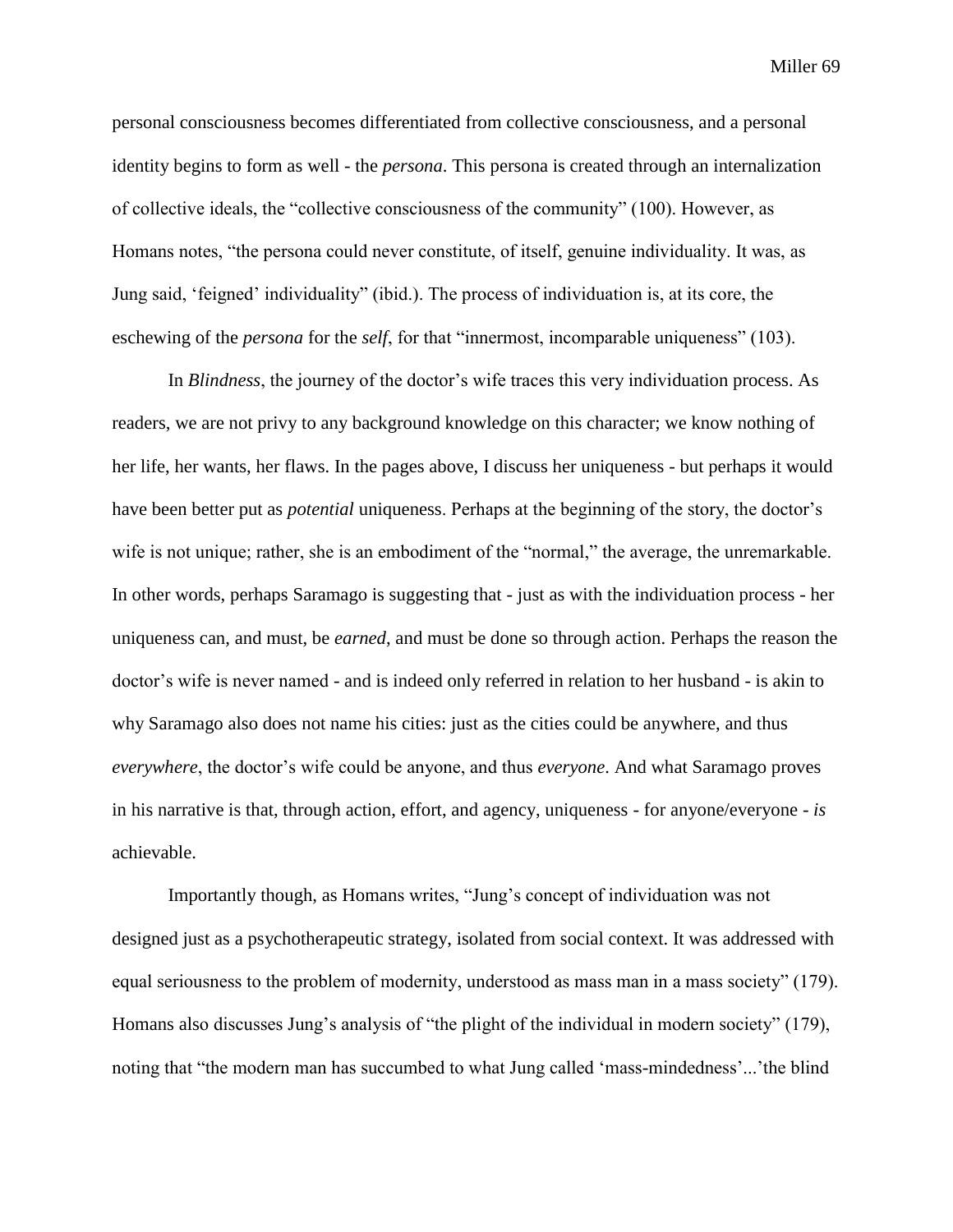movement of the masses'" (180). Here, we note a distinct parallel between *Blindness* and Jung's analysis - a *literal* 'blind movement of the masses' - but we can also begin to more acutely trace the link to liminality. In *Blindness*, Saramago ushers the doctor's wife into this (liminal) journey towards psychological uniqueness by rendering her *physically* unique, and this physical uniqueness is what precipitates the actions of the doctor's wife throughout the narrative. Homans contends that the correlation between individuation and liminality lies in the subject's withdrawal from "normal modes of social action" (207). In *Blindness*, Saramago catalyzes this scenario. What if there is no longer a "normal mode of social action"? What if one person is riven from the collective "blind movement of the masses"?

At the end of the novel, those in the doctor's wife's party (and it can be assumed, all of society) regain sight. As I contend above, this is a result of the regained and reclaimed morality of the blind (both collective and individual) but also a product of a degree of regained *potential* for moral goodness, as experienced by others but exemplified, epitomized, and led by the doctor's wife. That is not to say that the others in the party do not also gain new perspectives: in addition to the mutual washing between the women, there is the newfound romance between the "girl with the dark glasses" and the "old man with the eyepatch," whose love comes to define the power of inner beauty rather than superficiality.<sup>38</sup> Nonetheless, the doctor's wife remains the focus, and it is ultimately through her success that the masses are saved, reborn.

Myriad lines in the novel speak to Saramago's suggestion that "outer" blindness (physiological sightlessness) is reflective of "inner" blindness: "if you want to be blind, then blind you will be" (128); "love, which people say is blind, also has a voice of its own" (154); "it

 $\overline{a}$ 

<sup>38</sup> There is an interesting link here between this attraction and that of Senhor José and the unknown woman, which was, due to his never actually meeting her, marked by a complete lack of superficiality.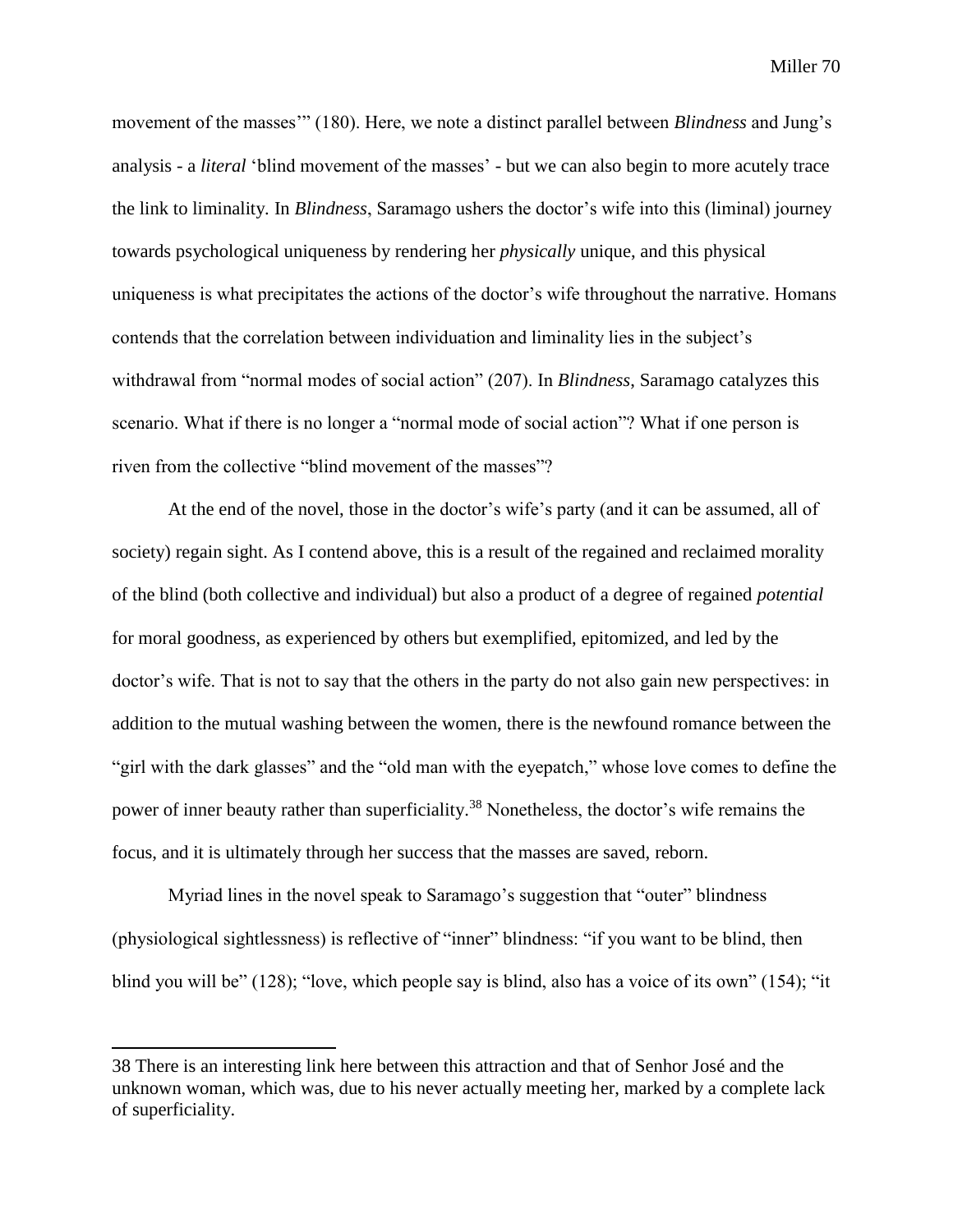used to be said there is no such thing as blindness, only blind people, when the experience of time has taught us nothing other than that there are no blind people, but only blindness" (324); however, perhaps the most salient to the doctor's wife's enlightenment comes in the novel's penultimate paragraph. Here, the doctor's wife and the doctor are conversing about their experience, and the doctor's wife says, "Do you want me to tell you what I think…I don't think we did go blind, I think we are blind, Blind but seeing, Blind people who can see, but do not see" (326). This is an encapsulation of the novel's theme: blindness is omnipresent, and our physiological sight in no way represents our ability to truly *see*, to understand life's purposes and meaning.

However, a reading of the novel's final passage suggests a nuanced analysis of the doctor's wife liminal journey and journey towards individuation. The following are the final lines of *Blindness*: "Then she lifted her head up to the sky and saw everything white, It is my turn, she thought. Fear made her quickly lower her eyes. The city was still there" (326). The brilliance of these lines are that they are ambiguous: in one reading, when the doctor's wife lowers her eyes, she *sees* the city, which is why it is described as being "still there"; but conversely, in another reading, in this moment, the doctor's wife herself goes blind, and that the city is still there speaks to the inexorability of life - the perpetual continuation of existence, as personified by the city - in spite of the blindness (the symbolic death) of the individual. While we, the readers, may certainly hope that the doctor's wife has not gone blind, both interpretations are suggestive of a darker, unresolved thematic element. If it is the former, and the doctor's wife does indeed remain sighted, these lines are perhaps a reminder, from Saramago, that the issues previously present have not been fully eradicated. Again, sight, I contend, was restored because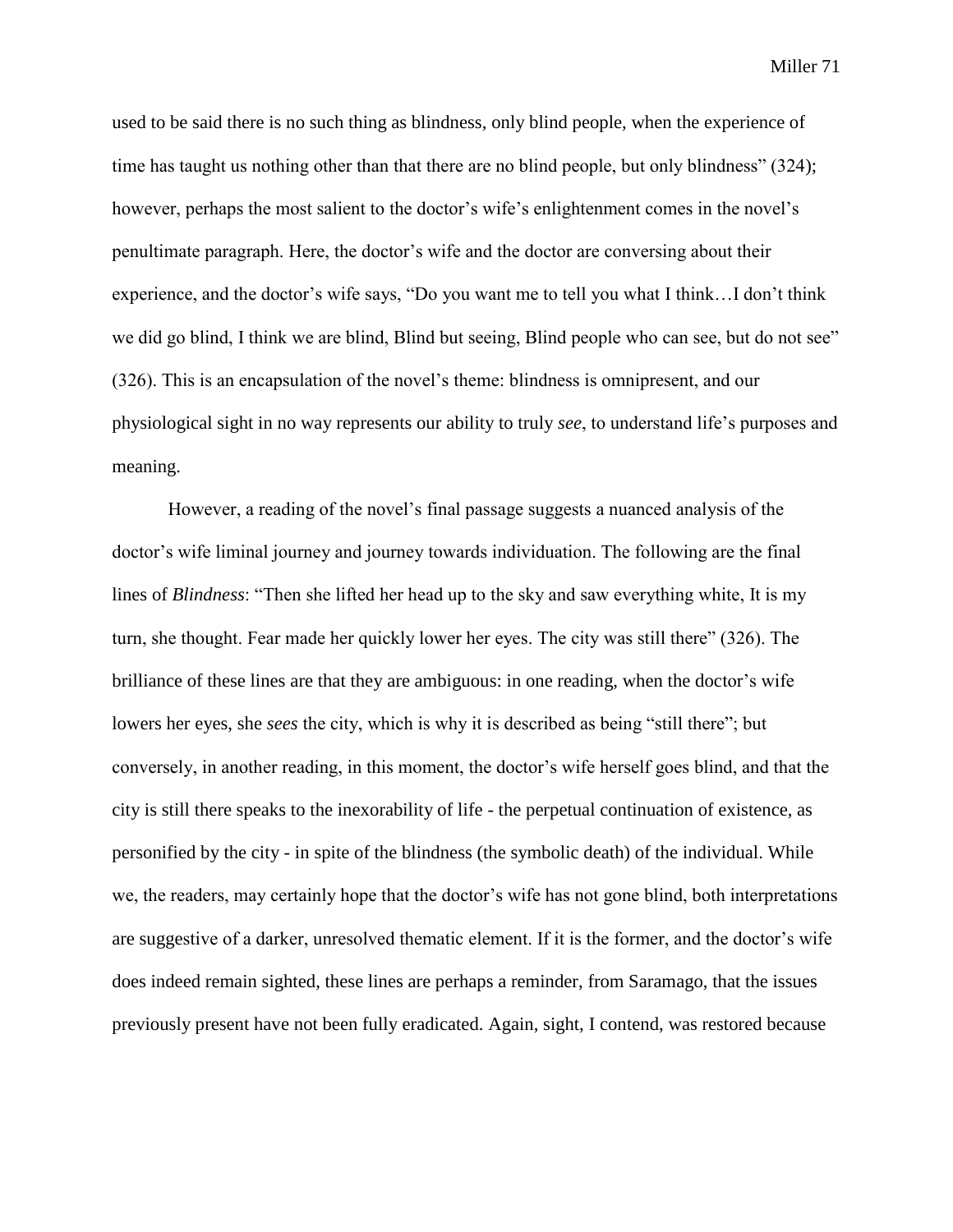of humanity's *potential* for goodness, not their achievement of it. No, society will not so easily be scrubbed of its abominations.

The latter reading, however - that in which the doctor's wife does go blind - can be related to the discussion of individuation and liminality. Despite the myriad similarities between individuation and liminality, Homans also suggests a departure between the two processes. He writes that "According to Turner, all liminality must eventually dissolve…but (this does not) apply to Jung's system" (207), and the reason for this lies in subject's reintegration (or lack thereof) into the social order: "The individuated self of the committed Jungian returns to the social order only in an extremely instrumental manner…it is more correct to say that Jung's psychology presents the student of cultural change with a form of 'permanent liminality' in which there is no need to return to social structure or to generate a social structure internal to the community" (208). In this analysis, it is apparent that the individuation process is never fully completed. For Jung, "The individuation process referred, in its broadest sense, to all the life experiences of the individual, from earliest infancy to the encounter with death" (Homans 103). The doctor's wife, in spite, or perhaps *because* of her realizations, epiphanies, and enlightenment, cannot fully accept a realized self. That she understands the truth of humanity ("we are blind, blind but seeing") means that she cannot fully eschew her *persona* without also experiencing blindness herself; thus, her only route to a fully individuated self is through a continuation of, or perhaps another, liminal journey. Perhaps, then, this speaks to the nature of liminality as a concept. The two readings of the novel's final scene suggest a divergence in the analysis of liminality as well as that of individuation. The first reading (where the doctor's wife is not blind), would argue for a completion of the liminal journey (individuation notwithstanding). The second reading, though, might suggest that life is not comprised of liminal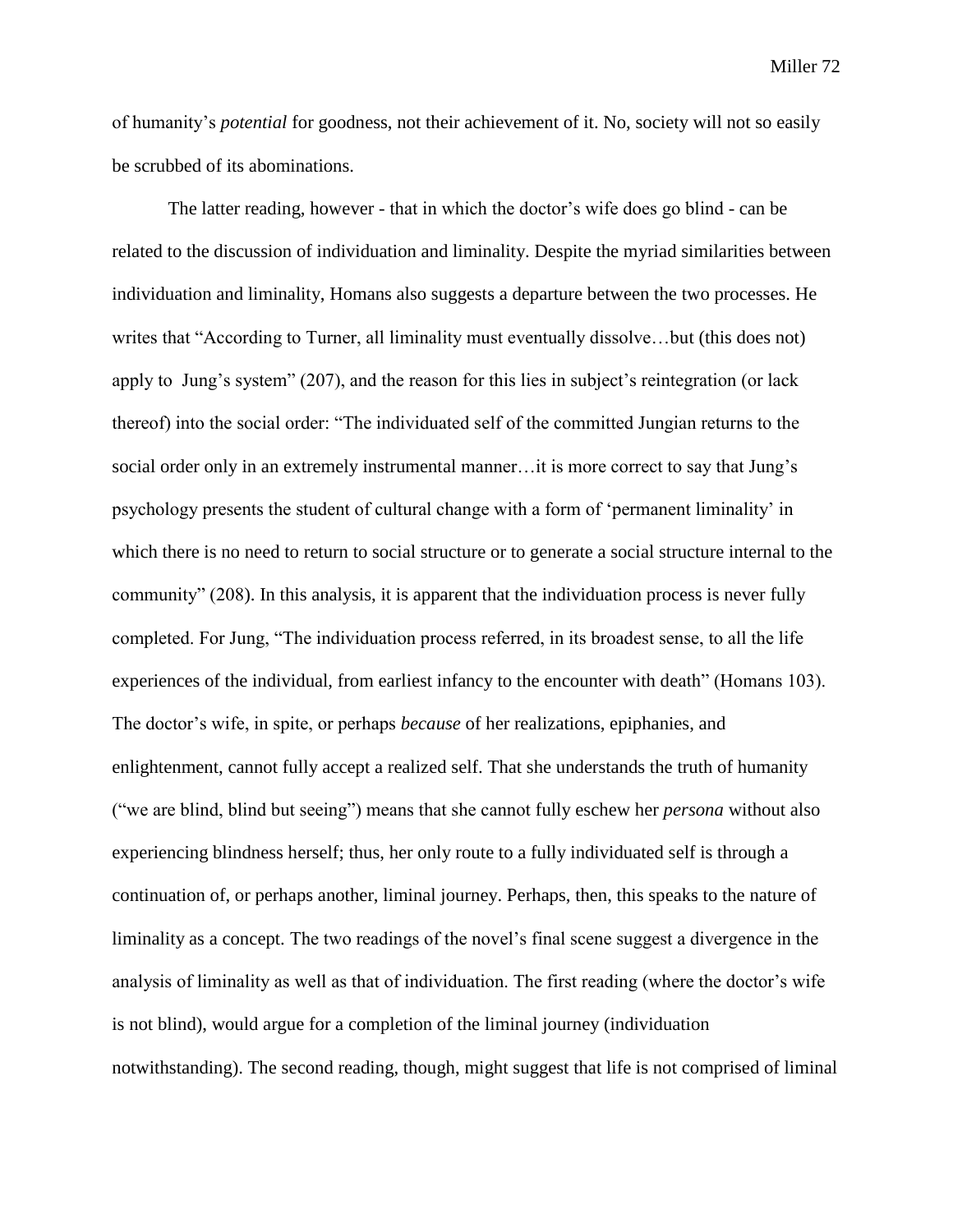states and journeys spread out across space and time, but rather that it is a continuation of cyclical liminal journeys, that there are no true relatively 'stable' states, as Turner notes, only varying degrees of relative instability and disorientation. In Jungian terms, this alludes to the idea of "permanent liminality," that we are always entrenched in ambiguity, always searching for psychological stability, that personal consciousness can never be fully differentiated from the collective. Nevertheless, the vagueness of the book's ending does not detract from its power, nor from the success of the doctor's wife's journey. The doctor's wife still resurrects her party, and she still helps them achieve moral enlightenment. Whether her journey(s) - individuation, liminal - continue, or perhaps begin cyclically anew, what is indisputable, I believe, is that there is a point of demarcation for her at this moment: maybe she will never know *all* of life's meanings, but she has indeed proved that, for (m)any of us there is, at least, the potential for goodness.

## *The Cave* **- Eclosion**

In *The Cave*, Cipriano Algor's "ascension to light" lends itself most easily to the analysis of enlightenment, epiphany, and understanding. Indeed, the physical process of descending into, and ascending back out of, a cave is potentially what inspired Plato to use such a place for his allegory. As such, Cipriano Algor's liminal journey is fairly straightforward, though not without nuance. However, when considered in comparison to the two other texts in the "trilogy," certain throughlines begin to form that suggest a more pronounced, enlightened achievement.

When Cipriano descends into the cave beneath the Centre, which turns out to be (supposedly) Plato's *actual* Cave, he is a man deeply steeped in disorientation and ambiguity. Jobless and joyless, he is convinced by his daughter and son-in-law to join them in living at the Centre, the very place responsible for his unemployment and waywardness. Begrudgingly, he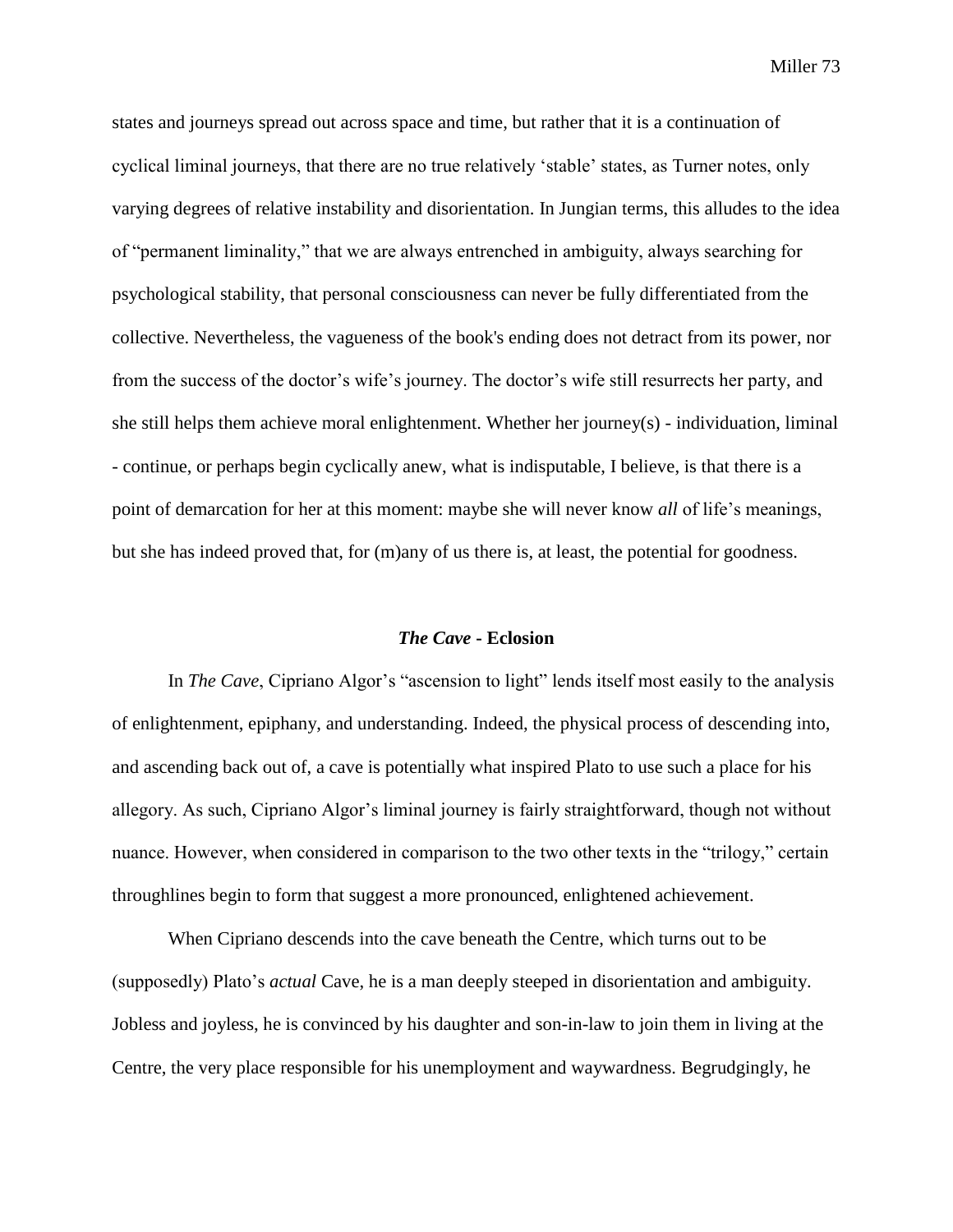abandons his home, his land, his kiln, his dog - not to mention Isaura Madruga, his newfound love interest - to move into a too-small apartment where he is forced to live with no job, direction, or sense of purpose. However, as is characteristic of Saramago's liminal subjects, Cipriano does not take this lying down; instead, he decides to *act*. He does not accept the explanation of the construction happening beneath the Centre, nor his son-in-law's silence when probed as to the nature of his new detail. This insatiable curiosity is what leads Cipriano to the cave and to his confrontation with death, which lead to his ultimate enlightenment and to the exit from his liminal journey.

Remarkably, the discovery Cipriano makes during his confrontation with the dead bodies in the cave is an affirmation of his own choices as well as a denunciation of society's failings; namely, that any shackles we find ourselves in are a product of our own doing - in the cave of our existence, *we choose to remain chained*. Giuseppe Menditto mentions this in his discussion of Cipriano's descent: "There [Cipriano] catches a glimpse of the truth about the human condition, where the only certainty is man's ceaseless questioning regarding his own limitations and ability to act" (109). By questioning the hegemonic forces surrounding him (The Centre), and by allowing those internal questions to spark action, Cipriano is able to divine the reality of the chained corpses, which he divulges to his daughter upon returning from his expedition: "Those people are us…me, you, Marçal, the whole Centre, probably the world" (294). But noteworthy here as well is Cipriano's use of the word "us," as opposed to "them" or some other non-inclusive pronoun. To this point in the novel, Cipriano has yet to achieve his ultimate apotheosis, in the sense that the *action* has not yet been consummated. It is clear, however, that his mind is made up, for only a few lines later, when Marta asks him what they are to do, he responds with "You must decide what to do with your own lives, but I'm leaving" (ibid.).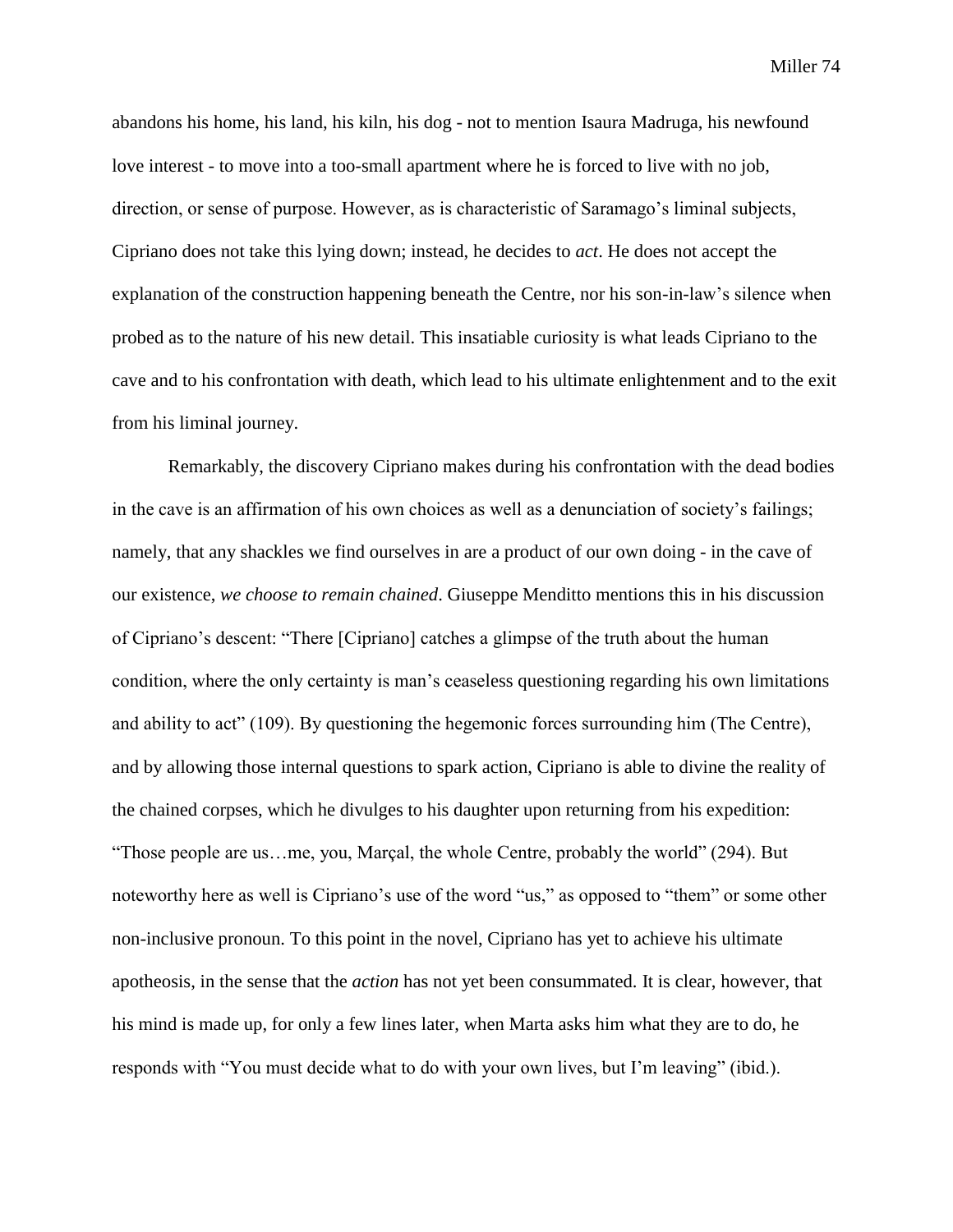There is, of course, a clear allusion here to Plato's original allegory, in which the chained prisoners represent those in society for whom real truth is obscured. As Menditto notes, "seeing and not acting is the notion that leads Plato to consider the human being as such" (119). However, Menditto also illuminates in Saramago's novel a departure from Plato's myth. He writes, "For Saramago, the descent into the cave means a sort of reversal of Plato's dialectics: the tactile self-understanding through the contact with the world is foreshadowed by the protagonist's loneliness" (120). The primacy of loneliness in the liminal journey becomes apparent when considering the role of loneliness in this novel, as well as in *Blindness* and *Names*. Why, when facing situations of utmost despair, would a figure choose to act, to persevere, to continue forward? Is it not because of a desire for human connection? In *Blindness*, the doctor's wife seeks to maintain humanity long enough to recreate some form of normalcy, to return to a time of peace, quiet, and love; in *Names*, Senhor José searches for the unknown woman, who symbolizes (the hope for) companionship; and in *The Cave*, Cipriano Algor recklessly pursues answers at the risk of self-destruction. For the potter, catharsis is untenable if he cannot experience it with others.

Menditto notes that "Plato's philosopher as a liberated man is always alone: he is alone when he is released, he lives alone with his own "ascetic" experience, he makes a solitary attempt to impose his idea of politics on the other prisoners, and he risks being put to death for this reason" (121). In Plato's allegory, it is not clear, though, why the liberated man returns to the cave. Menditto cites Jan Patočka, who suggests that "the return itself is something comprehensible because it means life itself" (123) For Menditto, this connotes a political argument, one in which "risk and salvation belong to the same course" where the "struggle does not concern man and an absent transcendence but rather a transcendent movement of man within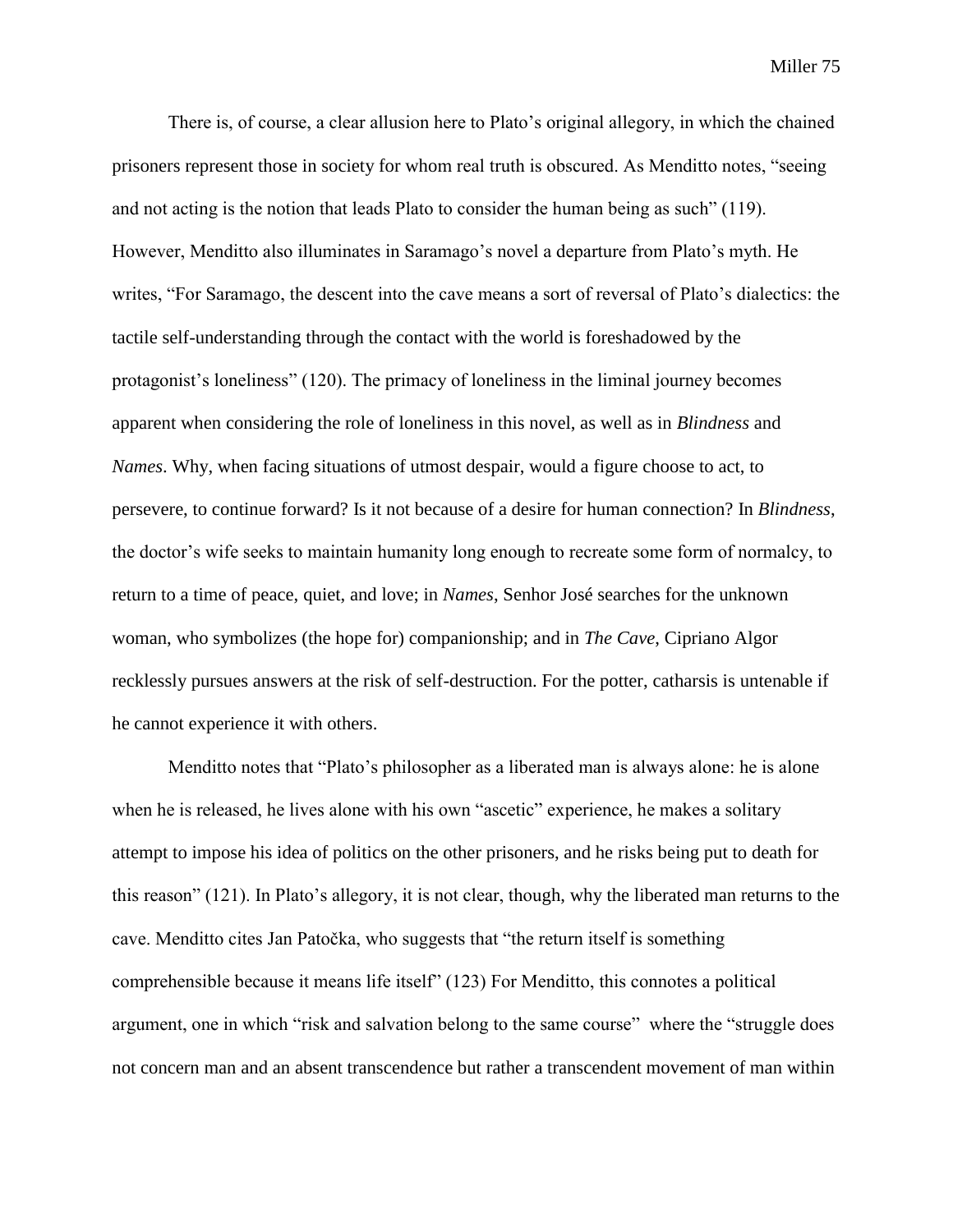his innermost immanence" (ibid.). Here, we observe a return to the parallels between liminal and speleological journeys, and in this case, *Plato's* speleology. Upon ascending from the cave beneath the Centre, Cipriano resolves the tension with his son-in-law. They share an embrace, a moment that symbolizes Cipriano's reconciliation of his own loneliness, but also one that marks the comparison between Plato's liberated philosopher and the liminal subject. Just as the philosopher returns to the caves to liberate the still-chained prisoners, Cipriano, upon his exit, "frees" his family. By imparting upon them the truths of his realization, he unshackles them from the Centre's obfuscations, which allows them, in turn, to choose action, to quit the Centre's confines and flee. Soon after Cipriano leaves the Centre, Marta and Marçal will *choose* to leave as well. They will, after collecting Isaura and Found, pile into a car and drive off into the sunset, in search of a different life. What life they find is unclear, as is whether that life is in any way improved. But what Cipriano realizes is that to remain is to remain chained, to be forced to face shadows on a wall, hollow shades devoid of any and all emotion. To remain, he believes, is akin to tying the ropes himself: to choose passivity is to conscript oneself to death, whereas salvation lies in action. There is, moreover, a connection between Plato's allegory and the novel in the "risk" assumed by the philosopher and by Cipriano. For each, the risk is symbolic selfdestruction. The philosopher jeopardizes his life and well-being by returning to the cave and attempting to free the others, and Cipriano endangers himself in the same way. Though he does not *physically* return to the cave from which he just ascended, by attempting to enlighten his family, he risks their detachment. He chances that they will ignore his divulgences, preferring the comforts of ignorance, their seats in the cave. For Cipriano at this moment, the stakes are similar to those of Senhor José: should his family choose not to believe him, Cipriano would be further exiled, banished from the socio-symbolic space where he currently exists. He could, should this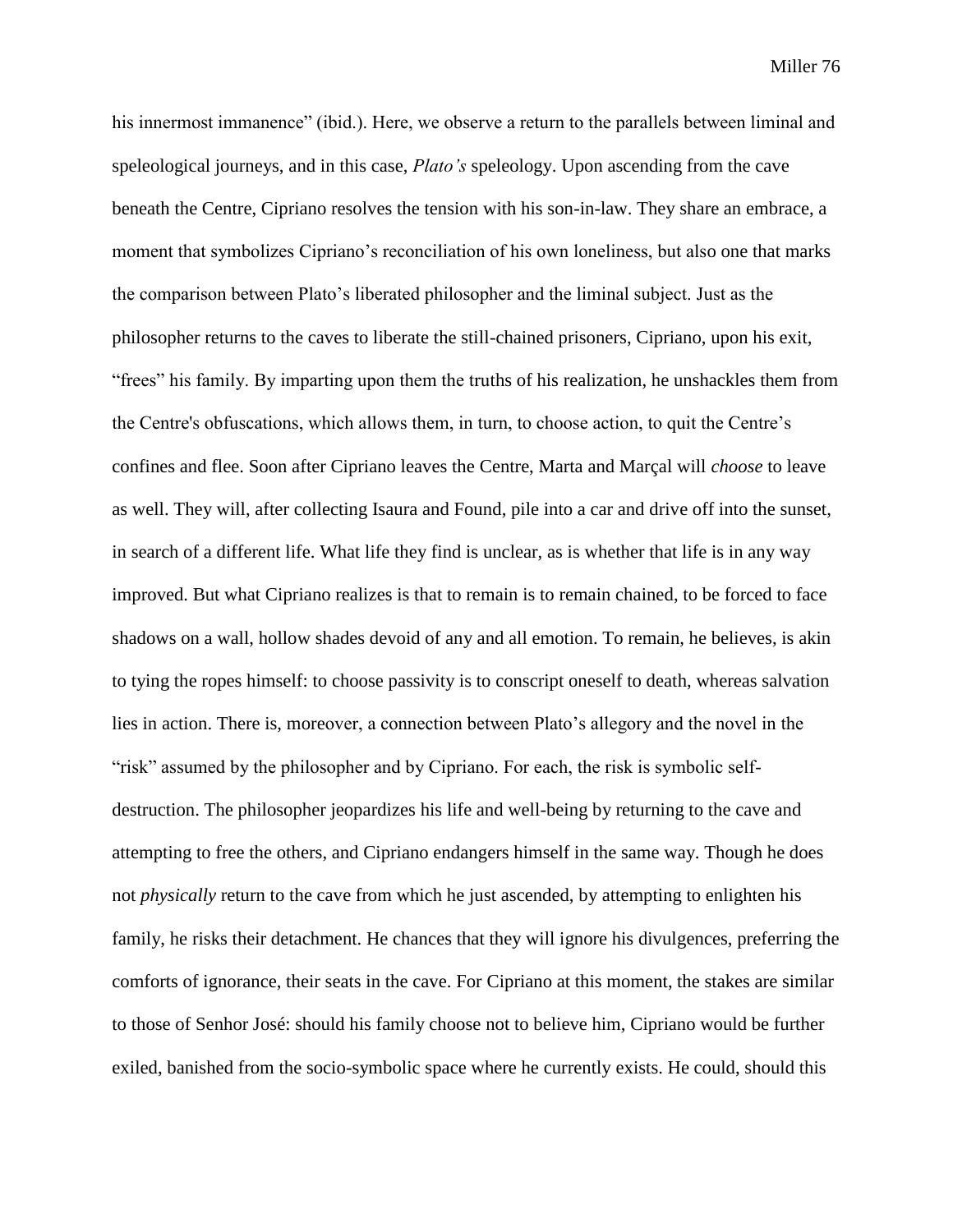come to pass, symbolically die, would become one of Žižek's "monstrous spectral apparitions" inhabiting that "space between two deaths" (154). But instead, Cipriano's risk pays off. His family does believe him, and they do ride off into the sunset.

Nonetheless, I would argue that his family *choosing* to believe him did not actually have any bearing on Cipriano's successful exit from liminality. As I suggest in the discussion of *All the Names*, there is certainly a parallel between liminality and that "space between two deaths," but that is not the liminal space into which Saramago ushers his characters. As noted in both *Blindness* and *All the Names*, what constitutes the ultimate exit from the liminal space is not only the liminal subject's personal enlightenment and apotheosis, but their becoming a symbolic resurrector, who, *through* their newfound knowledge, reanimates others. This suggests that in Saramago's trilogy, the objective for our liminal subjects - the beast they must conquer to successfully navigate their liminality - must be more than a selfish, solitary act. No, the goal of the individual *cannot* be solely *individual*; it must instead be for the benefit of society (*Blindness)*, family (*Cave*), or even just one other person (*Names*). For Saramago, selfishness is anathema, and while the "exits" from the liminal journeys of the protagonists the "trilogy" can be defined by a new sense of self, their ultimate *purposes* are not solely informed by personal achievements. For Saramago, enlightenment cannot just be for the self, it must be for the collective.

Importantly, though, while Saramago's subjects must breathe life into others to achieve their own "exits," it is incumbent upon those being revived to accept that breath. Saramago suffers no sheep; in his novels, there is a clear reciprocity between ignorance and passivity. Perhaps then, the "resurrections" performed by his protagonists are not full liminal evacuations; rather, they are a laying of the keys at the feet of those chained, a guiding to a crossroads at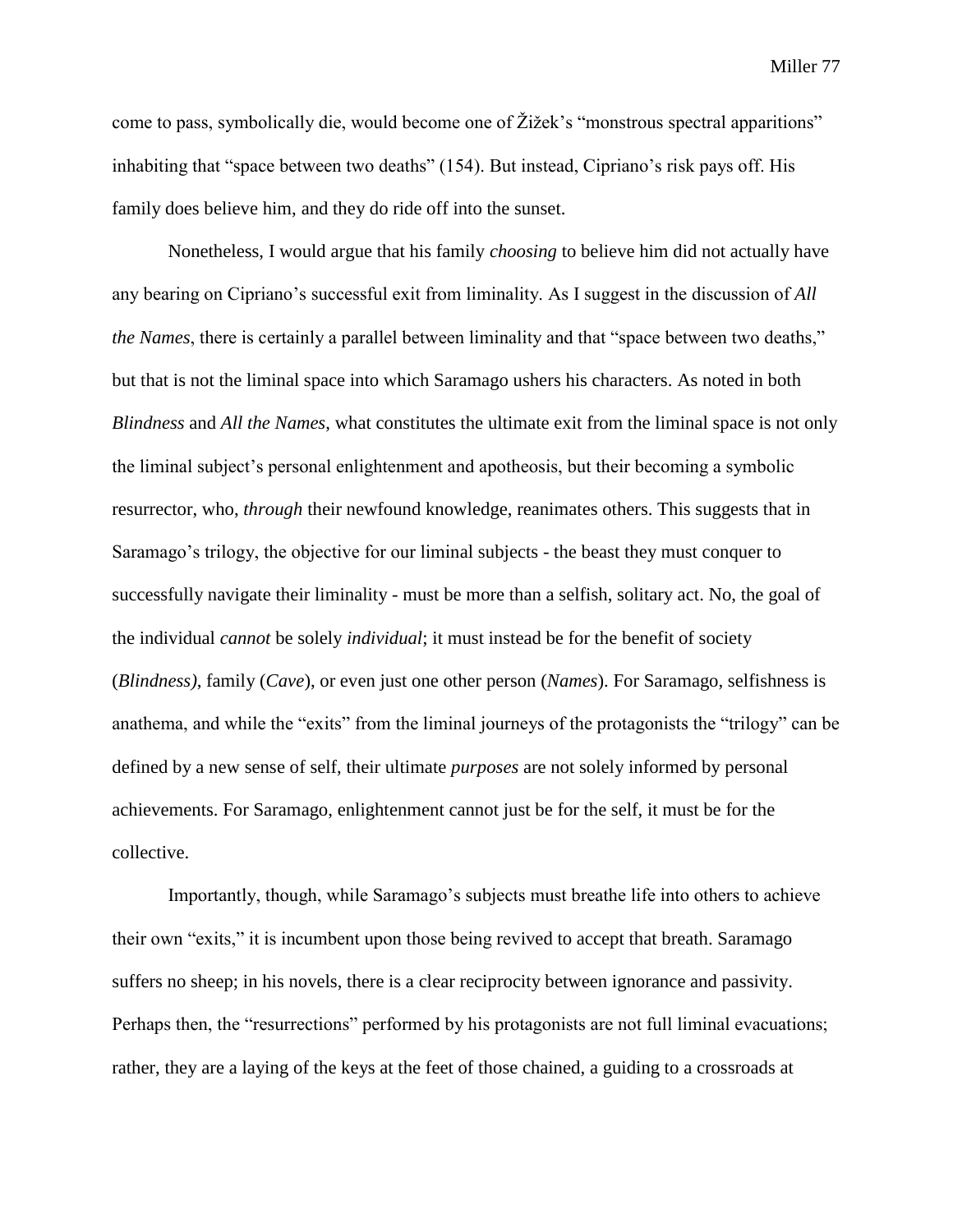which these resuscitated others must *choose* whether to remain chained, blind, and dead, or whether to *act*, and become liberated, sighted, and alive.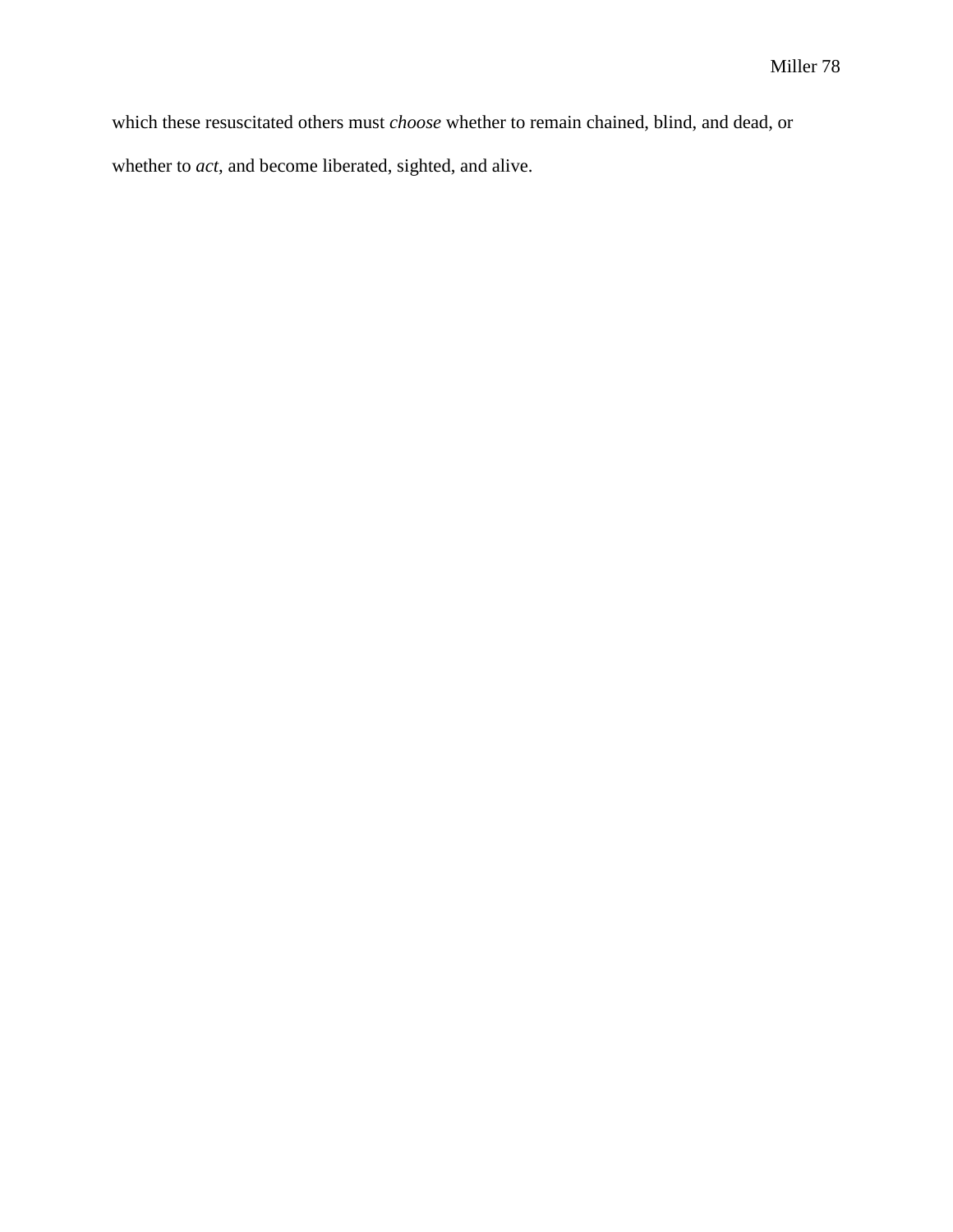## **Conclusion**

At many points, the construction of this thesis felt, itself, labyrinthine and speleological. In states of relative darkness, I attempted to navigate the vertiginous analyses of some of society's greatest thinkers, from Turner to Plato to Lacan to Jung to Saramago himself (and many others!). At various moments, I found myself lost, turned around, felt that drop in the pit of my stomach as I belayed into the heretofore unknown depths of anthropology, philosophy, and psychology. It was, in many ways, my own liminal journey. From the first word on the page to the final period, I was steeped in that very same disorientation and ambiguity, and the thesis itself floated for months in that murky space between conception and execution.

But to what end? In, "The Uses and Meanings of Liminality," Bjorn Thomassen writes, "Liminality does not and cannot 'explain.' In liminality there is no certainty concerning the outcome. Liminality is a world of contingency where events and ideas, and 'reality' itself, can be carried in different directions" (1). What Thomassen says is surely true: liminality cannot explain. But can it be explained? In this essay, I attempted to perform a bit of synchronistic analysis: at once, I hoped to examine the liminal state through the lens of Saramago's exquisite "trilogy;" and, by locating (or attempting to) Saramago's protagonists in their liminal journeys, I hoped to not only uncover the *terra firma* of the liminal state, but to define its role in literary analysis. What resulted often felt boundless: endless routes to investigate, countless people to cite, to scrutinize. As such, while I feel I was able to apply the myriad concepts surrounding liminality to Saramago's novels, I acknowledge that this was by no means a comprehensive examination of all that liminality has to offer. No, not only do I feel that the liminal map is still incomplete, but the opportunities to further explore liminality in other literary works are manifold.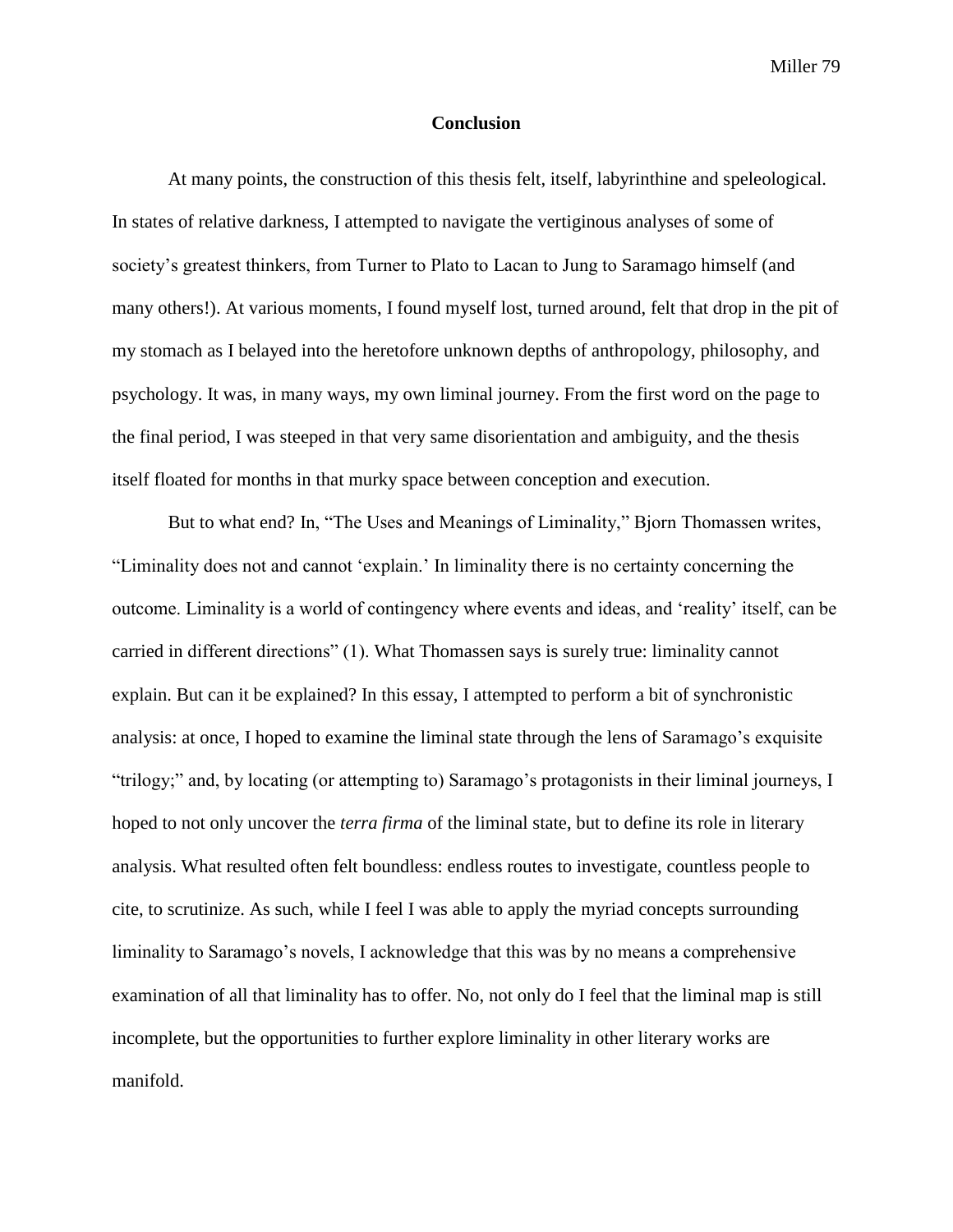Though there are many concepts that I feel are ripe for further analysis, two that I find myself still perseverating on are those of *concentric liminality* and *liminal invisibility*. For concentric liminality, I feel as though I still have not completely distilled the metaphor. I do like the idea of thinking of it as a spiral, yet my mind also seems to drift to forests, to the disorientation of the woods. If the forest and one's navigation through it denotes the overarching liminal journey, then the concentric liminal journeys must be the endless paths one may/must follow to find their way out, paths that inevitably crisscross and intersect – the circles one finds oneself walking in. Perhaps this is a more apt metaphor? Regardless, what I believe is undeniable is that, just as a narrative will often have multiple conflicts (surrounding a central one), so too will the liminal journey have multiple paths, multiple obstacles, multiple beasts.

Regarding *liminal invisibility,* though I feel I sufficiently explicated the connection between liminality Lacan and Žižek's "space between two deaths," I still wonder to what extent being in a liminal state denotes symbolic death. In *All the* Names, I believe that Senhor José sufficiently completes his liminal journey and escapes from his socio-symbolic exile, but what I am left wondering is what would have happened if the Registrar had never intervened? What would have happened if there were no guiding light or thread to follow out? Would Senhor José have remained "invisible," exiled? In Saramago's "involuntary trilogy," the characters do indeed complete their liminal journeys – but what if they had not? What if, as they came upon the crossroads, they decided to simply *be*, to remain at the nexus instead of choosing a path?

The answer lies, I believe, in the discussion of "permanent liminality." As I mention in Chapter 1, there are indeed cases of permanent liminality, but I do not think they can apply to the individual. And perhaps this is where the concept of liminality truly departs from our symbolic existence. For Senhor José, once symbolically exiled, were he to not complete his liminal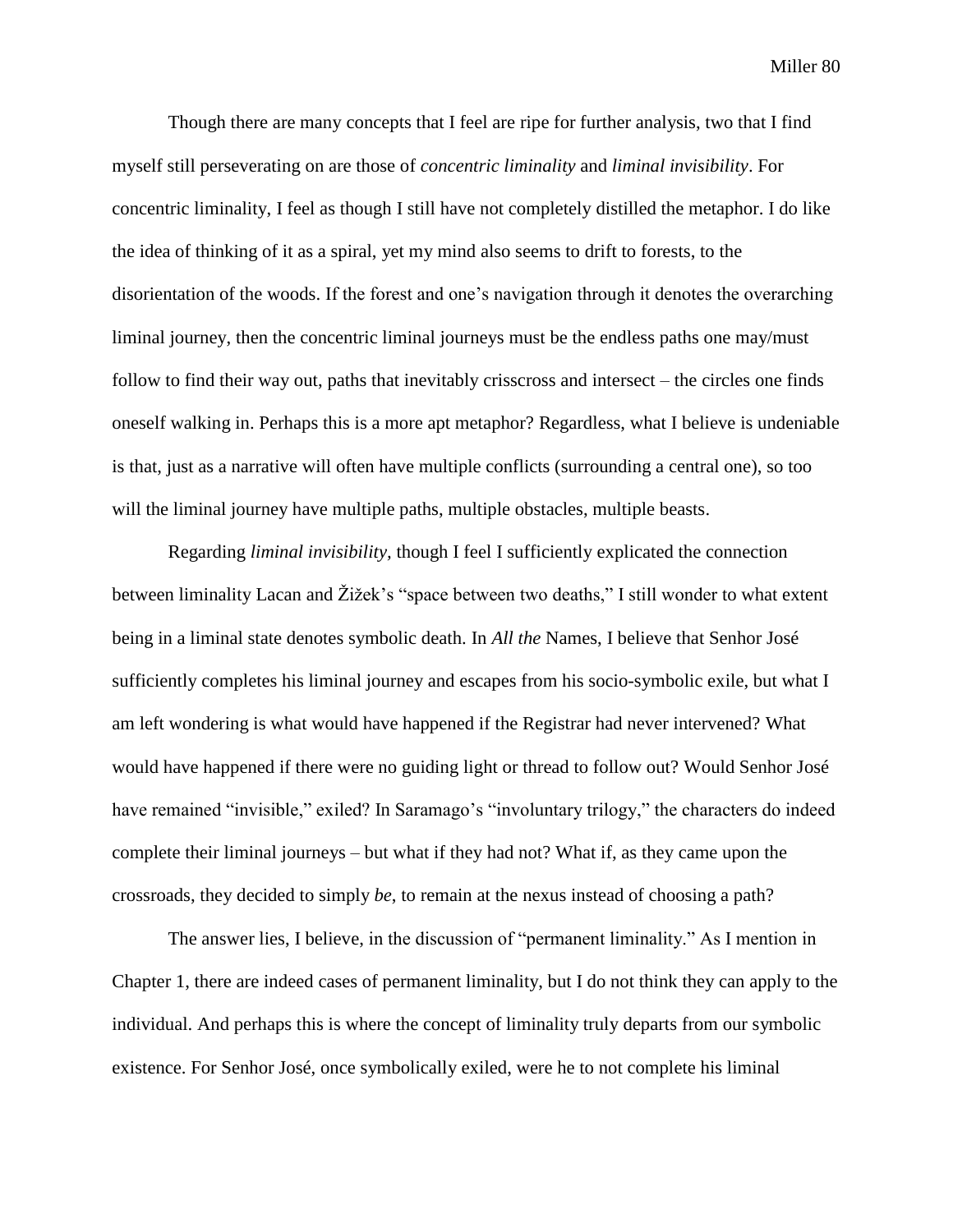journey. I believe he would remain – like those other characters  $\tilde{Z}$ ižek cites – in that space between deaths. However, I do not believe he would remain in a permanent state of liminality. As I also state in Chapter 1, for the individual, liminality *must end.* There can be no "in-between" if there are no spatial bookends, no temporal before and after. If you remain at the split of the crossroads, then that is where you are. You are in-between nothing; you are simply *there.* And likewise, if you begin a journey, temporally, it does not matter if you reach your destination, whether you make it out of the woods. When you journey truly *ends*, it does not matter *where* you are. You have simply ended one journey and have begun another. What I am ultimately arguing is that a liminal journey must involve both space and time. Perhaps this is why liminality can be "permanent" for something like a political movement, which theoretically could span generations, eras, "epochs." But for a person, for an individual, nothing is permanent, as (physiological) life always ends eventually.

To this end, there is a final reading of Saramago that might shed light on our discussion of liminality. In his novel *The Year of the Death of Ricardo Reis*, Saramago suggests a fascinating commentary on the liminality of entering and exiting existence. He compares dying to pregnancy, suggesting that, just as the gestational period separates conception from birth, there is a period of equal length separating the end of life with our true deaths. We do not fully "expire" when we "die;" rather, there is an anti-gestational period during which we slowly fade out of existence. As such, by delineating this "beginning" and "end," one cannot ignore the possibility that, for every person, the "overarching liminal journey" is just life itself.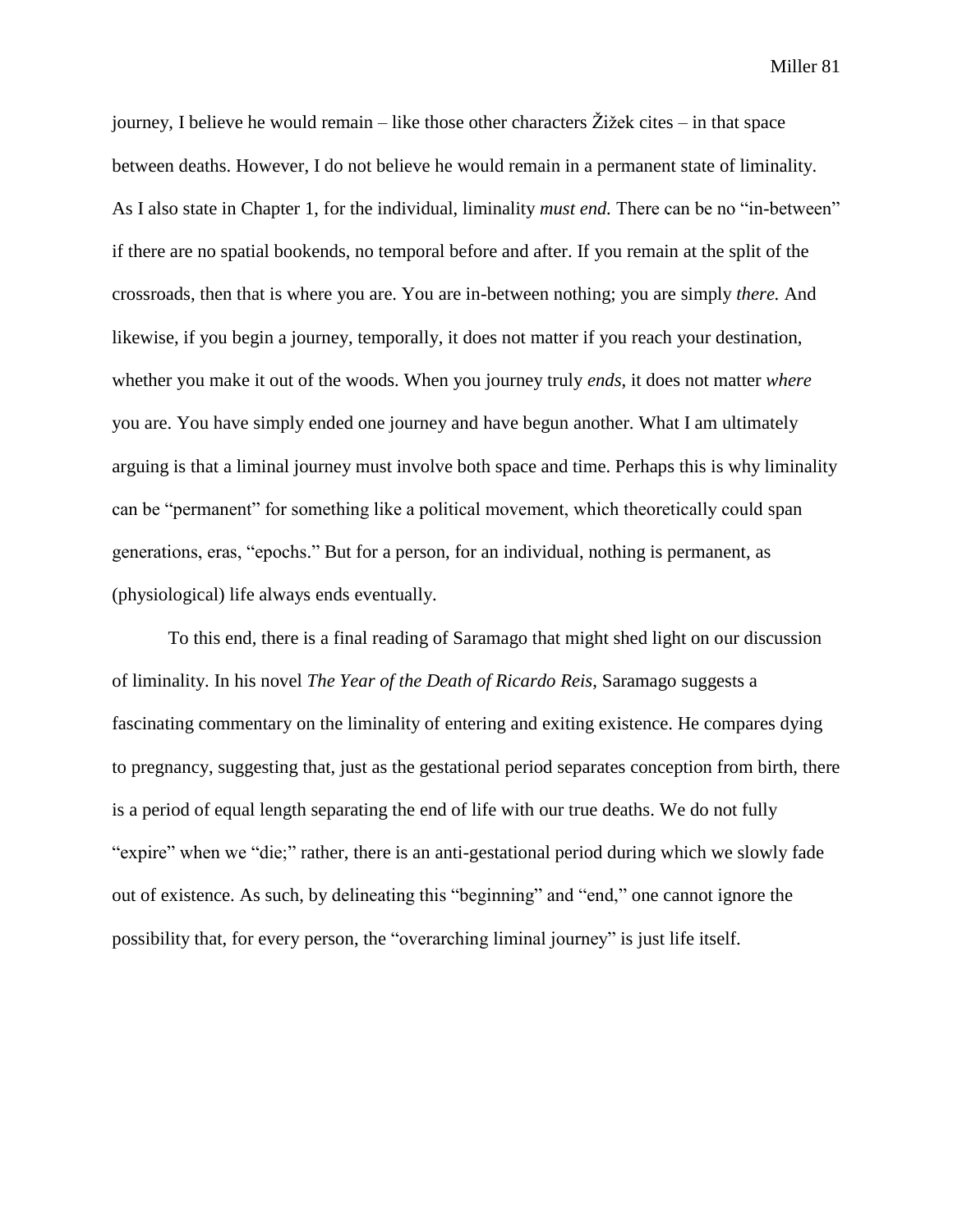## **Bibliography**

- Aristodemou, Maria. "Death by Representation: In Law, in Literature, and in That Space Between." *Saramago's Philosophical Heritage*, edited by Carlo Sanzani & Kristof K.P. Vanhoutte, Palgrave Macmillan, 2018.
- Atkin, Rhian. *Saramago's Labyrinths: A Journey Through Form and Content in* Blindness *and* All the Names. Manchester University Press, 2012.
- Borelli, Francesca. 2014. "Tutti i personaggi agli ordini della mia volontà." Dialogo con José Saramago. [http://www.leparoleelecose.it/?p=15247i.](http://www.leparoleelecose.it/?p=15247i) Accessed 9 April 2022.
- Butler, Judith. *The Psychic Life of Power.* Stanford, CA: Stanford University Press, 1997.
- Evans, Dylan. *An Introductory Dictionary of Lacanian Psychoanalysis*. New York: Routledge, 1996.
- "Glossary of Jungian Terms." *Carl Jung Resources.* AROPA, [https://www.carl-jung.net/glossary.html.](https://www.carl-jung.net/glossary.html) Accessed 10 March 2022.
- Gogol, Nikolai V. *The Overcoat*. London: Merlin Press, 1956.
- Hemingway, Ernest. "A Clean, Well-Lighted Place." *Writing (As) Work*. 2nd ed. Boston: Bedford/St. Martin, 2010.
- Homans, Peter. *Jung in Context: Modernity and the Making of a Psychology*. The University of Chicago Press, 1979.
- Huard, Roger L. Plato's Political Philosophy: The Cave. New York: Algora, 2007. Internet resource.
- Kahane, Reuven, et al. *The Origins of Postmodern Youth*. Walter de Gruyter, New York, 1997.
- Machado, Cassiano Elek. "Saramago sai da caverna." *A Folha de São Paulo*, published online at [http://biblioteca.folha.com.br/1/04/2000111101.html.](http://biblioteca.folha.com.br/1/04/2000111101.html)
- Mark, Joshua. "Labyrinth." *WorldHistoryEncyclopedia,<https://www.worldhistory.org/Labyrinth/>*. Accessed 5 February 2022.